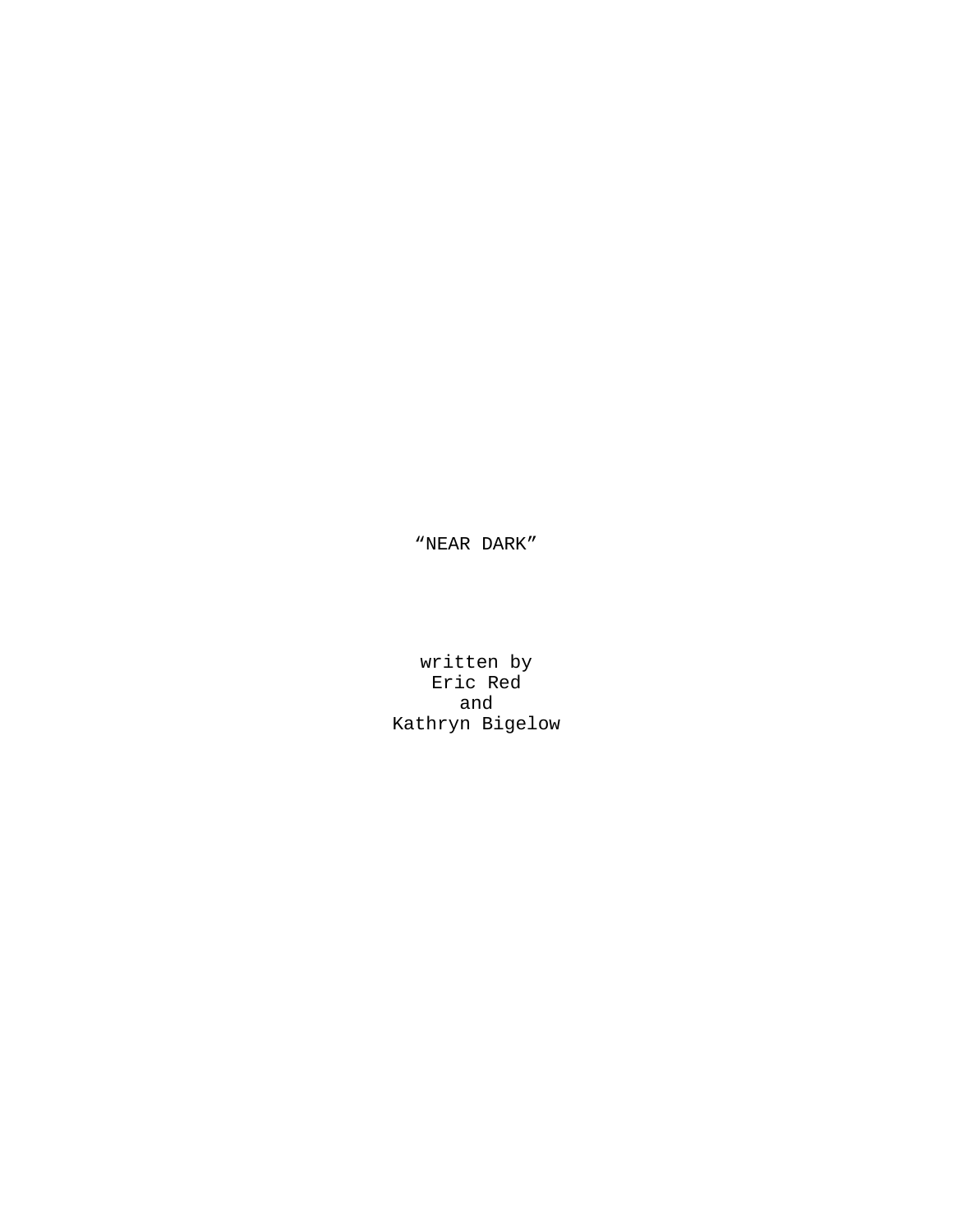FADE IN:

A MOSQUITO alights on a human arm. The stinger injects in the warm flesh. The insectile body becomes full and red as it sucks the blood. The fist of the arm clenches. The forearm muscles tighten. Trapping the stinger. The mosquito struggles to pull its needlike appendage free. The tendons of the arm hold it firm. Forcing blood into it. The insect struggles. Blood engorges it, swelling its body. It swells. Swells. POPS in a SPRITZ of blood.

## CALEB

Dumb suck.

INT. FLATBED - FORD PICKUP - DUSK

CALEB COLTON is stretched out on the beat up, broke down '64 Ford Pickup. Cowboy boots crossed on the transom. Hat dipped low over his face. He is a strapping young farmboy of 18. Long, dusty, shoulder length hair. An all-American, milkbread, midwestern farm kid. Bored off his ass. He yawns and swings off the back of the truck.

EXT. OKLAHOMA FLATLANDS - DUSK

The pickup is a funnel of dust on the thin strip of road. The wide open, bleak emptiness of the fields as far as the eye can see. An awesome country sunset spreading out across the sprawling, barren landscape in fingers of red shadows.

## EXT. FIX, OKLAHOMA - NIGHT

The Ford Pickup drifts into town. Sweeping past a dirty, disheveled metal sign reading, "Welcome to Fix, Oklahoma. Pop. 274." Slowing down along the Main street which is a long strip of service road running off the highway. A single gas station. A Pit Stop Burger joint with cars parked outside.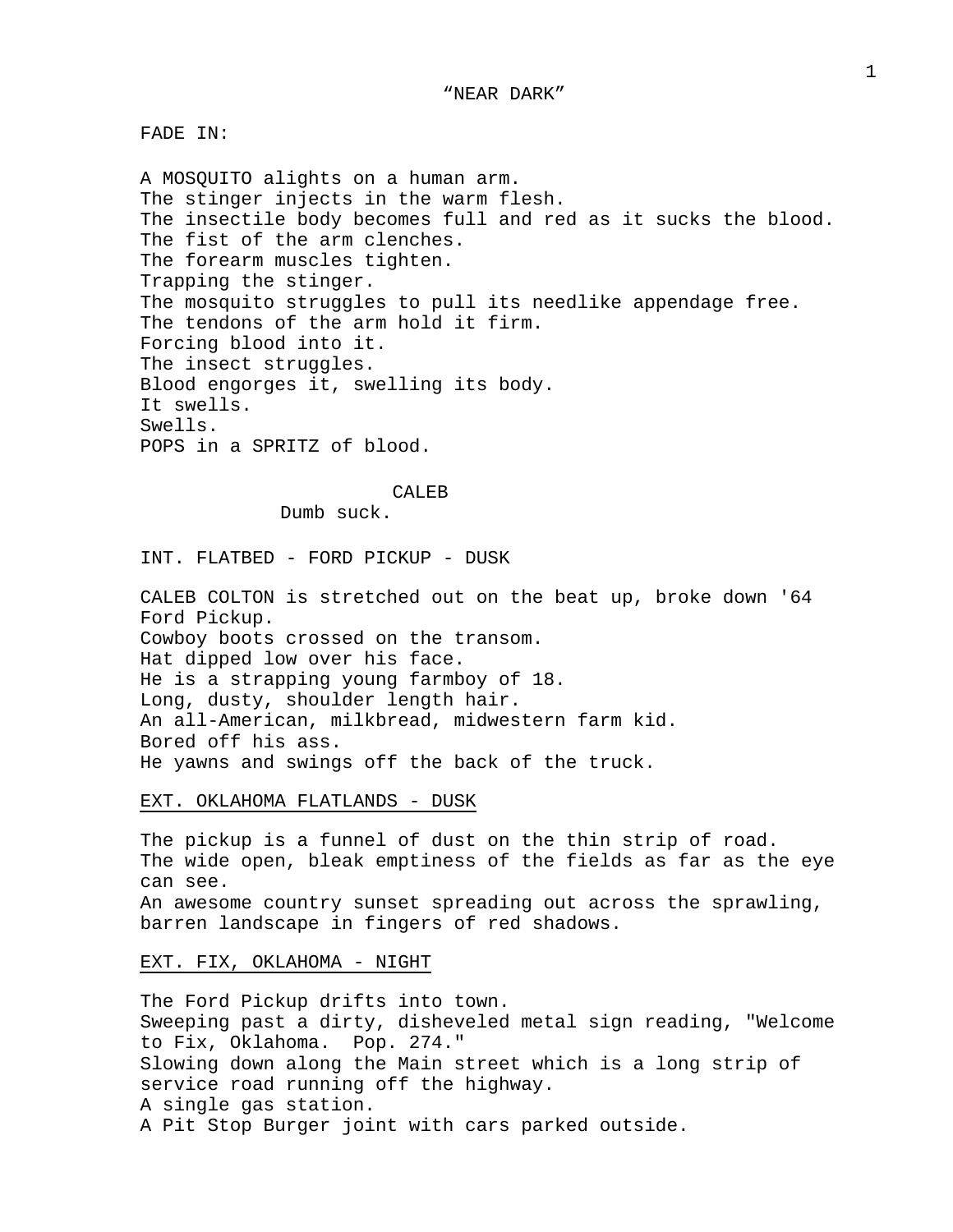A huge granary with tall, stilt silos. If you're driving by and you blink, you miss it. The boy in the Pickup cruises into the Pit Stop.

# EXT. PIT STOP BURGER JOINT - NIGHT

Tacky bright orange day glo neon type of place. Couple other FARM KIDS in pickups and jeeps pulled in. Lounging around, smoking cigarettes, swigging beer. The Pickup cuts a curve into the parking space in a shower of gravel. Caleb jumps out. Has a casual look around him. Like he wouldn't piss if his pants were on fire. He lights up a Marlboro. Deep heels it up to the window. Leans back on his elbows on the counter. The orange haired WAITRESS behind the window looks irritatedly at the farmboy.

#### WAITRESS

You gonna stand there or you gonna order?

Caleb speaks over his shoulder.

CALE<sub>B</sub> If I never see another burger again I'll be happy.

The waitress shakes her head. The farmboy distractedly eyes the lanky, rangy kids loping up to him.

One with freckles on his face, LEVON, knocks Caleb's hat off his head.

Caleb catches his hat and socks the boy in the arm.

LEVON What's eating' you?

CALEB Your Mama. Y' oughta keep an eye on her, Levon.

# LEVON

You wish.

# CALEB

Wish I may, wish I might, wish I be hundred thousand miles from here tonight. Goddamn straight.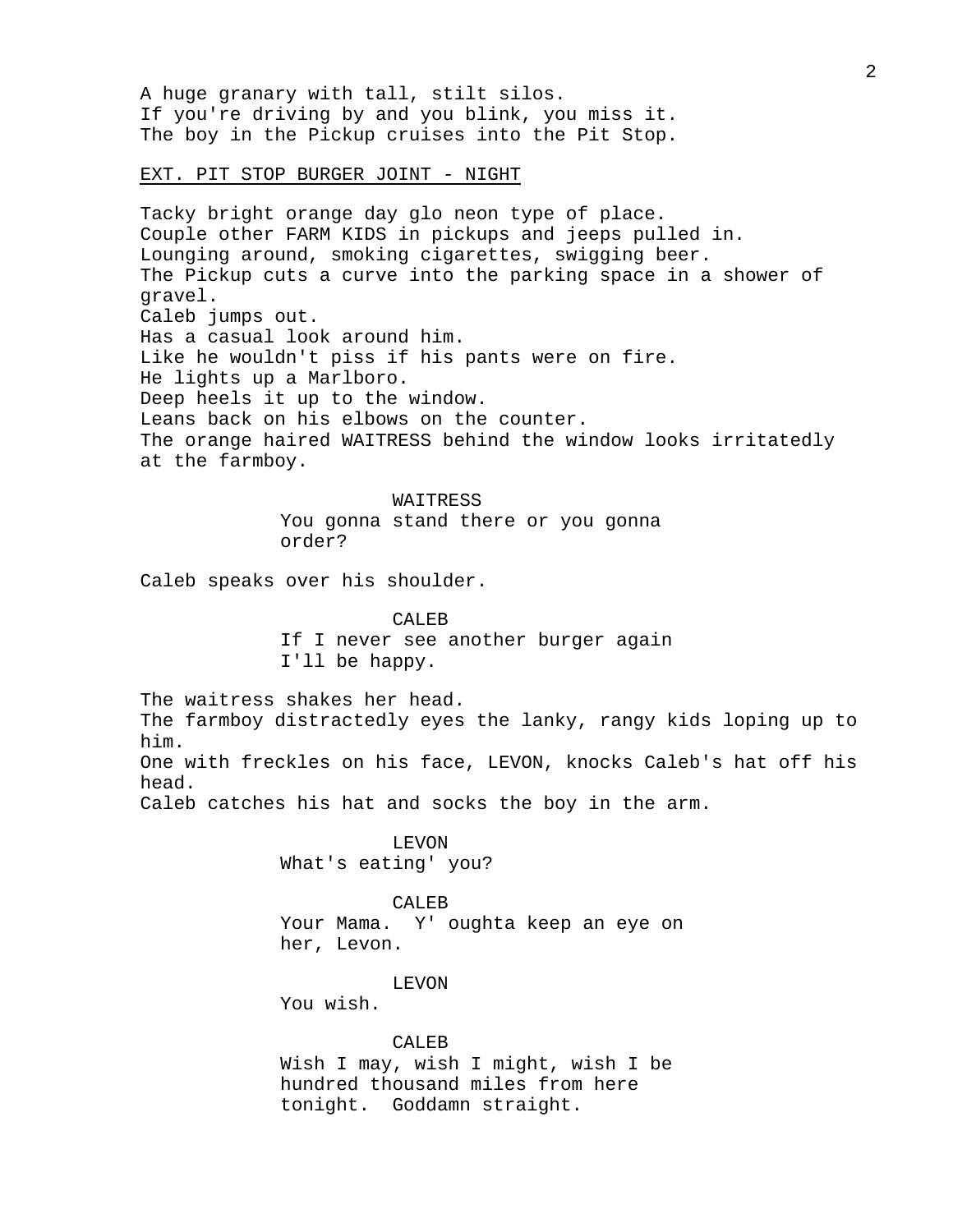LEVON

Take off.

# CALEB

Might just.

The farmboy's gaze drifts across the street to the...

## EXT. TASTY FREEZE - NIGHT

Lit blue and white beneath bright fluorescent bulbs. A GIRL turns from the window. An ice cream cone in her hand. A tiny line of the frosty cream dripping down the side of her mouth. Caleb stares at the girl. She runs a hand through thick, shiny brown hair, brushing it back off her forehead. Exposing her face. Heart shaped. Impossibly pale skin in the fluorescent glow. Wide eyes, a depthless ice blue like a sunny, summer sky. A small mouth out of which a narrow red tongue swipes at the melting cone in her hands. She looks to be in her late teens. A faded cowboy shirt fits snugly across her chest. A pair of Levis meet a dusty pair of black cowboy boots. Those blue eyes lift and light on Caleb's face.

## EXT. PIT STOP BURGER JOINT - NIGHT

A shiver runs up Caleb's spine. A shiver that feels good. He claps Levon on the shoulder, nodding his head toward the girl at the Tasty Freeze.

> CALEB I'm in love.

> LEVON I'm dreaming.

> CALEB Keep dreaming.

Caleb pushes away from the counter and walks across the street.

# EXT. TASTY FREEZE - NIGHT

The fluorescent light catches the girl's eye and blazes as she turns her back. Caleb pulls into position beside her.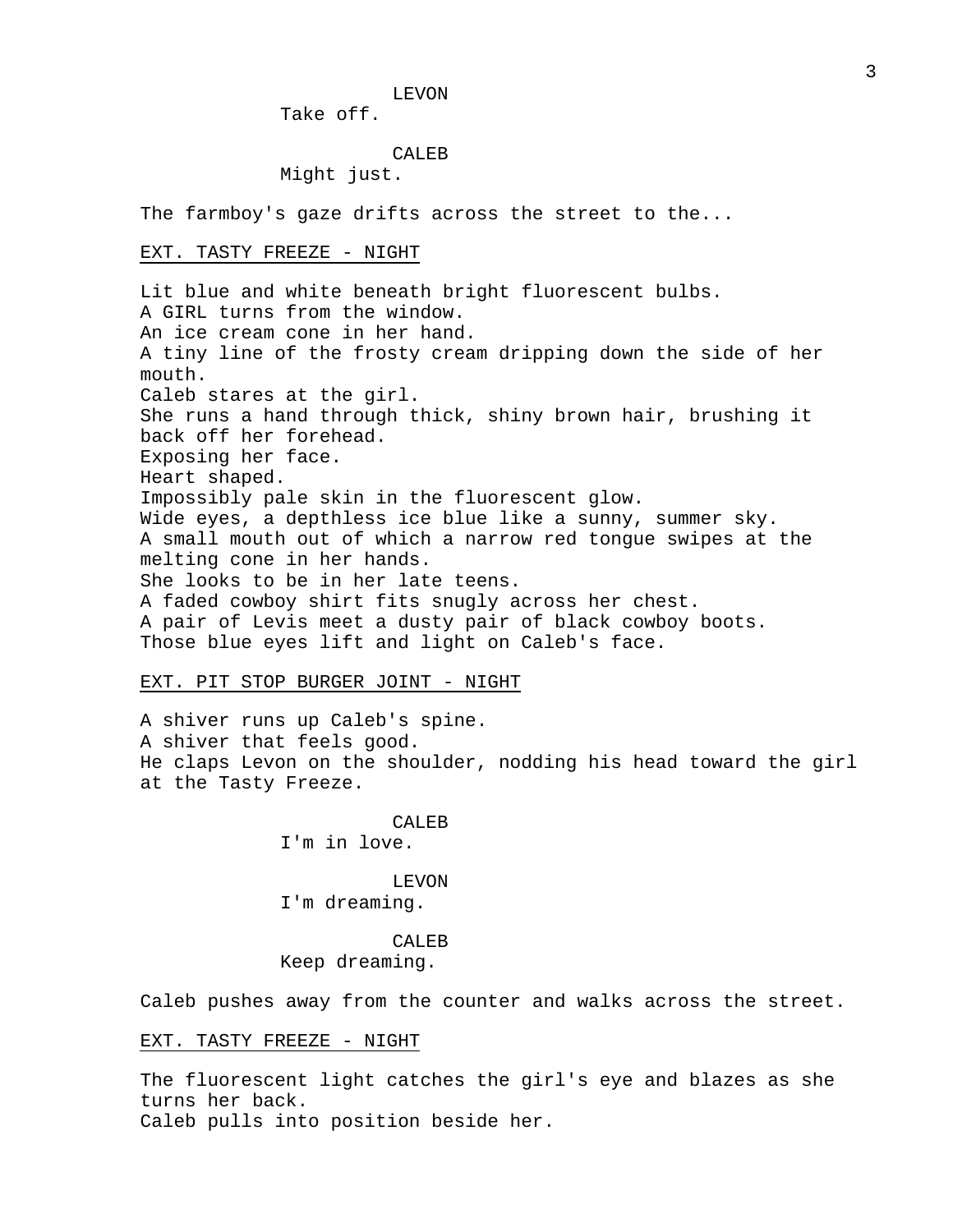He hesitates, suddenly loosing his nerve. Then the swagger returns.

CALEB

Excuse me, but I'm a little lost. Could you tell me where the nearest Tasty Freeze is? I'm just dyin' for a cone.

The girl looks around. Caleb's breath catches in his throat. Those ice blue eyes gazing up at him.

GIRL

Dying?

Caleb gazes into that face that lights up the night.

CALEB

It's hot out.

GIRL

This is cold.

Referring to the ice cream cone.

CALEB Could I have a bite?

GIRL

A bite?

Caleb shifts weight from one foot to the other nervously. Working hard. Mind scrambling.

> CALEB I never seen you before. You're not from around here are you?

> > GIRL

No.

CALEB Got a name?

GIRL

Mae.

Caleb swallows. His face turns hot. Mae's eyes skate to his face. And shimmer.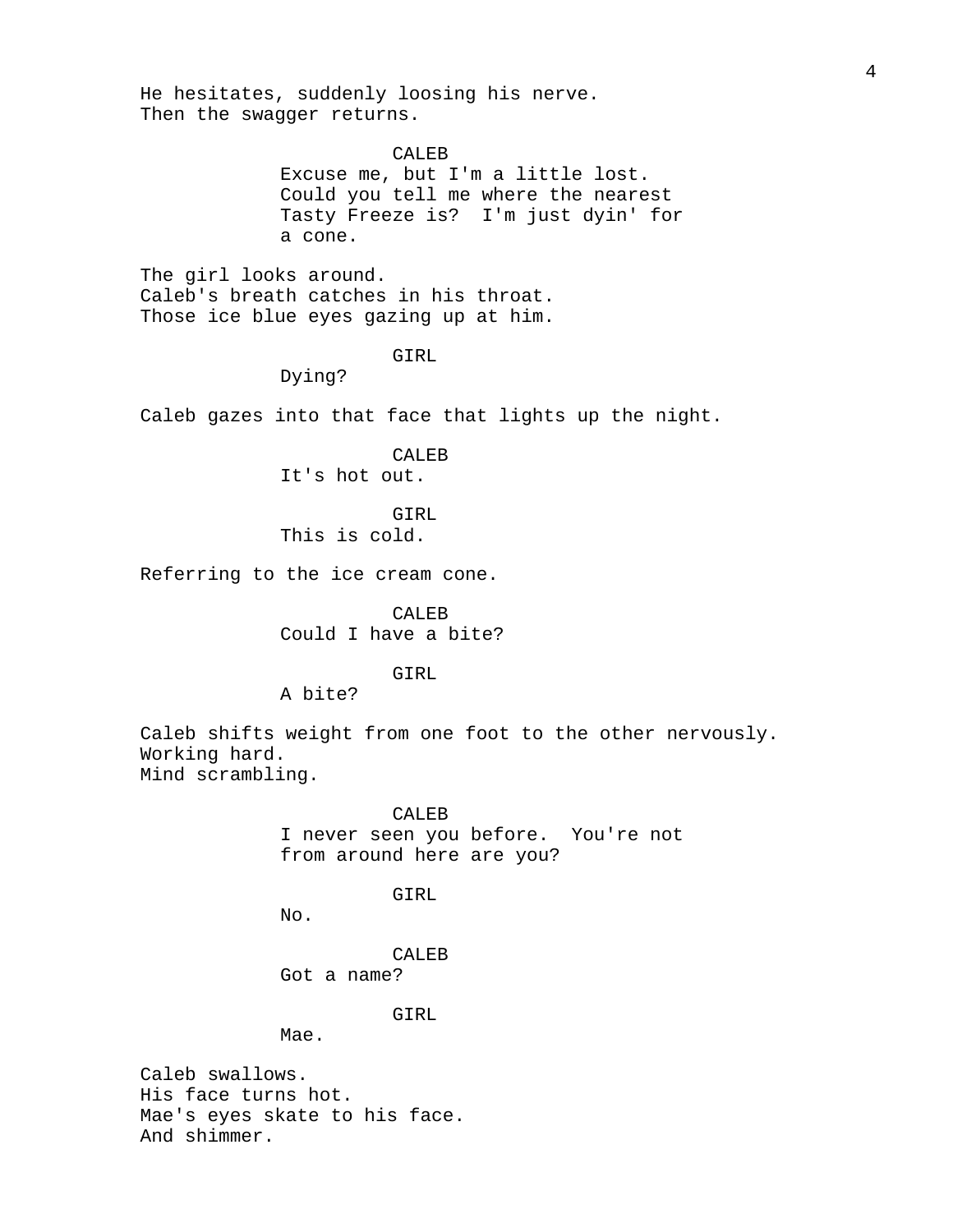# CALEB

# Where you from, Mae?

She wipes her mouth with the back of her hand.

MAE

Ever hear of Sweetwater?

CALEB That's down in Texas, ain't it?

MAE

Yeah.

CALEB Who you here with?

MAE

Friends.

CALEB

Boyfriend?

# MAE

Friends.

She looks Caleb in the eyes.

MAE I'm staying out at the trailer park near the highway. I need a lift home.

Caleb looks at her a long moment. Looking like he died and went to heaven.

EXT. FORD PICKUP - NIGHT

Caleb opens the door for Mae. Helps her up into her seat. Then climbs behind the wheel.

INT. FORD PICKUP - NIGHT

The farmboy FIRES up the engine. Steers out onto the road.

> CALEB My name's, Caleb.

MAE That's a nice name.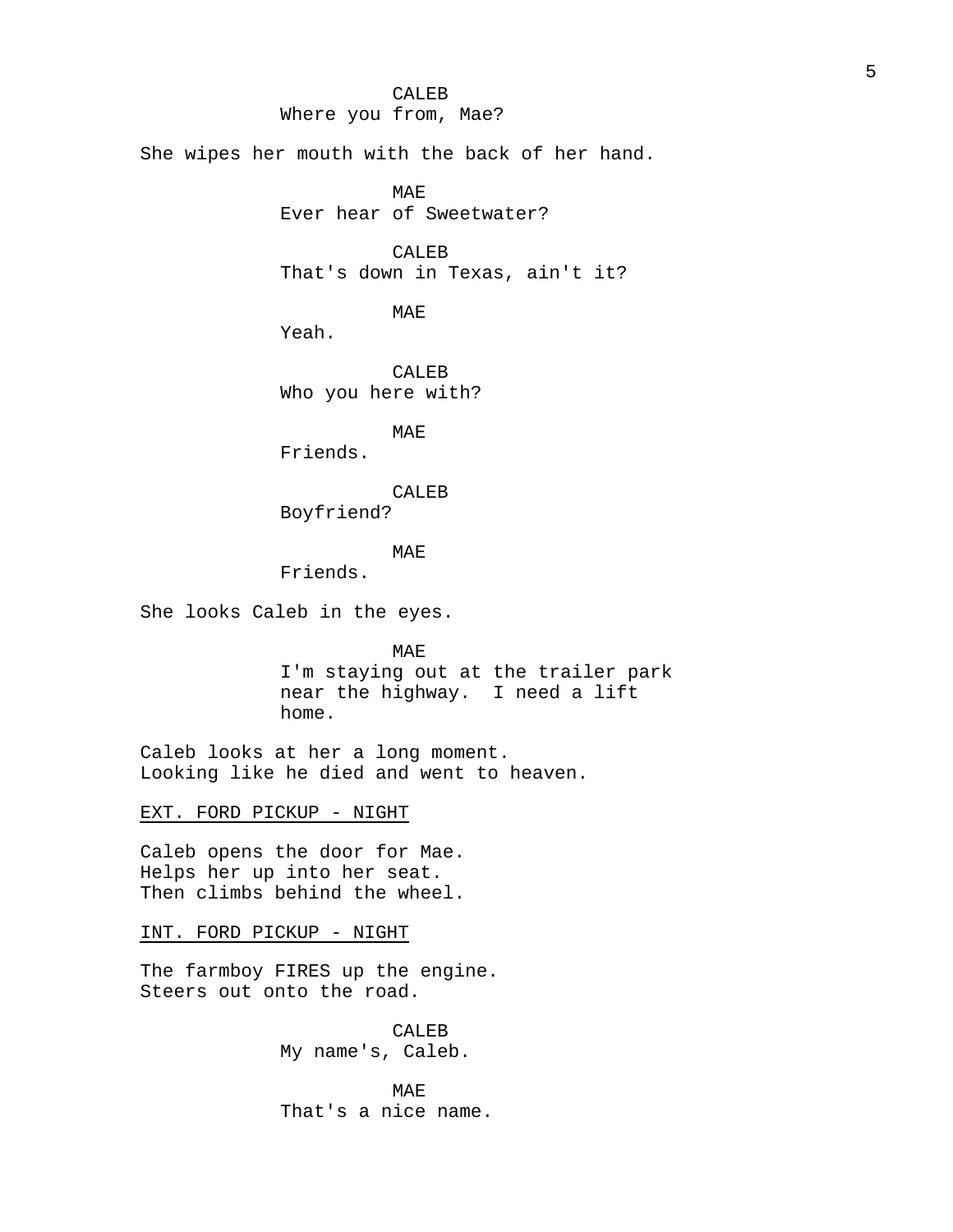CALEB Y'sure are pretty, but I guess a lot of people tell you that. She looks away out the windshield. Hard to read. Soon it's just the two of them driving down the dark and deserted highway. He looks at her. His breath sticks in his throat. Mae is unearthly beautiful in the haloish haze of the dashboard lights. Her eyes shift to him. CALEB You got a boyfriend? MAE Sometimes. CALEB What about other times? MAE What about them? CALEB Well, I don't have a girlfriend. MAE Too bad. CALEB How long you planning to stay around here? MAE Not long. CALEB But you're not leaving tonight. MAE No. CALEB You th-MAE Shhhhhhhh.

6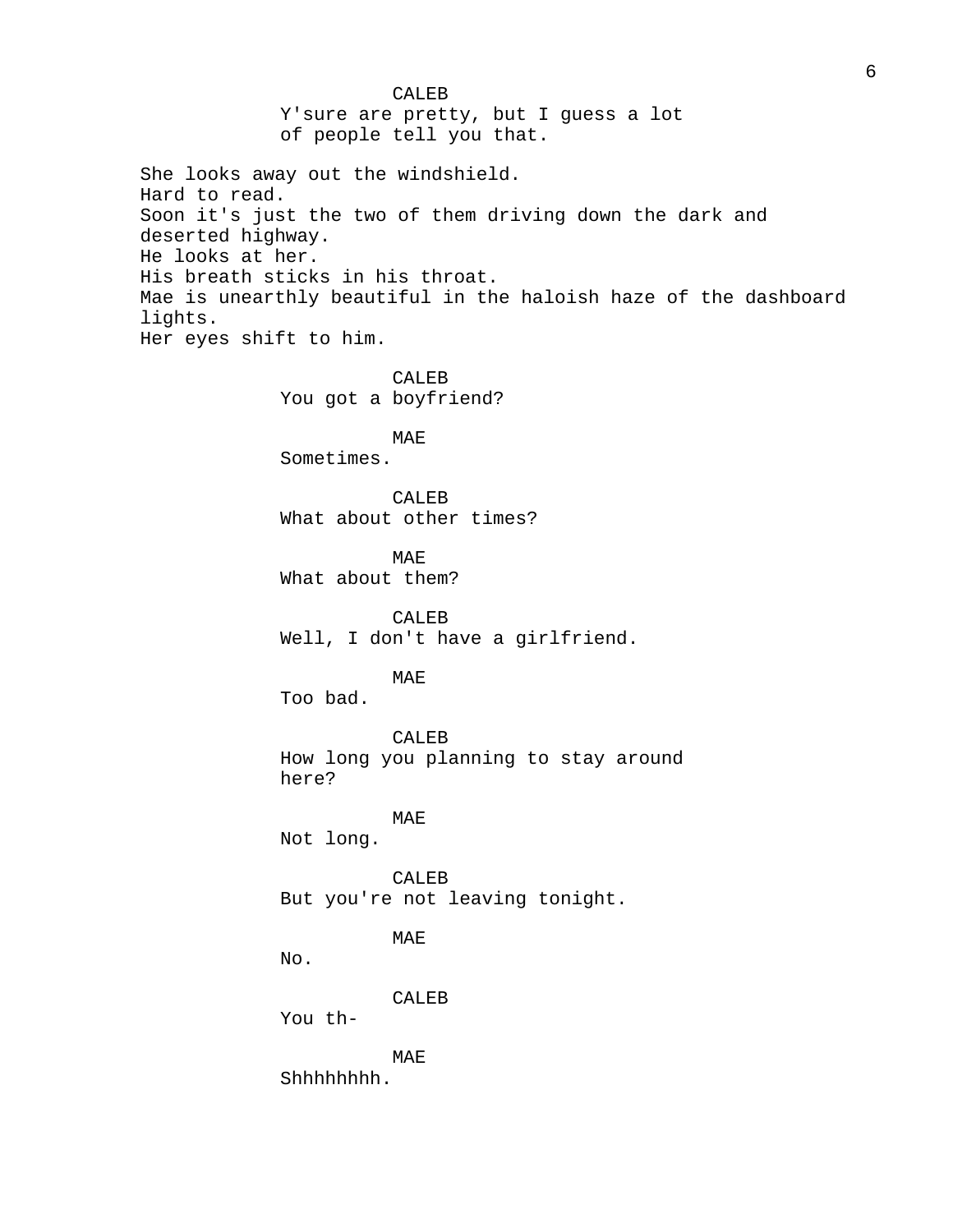They drive in silence for several moments. The reassuring RUMBLE of the ENGINE. The WHIZZ of the TIRES on the blacktop. Outside, the long, far, dark. The two of them together.

MAE

Stop the truck.

CALEB

Here?

MAE

Now.

# CALEB

Sure.

He pulls the vehicle to the side of the road. He turns to her. Her icy blue eyes radiating heat. His heart coming out of his chest.

# CALEB

So...

MAE Something I want to show you.

Her door is all at once open. She is out of the truck. He kills the engine and jumps onto the hard ground.

EXT. FIELD - NIGHT

Mae stands alone. A black silhouette against a blacker horizon. A sky stretching high above her head. Stars like from a shotgun blast. He comes toward her. The WIND whips the clothes around her soft, sultry form. Her eyes shining in the night.

> CALEB What did you want to show me?

> > MAE

The night.

CALEB What about it?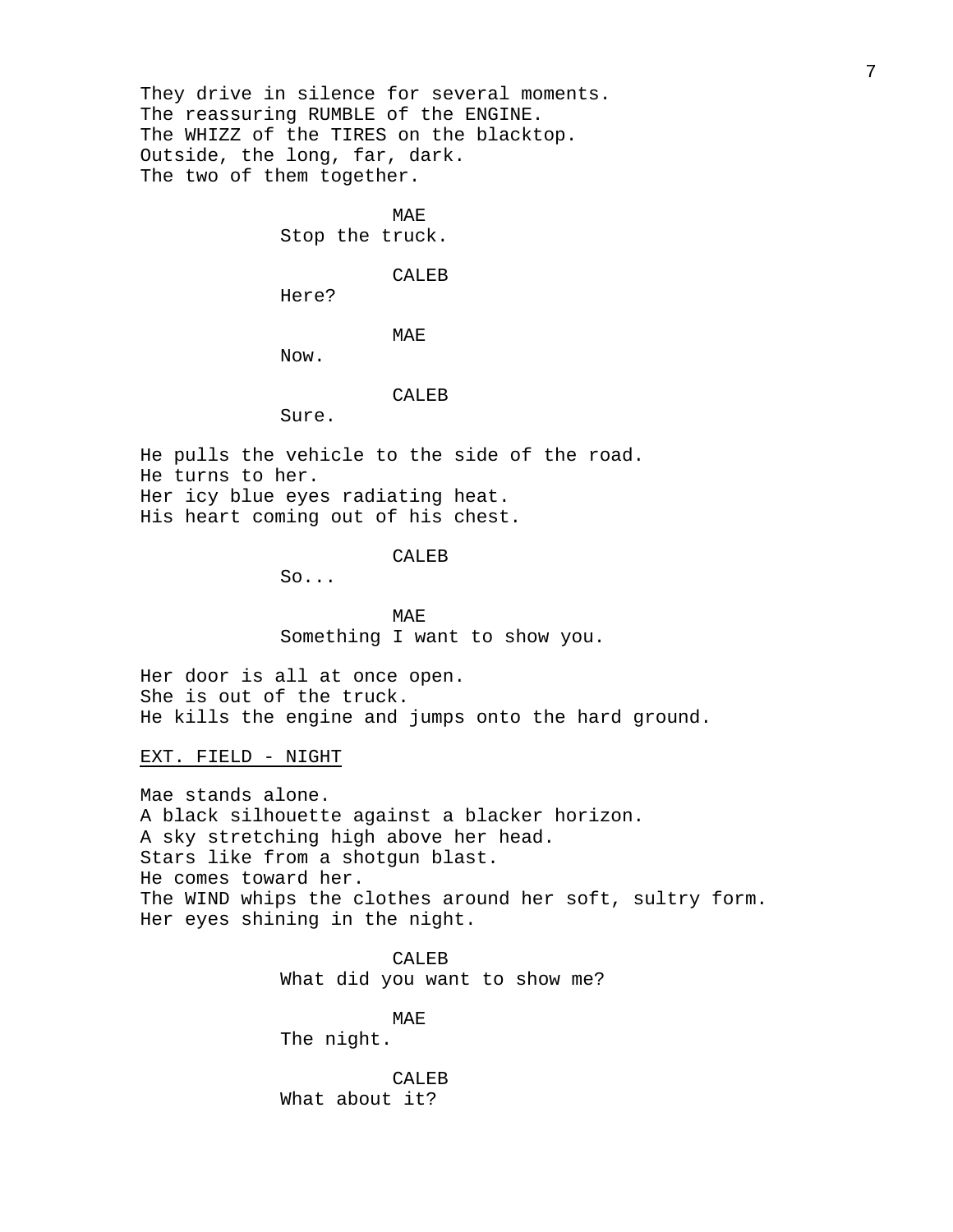MAE It's dark. CALEB Noticed. MAE It's also bright. It'll blind you. CALEB I can't see. MAE Listen. CALEB I'm listening. MAE Do y'hear? CALEB Don't hear nothin'. MAE Listen again. Do ya hear? CALEB What? MAE The night. It's deafening. CALEB Hold your ears. MAE Listen hard. They are close. Face to face. His lips lowering to hers. Her lips moist. Parting. Caleb tries to kiss her. Mae moves off. He follows.

> CALEB Haven't met many girls like you.

Wet.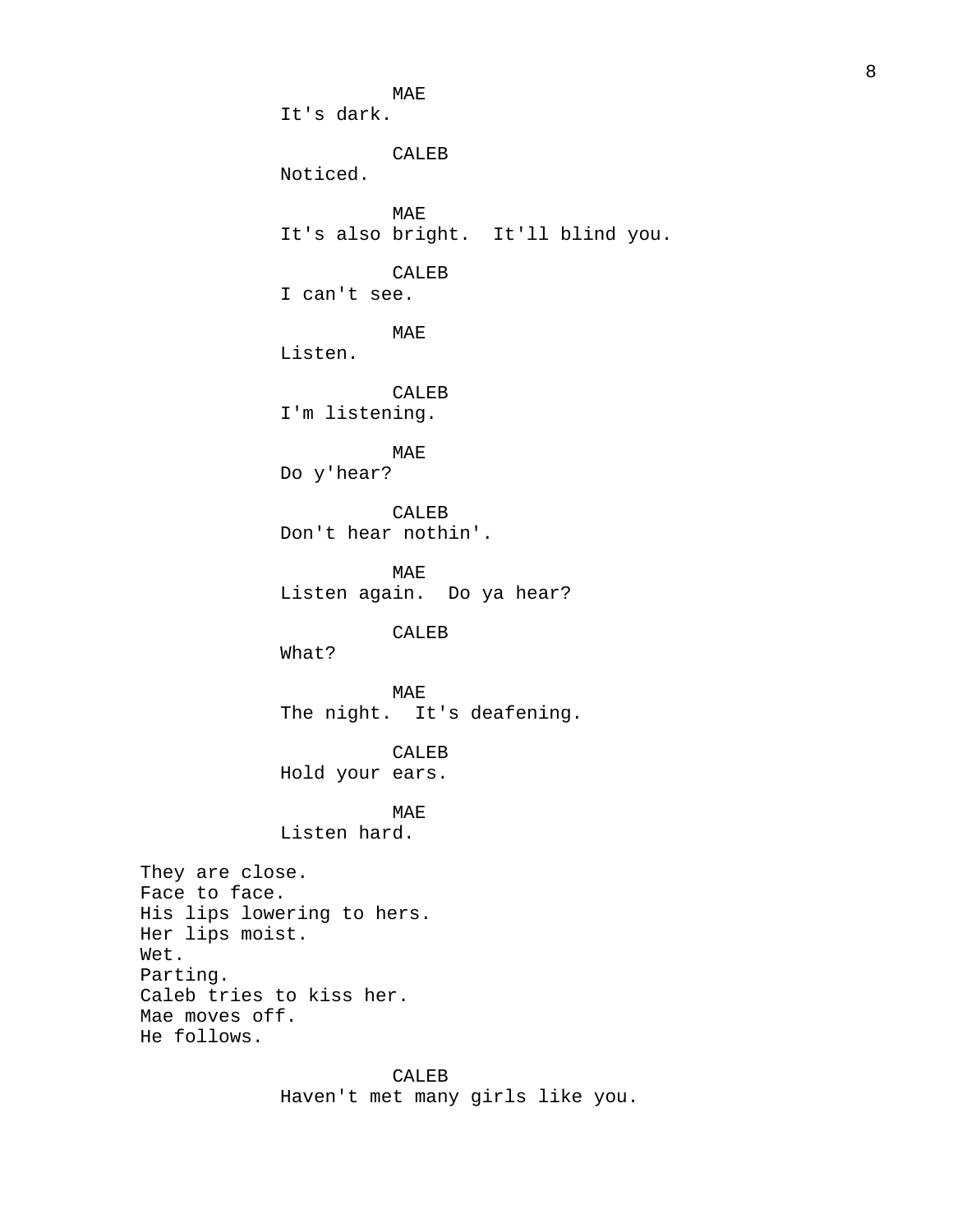## MAE

You haven't met any girls like me.

# CALEB

Maybe not.

He has a loose, game grin on his face as he walks after the girl. She walks with an easy, lazy gait. Plucking a cat's tail from the field. Putting it between her teeth. A sweet smile beneath the pale moonlight. Mae casts a glance over her shoulder at the smitten boy behind her.

> MAE Look up.

### CALEB

Stars.

**MAE** See that one?

CALEB First one I laid eyes on.

# MAE

The light you just saw took a billion whole years to get from that star down here to earth... The light that's leaving that star right now, it'll be here a billion years from now...

She spins on her heel. Fixes his face in her own.

> MAE Want to know why you never met a girl like me before?

### CALEB

Yeah.

She casts a glance up at the stars.

### MAE

...I'll be around to see that light when it comes down to earth a billion years from now.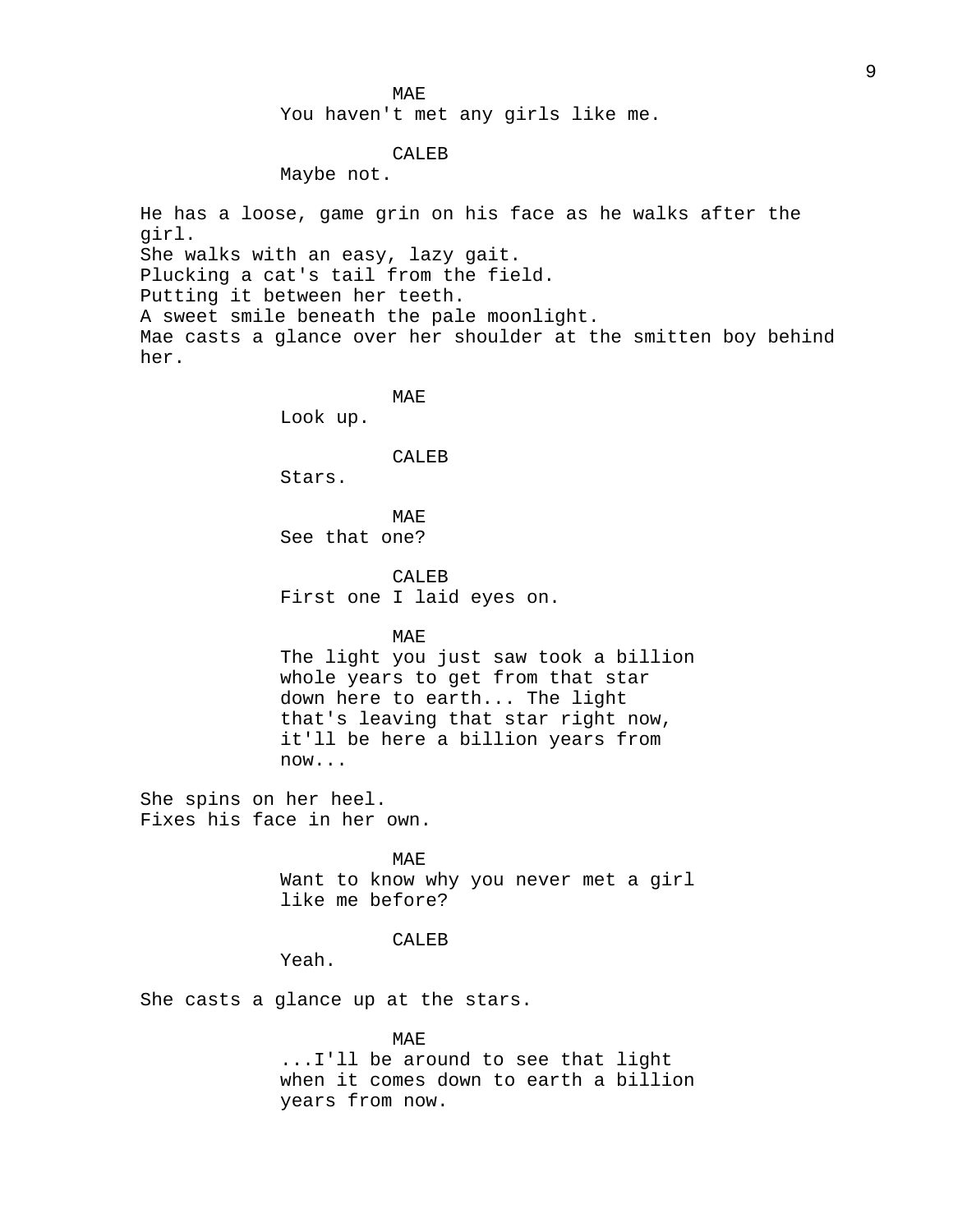CALEB Sounds like fun.

MAE

It is.

CALEB I'd like to be there, too.

MAE

Maybe.

CALEB

How?

MAE

Who knows?

She turns and heads back toward the Ford Pickup. He catches her stride.

> CALEB Sure haven't met anyone like you before.

MAE Sure haven't.

They climb in. They take off. The night is just as dark as it was before. Maybe darker.

INT. FORD PICKUP - NIGHT

Caleb leans back in his seat, raising his right arm to Mae's shoulder. Extending his fingers, he ruffles her hair.

> CALEB In any hurry to get home?

The truck drives on. Mae lifts thoses shimmering eyes to his face.

MAE

I never hurry.

Caleb smiles and shakes his head, somehow now believing.

CALEB ...You want to listen to the radio?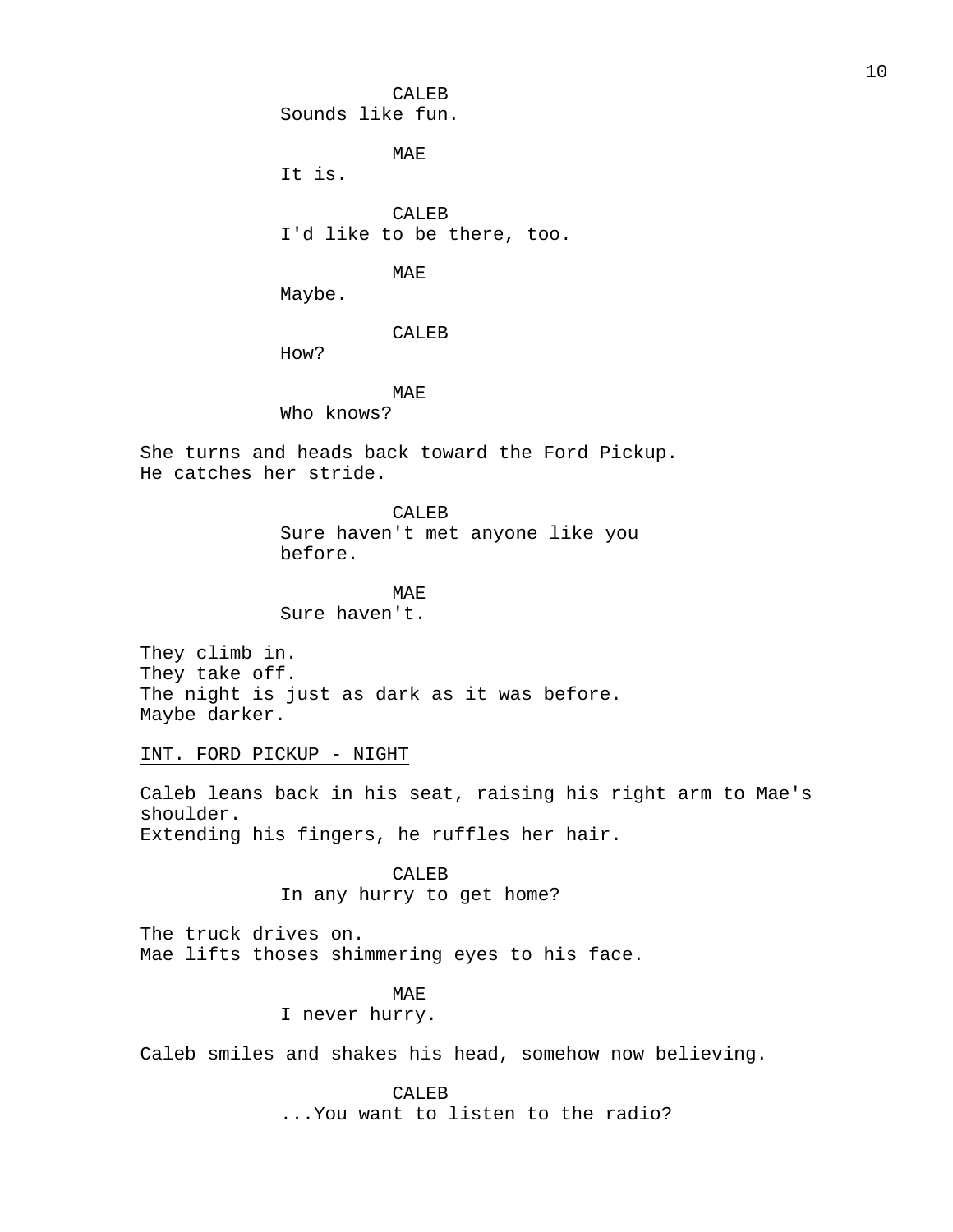His fingers twirl a ribbon of her hair. He gives the knob a flick. The speakers vibrate. The Pickup speeds on into the night. The lonesome road stretching into the horizon. The RADIO playing.

# EXT. ROAD - NIGHT

The road forks. The truck veers to the right.

## INT. FORD PICKUP - NIGHT

Mae turns to Caleb. The paleness of her skin almost luminescent.

> MAE Where're we going?

Caleb's eyes sparkle.

CALEB

You'll see.

MAE I don't like surprises.

CALEB You'll like this one.

MAE

What is it?

CALEB

Not what.

MAE

Who?

CALEB You'll see.

MAE I'm not sure I'm going to like this.

A smile in her eyes.

CALEB

I'm sure.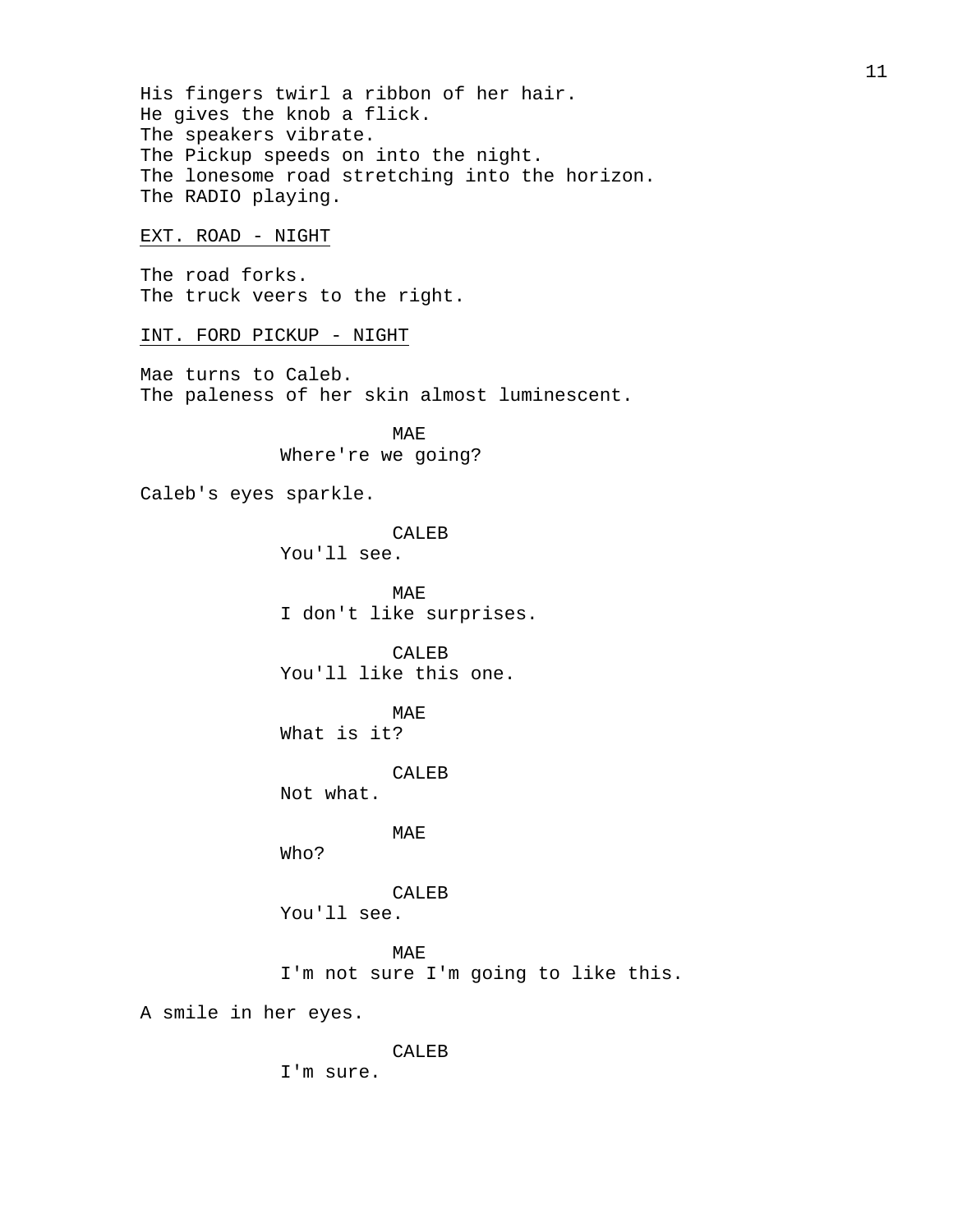## EXT. COLTON FARM - NIGHT

The Pickup barrels around a junction of the highway. Funneling a cloud of dust onto a narrow dirt road. RATTLING a broken down mailbox sitting atop a short post. The farm sleeping still and dark.

## INT. FORD PICKUP - NIGHT

Caleb steers past the house. Braking in a shower of dust in front of the pasture behind the barn.

He kills the engine.

CALEB

We're here.

MAE Where's here?

### CALEB

C'mon.

He swings the door open.

EXT. PASTURE - COLTON FARM - NIGHT

Caleb races around the truck, cracking open Mae's door. He extends his hand as she hops out.

#### CALEB

Close your eyes, take hold of my hand. You're going to meet my best friend.

She tugs his hand.

**MAE** I don't want to be with other people. I want to be with you tonight.

He gives her hand a gentle pull.

CALEB It's not a person. Close your eyes.

She does. Letting herself be led out of the vehicle. He leads her blind back through a maze of fences out in the pasture.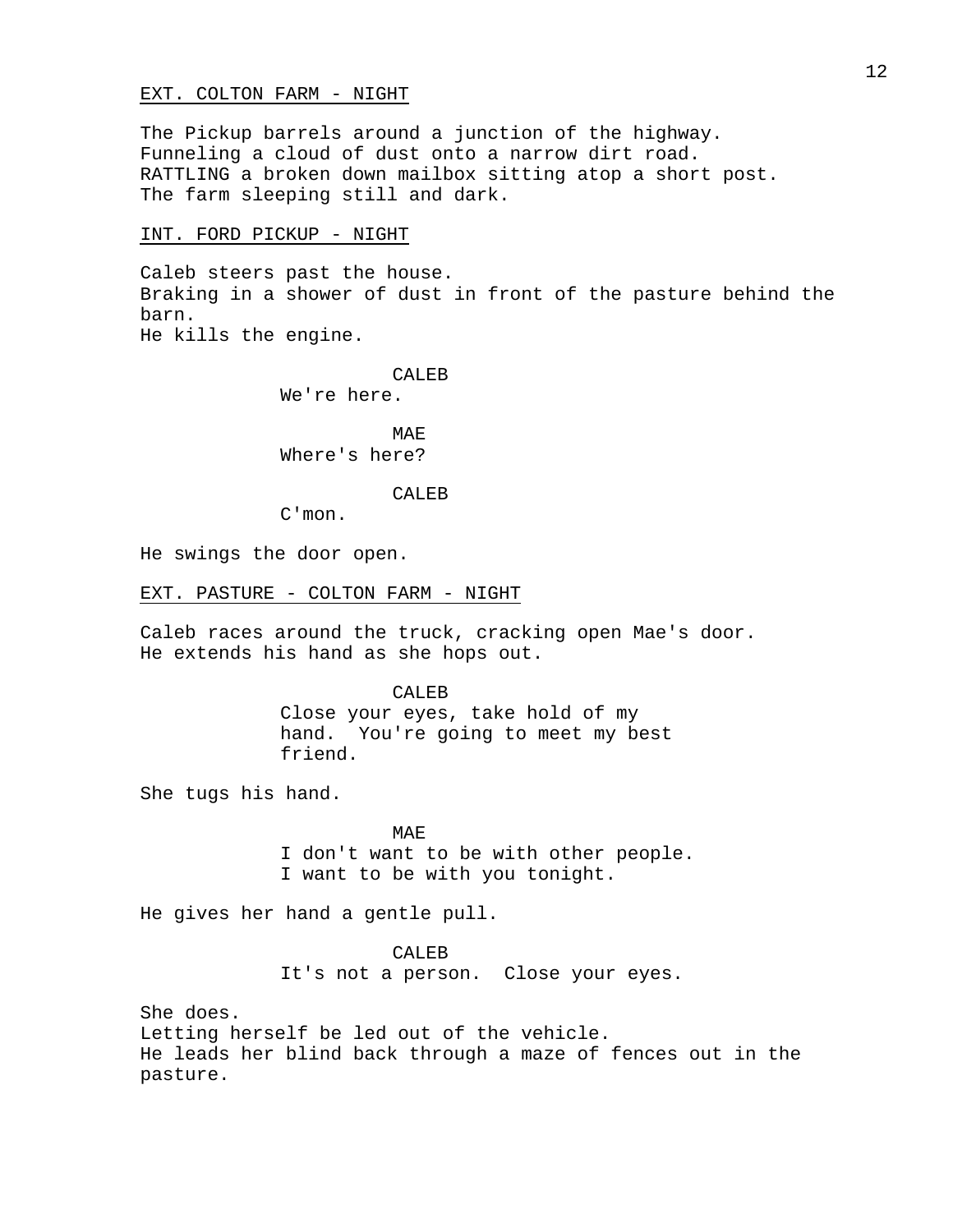### EXT. HORSE PEN - NIGHT

In its pen, DIESEL, a massive black quarterhorse pricks up his ears. Turning wide, dark eyes on Caleb and Mae. Caleb gets behind Mae and puts his hand on her shoulder.

> CALEB Now I don't want you opening your eyes.

He puts his other hand over her eyes. A big smile on his face as he edges her forward. Suddenly the horse backs so abruptly it almost trips. Eyes wild with fear. The two people just stand there. The farmboy pulls his hand away from the girl's eyes. He walks up to the pen.

> CALEB Diesel, what the hell is wrong with you?

Mae opens her eyes.

MAE Horses don't like me.

Caleb takes a rope and slings it over Diesel's head.

CALEB

Why not?

MA<sub>F</sub> They just don't.

CALEB

Come on boy.

He gives the rope a tug. Diesel rears back, lifting his chest, front hooves pawing the air.

> CALEB He's just acting up. He'll like you. Just watch.

He vaults the fence. Diesel shies. Caleb tries to shush it. The horse shakes its head back and forth, scared out of its skin.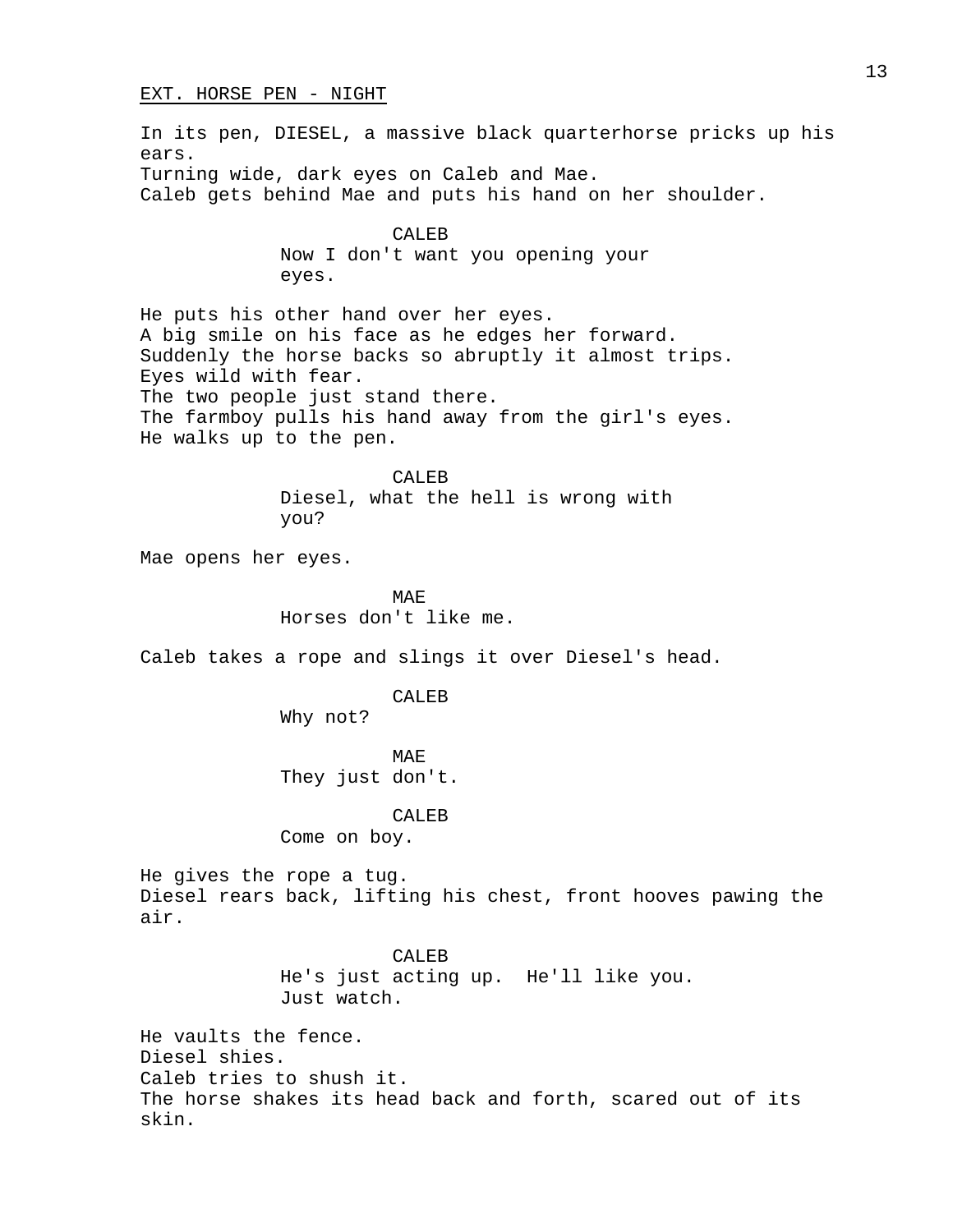Bewildered, the farmboy lifts the rope over its head. The horse pivots on its back feet, tearing off. Caleb heads back toward Mae. Climbing back over the fence and standing beside her. Her watching him with uncannily even eyes. Smiling elusively to herself, she turns her back to him. Moving off with an easy gait past the other pens. Inside the fences, there is a SCURRYING of animals. A sudden RUSTLING in the nearby tundra of the prairie. Caleb scans the landscape, sets his eyes on Mae, then shakes his head and shrugs. Mae is sauntering away, her back to him, running her finger along the fence posts. The farmboy swings the lasso lariet style over his head. Letting the loop fall over the girl's shoulders. She looks over her shoulder at him. Her eyes cool. He smiles. Starts reeling her in. She backs. A smile slipping across her face.

#### CALEB

You're pretty strong.

He gives the rope another tug. Moving her closer. The moon shines bright and high overhead.

> MAE Stronger than you.

#### CALEB

Show me.

She pulls back. Pulling him to her. He gives a gentle tug. She comes within reach. Then twists back. A game of give and take. He comes forward. Gathering up the rope in his hands. Their eyes wedded. She is just in front of him now. He gives one last tug on the line. Drawing her in. His face drifting toward hers. Letting his lips brush over hers and stops. Her eyes close. His hands fold around her back. A cloud passes over the moon.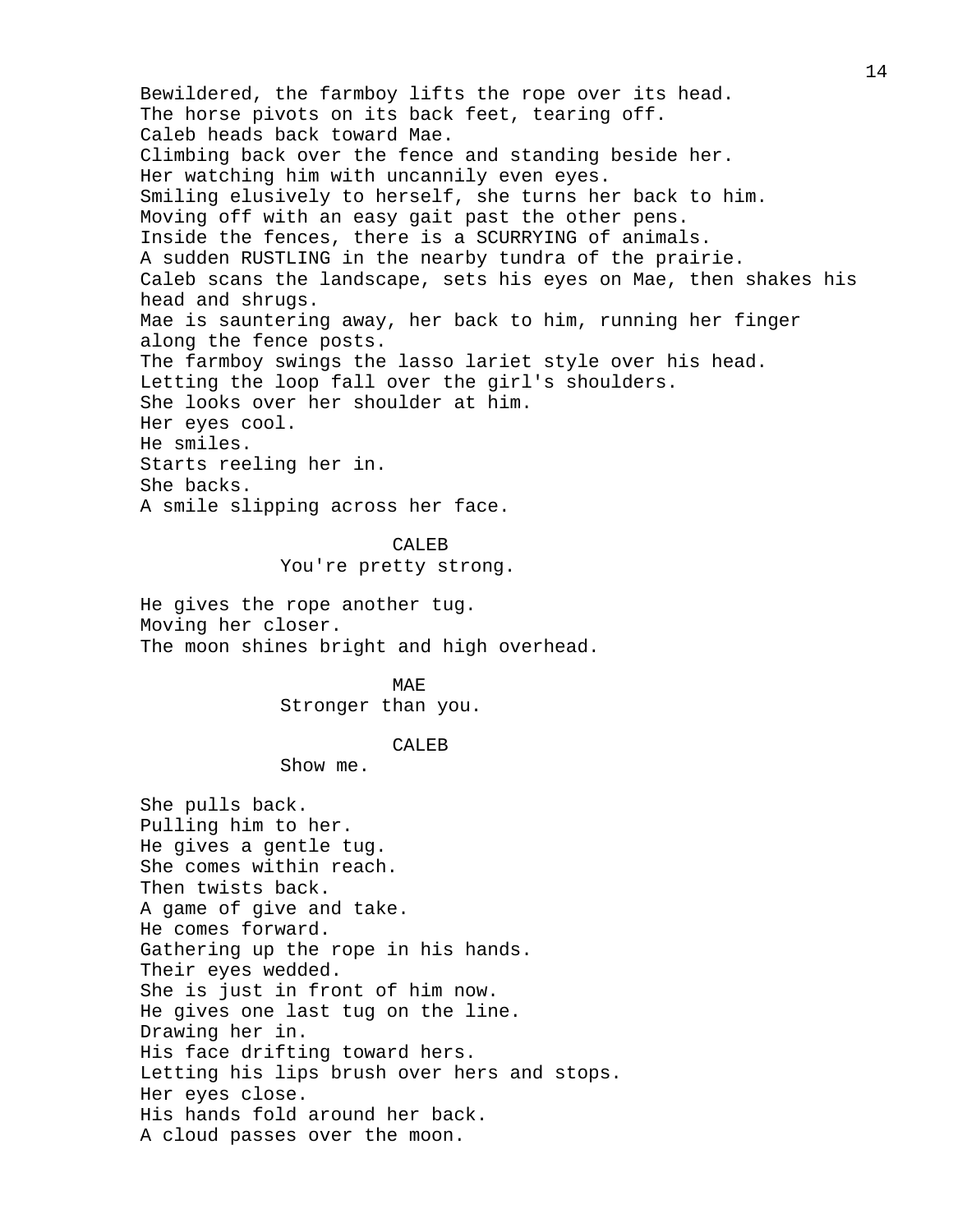A shadow crosses their faces. Her soft, moist lips slide over his mouth. Nuzzling down the side of his neck. He lifts closed eyes to the sky. Her breath warm on his skin. His skin trembling with the touch. Her lips start to draw back. She jerks her head back, struggling with her instinct. Lifting her arms, yanking the rope off her shoulders.

# CALEB

What's wrong?

Mae hugs her arms. Her eyes holding his. Time standing still.

#### EXT. FARMLANDS - PRE-DAWN

Horizon lightening. Just a tad.

## EXT. FENCE - COLTON FARM - PRE-DAWN

A Rooster throws back its combed head and COCK-A-DOODLE-DOOS.

EXT. HORSE PEN - COLTON FARM - PRE-DAWN

Mae's ears perk at the rooster crow. Her icy blue eyes skate up to the sky. Her face focuses on Caleb's in alarm.

# MAE

What time is it?

Caleb shrugs his shoulders.

CALEB What time you gotta be home?

# MAE

Before dawn.

CALEB Dawn's a ways off.

Mae spins on her heel. Heads off for the truck.

> MAE Take me home, Caleb.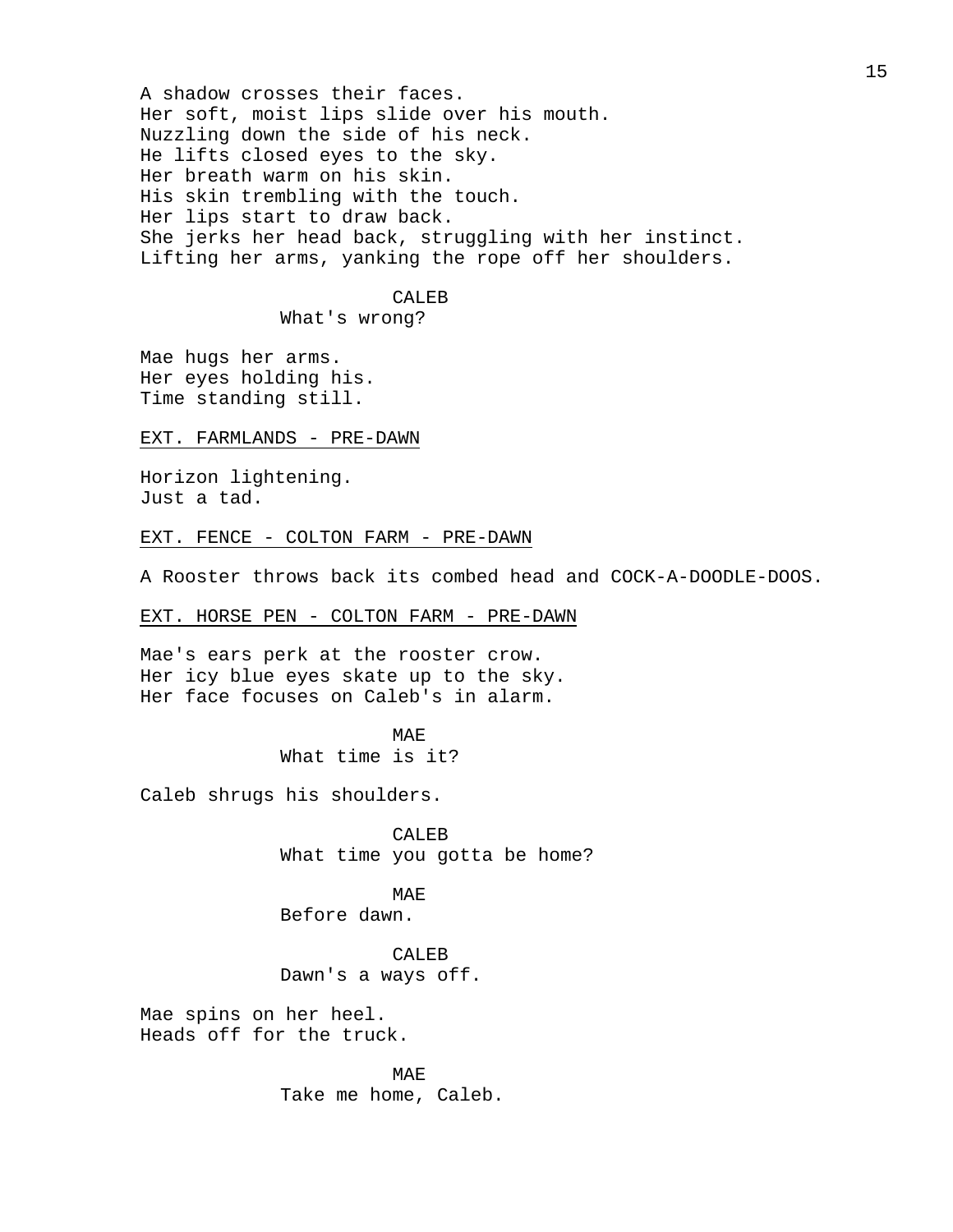CALEB

Huh?

He trots after her. Lays a hand on her shoulder. Stopping her movement. Turning her around. Her eyes blaze into his face.

> CALEB What's the rush, Mae?

# MAE

I have to go.

She breaks free. Keeps walking. Reaching the truck, she opens her door. His eyes search hers as she climbs into the seat. Reading nothing. He closes her door. Resting his elbows on the open windowframe. He starts to speak, she cuts him off.

> MAE Hurry, Caleb. Hurry.

He gazes into those eyes for a fleeting moment, then moves around to the driver's side and swings onto the seat.

INT. FORD PICKUP - PRE-DAWN

Caleb puts his hand on the keys in the ignition. Giving her a good, hard look.

> CALEB I don't know what's goin' on, Mae.

She flits a peek out the window.

EXT. PASTURE - COLTON FARM - PRE-DAWN

The truck sits unshielded beneath the big sky becoming light grey.

INT. FORD PICKUP - PRE-DAWN

Mae shoots a scared glance at Caleb.

MAE

Let's go.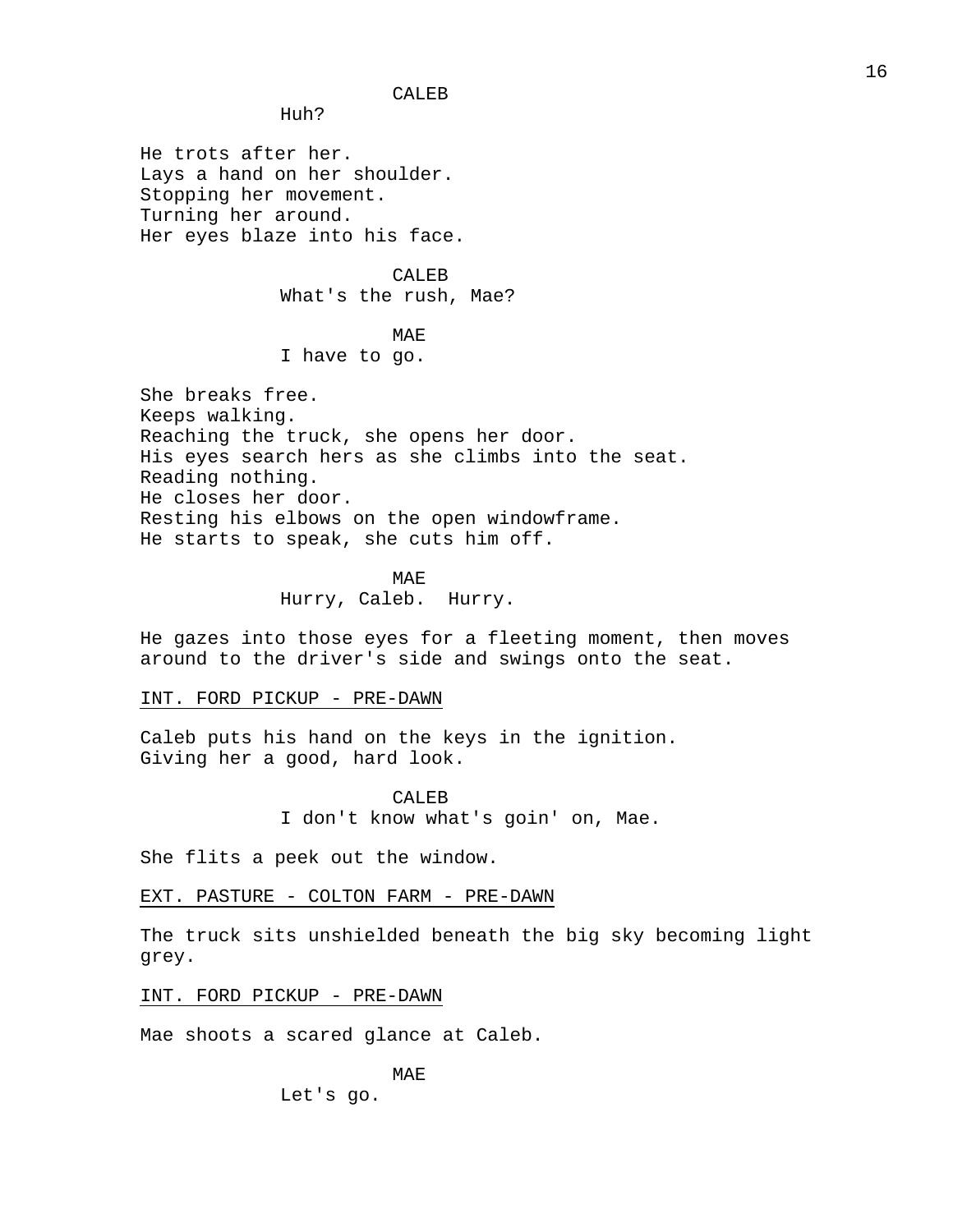# CALEB

We're going.

The farmboy TURNS over the ENGINE. Upset, he shoves the stick into gear. Swinging the truck around. Stepping on the gas, he takes them out of there.

> CALEB Hope I didn't forget my manners or nothin'.

MAE That's not it.

She casts a glance up out the windshield.

MAE

Move.

### CALEB

Yes, Ma'am.

His brow furrows in confusion. He swings the steering wheel hand over hand. Driving out onto the road.

EXT. ROAD - PRE-DAWN

The truck burns down the tarmac toward the brightening horizon.

INT. FORD PICKUP - PRE-DAWN

Caleb keeps his hands on the wheel. Staring straight out the windshield. Hurt. Mae sits rigidly beside him. Perspiration like dew drops on her porcelain skin. Real fear in her eyes.

# MAE

Faster.

CALEB I got her floored.

MAE It's only a few more miles.

CALEB Might even get there, you never know.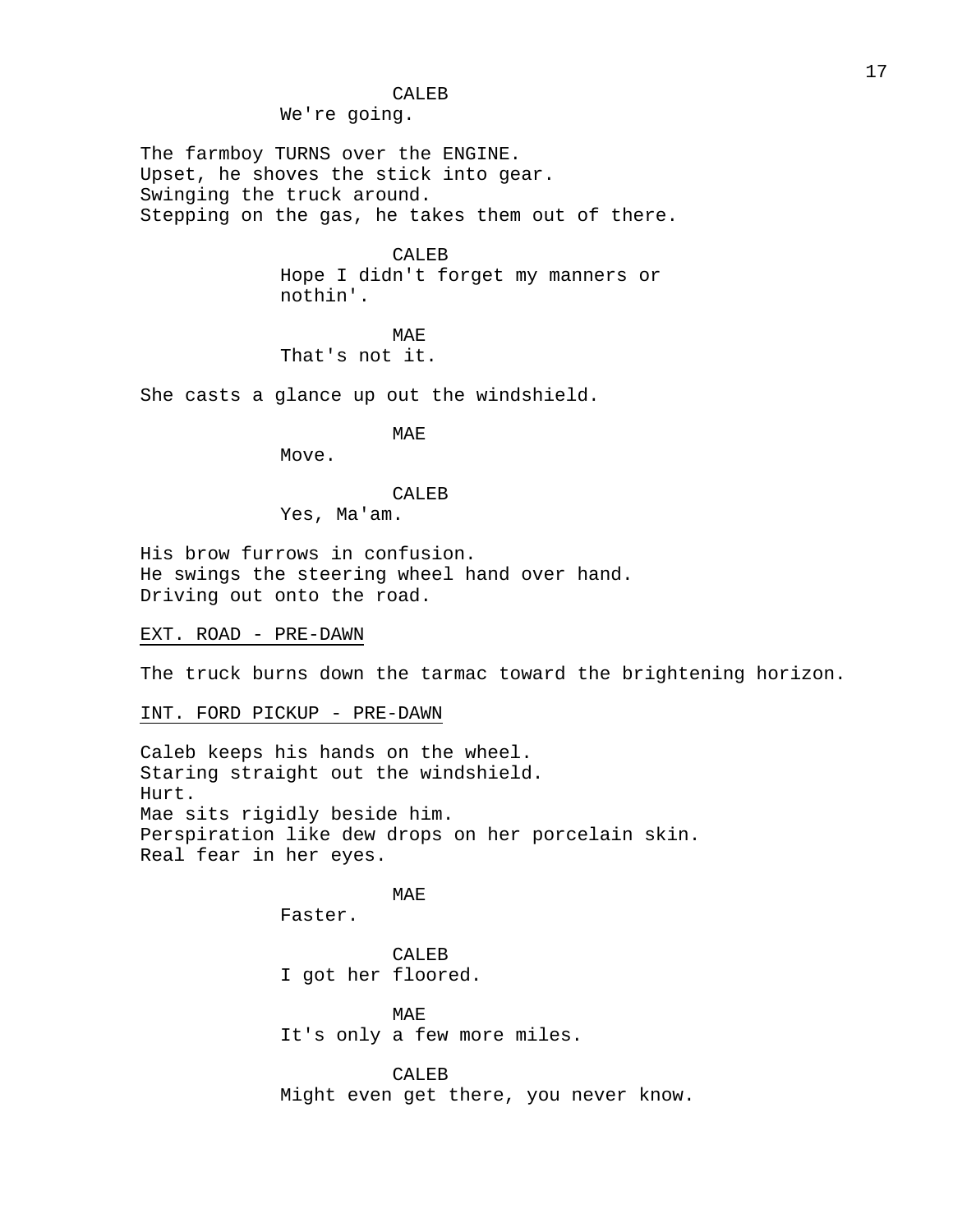MAE

I didn't notice the time.

CALEB What's got you so worried?

Mae's eyes never leave the windshield. She answers him with silence.

# CALEB

C'mon, what is it? Your old man gonna whip your butt or somethin'? I'll tell him the car broke down.

MAE Just get me home.

CALEB Maybe I will...

He puts his foot on the brake. A playful gleam in his eye.

EXT. ROADSIDE - PRE-DAWN

The truck pulls to a halt. Sunrise a matter of moments.

### INT. FORD PICKUP - PRE-DAWN

Caleb yanks the keys out the ignition. Sticks them down his shirt. Sits back and crosses his arms.

> CALEB ...But you have to kiss me first.

Anxiety squirms her pretty face. She reaches over and tries to pull the keys from inside his shirt. Her hands all over his chest. He grabs her by the wrist. Tugs her to him. Grinning boyishly ear to ear.

> CALEB You got the idea.

She struggles. He kisses her full on the lips. Mae shuts her eyes. Surrendering to something spasming inside her.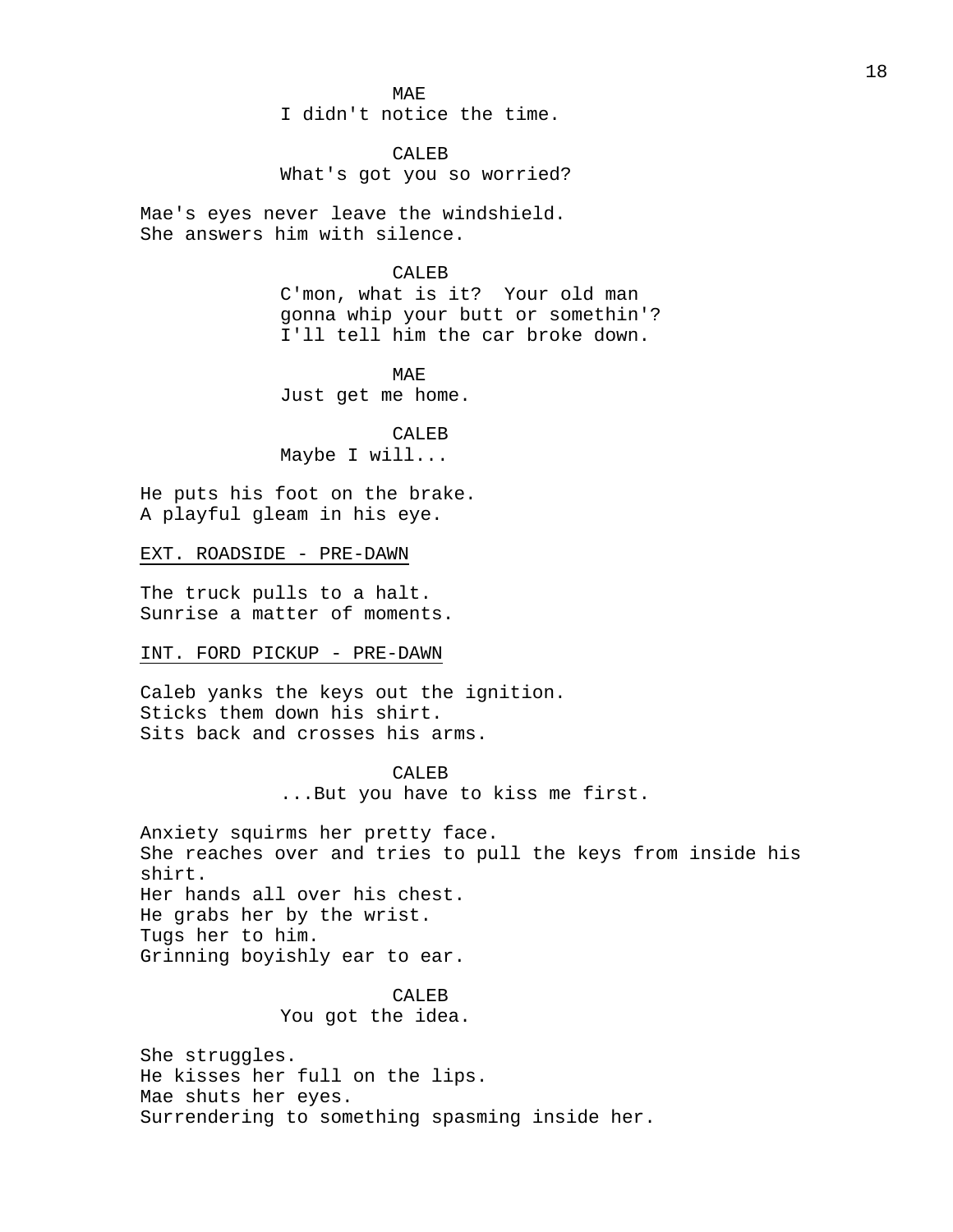Her mouth moves to his neck. Her lips pull back. Her teeth fasten onto his neck. Caleb cries out. Tries to push her off. She holds him firm by the shoulders in an iron grip. Tears explode out of her eyes. She rips her blood moistened lips from his neck. Shearing herself away from him. Plunging out the door of the truck. Headfirst. Caleb remains in the seat. Rubbing his throat. Fingering the pinprick of a wound. Surprised and astonished, he jumps out of the parked vehicle. Chasing after the panic-stricken girl scrambling away.

## EXT. ROAD - PRE-DAWN

The girl is running as fast as her feet will carry her. Her eyes wide and wild. A dribble of blood dappling her white lips. The farmboy is racing after her. She moves with a speed that is leaving him rapidly in her wake. The sky is becoming very bright indeed. Mae stops in her tracks and squints ahead. Up the road, fast approaching. A ballooning cloud of dust. A low to the ground funnel of dirt. Caleb watches as the girl runs toward it, flagging her arms. A vehicle inside the little twister SLAMS on its BRAKES. Mae jumps inside the dirty haze. The dust cloud swerves in a SCREECHING TIRE arc on the roadway, speeding back up the road. The sun about to crack the edge of the world. A faint wreath of smoke in the air where the girl last stood. Caleb slows to a sprint. Then a walk. He stops and stands. Watching the dust disintigrate up the road. He scratches his head. Touches the strange wound on his throat. He regards the red wetness on his fingers.

#### CALEB

Some kiss.

He shrugs and hikes back to his truck. Hops into the cab.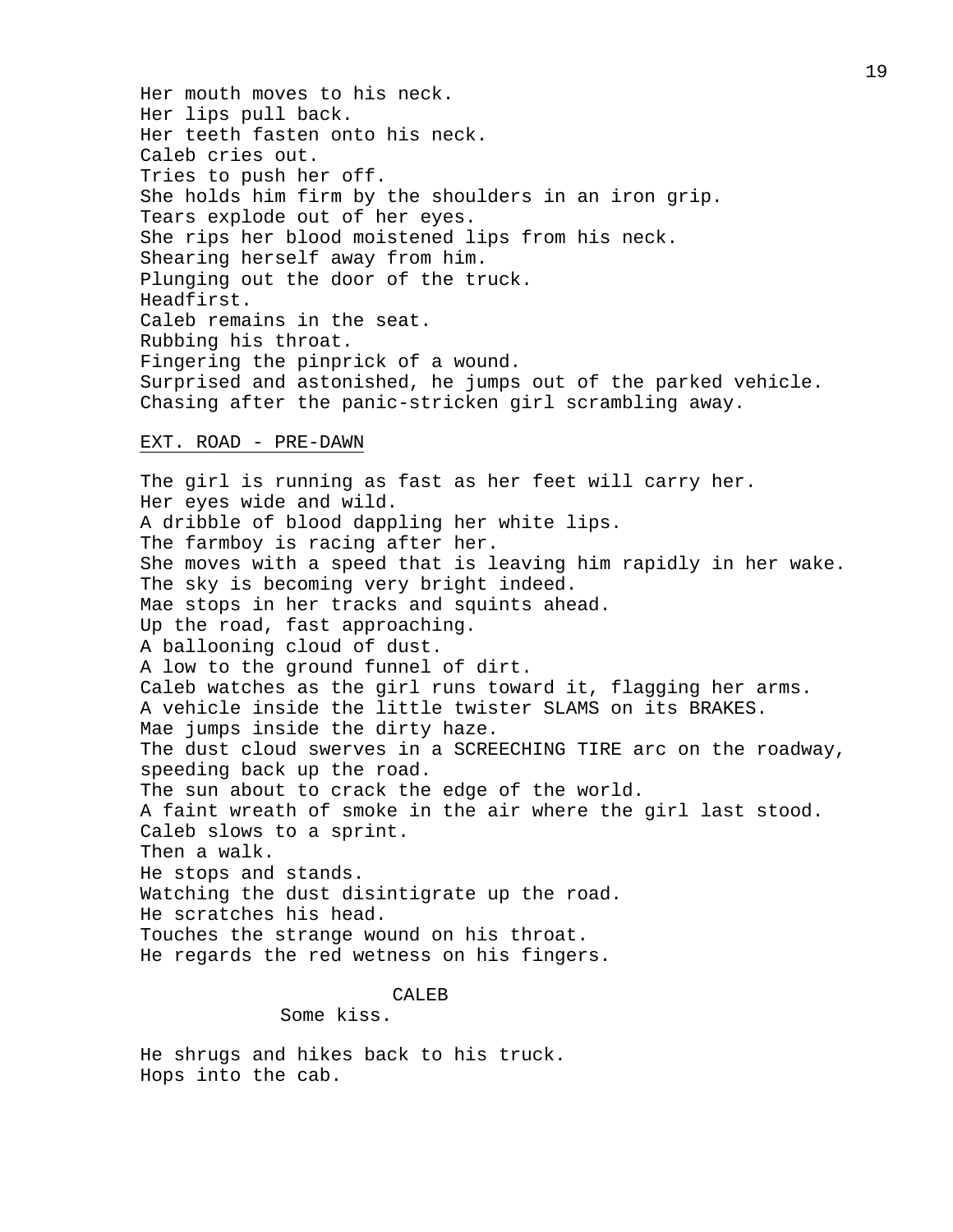Caleb turns the keys in the ignition. WHINNNEEEEE. WHINNNNNNNNEEEE. WHINNEEEEE. He checks out the gas gauge. Empty. He punches the dashboard.

### CALEB

Shit.

He jumps out of the truck.

EXT. ROAD - PRE-DAWN

Caleb crosses the blacktop. Leaving the truck on the side of the road. Hiking into the dry fields. His house a small speck on the field far away. He heads toward it. The sun near up.

## EXT. COLTON FARM - PRE-DAWN

LOY and SARAH COLTON have come outside to start their day. The father is a man in his middle years, with weathered skin and white hair on a face and body worn by a life on the land. He is holding his six year old daughter in his arms. Golden hair on a pretty, pug nosed face. Loy is holding a cup of coffee. Sippng it as he looks out on the morning lands with his baby girl. Sky brightening.

EXT. FIELD - PRE-DAWN

The edge of the world turns white. Caleb clomps through the field. Squinting ahead to see the small shape of the farmhouse,. The specks of two people standing out front. Home a half mile away. The boy trudges toward it. The world brightening around him. He hugs himself. The light making his skin sore. The sun crests the rim of the planet. Spreading an infinite wall of light across the big country. A wave of sharp sunlight splashing over the running boy. He lets out a cry of pain.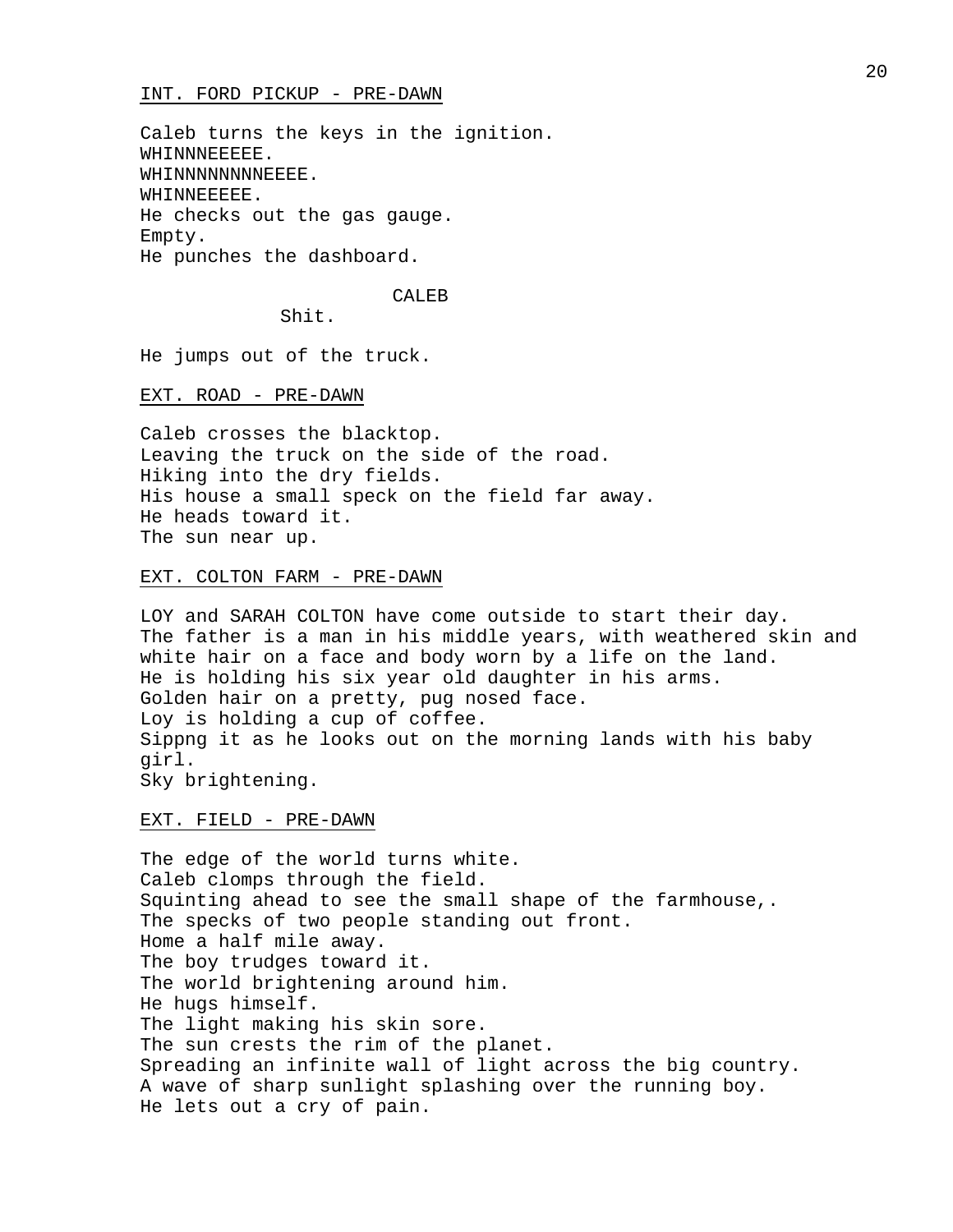## EXT. COLTON FARM - DAWN

Loy Colton squints out into the lands. Sees the stick figure way out there. Sarah stretches her teeny arm and points. Jumps up and down.

> SARAH Lookit, Daddy. Caleb.

# LOY

Hey, Caleb!

The father waves at his son. The sister stands by his side. The two of them framed picture pretty in front of the house.

EXT. FIELD - DAWN

Caleb squirms in agony. Staggering across the fields. Blisters and burn marks scorching on his skin. The sun roasting his flesh. Searing his face and hair. He runs drunkenly. His arms stretched out. His hands reaching for the two of his family members. And his house. Like a pastoral postcard of home a quarter of a mile away. Smoke rises from his fingers. His skin stinging. His whole body burning up in the abruptly scarifying light of day. He screams his lungs out. His arms covering his face. Sizzling.

### EXT. COLTON FARM - DAWN

Loy stops waving. His face falls. Sarah snags his shirt sleeve. Alarmed.

> SARAH Is something wrong with Caleb?

# LOY

I'm not sure.

They squint into the distance. Past the stumbling, smoking stick figure of Caleb.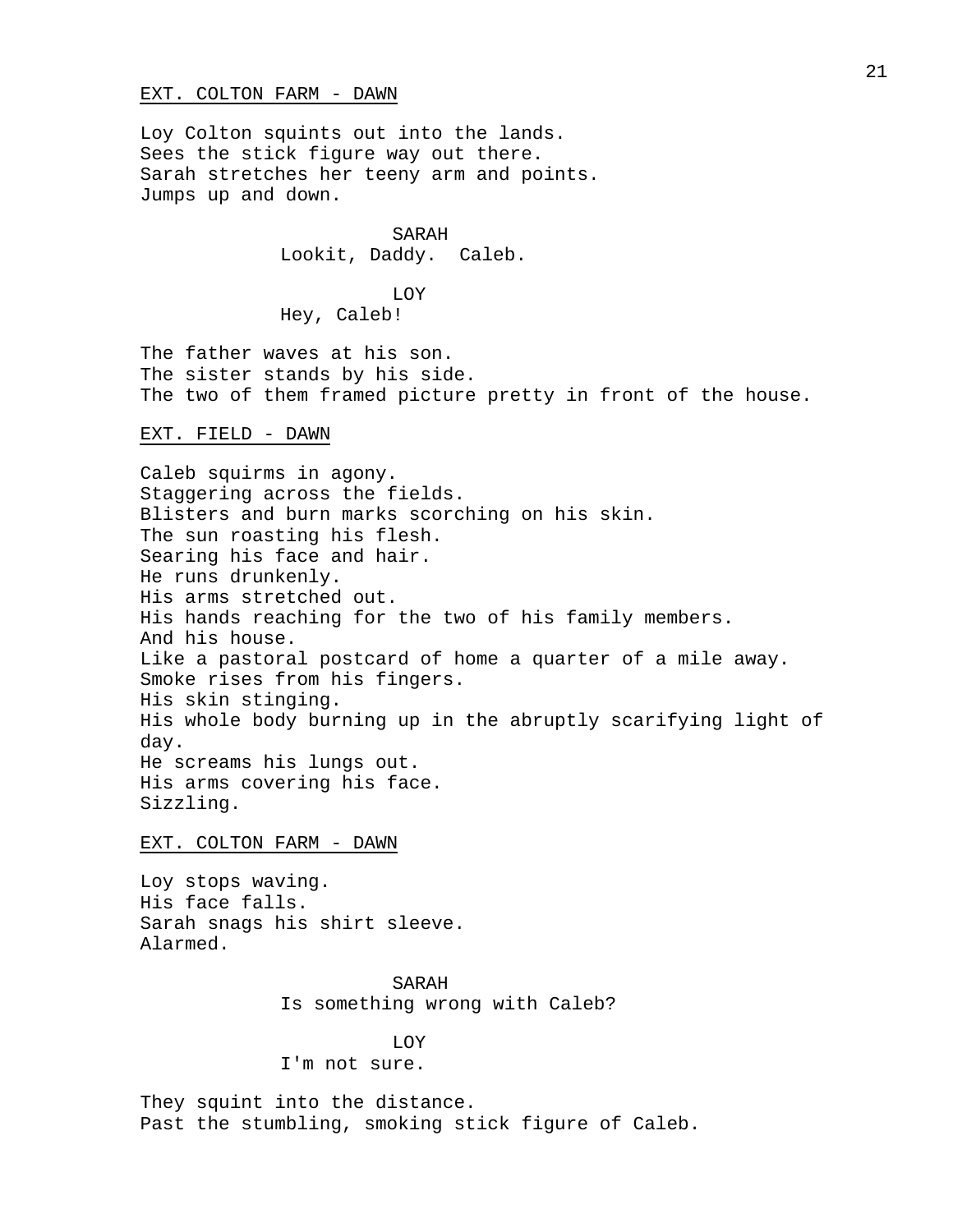Just past him. Dust rising.

## EXT. FIELD - DAWN

Tears stream down Caleb's cheeks. His smouldering, raw hands outstretched. Snatching, clenching for the too far figures of his father and his sister. Fighting his way past the warring wall of the sun. His feet becoming harder and harder to move. Fighting a losing battle against the agonizing scorch of daylight. The SOUND of an AUTOMOTIVE ENGINE behind him. He looks desperately over his shoulder. A balloon of dirt. A pale, ghostly cream colored Winnegabo is bearing down on him. Almost upon him. He knows it is useless to resist. He surrenders, his eyes rolling up into their sockets. His legs giving out from under him. Knees buckling. The recreational vehicle lumbers by. It's side door swinging open. Three sets of hands clamping around Caleb's limp body as he drops. Heaving the door shut. Speeding off.

# EXT. COLTON FARM - DAWN

Loy and Sarach are thunderstruck. They see the Winnebago hang a sharp right in an explosion of dirt. Greyhounding it for the strip of two-lane blacktop a quarter of a mile away. Caleb being stolen away within.

# SARAH

Caleb!

LOY Sarah, you stay here.

Loy charges as fast as his aging feet will carry him across the farm. Around the side of the barn. Screeching to a halt in front of a Chevy Pickup. The Truck is up on a jack, its tire off. The father is white in the face. Sarah is standing beside him with her eyes as big as saucers. Watching the thin trail of dust disappear down the road.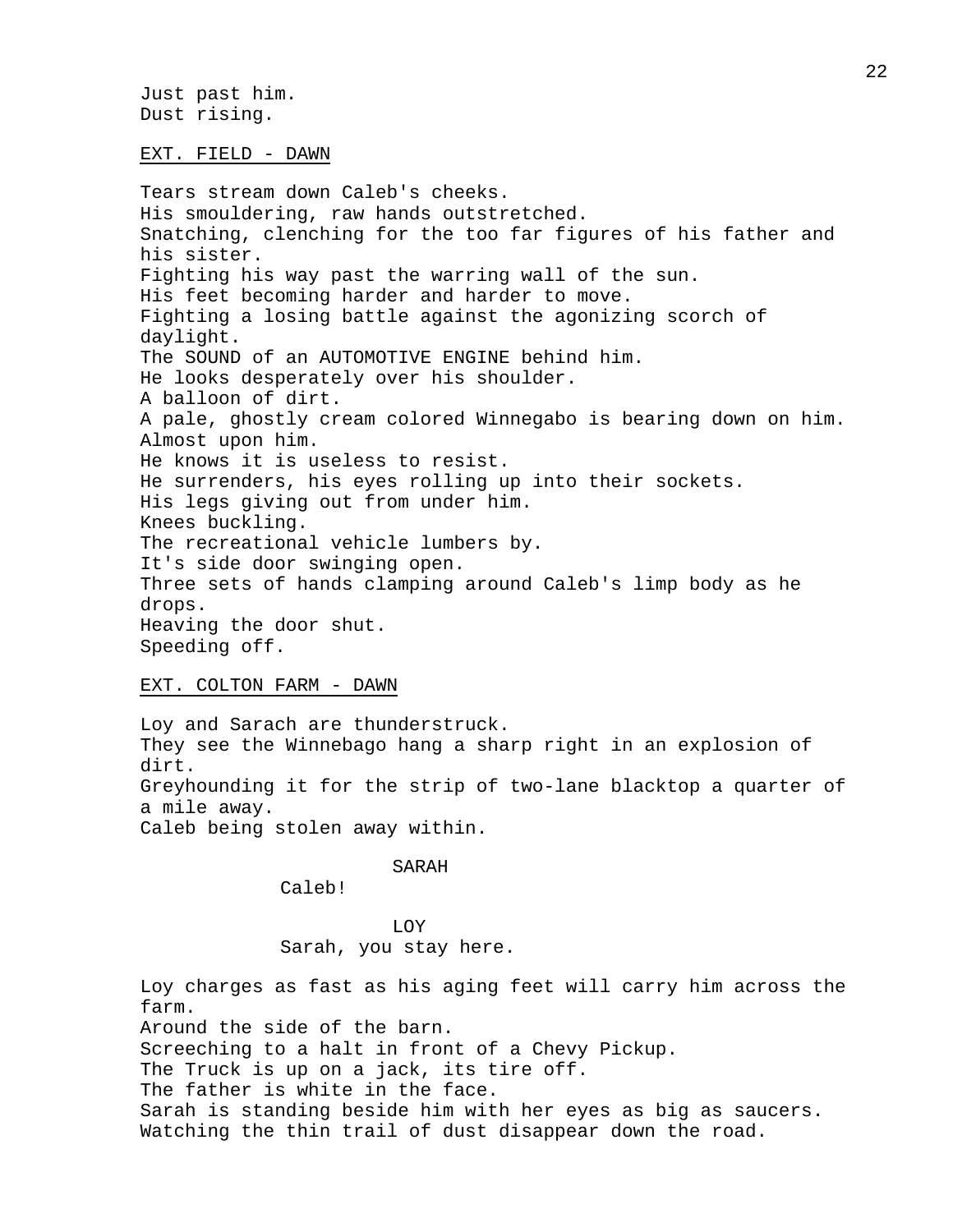The father picks up his daughter. She hugs him, sobbing. A steeliness appears behind his eyes as he looks out at the road. The two of them stand small and alone on the farm. Surrounded by the huge Oklahoma landscape.

## INT. WINNEBAGO - DAWN

The sun is a twisted green ball through the glass windshield. It's deadly rays leaking inside. Caleb twists a groggy face upward, lifting his lids. To see the sharp bladed rowel of a shining silver spur stuck against his throat. It is connected to a boot. Attached to a steamshovel of a leg in black jeans. Part of the body of a stapping sinewy man with a mean, skullish face and eyes like dead meat. SEVEREN VAN SICKLE.

## SEVEREN

Howdy.

He puts pressure on the spur, pricking flesh.

SEVEREN ...I'm gonna separate your head from yer shoulders. Hope ya don't mindnone.

Caleb gags.

A snarl from somebody beneath a blanket behind the wheel. Severen grunts and reluctantly looses the pressure on the spur a bit. Mae heaves a blanket over Caleb who isn't moving a single solitary muscle.

His eyes jump to the driver, who is speeding the Winnebago at a flat-out 100.

JESSE HOOKER's head swivels over his shoulder, deeply hooded by a blanket and eyes covered by very black welding glasses. A guantly handsome man with a face like the flip side of a nickel and a long mane of hair the color of burnished pewter.

JESSE

You fucked us up but good, Mae.

MAE It was kinda an accident.

JESSE This was sloppy, Mae, real sloppy.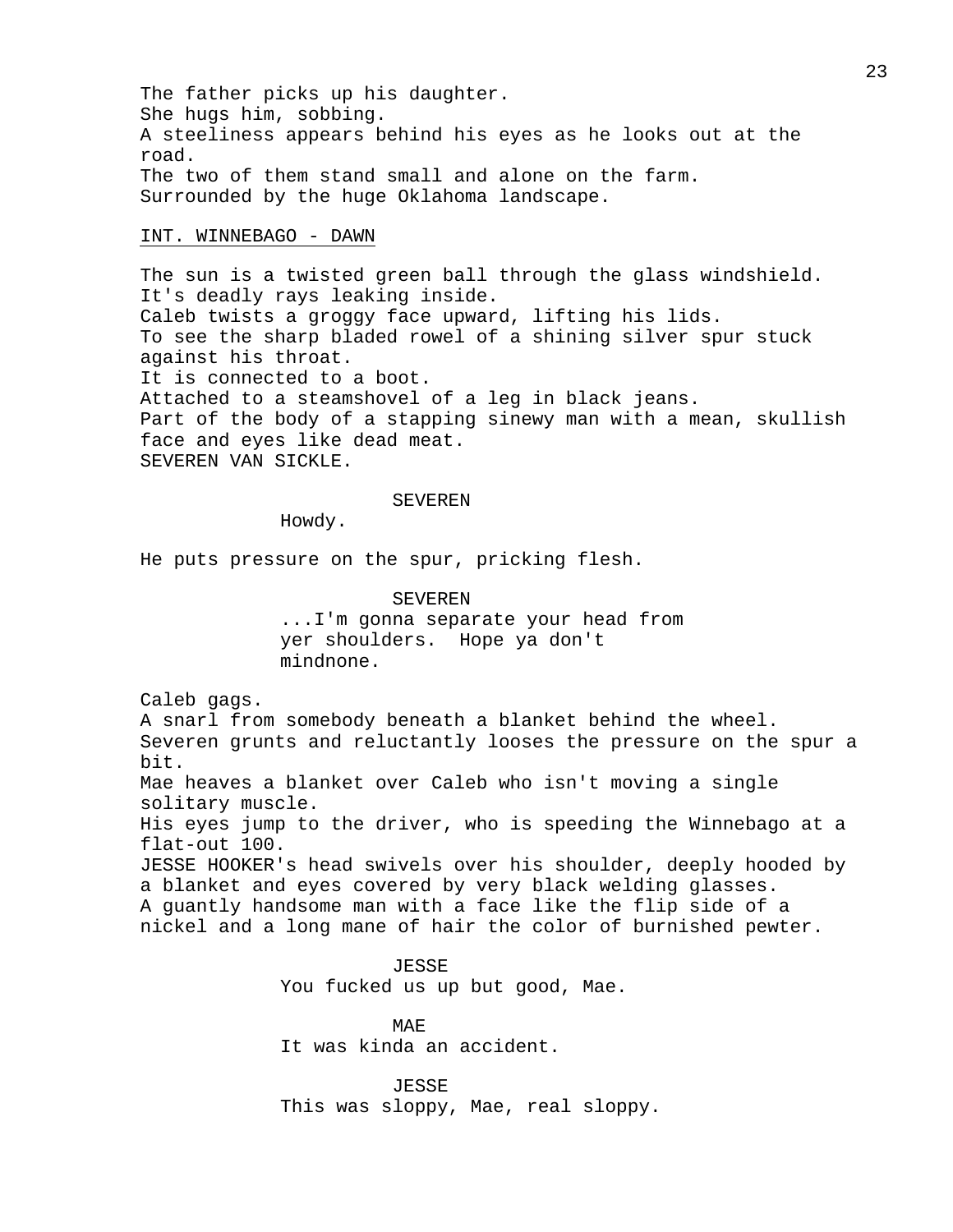24

Severen indents the sharp rowel of the spur in Caleb's throat. The farmboy is scared beyond belief.

SEVEREN Let me do it, Jesse, let me tap dance on it, woncha Jess? It'll be so good. JESSE Do it fast. In the seat beside Jesse, another head rises. The blanket parting to reveal a face to put a country boy in his place. A head of metallic blonde hair over chiseled features as if from marble. Her full, bloodless lips widen in a silky smile. Her eyes, an intoxicating lethal lure. DIAMONDBACK's studded denim and fringe jacket glints like snake eyes in the dark. She whips out her wrist and a pearl handled blade pops into her hand. She readies to use it. DIAMONDBACK Let the good times roll. Mae grabs her arm. MAE No!!! Caleb's eyes are wide and wild. Severen draws his leg back, poising his spur. The Winnebago hurtles at hi-speed. The farmboy tries to make a move. CLINK. CHINK. Handcuffs are thrown about his wrist and a bolt on the door. He's caught tight. His eyes find a .38 special aimed point blank in his face. Held in a two hand grip by a seven year old boy.

Crouched in a corner.

A tiny face pinched, hair clipped in a crewcut. His clothes probably procured at the Salvation Army.

HOMER. He eases back the hammer.

Snaps his eyes possessively to Mae.

HOMER

Him?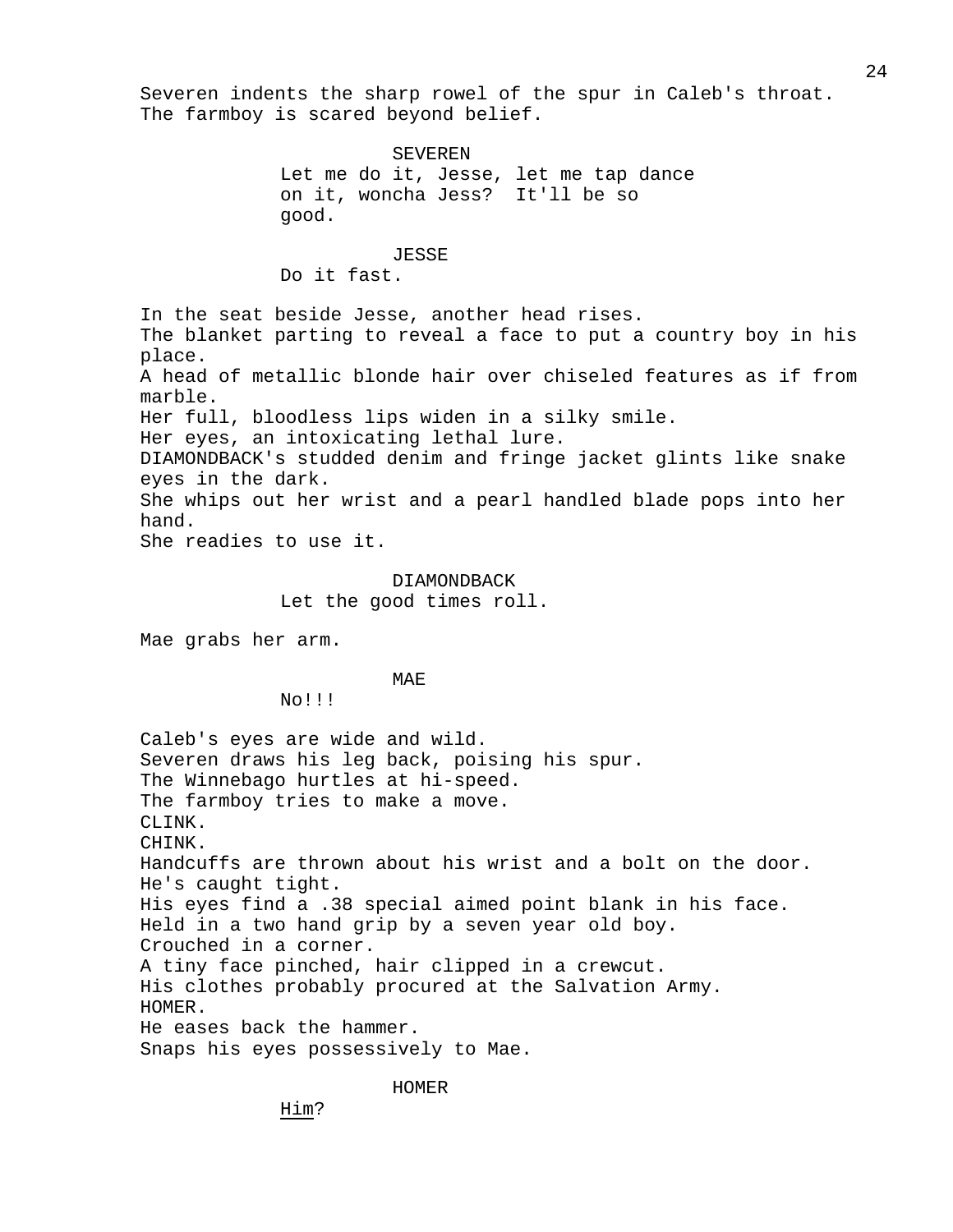No!

Spur. Knife. Handcuff. .38. Nuts.

# CALEB

MAE

# WHAT THE FUCK IS GOING ON?!!!!

SEVEREN Ain't what's goin' on, son. It's what's coming off. Your face. Clean off.

Severen's face splits with a smile like a cut neck. Slashing out with his spur for Caleb's throat to lay it wide open. Mae suddenly puts her face in front of the farmboy's. The Savage One stops his spur an inch from her pretty pale throat.

She holds his gaze.

MAE Might as well kill me.

SEVEREN How you figure that?

Mae yanks Caleb's head aside, displaying the red ringed teeth marks in his neck.

> MAE He's been bit but he ain't been bled.

That sinks in.

MAE ...He's turned by now.

SEVEREN Aw shit, Jess. If he's turned...

JESSE ...He comes with us.

Caleb is perfectly still. His eyes the only part of his body that moves. Back and forth, back and forth. Nobody talks.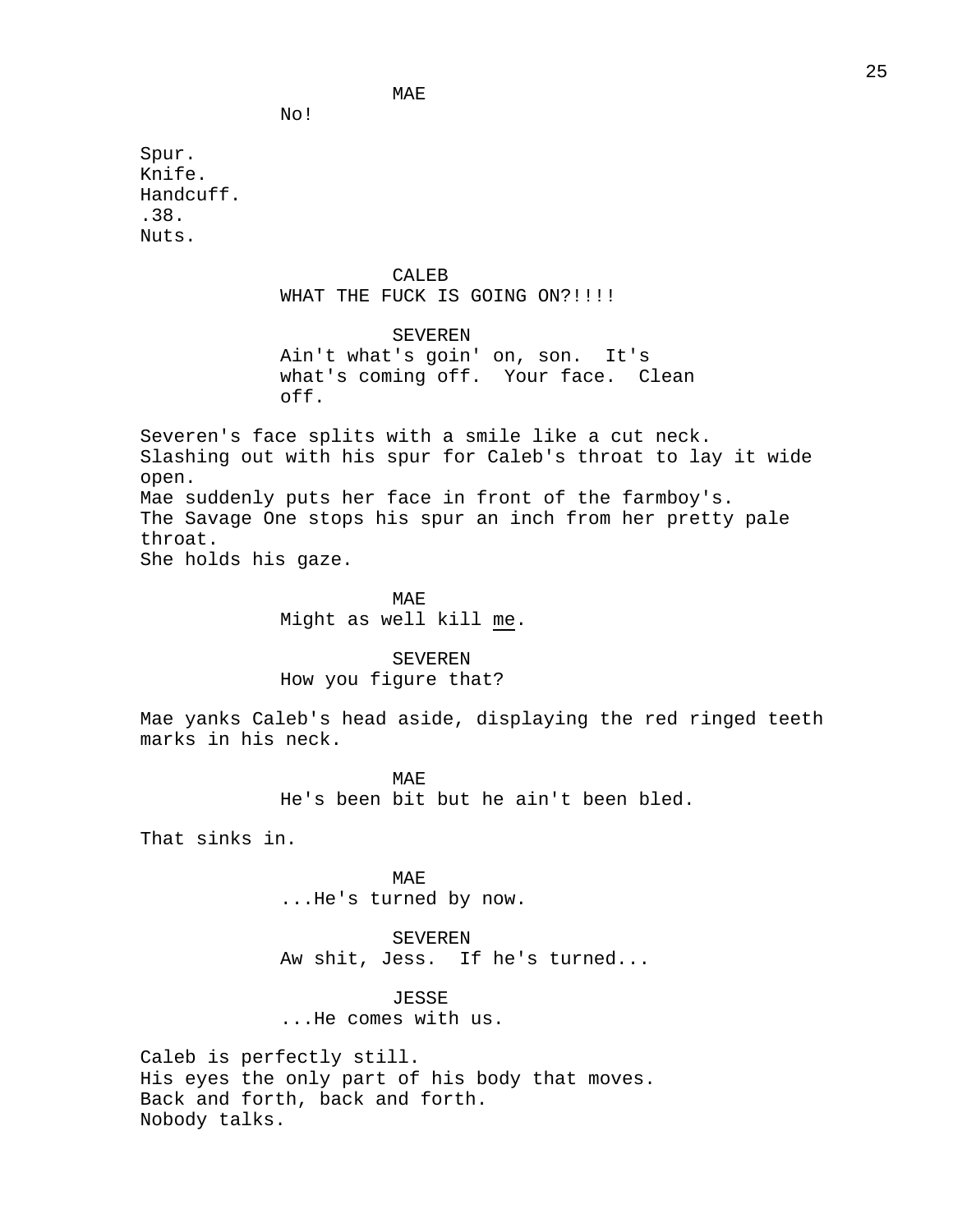Nobody moves. Black nervous looks all around. The vehicle drives on.

### EXT. ABANDONED GAS STATION - DAWN

The pale Winnebago takes a sharp right and grinds to a stop well within the darkened innards of a derelict, deserted garage. A lightless chamber.

## INT. WINNEBAGO - DAWN

Jesse and Diamondback pop back the front seats into almost horizontal positions. Ready themselves for sleep. Severen unhinges the bunks on the walls of the van. He climbs into the top, WHIZZING a spur in Caleb's direction. Homer shoves up into the one beneath. Casting a grim eye on the farmboy as he pulls the blanket up over his head. Mae rests a hand gently on the boy's shoulder. He gazes up into her eyes. Suddenly very tired. Heavily weighted but somehow floating at the same time. He fights to keep his eyes open. They shut. Mae covers both their bodies with the blanket. Sleep steals her too.

## EXT. FIELD - COLTON FARM - DAY

Sun burning hot and bright on a sign reading, "Loy Colton, Veterinarian." A POLICE CAR sitting in front of the farmhouse. Down in the field Loy cradles Sarah in his arms and gazes straight into SHERIFF EAKERS face. The Sheriff tucks a couple of thumbs in the belt around his landslide girth. Tilting an eye.

> SHERIFF EAKERS Kidnapped..? C'mon, Loy, your boy's eighteen. Might be he figured to take himself some time on his own. I see it all the day.

Sarah sniffles. Loy looks down to the ground and the fresh tire marks in the raw earth. Shaking his head. Eakers glances down at the marks dismissively. Shifting his weight from one foot to the other.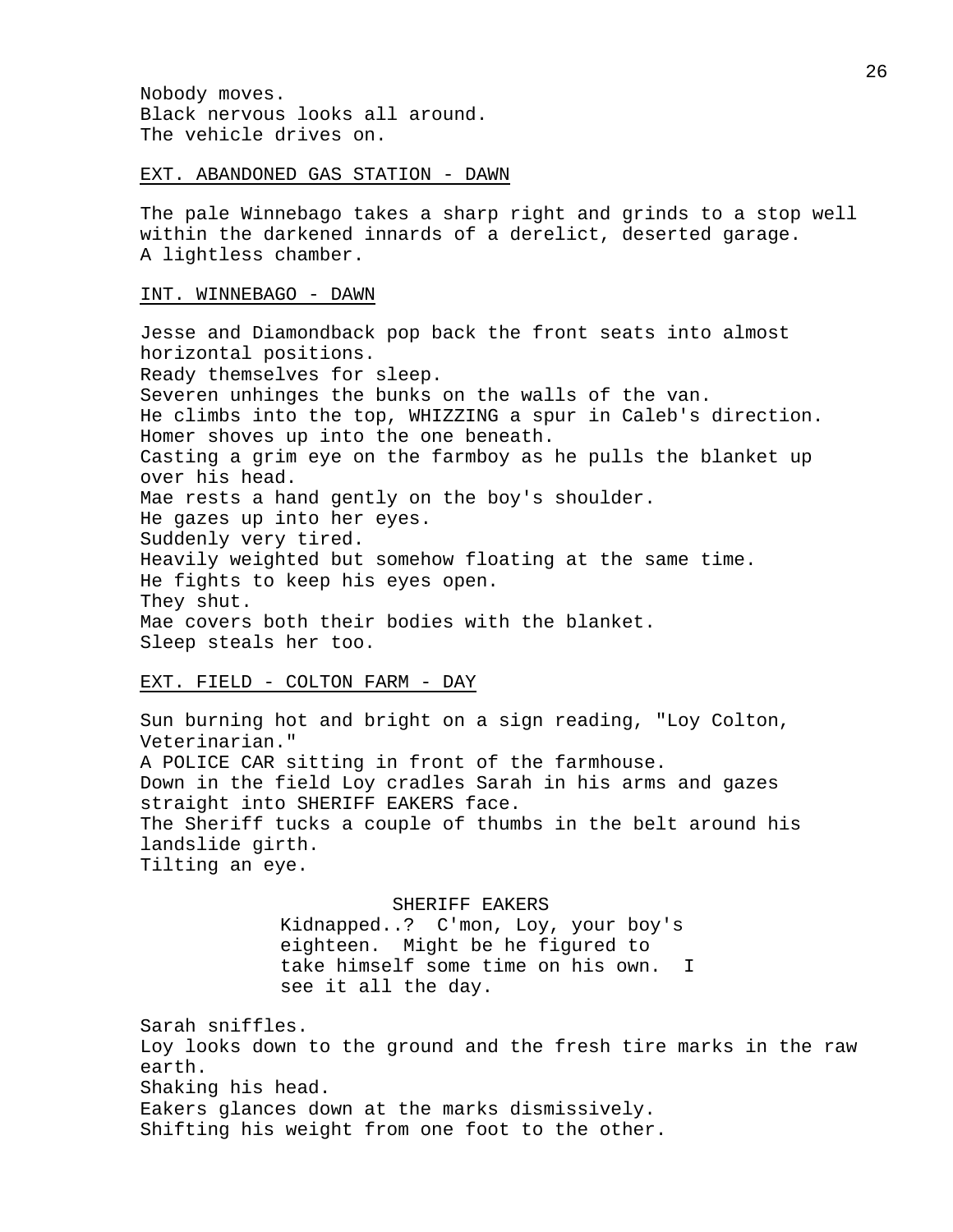## SHERIFF EAKERS

By the way, Doc, you mind taking a look at my mare? She's all swole up on her back, needs a shot maybe.

Loy looks at his watch in annoyance. Then stabs the ground with the toe of his boot.

LOY

See these tire marks? That was four hours and nine minutes ago. Meanin' that if they're out there on the highway keepin' at a steady 55 that puts 'em clear into the next state by now. I wanna know what you boys are doin' about that?

Sarah digs her face into her stern father's jacket. The Sheriff sighs. The three of them very small on the very big stretch of land.

# EXT. ABANDONED GAS STATION - DUSK

The sun settles on the decrepit shell of a gas station off a lonesome road. The sky dims. The night begins.

## INT. WINNEBAGO - NIGHT

Caleb's eyes blink open. He keeps them almost closed. Playing dead. He fingers his burn wounds. They are barely there. Nearly healed. The five silhouettes of the rest in the dashboard lights. Huddling. Low voices. He listens close.

> MAE ...I'll look after him.

HOMER You can't Mae! I turned you! I taught you!

MAE I turned him. I'm teachin' him.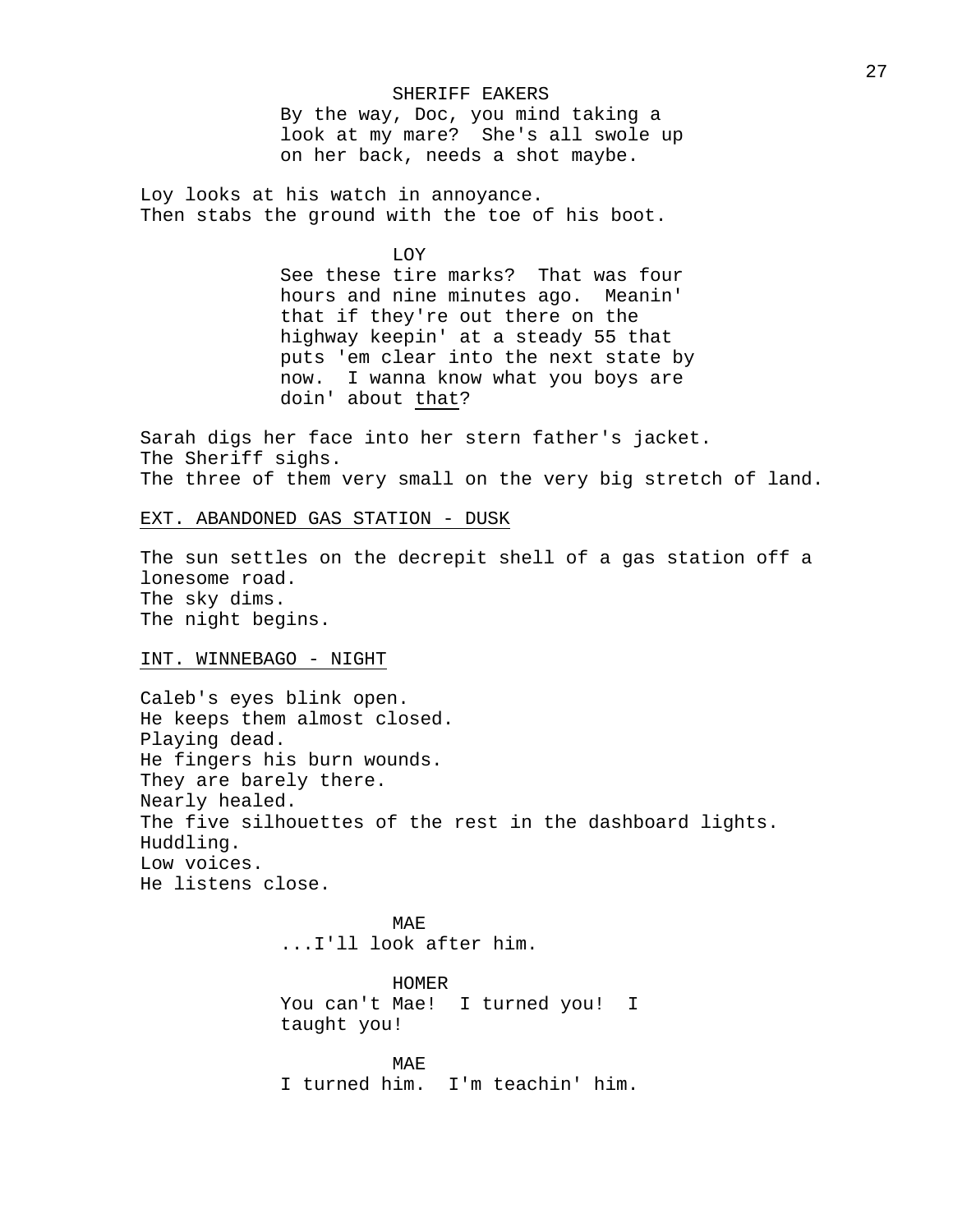SEVEREN Risky as shit, Jess. He fucks up, it's our ass.

DIAMONDBACK If it's our ass, Mae, it's your ass.

JESSE

Well...

The glint of Jesse's eyes passing around the others.

# JESSE

...You want to call it a week?

Mae holds her breath. Severen spits tobacco. Homer keeps opening and closing the hammer of the gun. Diamondback fingers the rhinestone studs of her frayed blue denim jacket. Jesse clicks his teeth. His eyes snap to Diamondback. She nods.

> JESSE ...Then it's decided. A week to see if we can call him one of us.

Caleb blinks. Severen catches it.

> SEVEREN Cut the shit. I know you're awake. I can smell it.

All eyes turn to him. Eyes that can see in the dark. Caleb opens his eyes. Severen gets to his feet. Stands over him. Whips out a straightrazer. The farmboy's stomach tightens. Severen spits on his palm. Smears the saliva over his rough hewn face. Starts shaving himself with the open blade, slicing whiskers.

> SEVEREN ...Amazin' how fast they get dull.

The Savage One sticks out his hand. Yanks the farmboy to his feet.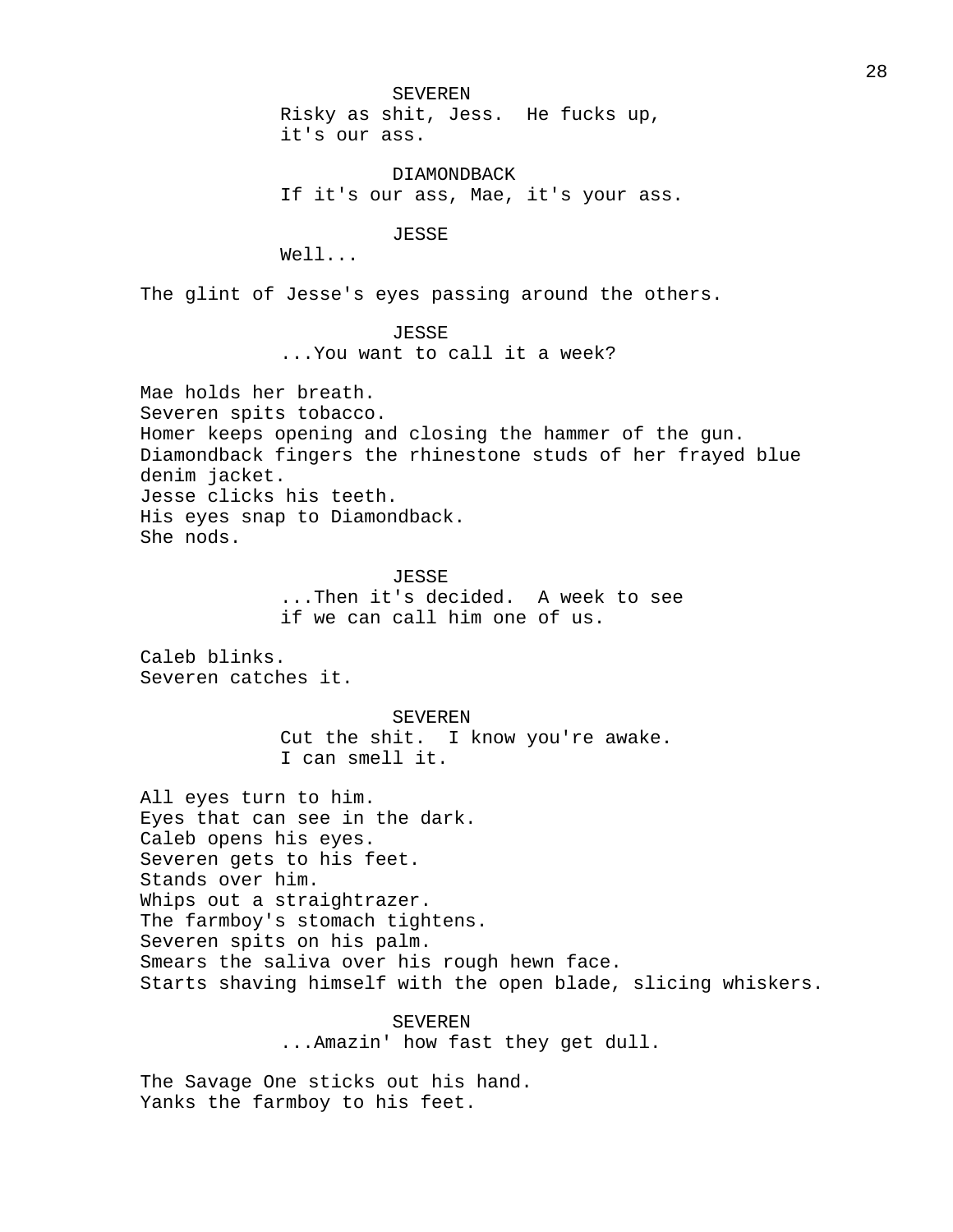Homer unlatches his handcuff. Caleb rubs his wrist.

> CALEB IF I'M SLEEPING SLAP ME CAUSE I WANNA WAKE UP!!!!

SEVEREN Guess what?

CALEB WHO ARE YOU PEOPLE?!

JESSE

I'm Jesse Hooker. I believe you've met Mae.

Caleb hears a sound which makes him turn his head fast. ZZZZZZZZZZZzzzzzzzaaaaawww. AzzzzzzzzzzzzzzzAAAAWWWWWWWZZZZZ. Severen FILING his teeth with a metal tool. Sharpening them. Winking at the farmboy.

SEVEREN

Severen Van Sickle's the name.

Diamondback flexes her wrist. Shooting her pearl handled blade out of her cuff and into her hand. She flexes her wrist. The blade drops back in her jacket. She flexes her wrist again. Blade in hand.

DIAMONDBACK

Diamondback.

Caleb is looking at her. A teeny hand grabs him by the nuts. Clenches hard. He groans. Falls to his knees. Eye level with Homer. Who puts his little face fiercely against Caleb's.

HOMER

I'm Homer. That's H-O-M-E-R. Mispronounce it once and I wouldn't want to be you.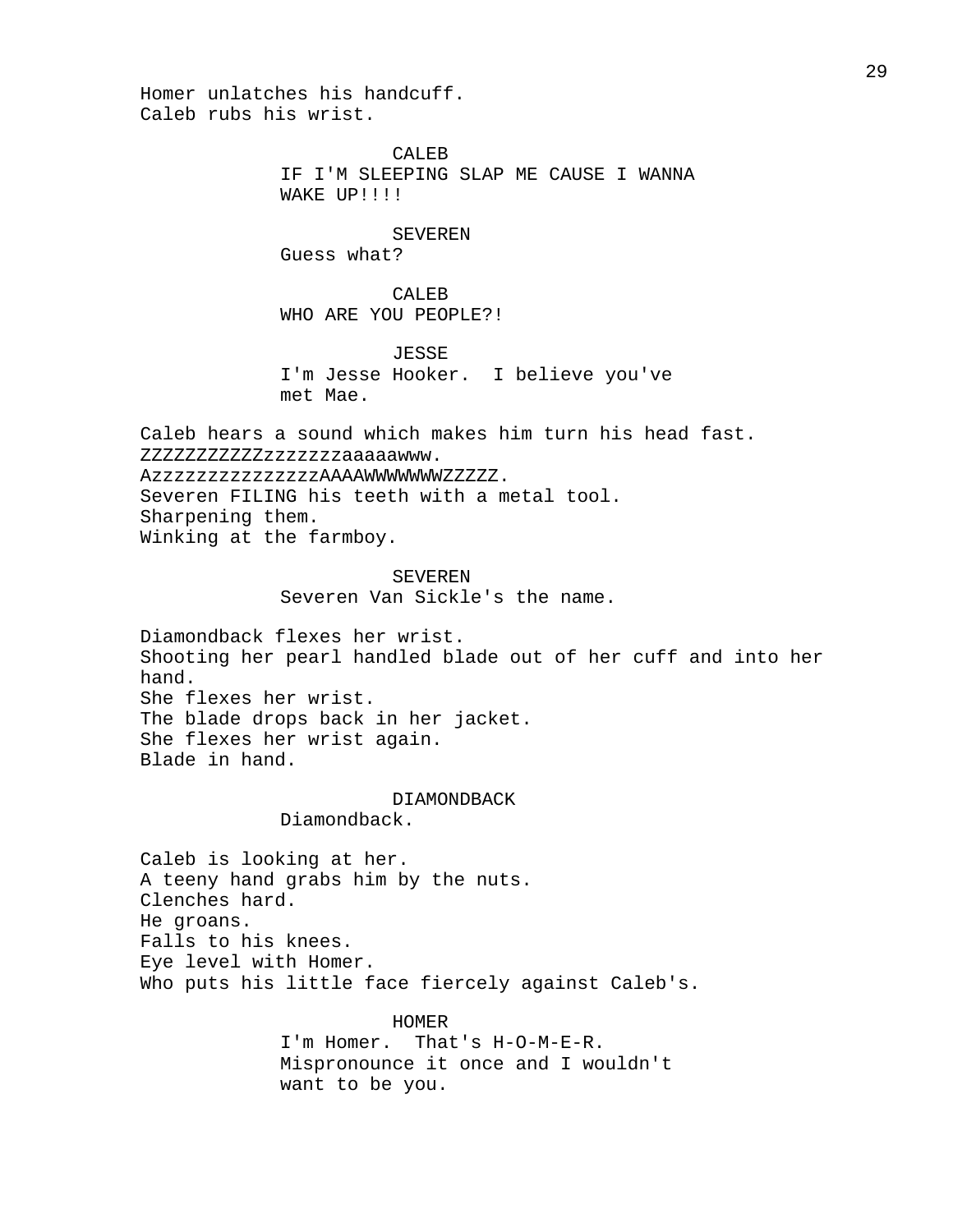Mae takes the stunned, speechless Caleb and sits him down on a seat in the back. He starts to say something. She puts her finger to his lip. The Silvered One turns over the ignition.

#### EXT. ABANDONED GAS STATION - NIGHT

The Winnebago rides out of the gutted garage.

## EXT. USED CAR LOT - NIGHT

The Winnebago slows to a stop in front of the lot.

#### EXT. USED CAR LOT - NIGHT

Severen moves silently through the rows of vehicles in the safety of shadow with a well practised ease.

### EXT. TWO-LAND HIGHWAY - NIGHT

The Winnebago streaks through the night. A light green TRAVELALL on its tail. Small towns come and go. Giving way to dust covered plains stretching to the horizon.

### EXT. BARREN FIELDS - NIGHT

The Winnebago has been torched. It is a smouldering skeleton of flickering flames. The red taillights of the Travelall racing toward the road. Shrinking from view.

# EXT. KANSAS/OKLAHOMA BORDER - ROAD - NIGHT

The Travelall speeds across the state line.

# EXT. HOPE, KANSAS - NIGHT

The Travelall weaves through the streets of the small city.

### INT. PARKING STRUCTURE - HOPE, KANSAS - NIGHT

The Travelall pulls into the parking structure. Zooming through the cement catacombs. Swerving into a parking spot. Shutting its engine. All doors pop open. They all climb out. And stretch their legs. Jesse turns a grey eye on the farmboy. A faint grin wrinkles across that epic face. Caleb swallows.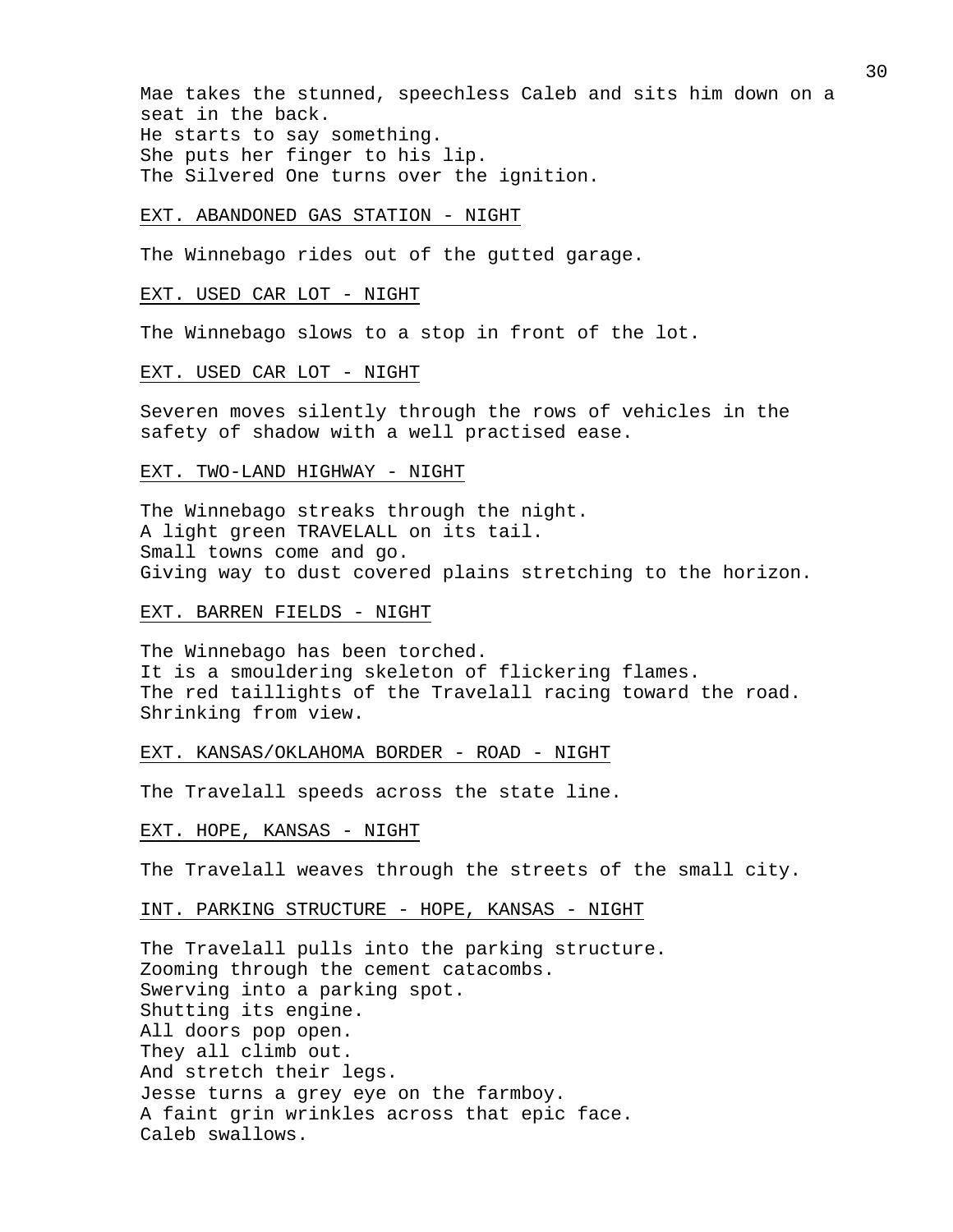Mae comes up beside him. Weaving her fingers through his hand. The farmboy watches as the others take off into the night. Each heading in separate directions.

EXT. STREETS - NIGHT

Caleb and Mae walk along the empty, lonely street beneath the yellowish glow of the mercury vapor light. City lights glisten up ahead.

> CALEB Where're we going?

MAE I'll show you.

CALEB

Where?

MAE

There.

She nods toward the city in front of her.

CALEB

Why?

MAE I'll show you.

His eyes dim. A nausea welling up inside him.

> CALEB I don't feel too well.

> > MAE

I know.

He looks at her. Probing inside those ice blue eyes. Then down at himself. The burns on his arms healed. His clothes singed. Another wave of nausea. It makes him want to scream. He stops in his tracks.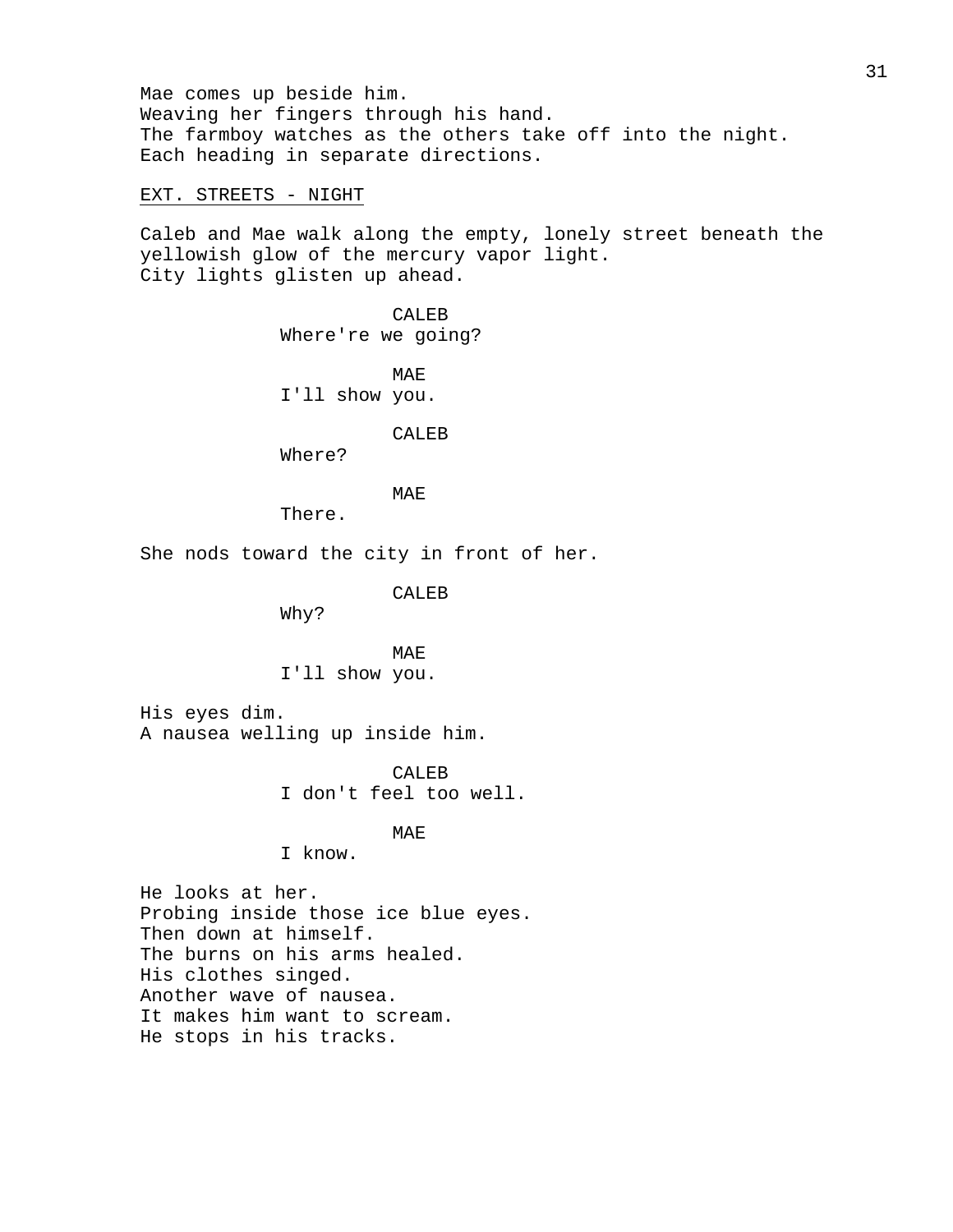### CALEB

Look, Mae, you got to understand. I'm gettin' outa here. I'm going to the nearest bus station and takin' the next one back home.

He takes a step toward the girl. Holding her by the shoulders.

# CALEB

I know you tried to help me. But I got to get home.

Touching a finger to her cheek. He turns his back. Taking off down the street. A knowing passes behind the girl's eye.

> MAE Caleb, you won't get very far.

From halfway down the street he looks back. Hurt, anger and fear streaking his face.

# CALEB

We'll see.

MAE You know where I'll be.

### CALEB

Be seeing you.

Quietly.

# MAE Before long.

Caleb lifts a hand in a slight wave. Casting a last look at the girl. And her melting gaze. Then he is gone. The night moves on. Mae stands still.

EXT. BUS STATION - NIGHT

The depot in the middle of nowhere on the empty streets of the small midwestern town. Caleb shambles along the sidewalk toward it. Pushing through the double glass doors.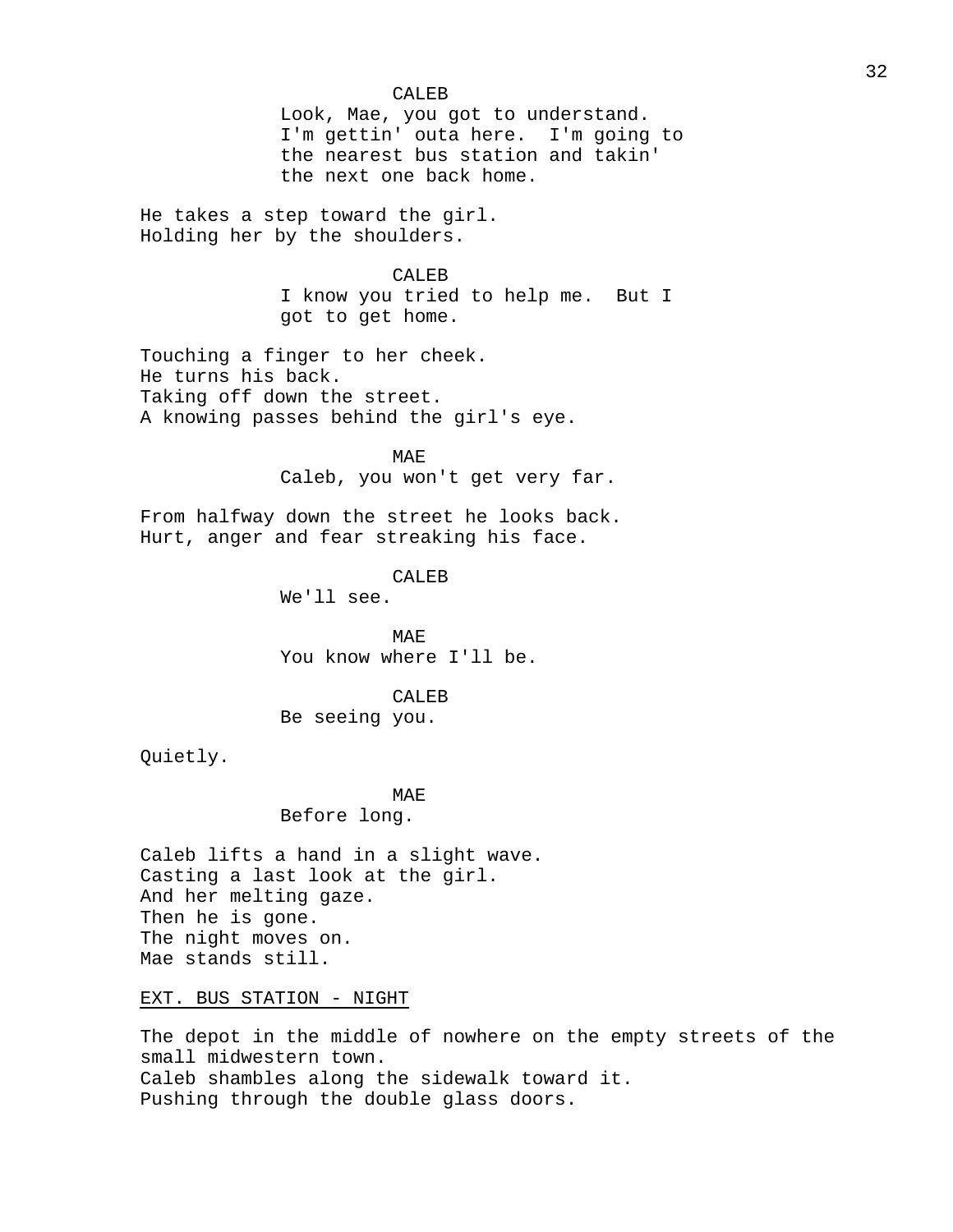The farmboy walks up to the ticket counter. The TICKETER doesn't give him a second glance.

CALEB

Um, excuse me...

The man turns, not eyeing the worse for wear boy any differently than he would any of the other wierdos up and around at that time.

> CALEB ...I'd like to know if you got any buses going through Fix, Oklahoma round about now?

The Ticketer just stares.

TICKETER Where the hell is Fix?

CALEB

Well, nearest city is Lawton.

The man nods.

TICKETER Gate 12. Fifteen minutes. 14 dollars.

Caleb opens his wallet and counts.

CALEB I got 11 dollars.

The Ticketer pulls the ticket back, bored.

TICKETER I got a bus ticket for 14.

CALEB

I gotta get home. Gimme a break, man.

TICKETER You're three bucks shy.

CALEB How 'bout it.

The farmboy exhales as the salesperson goes back to watching a portable television.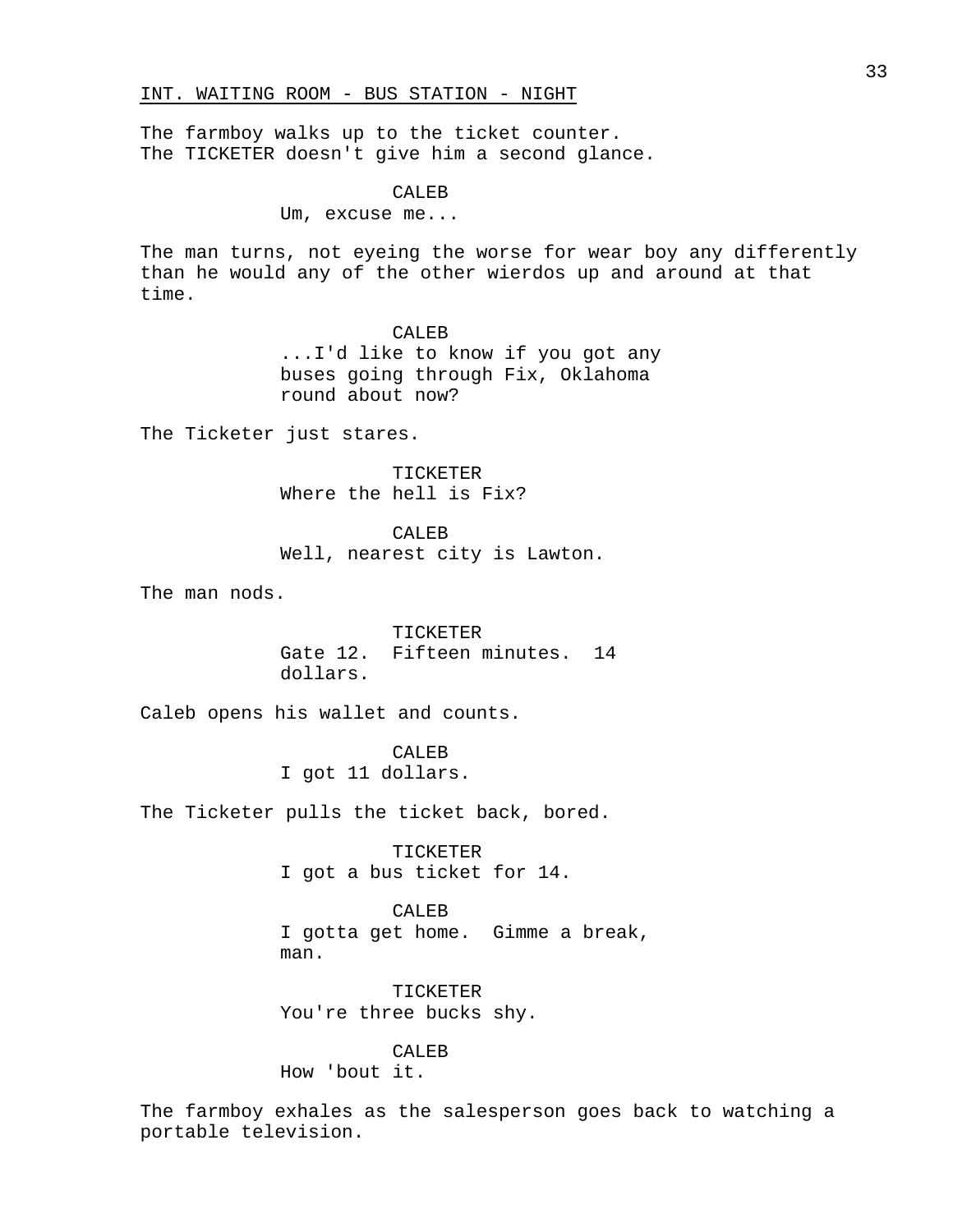His shoulders slumped, Caleb walks past the rows of plastic seats with the pay televisions on the armrests. Almost all empty. He spies a man in a rumpled suit sitting across the room. Looking at him laconically. The boy goes over.

# CALEB

Scuse me, Sir...

The man looks up.

CALEB

...I'm trying to get home and I'm three dollars short for the ticket. I was wondering if you had-

MAN

I have this.

He reaches into his jacket for his wallet. Pulls it out.

#### CALEB

Thanks.

The wallet is flipped open. A badge in it. The PLAINCLOTHES COP puts his hand on the farmboy's shoulder. The hand has a bandage. The bandage has blood on it. Fresh.

> PLAINCLOTHES COP Come this way, please.

CALEB What's the problem?

PLAINCLOTHES COP

You.

INT. HALLWAY - BUS STATION - NIGHT

The boy is walked into the shadowy locker area by the Plainclothes Police Officer.

> PLAINCLOTHES COP You're not lookin' too good, kid.

CALEB I'm not feeling too good.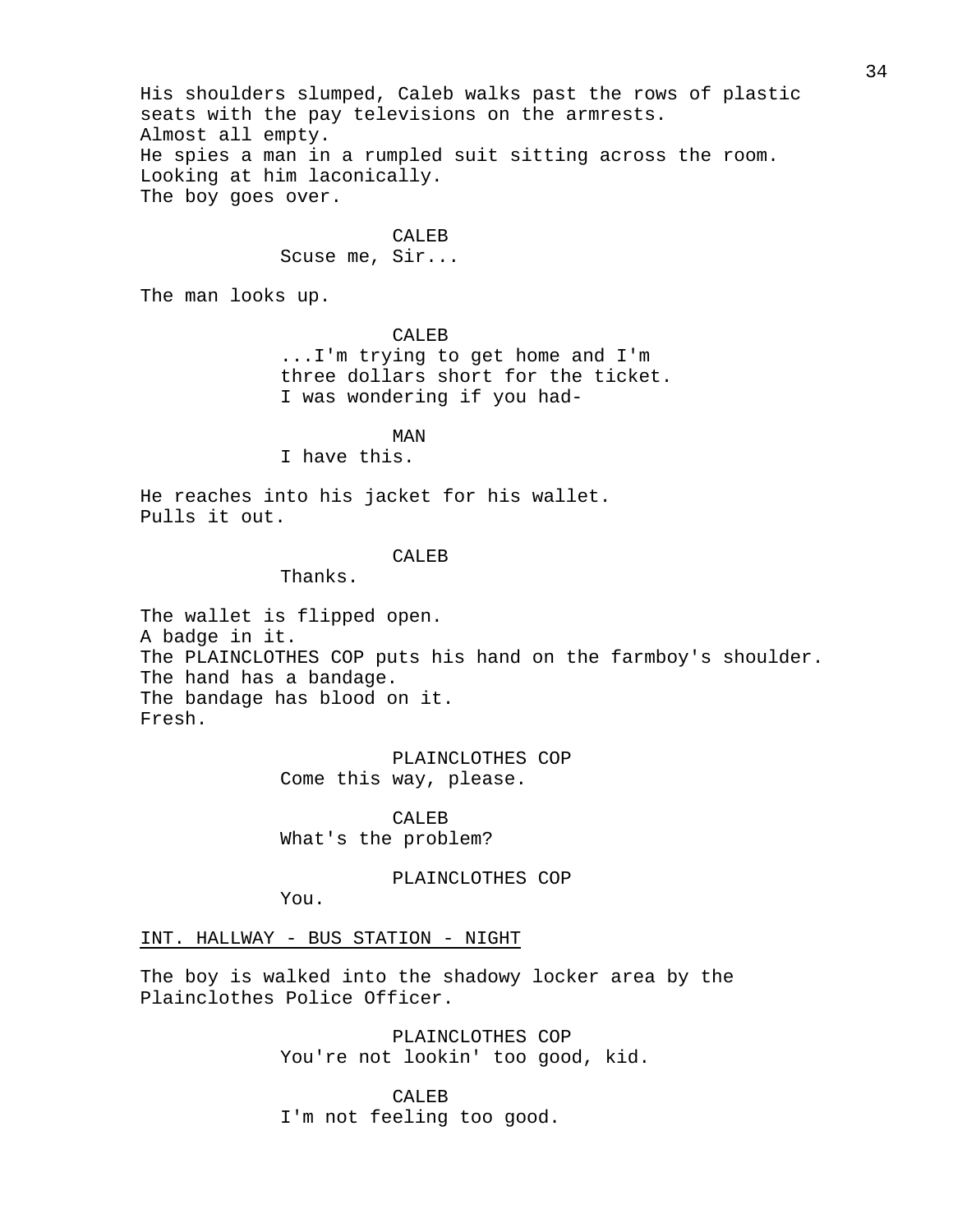What're you on?

CALEB You wouldn't believe me if I told you.

PLAINCLOTHES COP Let me see your eyes.

He puts his hand on Caleb's face. Squints into the boy's eyes. Which are perfectly clear. The blood on the small bandage near Caleb's nose. Nostrils flare. His nausea clearing for an instant. The cop fingers the dark stain on the collar of the farmboy's jacket.

PLAINCLOTHES COP

You got blood on you.

Caleb turns his neck to the man. Exposing the small puncture wound.

CALEB

I got cut...

The sickness returning. The farmboy close to tears. The cop looks him in the eyes with some compassion.

CALEB

...I only have 11 dollars and I need three more or I'm never gonna be able to get back home.

The policeman thinks for a moment. Then takes out his wallet. Gives the boy three dollars.

> PLAINCLOTHES COP Get home an' be a good boy.

Caleb smiles a bright boyish smile. The plainclothes cop pats him on the shoulder. The farmboy moves off.

# EXT. CITY LIMITS - NIGHT

The long silvery bus streaks down the highway. A half moon watches from way on high.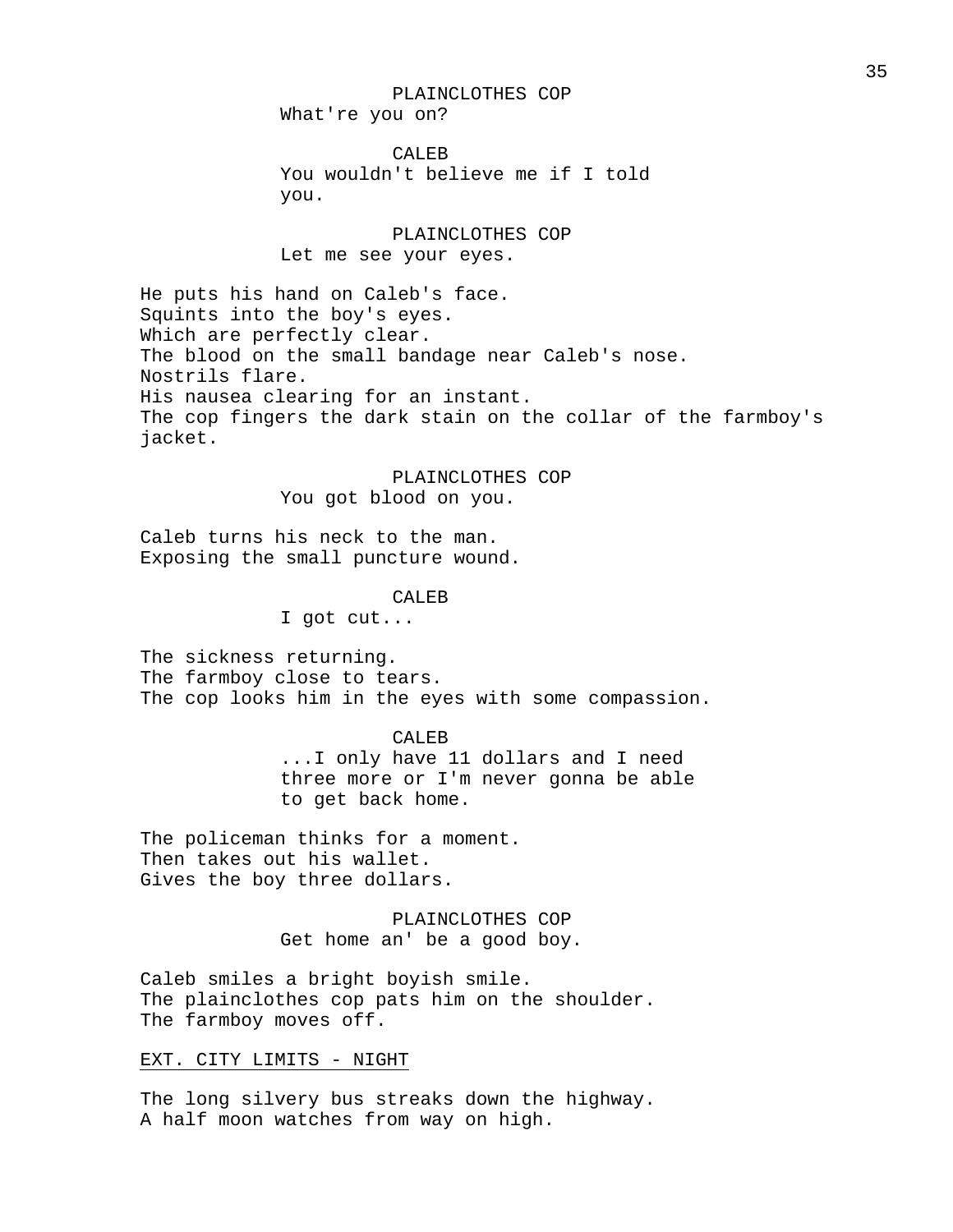#### INT. BUS - NIGHT

Caleb is curled up in the backseat. Buckled in pain. His face smeared with sweat. Clenching his stomach. His veins and arteries screaming out for sustenance. His eyes peer over the edge of the window sill. He sees the parking structure pass by. Jumping to his feet, he rushes down the aisle. Screeching to a sneakered halt behind the Bus Driver.

#### CALE<sub>B</sub>

Stop the bus! I gotta get off!

The Bus Driver lifts his face to the sweat soaked farmboy.

BUS DRIVER You get off, you're left.

The pain in Caleb's eyes needs no words. The driver downgrades as he swings over to the curb.

### EXT. STREETS ON THE OUTSKIRTS OF HOPE, KANSAS - NIGHT

The huge, lumbering vehicle grinds to a stop on the empty street.

The doors heave open.

Caleb climbs down the steps in a crouch. The Bus Driver shakes his head as the doors fold closed. In a cloud of exhaust, the vehicle lurches away. Caleb grabs onto the lamppost for support. He swings his dimming eyes around. Focusing on the parking structure in the near distance.

INT. PARKING STRUCTURE - NIGHT

Caleb staggers out of the stairwell. Stumbling toward the light green Travelall. Sitting on the bumper, in bare feet, is Mae. A soft smile crosses his face. Caleb stops in front of her. Losing his balance. Weakening.

CALEB

I'm dying.

MAE You're just in time.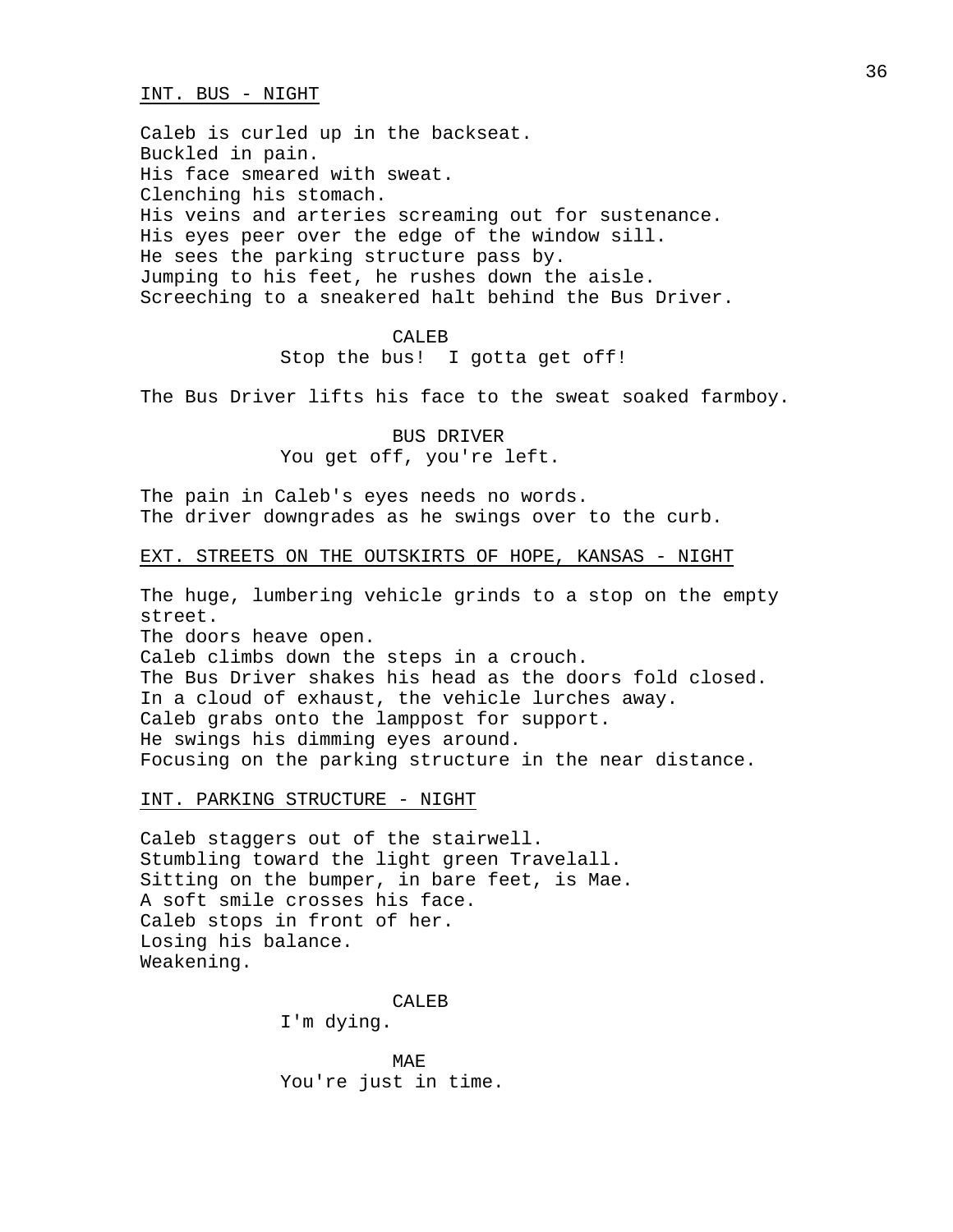In the shadow of the overhand Mae rises to her feet before Caleb. Her ice blue eyes fix on his. She lifts her hand to her mouth. Turning a glistening white wrist to her lips. And sinks her teeth into the skin.

## CALEB<sub>B</sub>

#### $Wha--?$

The red liquid runs down her arm as she raises the wrist to Caleb's mouth. Shutting out his voice. Fastening her skin to his face.

## MAE

Drink.

The aroma filling his nostrils. Giving him strength. The strength giving him pleasure. Seizing him. Like two arms, kidnapping his senses. As his lips look on the gaping wound of her wrist and her blood begins to fill his veins. He clutches her with both hands, rolling the fabric of her blouse into his fists. Hearing the pounding rhythm of her heart. BABUM...BABUM...BABUMBABUMBABUMBABUMBABUMBABUMBABUM...BABUMBABUM .. Getting faster. A kind of frenzy passing behind his eyes. The blood in his own veins running hot. Stimulated. Stirred. MAE I asked you to listen to the night... now listen to me. BABUM...BABUM...BABUM...BABUM...BABUMBABUMBABUMBABUM The roaring in his ears. Smashing her into him. Draining her. Furiously. The blood running like fire inside him. Washing over him in waves of heat. Head reeling. Body spasming. His own heart finding its way to his ears. BABUMBABUMBABUM...BABUMBABUM...BABUMBABUMBABUMBABUM... Both hearts now in syncopated rhythm.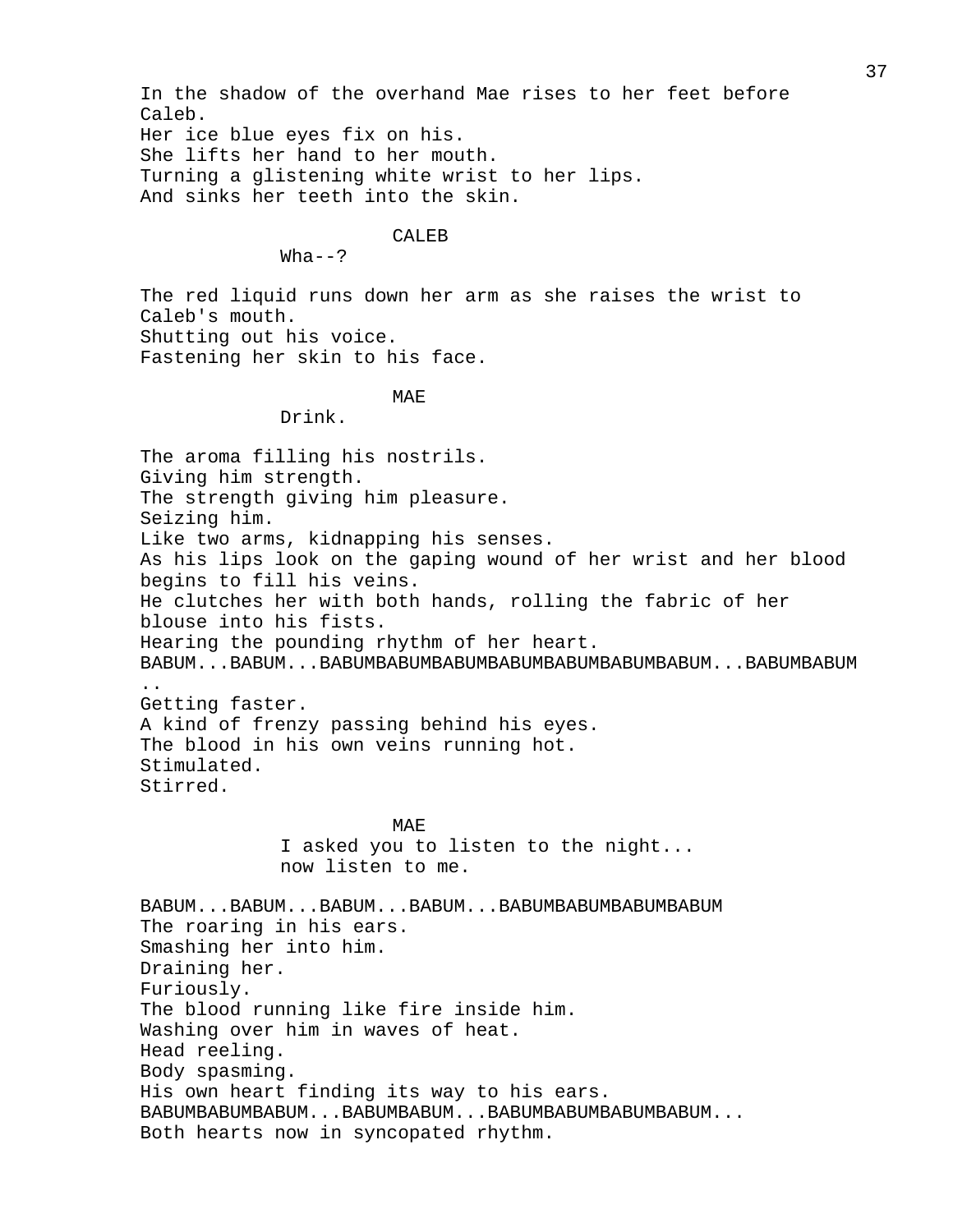A beating drum. Growing louder and louder. It's DEAFENING. The SOUND about to shatter his system. Mae beginning to pull back. He yanks her tighter. She summons the last of her strength. And rips herself free. Caleb's mouth drips with the dark, red liquid. Replenished. Restored. Remade. Caleb's face flushes and his eyes shine with unhealthy health. Breathing hard. Panting. The new found strength swirling through his body. He reaches for the girl. She pushes his hands away gently. Then presses the wound closed on her wrist. Her eyes soft and knowing. Walking forward, to the edge of the parking structure. Looking out. Caleb pulls himself together. A control returning. Standing beside the girl with a kind of gratitude in his eyes. She points. Gazing out upon the city on one side and wide expanse of flatlands on the other. All beneath a velvety cloak of blackness. MAE Look... the night. Caleb blinks. Eyes bright. Feeling fine. Not sure of what to make of it. He squints around him. Never has the night looked as it does. He stares spellbound. A fine layer of lunar luminescence falls from the sky. The city shimmering as never before. The very electrical pulse visible as it travels through thin air. He blinks. Turning toward the fields. He can see Owls in the air many miles away. Coyotes on the run across the barren tundra impossibly far off. Fieldmice scuttle. Rabbits skiddadle. Racoons clamber across the brushy flatlands.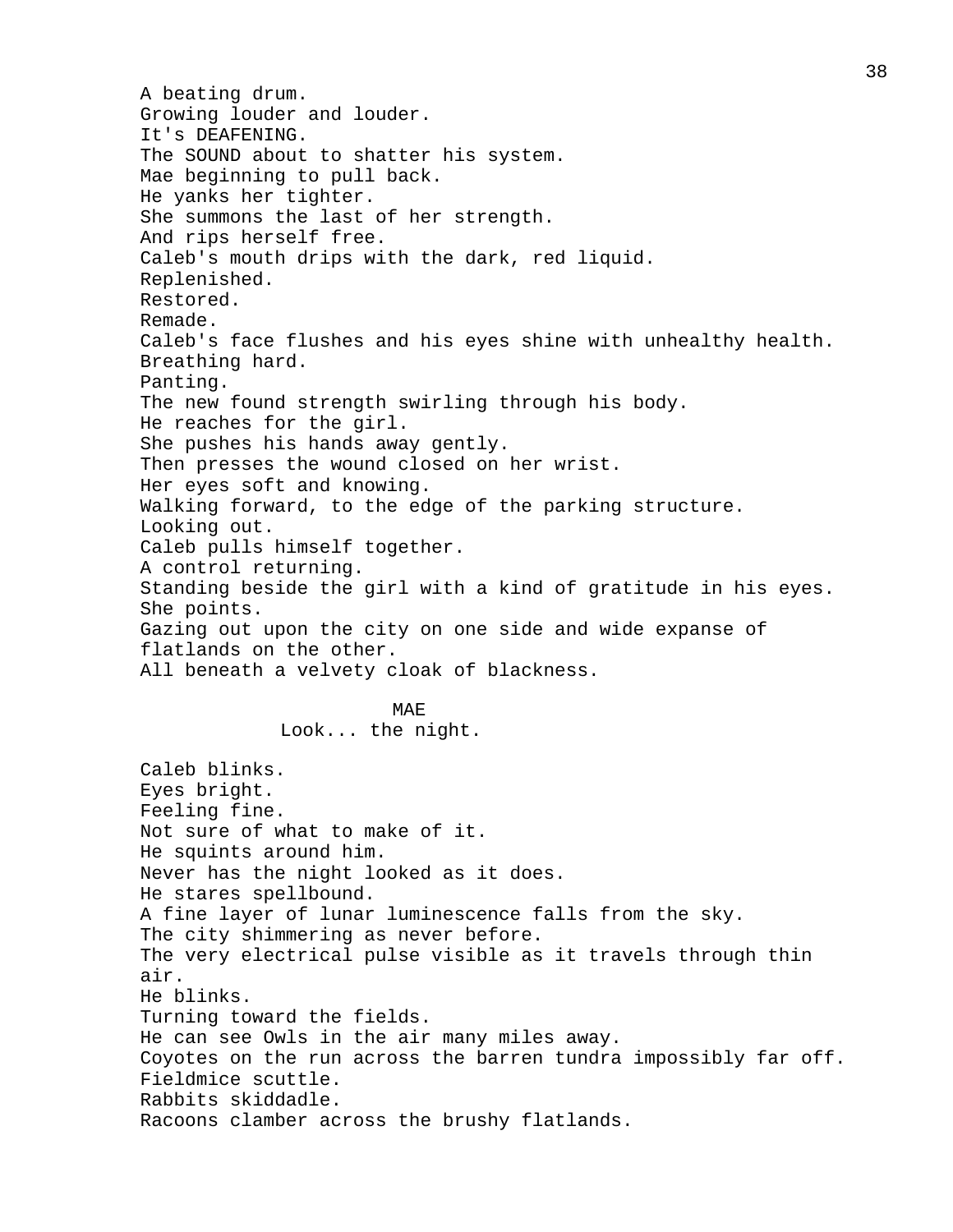Caleb whirls around and around. Giggling. Then laughing. Unable to help himself. In love with the newness of the night. He stops.

# MA<sub>E</sub>

## Now hear it....

His head flicks back to the city. Suddenly, VIBRATING with SOUND. CAR HORNS. ELECTRICITY TRAVELING ACROSS WIRES. TICKING OF STREET LIGHTS. HISSING OF GAS LINES. He revolves his head. To the fields. He shuts his eyes. Opens his ears. A SYMPHONY of NIGHT SOUNDS sweep in on him.

### MAE

Come on.

She leaps over the small barrier of the parking structure and runs out into the farmlands. Caleb on her heels.

## EXT. FARMLANDS - NIGHT

Mae and Caleb running deep into the fields. Running like never before. Limbs flying effortlessly, galloping like the wind, almost airborne, covering miles in a matter of minutes. Caleb listening. A RUSH of BREEZES and WINDS whipping along the plains. The WALL of INSECTS in the AIR. The SCUTTLING of small animal FEET on the DIRT. The BRUSH of BUSHES swaying in the BREEZE. The CRY of COYOTES. Then again. COYOTES CRY. CRY. CRY. CRY. Caleb throws his head back. Cracks a grin. He lets out a YIPPING CRY himself. Mae's face widens in a smile. Throwing her head back. Letting out a trilling CRY.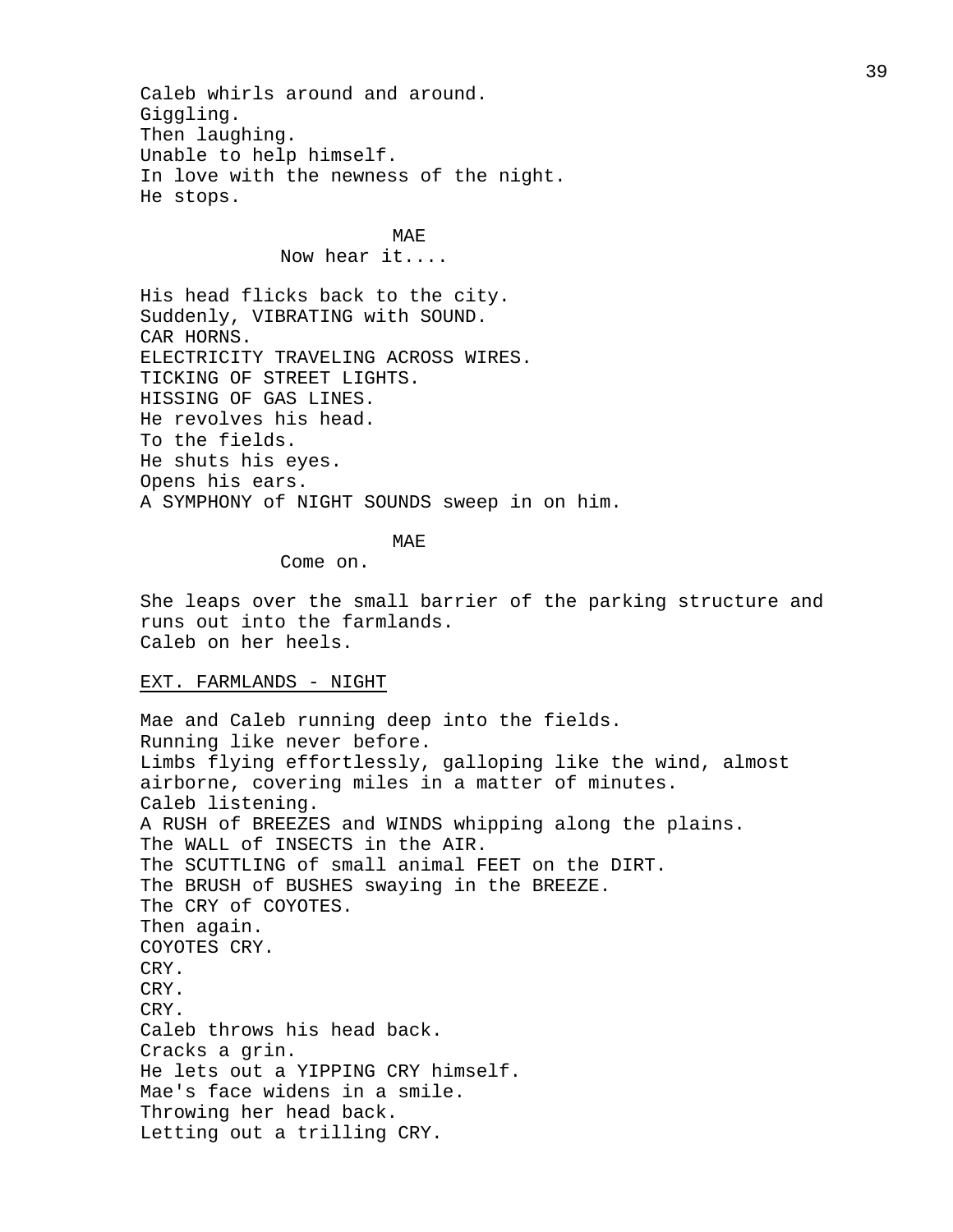The COYOTES yell back. Caleb and Mae see them in a pack, scampering across the land. They run after them. CRYING out, loud as their lungs will allow. A far off TRAIN WHISTLE. The shadow of a big Freight Train on the horizon. The boy and girl's legs propelling them forward with fierce speed. Like two steel springs. Their faces flushed with emotion as they catch up with the SIX COYOTES on the run. The strong, tan canines regard their new escorts as a kindred spirit. Flashing their dark eyes at them in scraggy acknowledgement. YIPPING at them. Caleb and Mae YIP back. Barreling across the badlands with the running Coyotes. The padding paws. The cowboy boots slapping the ground. Then suddenly catching up with the big Freight Train. The boy and girl running side by side with the double engine locomotive. The strange strength powering their limbs to stay abreast. The lowered, brown maned wolfish heads at their heels. The Coyotes YIPPING. The train WHISTLE BLOWING. Caleb and Mae's faces bright and hot blooded.

## EXT. COLTON FARM - DAWN

Daylight twinkles.

## INT. LOY'S BEDROOM - FARMHOUSE - DAWN

Loy Colton awakens at the top of his lungs. Jackknifing up in bed. He puts his face in his hands. Cries quietly. He peers out the window at the first traces of sunlight through the curtains. He looks like he has slept poorly. Loy regards the shape of a small body, an indentation on the mattress. His daughter was sleeping beside him, but now she's gone. His brow furrows.

# LOY

Sarah?

Nowhere to be seen. The father gets out of bed.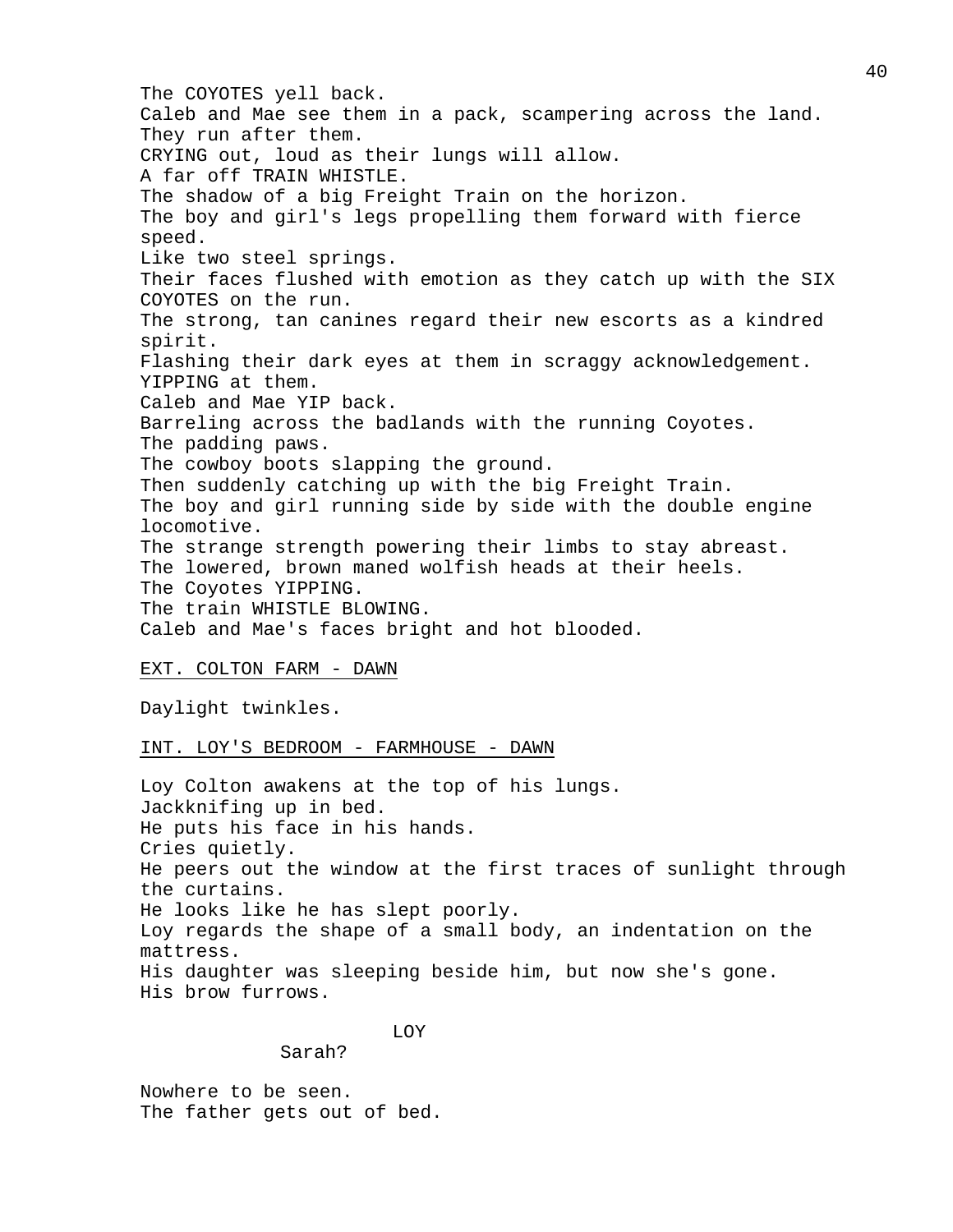He has been sleeping in his jeans and shirt. Rumpled and worse for wear, he goes out the door.

## INT. HALLWAY - FARMHOUSE - DAWN

Loy walks down the hall in the morning light. He knows where she is.

#### INT. CALEB'S ROOM - FARMHOUSE - DAWN

The father quietly pushes open the door. Peeks in. Little Sarah asleep on her big brother's bed. Hugging onto his beat up cowboy hat. Loy blinks away a tear. He turns his back and starts to go out. A small voice stops him.

> SARAH Good mornin', Daddy.

He comes over to her.

# LOY Mornin', Baby.

He puts his hand on her tiny hand holding the Stetson.

LOY You sleep some?

#### SARAH

I sleep some. You sleep little?

LOY Little. Bad dreams.

#### SARAH

Me too.

She meets his eyes.

## SARAH

...He needs us.

Loy takes Sarah's hand.

# LOY

I know.

They look at each other.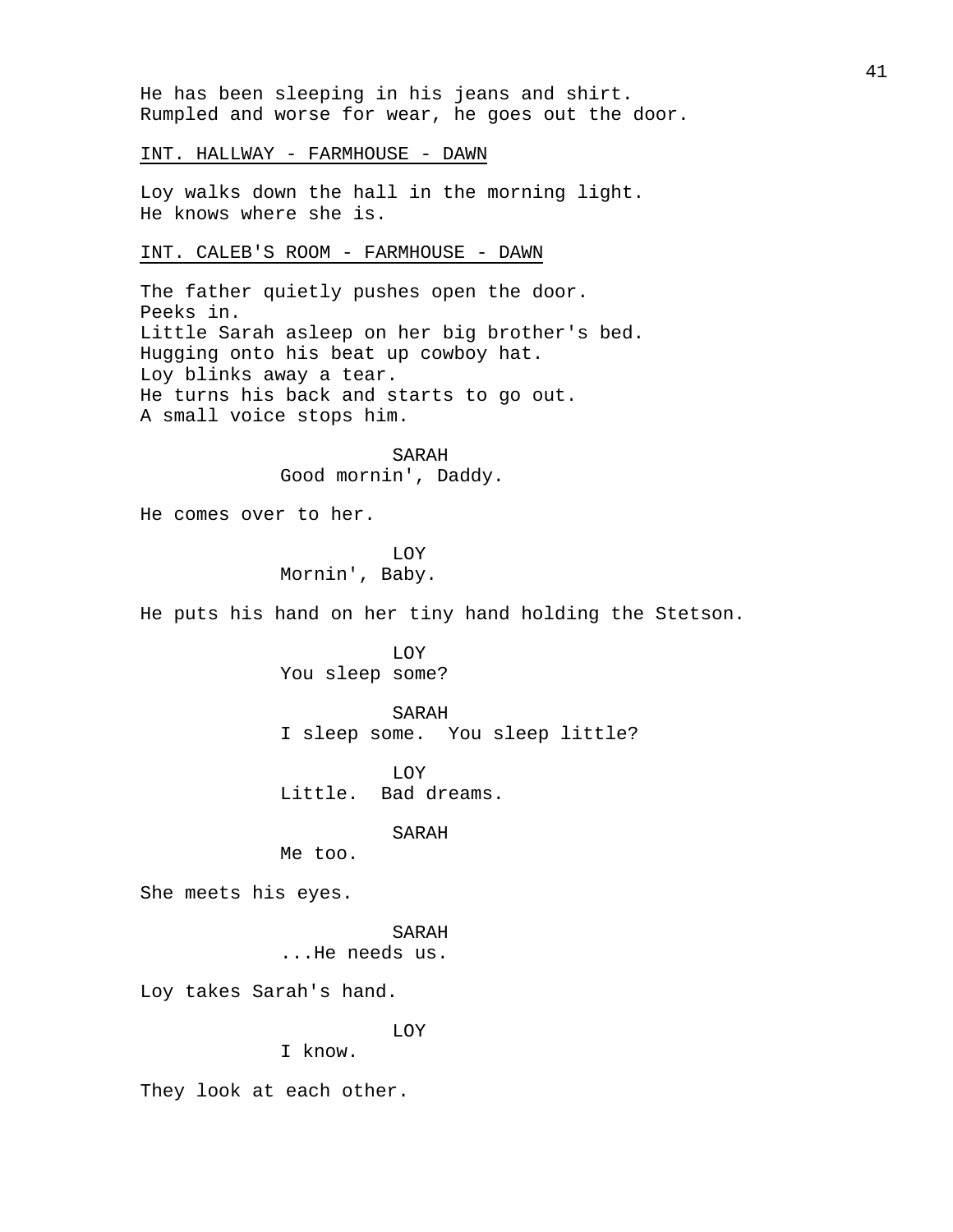#### EXT. COLTON FARM - DAY

The Pickup truck is spewing a cloud of dust. Off into the distance.

EXT. SHERIFF'S STATION - FIX, OKLAHOMA - DAY

A hole in the wall. A small computer bank on the desk by the telephone. A few wanted posters and postal warrants on the board. Sheriff Eakers shakes his head as he stabs a cigarette out in an ash tray full of butts. He lifts tired eyes to Loy Colton, sitting across the desk. Sarah in her father's lap.

> SHERIFF EAKERS It's not much, Loy, but Highway Patrol found what might be your Winnebago. Left in some field and torched. Nobody was inside. Probably switched cars. Could be your boy's fallen in with some trouble.

Loy speaks in a voice just below his breath.

LOY What're your boys doing about it?

SHERIFF EAKERS All we can.

LOY That's not enough.

SHERIFF EAKERS This is pretty commonplace stuff, Loy. Your boy is classified as a runaway.

Sarah pipes up, red in the face.

SARAH You don't care about Caleb.

SHERIFF EAKERS That's not true, honey.

SARAH Don't call me honey. We don't need you police or nothing. Caleb don't need you neither. He needs us.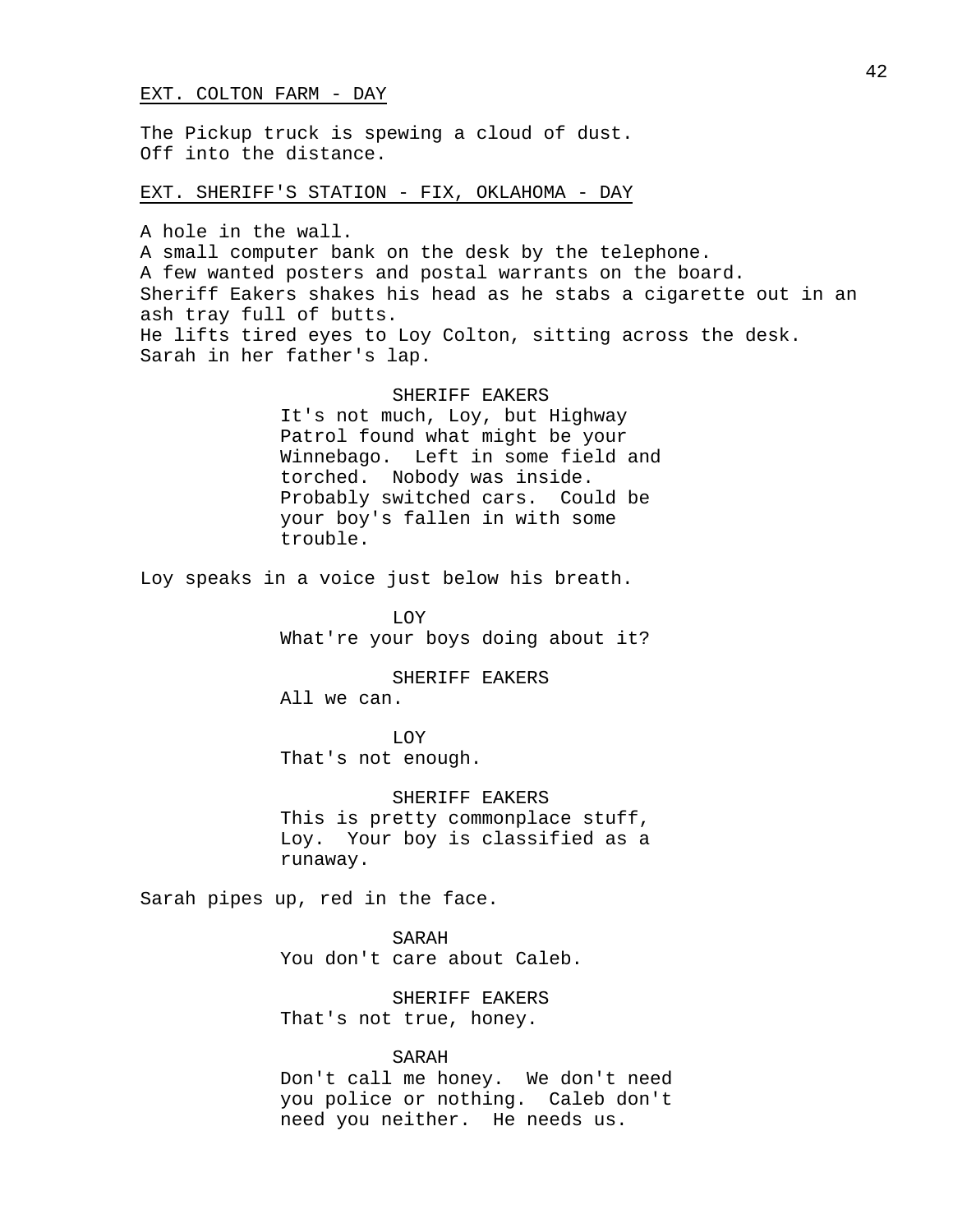The little girl puts her hands on the table. Leaning over to put her face by the Sheriff's, who is inclined to lean back a bit.

> SARAH We're gonna go an' get him ourselves.

The Sheriff gets up out of his seat. He walks over to the water cooler. Pours himself a cup. Chuckling to himself. His back to them.

#### SHERIFF EAKERS

Loy, you just have to bear with us for a bit.

He turns around with a sip of water. The chair Loy and Sarah were sitting in. It's empty. He hurries to the door.

# EXT. SHERIFF'S STATION - DAY

The brown Chevy Pickup is a speck disintegrating in the distance.

EXT. ROAD - DAY

The Pickup is down the road like a bolt of lightning.

#### INT. CAB CHEVY PICKUP - DAY

Loy is behind the wheel. His eyes riveted to the road. He puts an arm around Sarah. Brings her to him. Hugs her close. She looks up at him.

> LOY We're going to get our Caleb back, Sarah.

SARAH I know we will.

She hugs her father's arm. He ruffles her hair. Then reaches under the seat.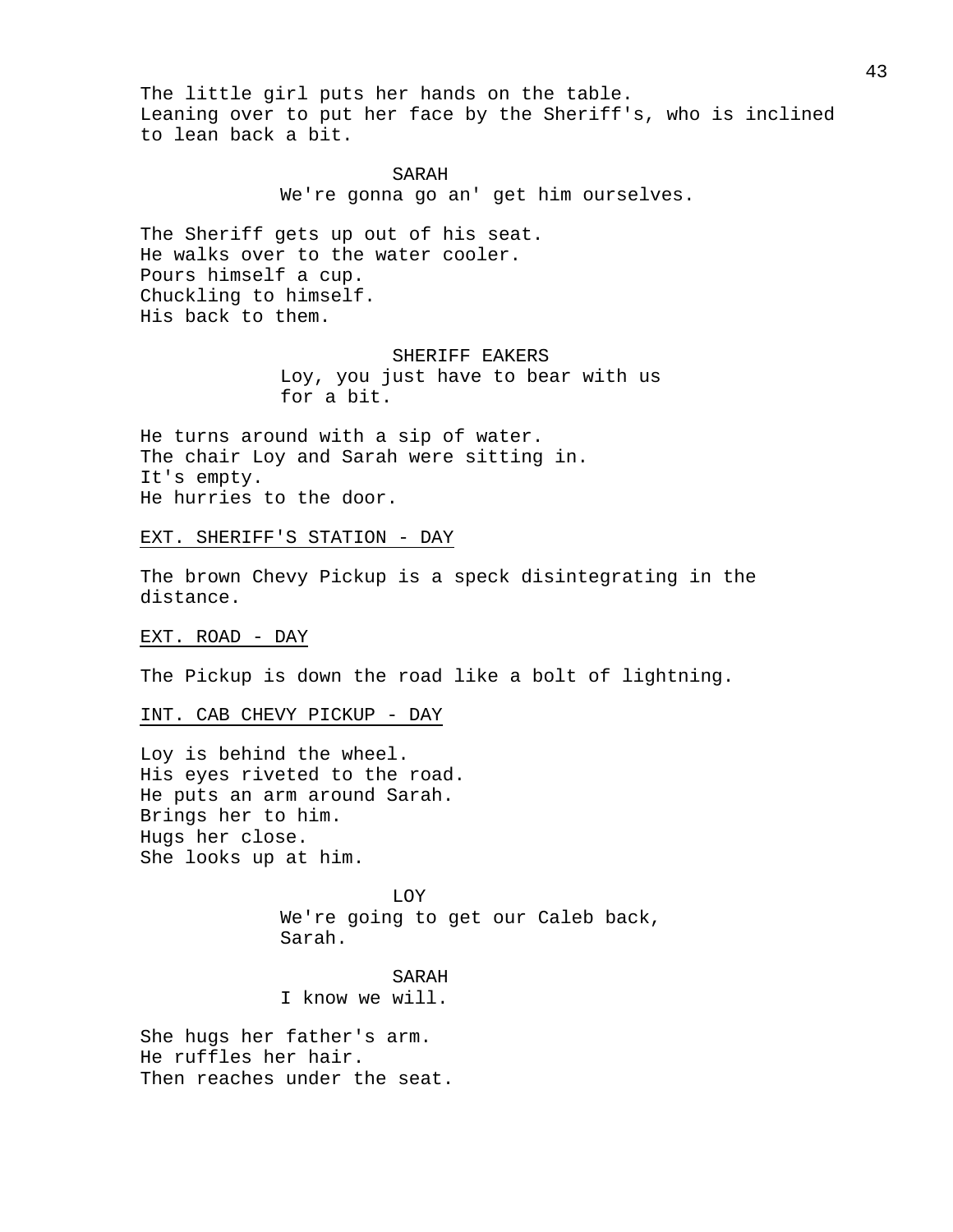Loy double checks with his fingers that the .38 Special is securely taped to the bottom of his seat.

EXT. HIGHWAY - DAY

The Pickup passes beneath an overhead sign. Denoting the Interstate and two turn offs. One heading North to Kansas. The other heading South to Texas. The Pickup bears South. The sun lifting high in the sky.

> CALEB (V.O.) Operator, I'd like to reverse charges on a long distance call to Oklahoma, please...

INT. PHONE BOOTH - TEXACO TRUCKSTOP - KANSAS - NIGHT

The night drops.

A swelling moon in the rise of the middle of a blackening sky. Caleb lifts a receiver to his ear and dials.

> CALEB That's (405) 826-7473. Could you make that to Loy Colton from his son, please, Ma'am?...

He waits while he is connected. Waits. Waits. Waits. In vain. His face falls very far.

> CALEB Thanks, operator.

He hangs up. Walks away with his head hung low.

INT. TWO-LANE HIGHWAY - NIGHT

A long, two lane stretch of blacktop into infinity. Broken white lines beneath the black void of the starless sky. Caleb storms along the roadside. The Texaco Truckstop receding behind him. His tortured, conflicting emotions tearing him apart at the seams. He shuts his eyes.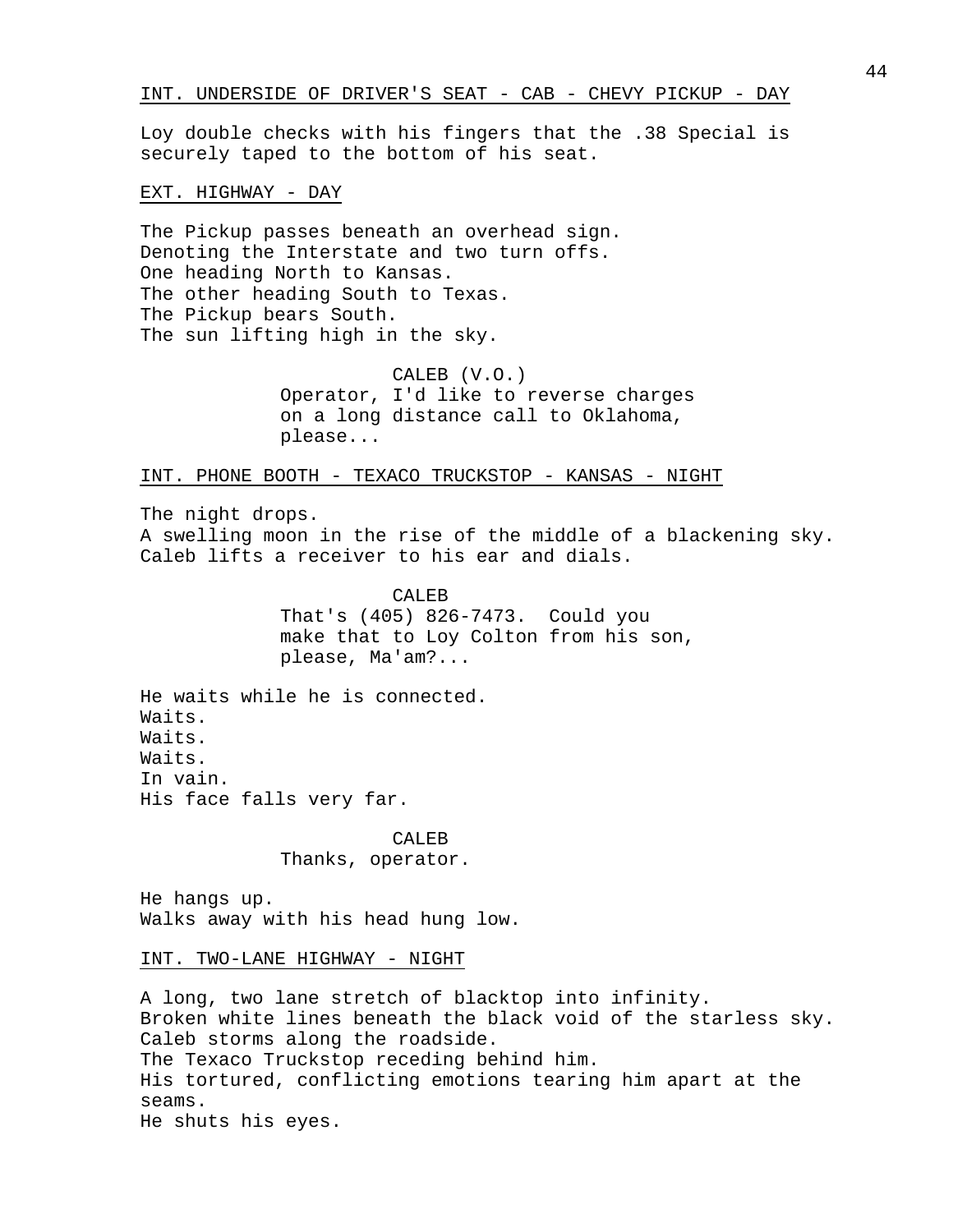Puts his hands on his ears. Screams. His lungs out. Hastening as fast as he can along the empty night road. A pair of headlights brighten on him. A truck THUNDERS past. The AFTERBLOW sweeping his clothes. It's passing headlights revealing the figure of a girl hurrying after him. Mae rushes up the side of the road. Keeping pace with the anxiety-ridden boy. It is just the two of them way below the roof of the night. MAE I wanted to go home, too. Mae stops and stands. Caleb doesn't walk much further. He turns to face her. CALEB I called, there was no one there. I just wanted to call and tell them I was alright. He almost laughs or cries. CALEB Am I alright? I don't know. I'm scared. Mae comes toward him. MAE So was I. But don't be... Feel it. Feel what's in you. He meets her eyes. Eyes like fire in the night. CALEB That's what scares me. She puts her hands softly on his shoulders.

> MAE It'll take time. But you're in my hands, you'll be fine.

He looks at those hands, then into that face.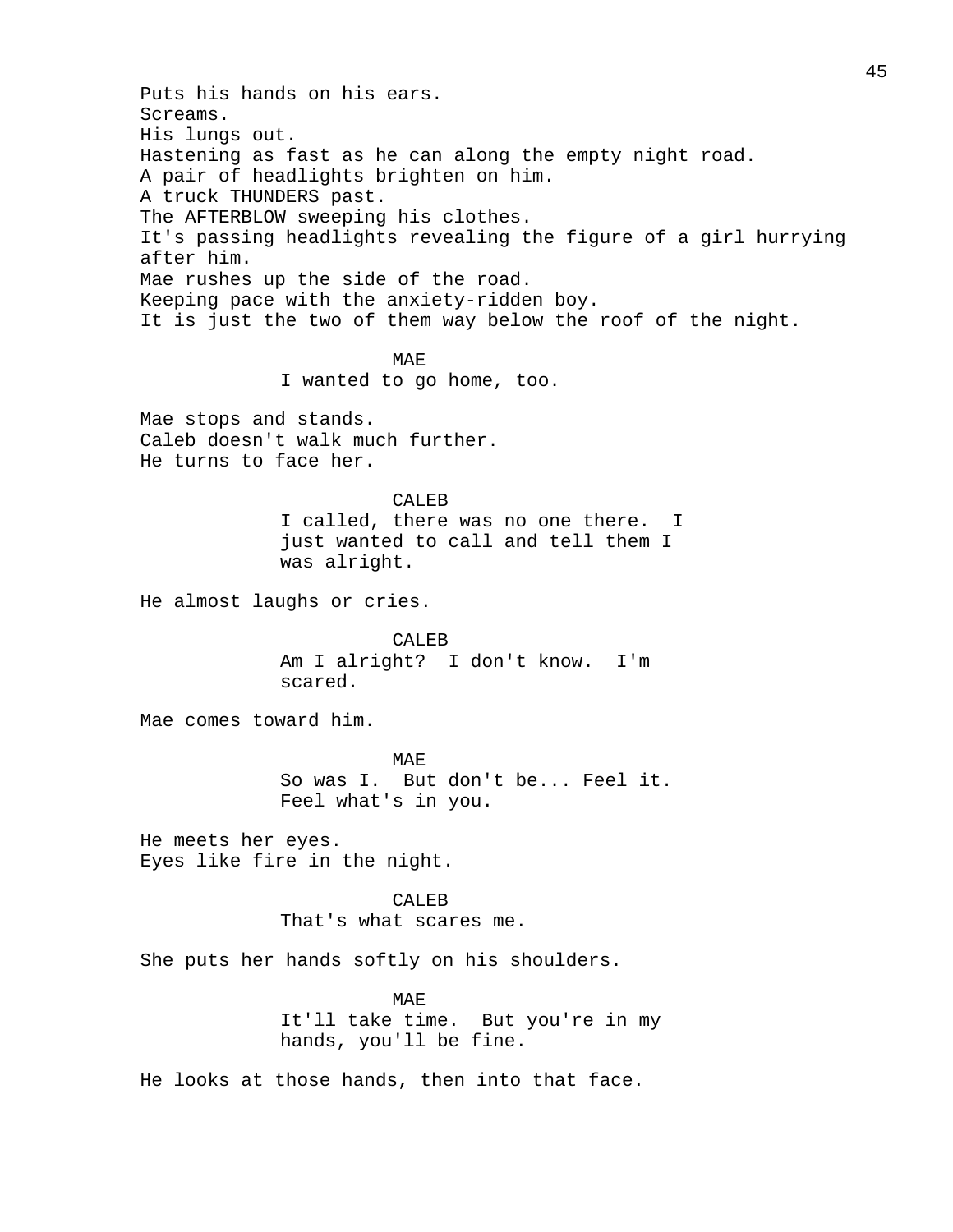## CALEB

What are we gonna do?

MAE Anything we want.

She unveils her pearly whites in a sweet smile full of promise.

MAE To the end of time.

His eyes travel up to the stars. Hers follow his gaze. Their eyes meet in a head on collision. Lips coming together. A truck RAGES past. AFTERBLOW whippping up their clothes and hair. Headlights exploding over them. Heat of the moment. The truck's taillights fade. They are alone in the big dark wide open spaces. Their lips part.

> MAE You have to learn to kill.

CALEB I don't want to kill.

MAE You want to die?

CALEB I ain't no killer.

MAE Don't think of it as killing. Don't think at all. Use your instinct.

A car passes. Headlights flare.

EXT. SIDEROAD - NIGHT

Bright headlight beams sweep off the side of the road. A MIDDLE-AGED MAN throws his door wide, leaping out. Rushing over to the crumpled little form of Homer, lying on the road. He bends down to see how injured he is.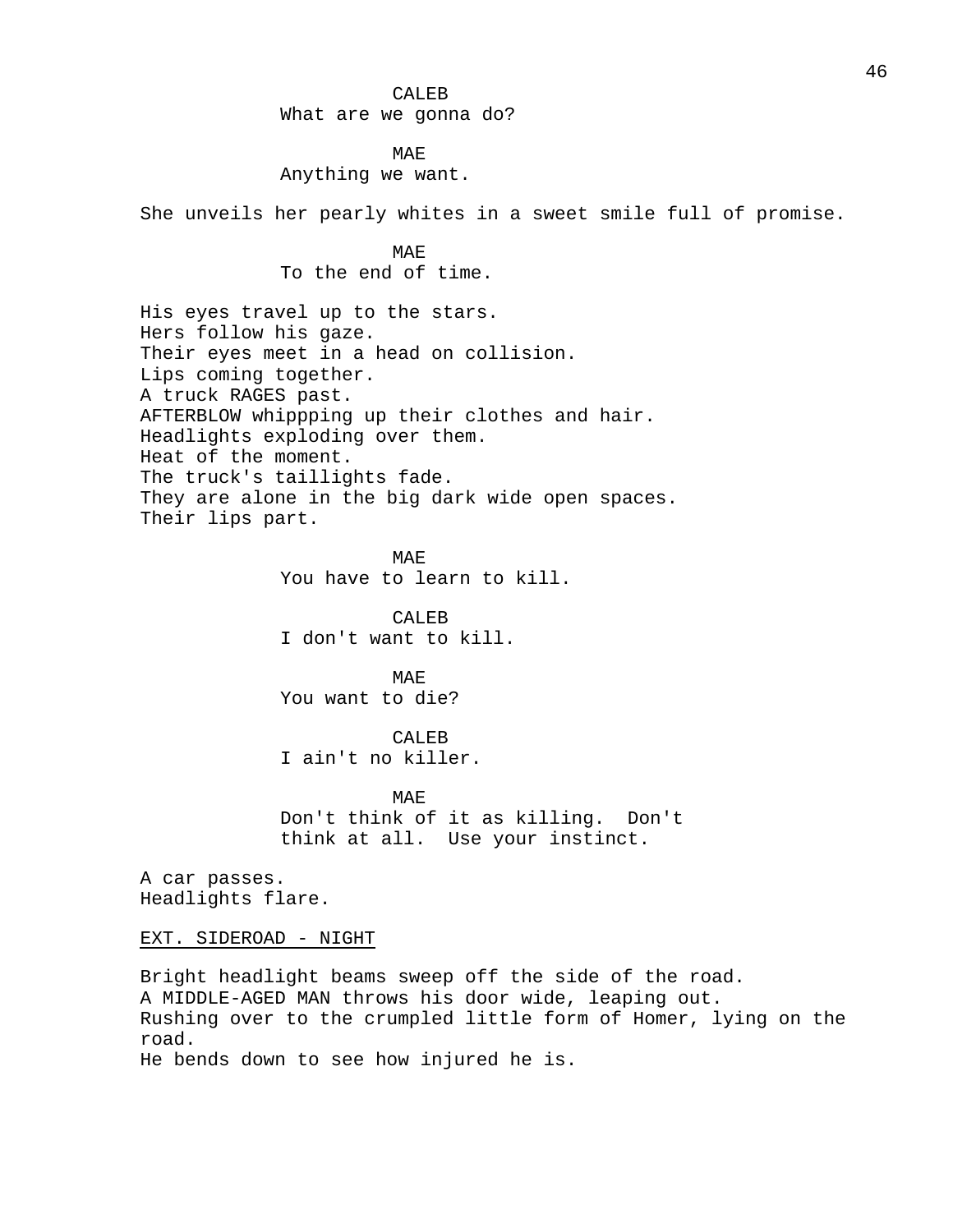MAE (V.O.) ...It's just something you do, night after night. It's only ever a question of how...

Homer's eyes blink open. He throws his incredibly strong little arms around the man's shoulders. Pinning him while he sinks his teeth into the startled passerby's neck. The headlights of the car silhouetting them. Homer has a bicycle laying on the ground nearby. The tires still spinning.

EXT. TWO-LANE HIGHWAY - NIGHT

Caleb and Mae walking along the shoulder of the road.

CALEB

Instinct?

His soft brown eyes searching hers. That clear ice blue cutting deep into him.

## MAE

Instinct.

### EXT. ON RAMP TO INTERSTATE - NIGHT

A pair of drifting, distant headlights pin Severen standing at the side of the road with his thumb extended. The crisp white shirt over his long, lean muscles, buttoned up to his throat, a string tie with a turquoise clasp at the collar. An inviting grin on his face. He runs a palm over his hair to smooth it back. His black eyes gleam. The headlights grow bright and flood his face. His grin widens. As he looks in through the windshield of an approaching dusty Black Pickup. Severen nods. The Pickup slows. Kicking up dirt and gravel as it slams into the shoulder of the on ramp. MAE (V.O.) It takes time.

> CALEB (V.O.) That we got.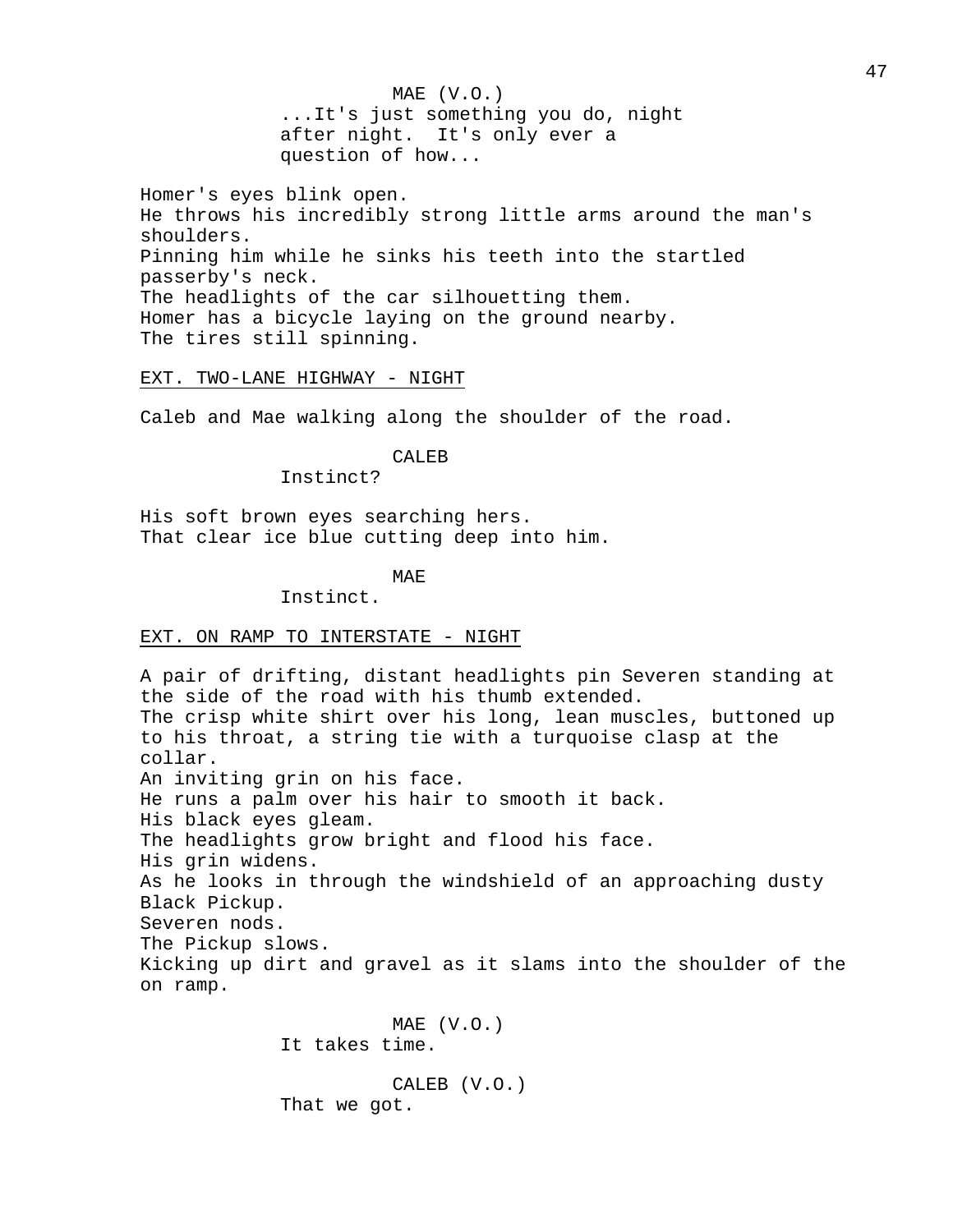Severen cracks open the door of the Pickup.

MAE (V.O.) Never know, might even get to like it.

## SEVEREN

'Evenin'.

The two blonde, curly haired LADIES smile out at him with adventure in their eyes. The one in the passenger seat slides next to the driver. Her small, whispery voice floats out to the stranger on the road.

GIRL

Evenin'.

INT. DUSTY PICKUP - NIGHT

Severen swings onto the smooth plastic upholstery. Slams the door shut. Winds a long arm around the top of the seat He turns a shining smile to his new found friends.

#### SEVEREN

It would be my pleasure and honor to invite you two, sweet, lovely ladies for a drink.

# EXT. ON RAMP TO INTERSTATE - NIGHT

The dusty Pickup skates out onto the tarmac. A hot WIND blows.

INT. CAB - U-HAUL TRUCK - NIGHT

Jesse gazes out the windshield with cool, even eyes. Diamondback at his side. Her platinum hair gleaming in the glow of the dashboard lights. Equally transfixed by the road rolling under the wheels.

> CALEB (V.O.) The night, Mae. I can't take my eyes off it.

MAE (V.O.) You can drown in it.

CALEB (V.O.) I am. I can taste it. It's... It's making me shaky.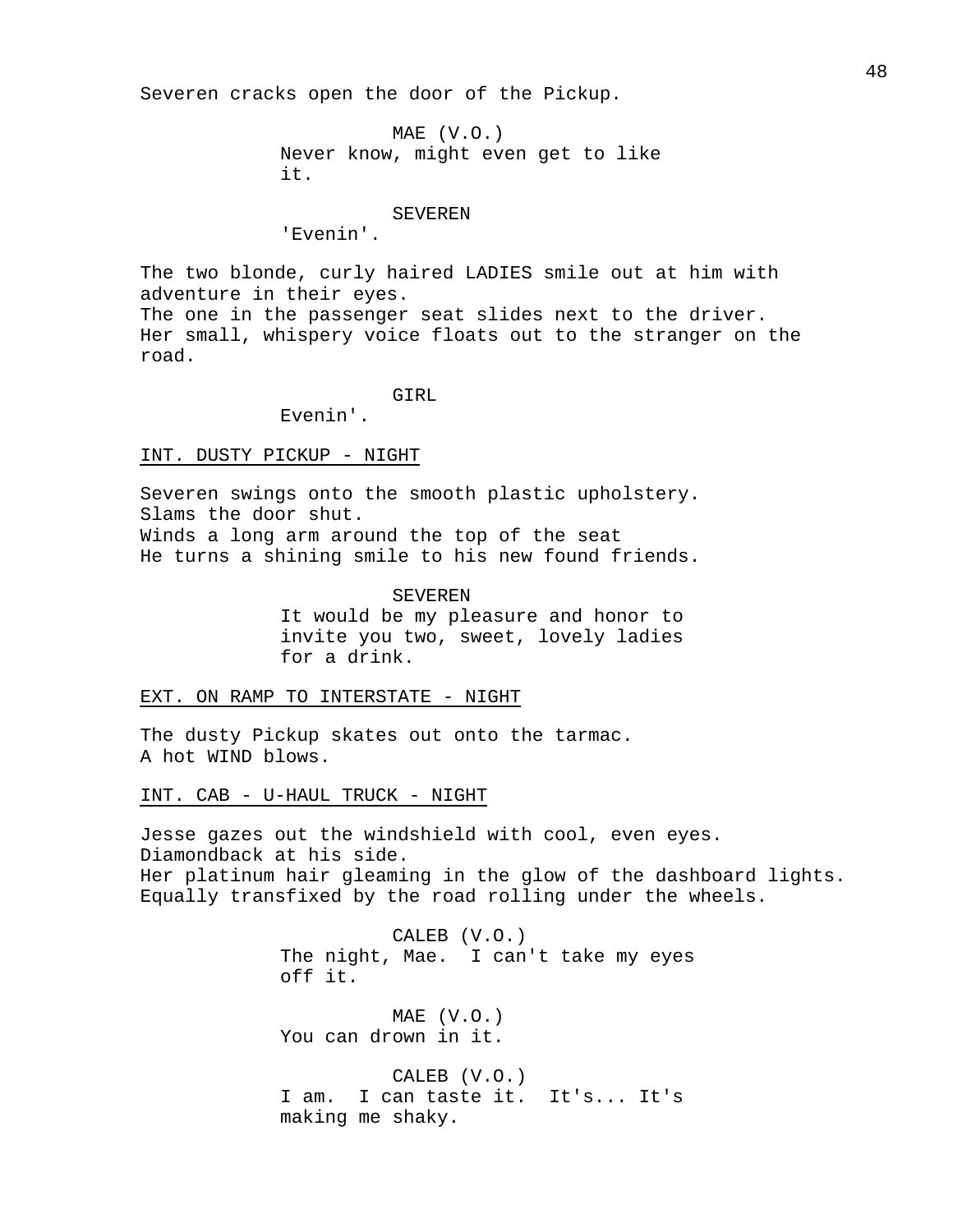MAE (V.O.) That's because you have to---

CALEB (V.O.)

 $--$ Kill.

MAE (V.O.) The night has its price.

The Silvered One gives a glance to the Pale One.

**JESSE** I believe this is where I had that flat tire. You pulled over.

DIAMONDBACK There you stood by the side of that road, 'n I 'just knew you were trouble.

JESSE You was right.

DIAMONDBACK How many years ago was that?

JESSE Disremember, huh? Don't remember the

date of the night, neither, do you?

A sparkle in her eye.

DIAMONDBACK

Jesse.

The Silvered One keeps his eyes on the road, but lets go of a little smile. She lays her head against his shoulder. They drive on.

EXT. TWO-LANE HIGHWAY - NIGHT

Two white cones of light from the approaching U-Haul Truck. A lone HITCHHIKER suddenly illuminated.

INT. CAB - U-HAUL TRUCK - NIGHT

Jesse gives a glance to Diamondback. He slows the vehicle. The Semi-Truck comes to a stop beside the Hitchhiker. A tall, thin, stringy haired boy with half a beard and a hollow, bruised face. He waves a ragged smile into the cab.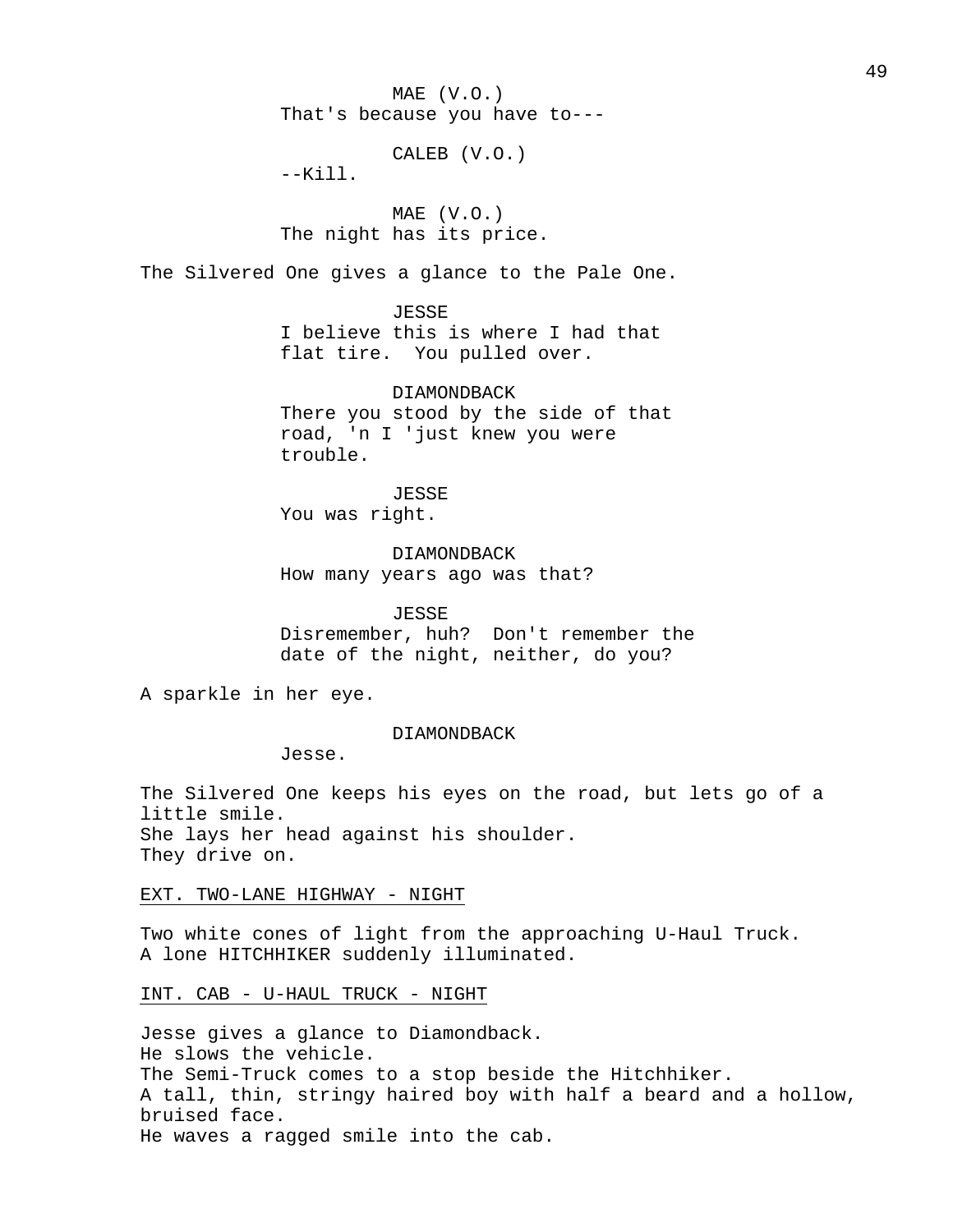HITCHHIKER Whichever way you headin'. I'd 'preciate a lift.

Diamondback cracks open the rear door.

DIAMONDBACK

Climb in.

He jumps inside. CLICK. To the left of Jesse's ear. As a pair of eyes bore down the barrel of a shotgun leveled at Jesse's face. A HIGHWAYMAN behind the trigger.

#### HIGHWAYMAN

Turn off the car.

Jesse looks into his face. A stubby grin widens across broken teeth. CLICK. The Hitchhiker in the back seat takes the safety off a Colt Python. Pressing the cold metal nose against the nape of Diamondback's neck.

> HITCHHIKER Hey, mister. My pal here told you to turn off the car.

Jesse looks calmly over his shoulder. Switches off the ignition.

> HITCHHIKER Now, you mind if I dance with your wife here? She's a real looker, this one.

He winds the nose of his gun up Diamondback's neck and into her soft pale hair. Jesse gazes over his shoulder. Diamondback looks him in the face. Smiling calmly. Jesse shifts his gaze to the Hitchhiker.

> JESSE You're not going to look so good with your face ripped off.

The Hitchhiker and the Highwayman look at each other in hilarious disbelief. They crack up.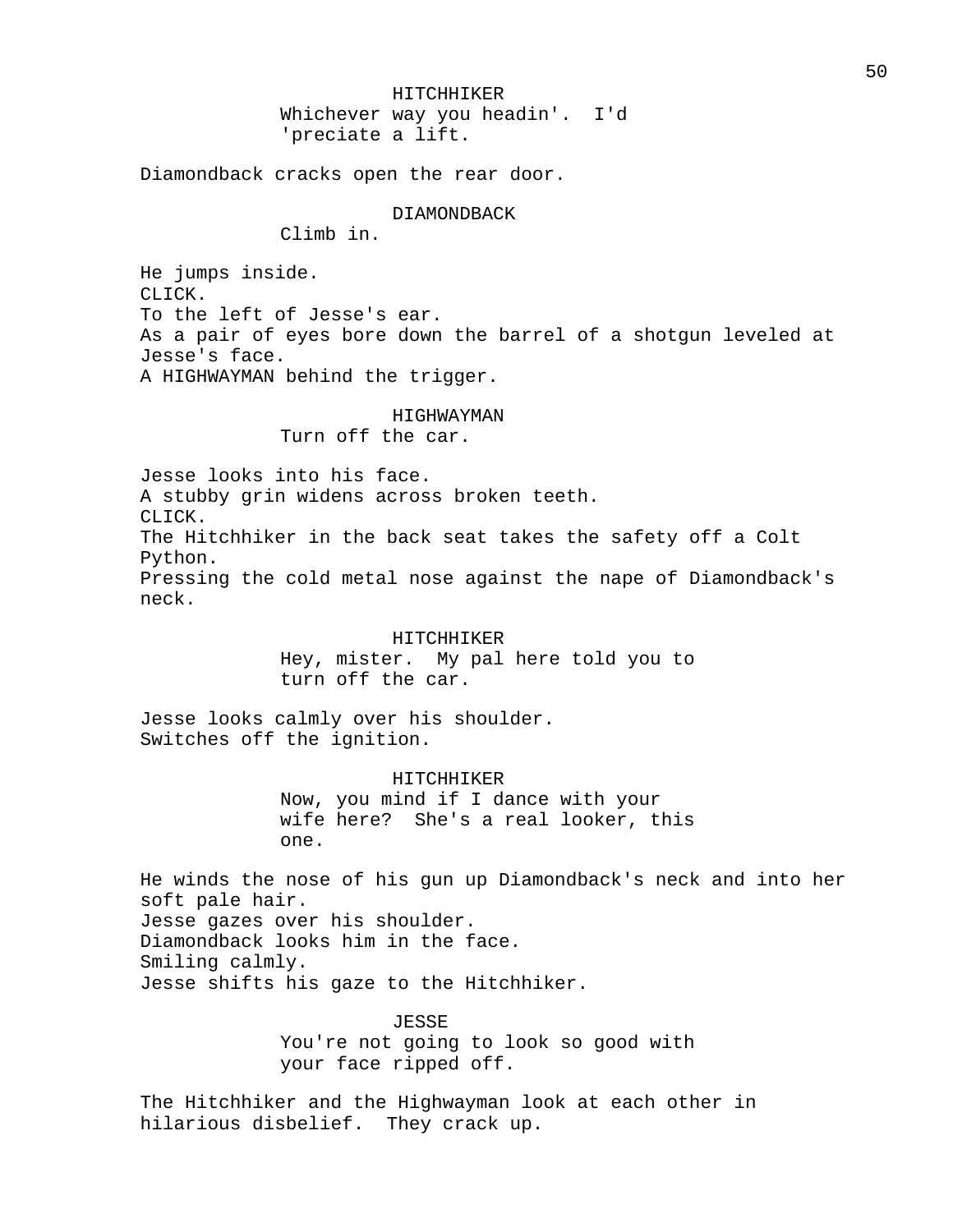#### HITCHHIKER

Boy did we get lucky tonight. She is beautiful and he is so, so stupid.

Jesse chuckles.

The RADIO starts to play "STRANGERS IN THE NIGHT," sung by Frank Sinatra.

EXT. TWO-LANE HIGHWAY - NIGHT

A Peterbilt Eighteen Wheeler SHUDDERS past. "STRANGERS IN THE NIGHT" leaking out of the cab into the open air.

## INT. CAB - PETERBILT EIGHTEEN WHEELER - NIGHT

Thick, gnarled fingers spin the knob of the RADIO in the dashboard. A small, round CAJUN TRUCKER with long, curly hair gazes over the faces of his two passengers. He has a thick accent when he speaks and his words of English are limited. He zeros in on the station again. The Sinatra song bleeding through the scratchy speakers. The Cajun chuckles.

> CAJUN TRUCKER Sinatra. Good, huh?

Mae lifts her pale face to his.

MAE

Good.

Caleb smiles as the Cajun Trucker brings three bottles of beer out of a bag on the floor by his boots.

> CAJUN TRUCKER Here. We got Sinatra. We got good, solid truck. We got beer to enjoy open road.

CALEB Great. Thanks.

CAJUN TRUCKER

Drink up.

He hands them both bottles of Bud. They artfully pretend to drink. He doesn't pretend. Mae nudges Caleb in the ribs.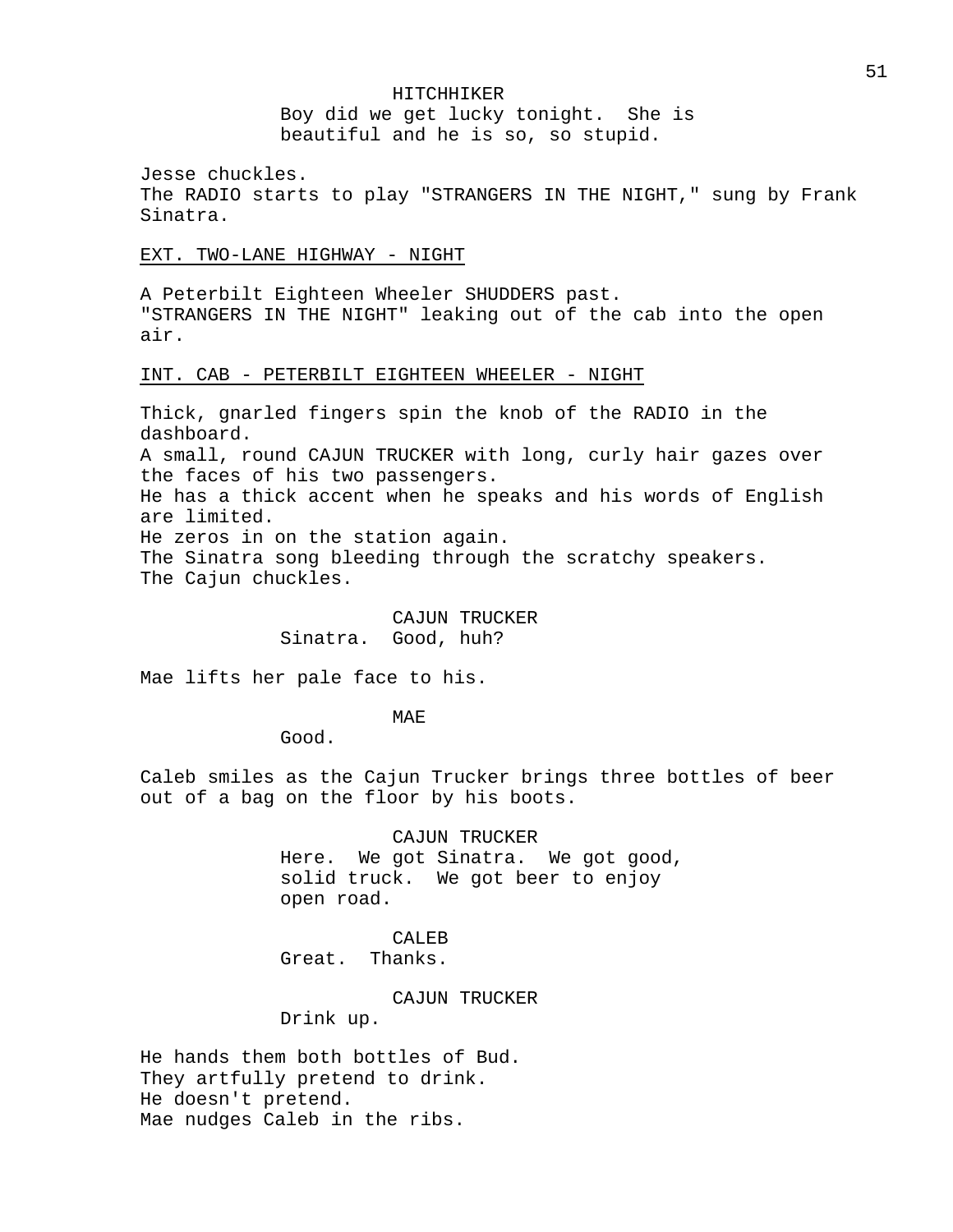He looks in her face. Her eyes say kill. Sympathetically. But soon. The Cajun Driver looks at them both and Mae averts her eyes.

> CAJUN TRUCKER You kids, you run from home?

The girl nudges the farmboy.

CALEB

Sure.

CAJUN TRUCKER That okay by me. Sometimes home is bad. Me, I got truck for home. Good truck, huh?

Caleb chews his lip. He's on the spot.

CALEB

Some setup you got here. It's a real beauty. How do you fly it?

The Cajun points to the various gears.

CAJUN TRUCKER You drive truck before?

CALE<sub>B</sub>

I've driven a semi.

The mind is working behind the farmboy's eyes. The girl keeps her eye on him. The Cajun Trucker puts his hand on one of the many shifts.

> CAJUN TRUCKER Semi, five gears. This, twelve gears. You got three go backwards, the rest, forward. Smoke?

He knocks one up out of the pack. The Cajun Trucker lights it. Caleb grimaces at the idea of having to kill this chummy man. Mae keeps her hand on his hip.

CALEB

Thanks.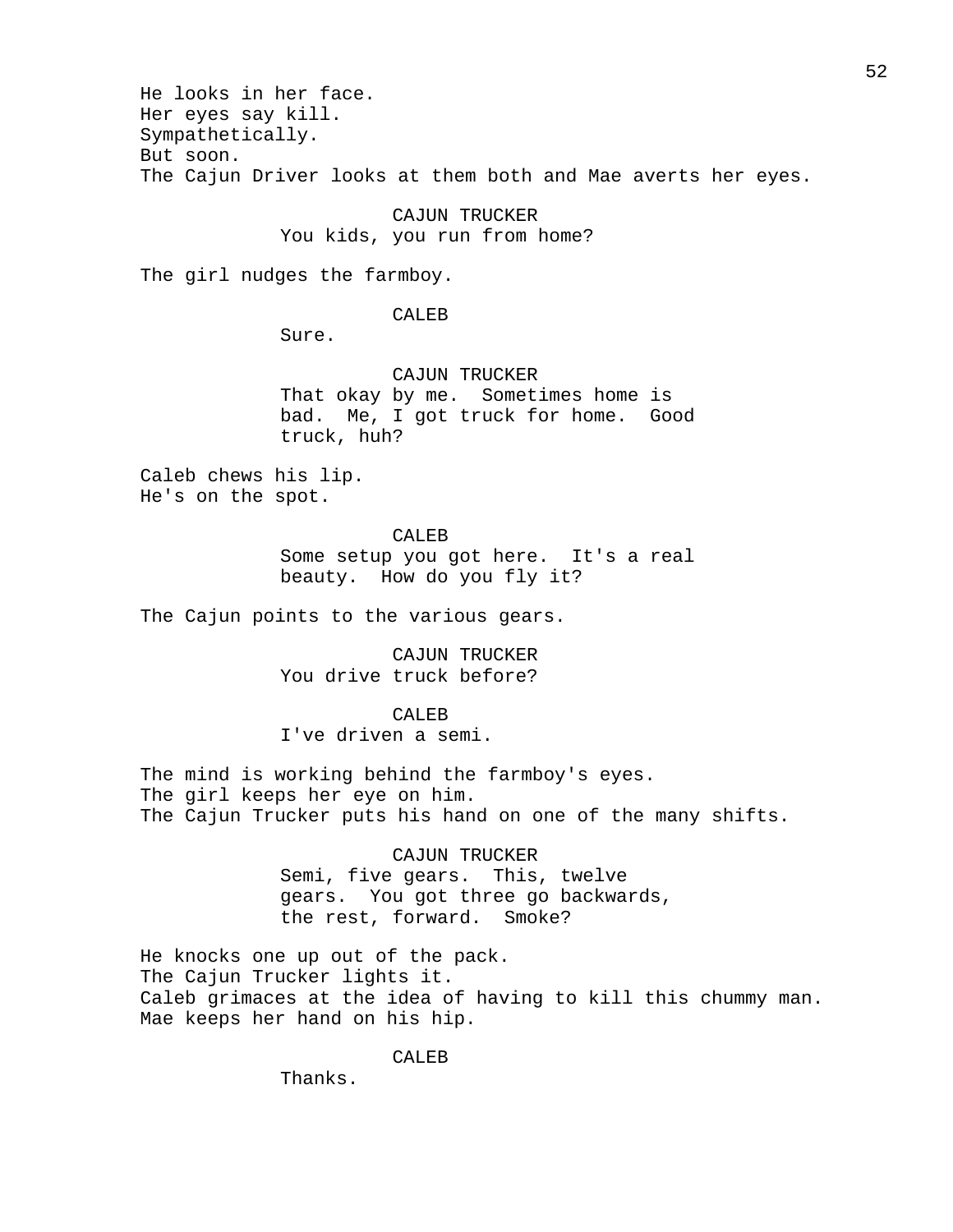Taking a butt. The Cajun Trucker lights it. Mae smiles, Caleb seems to unwind a bit.

# CALEB

The rest?

CAJUN TRUCKER Shifting. You know how to shift. Is all. Watch.

He goes up the gears. Steadily shifting, taking the speedometer up to 130.

#### CALEB

Wow.

Caleb shuts his eyes. Gathers his courage. Speaks.

> CALEB Can you show me how to brake and stop the truck?

The stocky man behind the wheel grins enthusiastically. Starting to downshift.

#### CAJUN TRUCKER

Now, this is most important thing with truck. You got two brakes. You get one brake for cab. This. An' one brake trailer. An' when you stop truck, you always use brake for trailer first.

He throws that brake as he takes his foot off the gas. The truck starts to slow.

> CAJUN TRUCKER Then you use brake for cab. Or...

#### CALEB

Or?

The truck decelerates onto the road shoulder.

EXT. ROAD SHOULDER - TWO LANE HIGHWAY - NIGHT

The Peterbilt glides onto the gravel shoulder.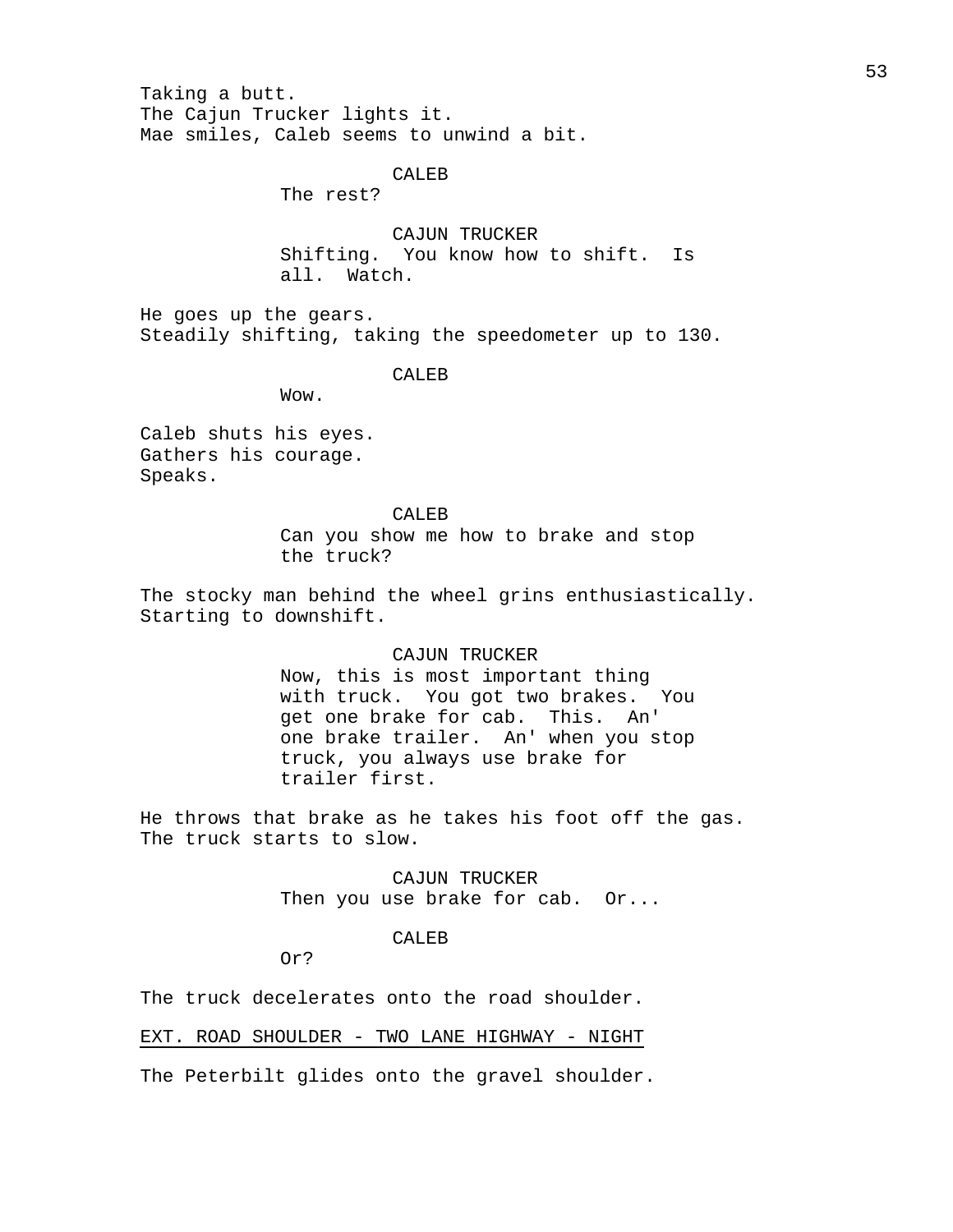#### INT. CAB - PETERBILT EIGHTEEN WHEELER - NIGHT

The Cajun turns his face to Caleb.

CAJUN TRUCKER You jackknife. Cab stop. Trailer hit cab. No more truck. No more truck driver.

Caleb is looking at the man very oddly. His eyes alarmed and anxious. Now that he has to make his move, he has the shakes. The Cajun Trucker is an easygoing guy, but the way this kid looks is weird.

# CAJUN TRUCKER You got a problem?

Mae clenches her fingers on Caleb's shoulders, urging him forward. The farmboy looks like he's going to puke. He shoves open the passenger door of the cab. Leaps out.

# INT. ROAD SHOULDER - TWO LANE HIGHWAY - NIGHT

Caleb jumps down to ground level. Stumbles to his knees in the gravel. Heaving his guts with the gently bobbing oil pumps behind him out in the fields. The Cajun Trucker leaps down and comes up behind the boy.

> CAJUN TRUCKER You can't drink and drive, huh boy?

Caleb gets to his feet. The stocky man looks him in the face. The farmboy bares his teeth, but it's no good. He can't do it. Then he sees her. Mae. Hovering up behind the Cajun Trucker's shoulder. She uses her mouth.

EXT. HIGHWAYSIDE FIELDS - NIGHT

An oil pump dips and rises. Mae stands before it. A gentle WIND ruffling her dress. Caleb is kneeling at her feet. His lips fastened on her wrist. Sucking.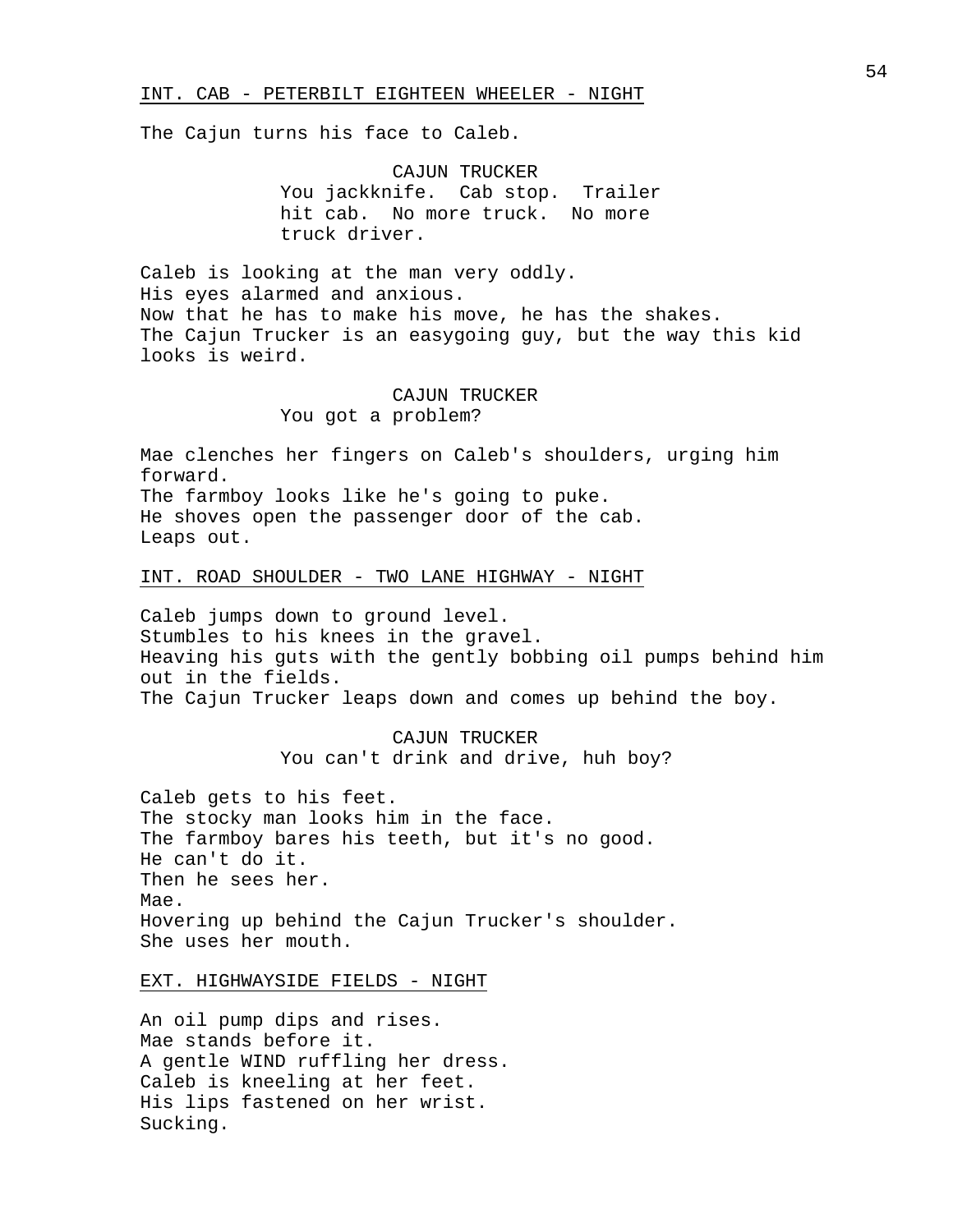Drinking. Sucking. Drinking. The fury almost rocking his body. A rabid fierceness with which he feeds. Mae gently strokes his head. Then nudges him away. He is locked tight. Draining her. Hearts pounding. She pushes with all her might. Rips his lips free. Her glistening eyes on his hungry face.

> MAE You could kill me if you drink too much.

His upturned eyes gaping at her face. Mind spinning. Gulping air. The black night hangs heavy above. Stars dapple the surface. The oil pump keeps rising and falling.

## INT. "BOB'S BIG BOY" - WACO, TEXAS - DAY

A cloverleaf of freeways through the window. Sarah and Loy are eating breakfast at one of the booths. The little girl clicks open a pen and starts sketching a rough but recognizable picture of her brother on the back of his horse. She starts to cry. Loy pushes away his plate of an uneaten hamburger and reaches across the table. He cups her little face in his hands.

> LOY Shhh, honey. Come on, let's go make a phone call, see if anybody knows anything.

She sniffles and nods.

# INT. PAY PHONE - "BOB'S BIG BOY" - DAY

Loy holds Sarah in his arms, the telephone receiver to his ear.

LOY Eakers... Loy Colton here.

Pause.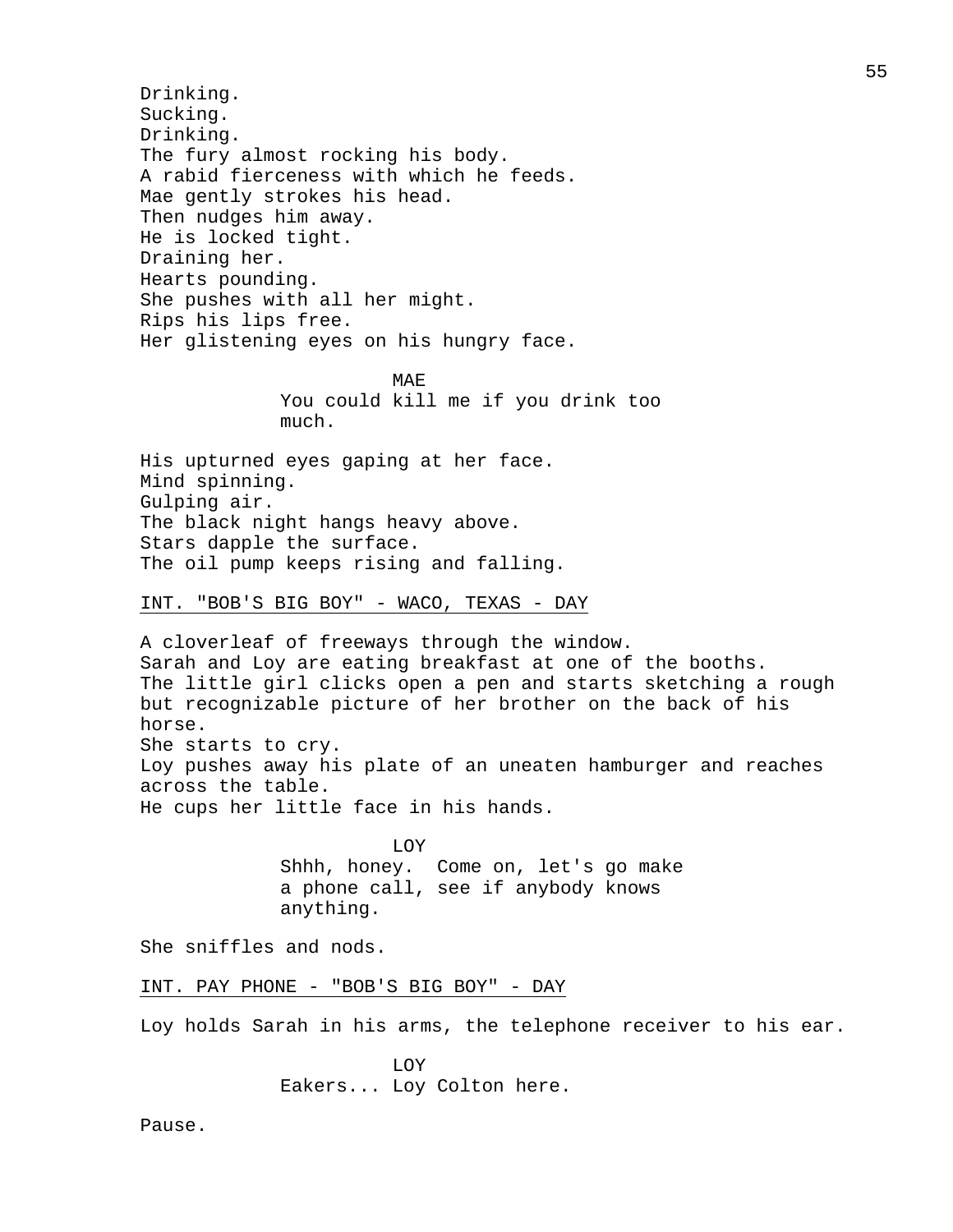LOY ...You did? It's a positive make? His face brightens. His little daughter wipes her eyes. LOY Where was he? Hope, Kansas bus station... Cop said he was going home... Sarah winds her tiny hands around Loy's neck excitedly. LOY (CONT'D) ...You check the house?... He shoulda been there by now... No, I'm down in Waco, Texas. Guess I'm headin' in the wrong direction. Think I'll turn around, head North... No, you can't talk me out of it, Eakers. Just glad to know he's still out there. Thanks for your help... I'll stay in touch. He hangs up the phone. Sarah wears a big smile on her face as she tightens her arms around her father's neck. SARAH We found him, Daddy? LOY Almost. Hope flushes their faces as they head toward the Chevy Pickup. Driving into the hot afternoon sun. EXT. CHEVY PICKUP - INTERSTATE NORTH - DAY TIRES ZOOMING over the tarmac. SMASH CUT TO TRAIN WHEELS RAGING across RAILS.

EXT. UNION PACIFIC TRAIN - KANSAS - NIGHT

Caleb's head pushed closer and closer to the spark spitting wheels.

Gritting his teeth, his eyes bulging up into Severen's face. The Savage One's hand in a vice grip around the farmboy's neck forcing him halfway out of the open box car. Sparks hitting Caleb's face.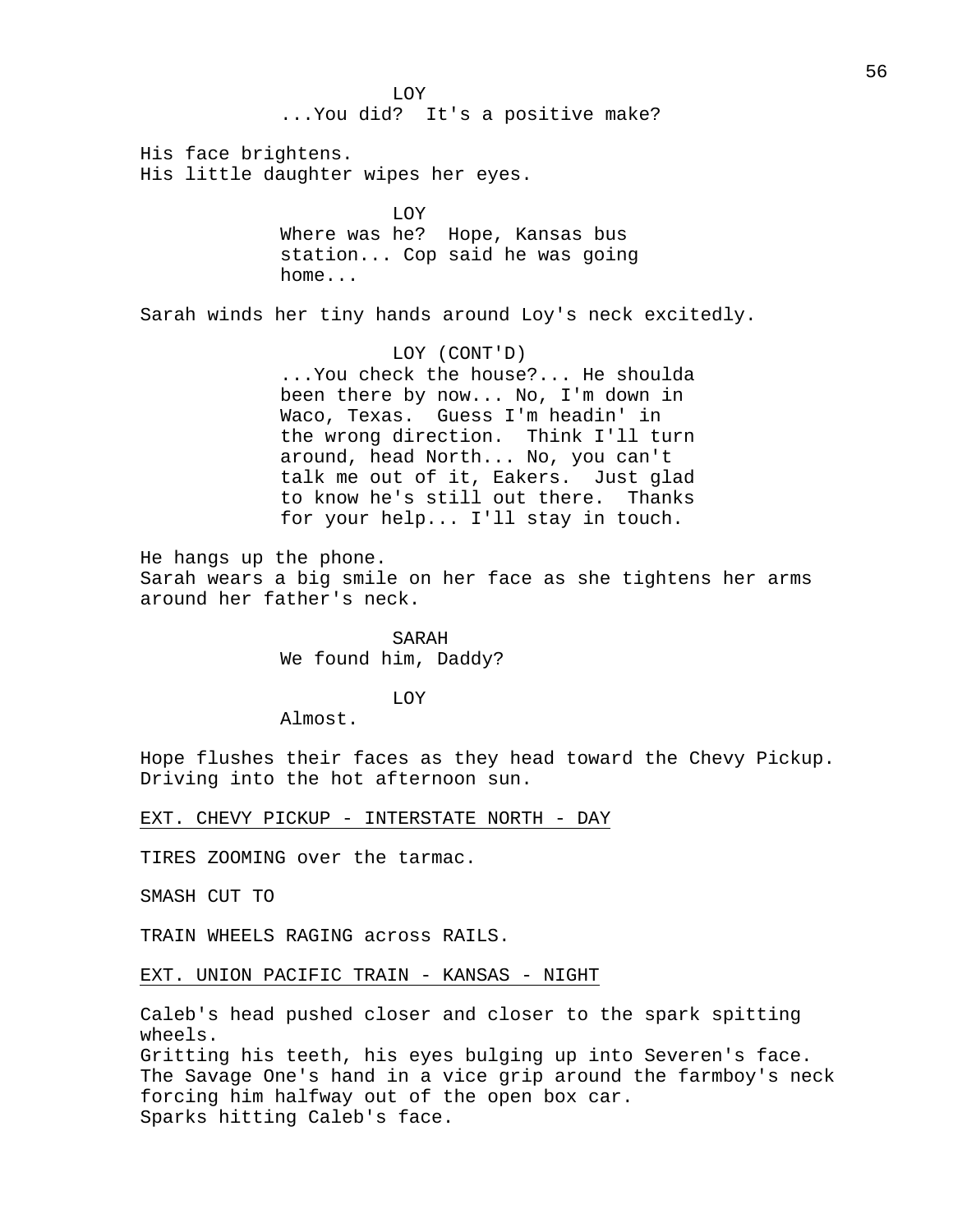He struggles beneath the remorseless grip. His strength no match for Severen's. In a ragged snarl Severen heaves the boy back up by the neck. INT. FREIGHT CAR - UNION PACIFIC TRAIN - NIGHT The Savage One throws the farmboy up against the wall, pinning him with that same vice grip around the throat. Caleb sucks wind. Looking around him at the semi circle of darkening faces. To the icy blue eyes behind them. To Mae. His eyes plead. Hers tremor. She makes a move. Jesse revolves his silver head and gives her a look. Not a nice look. She freezes. Caleb stops breathing. The Silvered One moves forward. JESSE One more night...! Lifting a long slender finger toward the farmboy's face. SEVEREN Or I'm gonna get my wet dream, boy. Caleb swallows. Homer smacks his lips. HOMER Why wait, we're gonna do it anyway. He ain't one of us, he don't belong! Besides... Turning an eye on Mae. HOMER (CONT'D) ...He's so ugly it makes my gums ache. The girl comes forward. Squaring off in front of Jesse. MAE He needs more time, Jesse. Those steely eyes shift from the quivering farmboy to Mae. A lip curls back.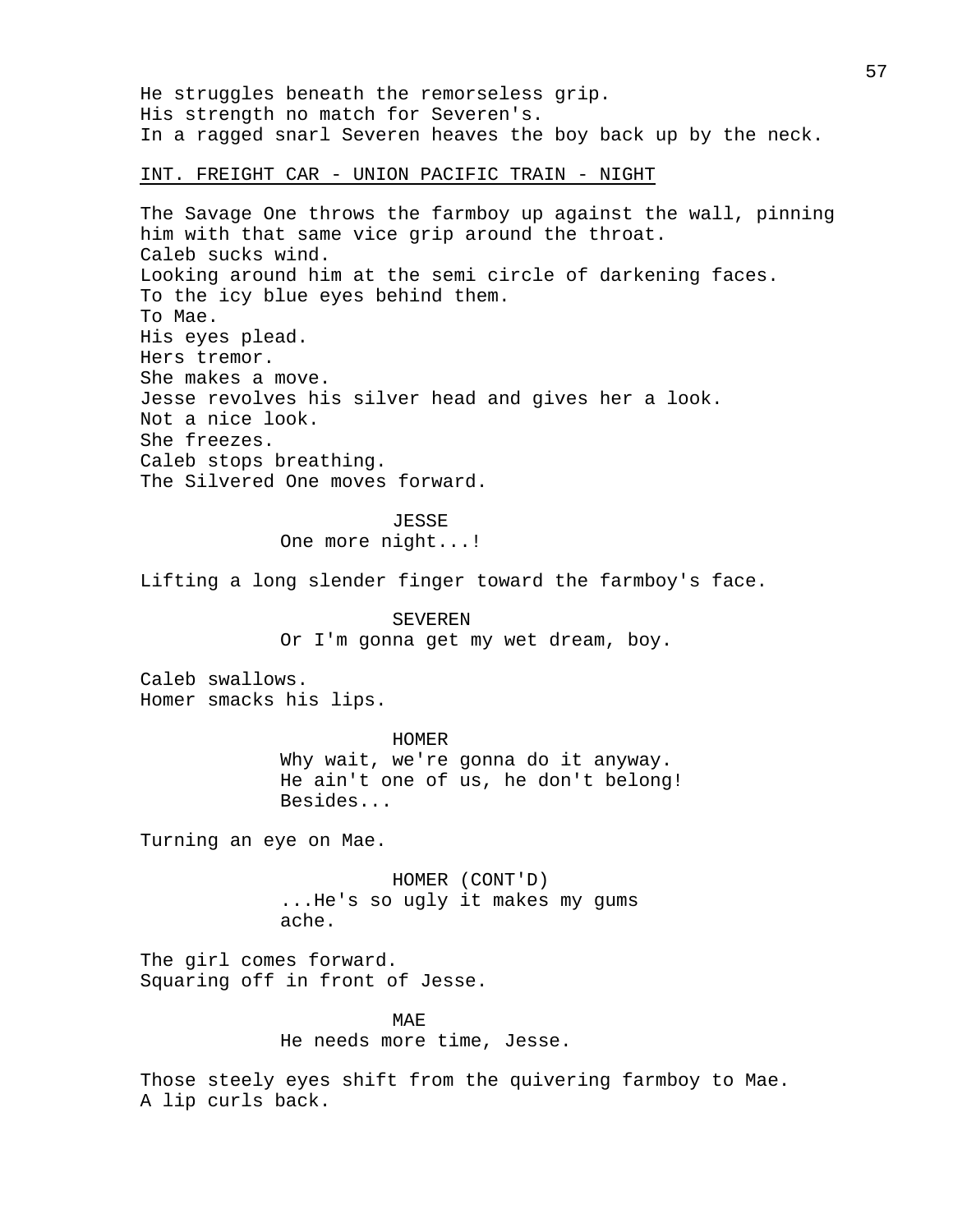JESSE

I wonder about you, Mae... I shouldn't be wondering about you.

A shiver runs through her system. Point taken. That long slender finger of the Silvered One sweeps back to Caleb.

## JESSE

Ain't right for Mae to be carrying you, Caleb. Tonight you make a kill. How you do it is your business. You do it, or you're done.

The Savage One takes his hand off the boy's throat. Giving him a look like he can't wait for the boy to screw up. Diamondback slides a harmonica out of her jacket and plays a slow, haunting melody. Then stops.

Lifting her hypnotic eyes to the farmboy.

## DIAMONDBACK

Done means dead without dying. Means you'll be real uncomfortable for a long, long time...

Her lips return to the small metal instrument. The big rectangle of night rolling by the opening. Caleb moves to the door. Mae suddenly beside him. A match strikes flint nearby. Severen rolling a cigarette between his lips. Then hold on a cluster of lights in the distance. A big ROADHOUSE sitting not far from the tracks. Caleb follows Severen's gaze. And understands the Savage One's scarred face cracking into a smile like a hatchet chop.

### EXT. UNION PACIFIC TRAIN - NIGHT

The freight hurtles by. A hundred cars long. Six figures leap off. Landing in a heap in the middle of a wheatfield, beneath a rising moon.

## EXT. ROADHOUSE - NIGHT

Six tall silhouettes approach. A big, squat barn with a neon sign on the window.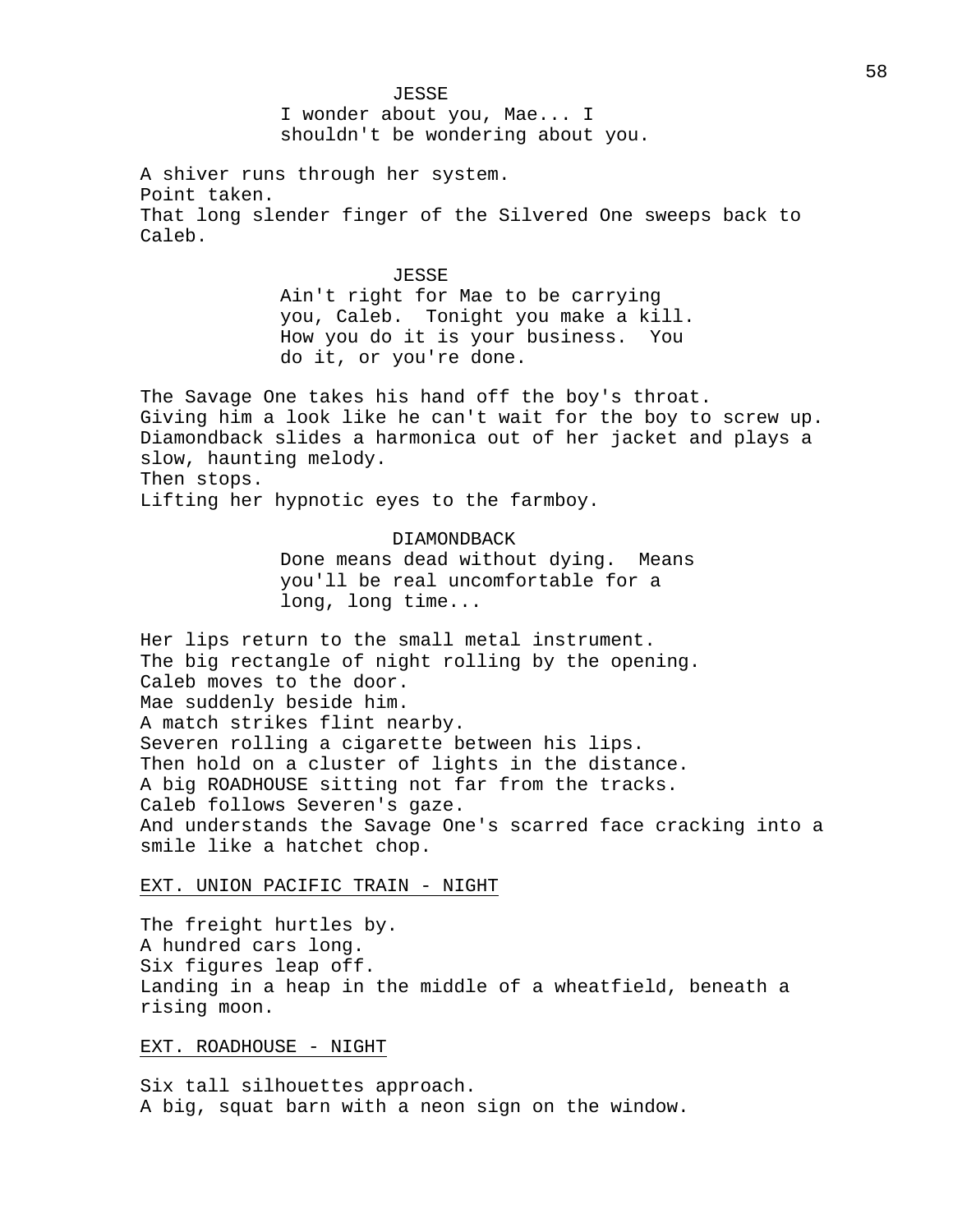A pickup, a tractor trailer, a Dodge Camper, and a chopped down motorcycle parked out front. One look at the vehicles and you get a good idea of the clientele. Bad Country Music TWANGS out of the bar. The CLINK of pool cues on balls. The six of them stand in the shadows looking at the nailed together roadside bar.

### DIAMONDBACK

Let's hit the night in the face.

Caleb takes a deep breath. They go in.

## INT. ROADHOUSE - NIGHT

As soon as the six of them walk in, the place stops. A BIKER at the jukebox keeps his quarter. A fat, low to the ground TRUCKER at the bar turns a flattened face over thick shoulders to regard the fresh arrivals with a dull look. A COWBOY TEENAGER lifts his pool cue. The WAITRESS picks some empty glasses off the table in the booth. The BARTENDER CLICKS his teeth. A quiet comes over the joint. Severen winks and elbows Caleb in the ribs. Speaking in a voice loud enough for everybody to hear. SEVEREN Look, shitkickers. I'll be Goddamned. C'mon, Caleb. Let's get some liquor in us. Maybe they'll look a little less stupid when everything's blurry.

Caleb gets nervous. He waves friendly to the Biker. With the attitude of a sailor on a sinking ship about to submerge. The Biker doesn't wave back. Mae, Jesse, Diamondback, and Homer slide into the booth. The Silvered One catches the Waitress' eye and gestures for a beer. The Savage One and the farmboy belly up to the bar. Severen slams his fist down. Making the surly Trucker spill his drink.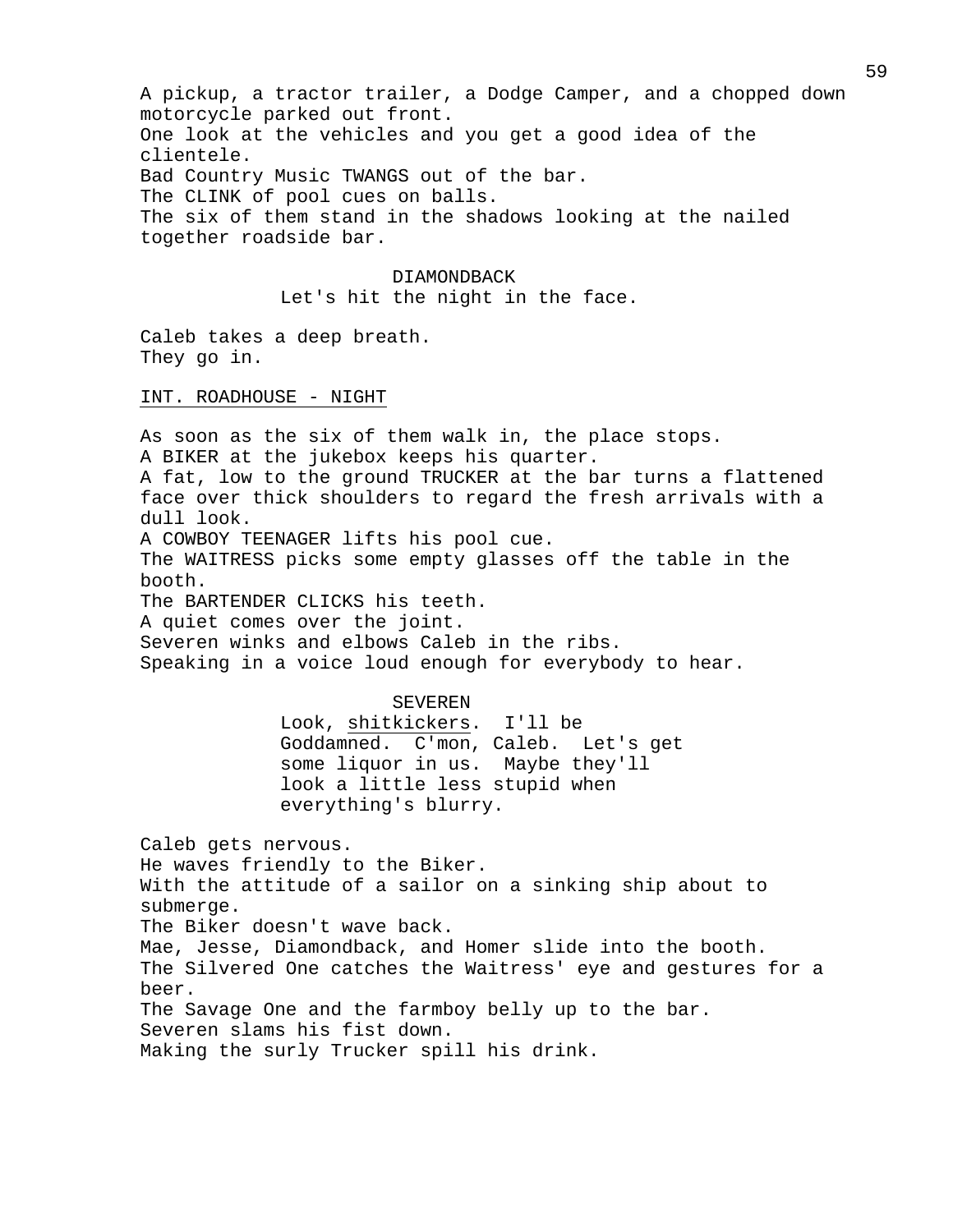## SEVEREN

Bartender, gimmie two glasses of whatever shit you shove down these sucker's throats.

The Bartender makes a big point of not looking at him. The Trucker looks at him though.

# TRUCKER You spilled my drink.

## SEVEREN

You've had enough. By the way, were you born that ugly or is this your mama's idea of a joke?

The Trucker does a slow burn. The temperature in the bar steadily rising. The Cowboy Teenager chalks his pool cue with a SQUEAKING chalk cube. Severen clears his throat. Caleb starts to leave. The Savage One pulls him back. He picks up the glass of the Trucker. Addresses the Bartender.

# SEVEREN

Give him another.

The Bartender pours the Trucker another drink. Severen nudges the Trucker.

> SEVEREN (CONT'D) Now, pay the man.

The Trucker does a faster burn.

## SEVEREN (CONT'D)

Bartender, that'll be a double shot of your very best watered down shit over here.

He taps the bar. The Bartender stares the two of them in the face.

## BARTENDER

There's two ways you can leave this establishment. On your feet or on your back, asshole.

Severen sighs.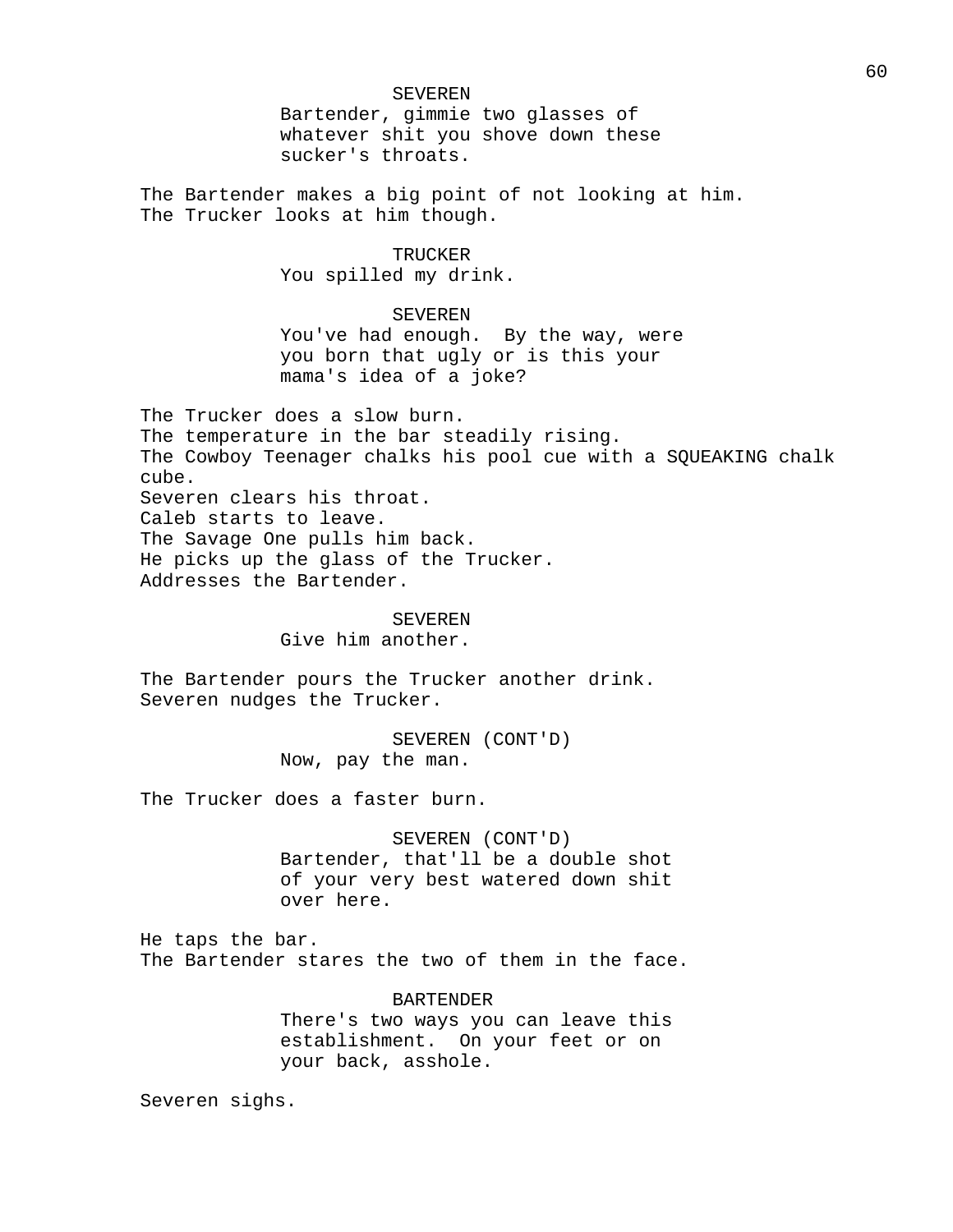SEVEREN Well, if you're not going to serve me a drink...

The Savage One picks up the drink of the Trucker.

SEVEREN ...I'll just hafta drink his.

He throws it back. The Trucker rises to his feet. Mad. Severen makes a face.

#### **SEVEREN**

Ptooooooooeeee.

He spits the drink in the Trucker's face.

## SEVEREN

...How can you drink that shit?

The Trucker throws a punch. Severen grabs Caleb. Swings him around. The farmboy takes the piledriver punch square in the face. He blinks. Unfazed. It was like he didn't even feel it. Severen winks at the fuming Trucker.

> SEVEREN Do it again. Couple times. I'm tryin' to show him somethin'.

The Trucker connects two roundhouse blows to the side of Caleb's head. A double combination to his belly.

The only thing that registers on Caleb's face is surprise at his sudden physical resilience.

# SEVEREN Now hit back, Caleb.

The Savage One releases the boy's arm. The Trucker pulls his fist back to throw another. Caleb strikes out in alarm. His fist bulldozers into the Trucker's face. Knocking him clean off his feet onto his back on the pooltable. The Cowboy Teenager raises his stick to avoid him as the unconscious body scatters the balls. Caleb regards his fists in amazement.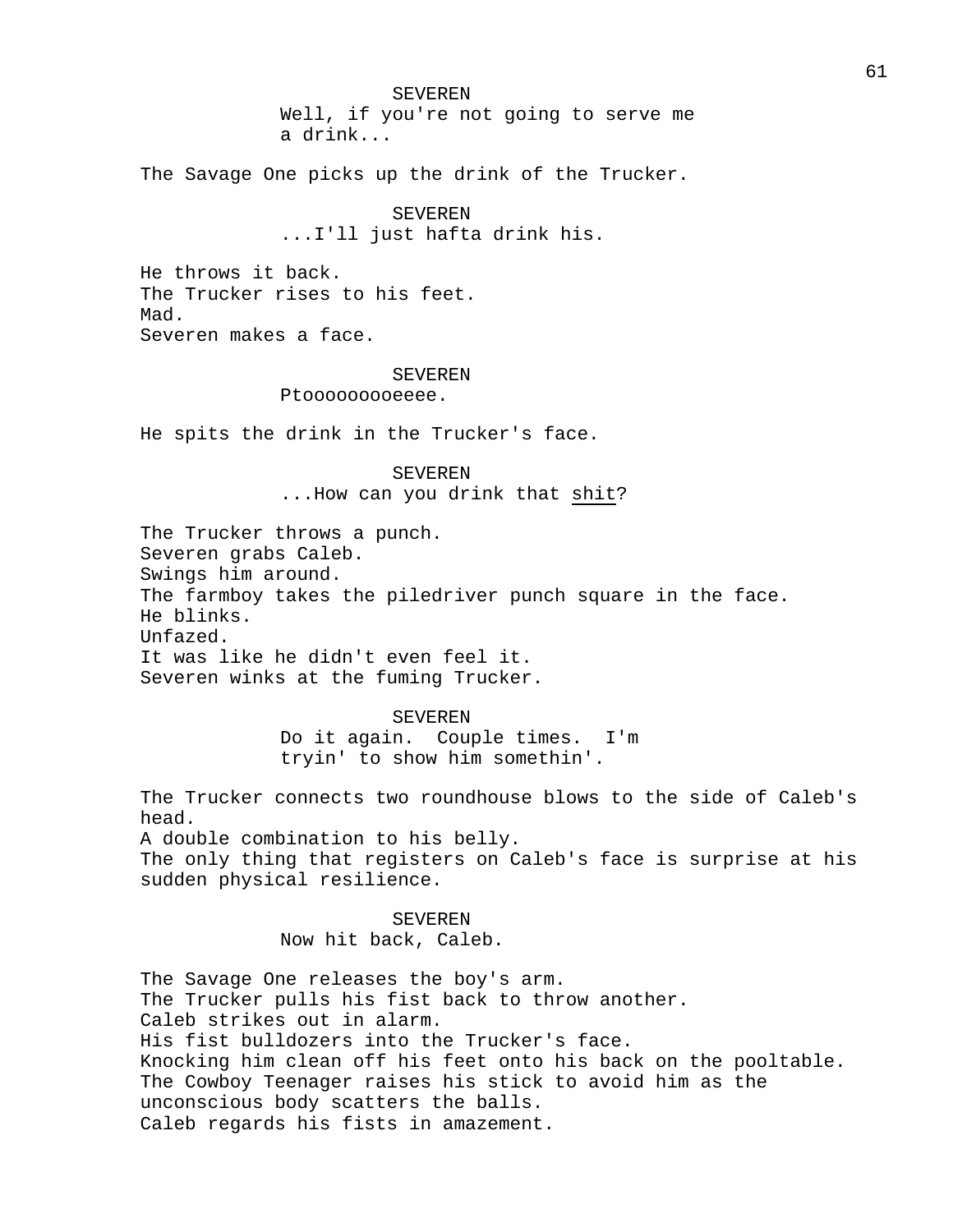# CALEB Did I do that?

The Waitress is at the booth. Setting a glass down in front of Jesse. Three beers on the tray in her arm. A beer in her fingers as she looks at the man on the pooltable. The Silvered One whistles for her attention.

#### JESSE

Just the glass.

The Waitress shrugs. Returns the beer to the tray. She sets down the empty glass. Jesse draws an antique Colt Peacemaker from his belt. SHOOTS her in the Adam's apple. She slumps in his lap. He puts the glass under her throat. Filling the glass. Dumping the body on the floor. Guzzling the glass, he gets up and goes to the door. His pistol leveled. Standing sentry.

# JESSE Nobody gets out of here alive.

The Cowboy Teenager is totally still. Nothing but a scared kid. Holding his pool cue in white knuckled hands. Severen lets out a cowboy yodel.

#### SEVEREN

Good times!

He walks over to the bruising Biker standing like a statue by the jukebox.

## SEVEREN

...This is the best time I had since I nailed your mother backseat of your Daddy's truck. He was there watchin'.

Severen taps him in the chest.

SEVEREN ...Tell you the truth, I think he liked it, too. Know she did.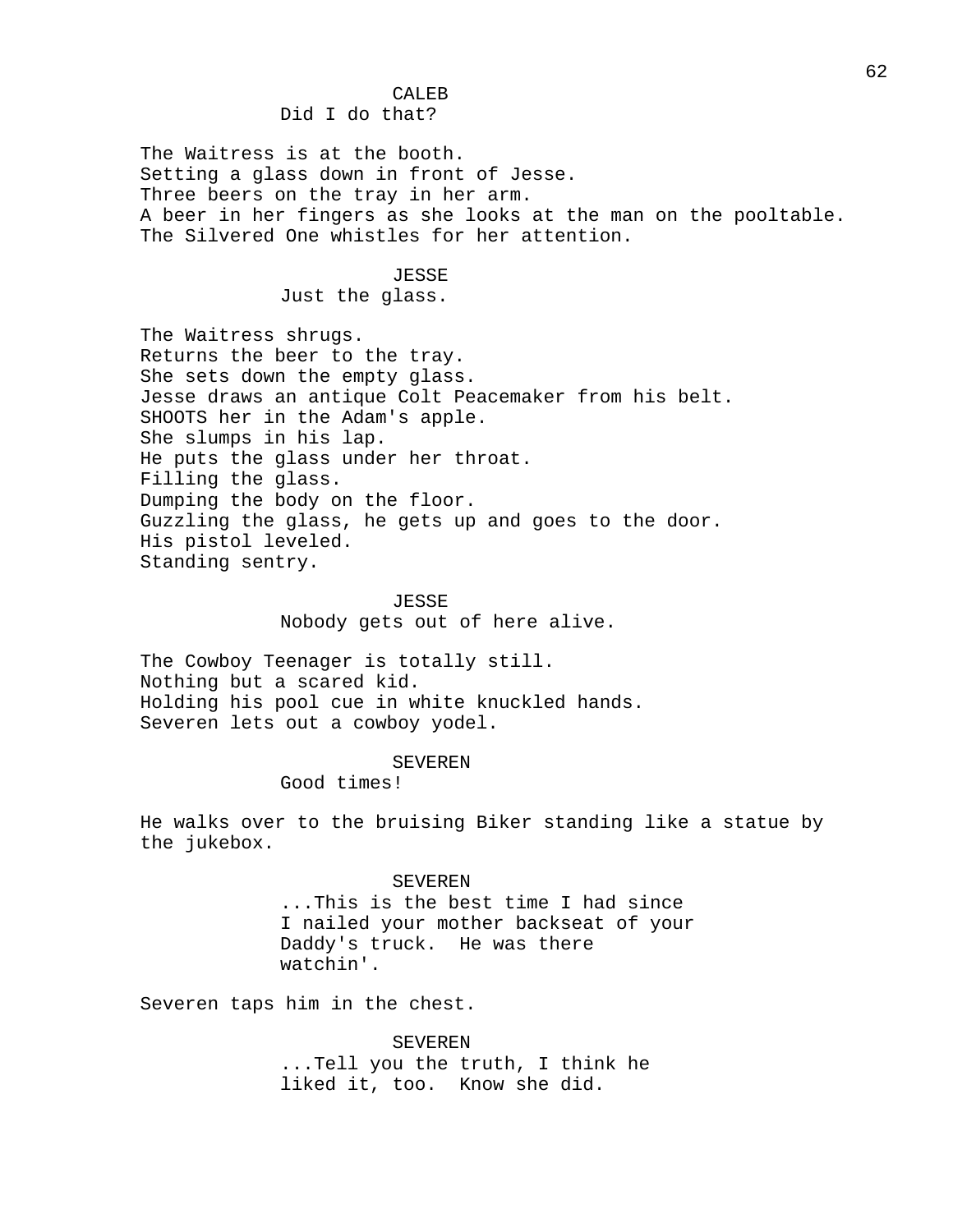The Biker snarls and grabs Severen by the throat. Severen doesn't blink an eye. He presses his two hands against the side of the Biker's head. Applying pressure. The Biker's eyes roll up in their sockets. Severen whispers in his ear. SEVEREN Know what I said to your mother? I said, shhhhhh, honey, this won't hurt. The Savage One buries his teeth in the man's neck. SEVEREN I said... Severen uses his teeth. The bar becomes sickeningly still. The Savage One's face flushes and his sinewy body shudders and shivers as the dying Biker spasmodically quivers. Severen's neck contracts as he GULPS and GULPS. With a high, wild cry, he heaves the dead, limp body of the Biker onto the jukebox with a CRASH. Revved up, he wipes his mouth off with the back of his hand. His eyes afire. Sated. The Trucker bolts for the door. Jesse blocks his way. SNAPPING back the hammer of the Peacemaker. The Trucker doesn't move a muscle. The Bartender is white in the face. BARTENDER What do you people want? JESSE Just a couple more minutes of your time. Caleb watches the whole scene with his mouth open. JESSE ...Bout the same duration as the rest of your life. The farmboy starts walking away from the bar, stuperuous. He doesn't see the Bartender reach under the counter behind him. Picking up a double-barreled sawed-off .12 gauge shotgun. Vaulting the bar, landing on both feet, raising the weapon to his eye.

The boy hears him and whirls.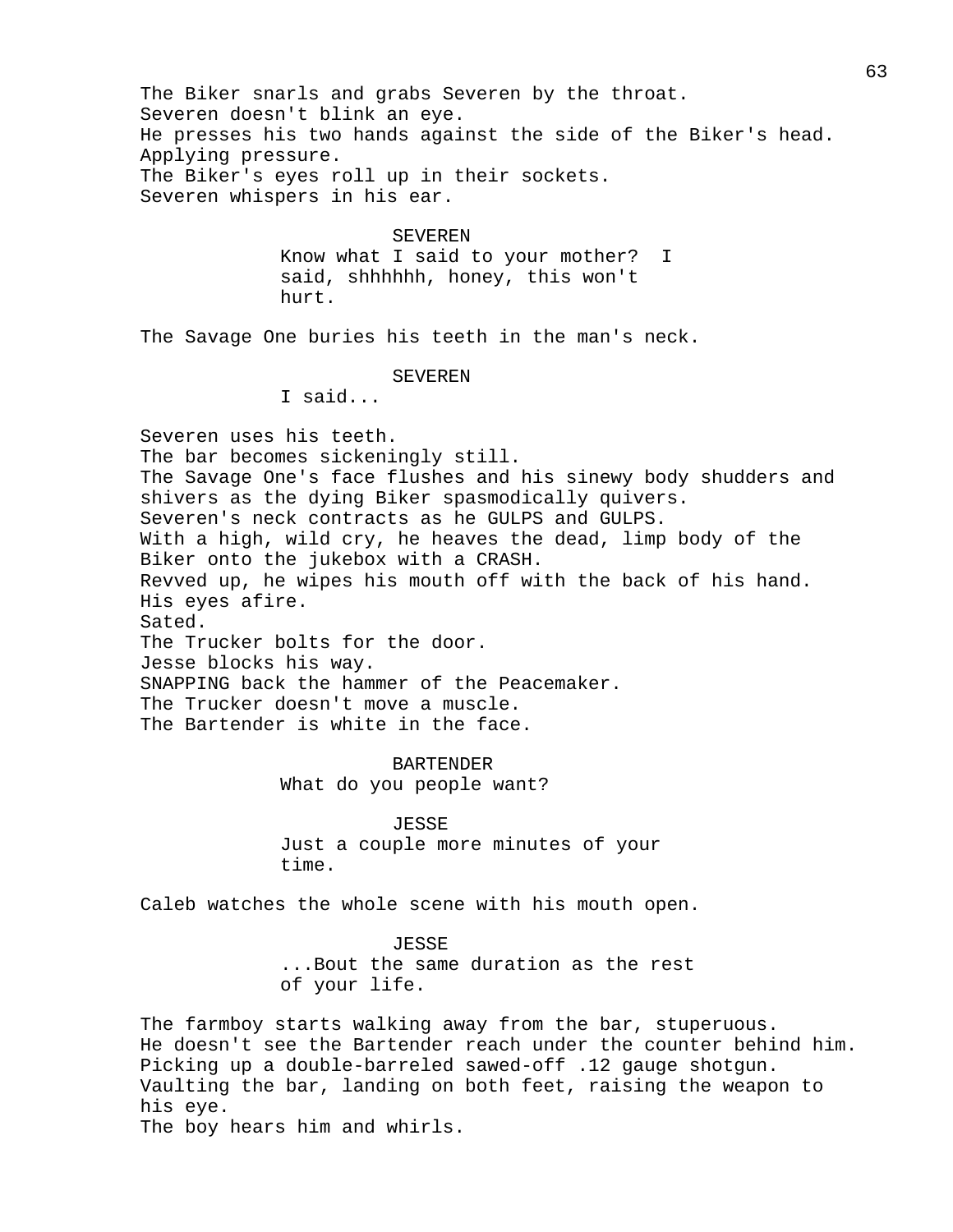The Bartender gives him both barrels square in the chest. Blowing a ragged rupture through his back and ripping a hole out of his chest. Caleb blinks. Smoke rises. The boy looks down at his ravaged torso.

#### CALE<sub>B</sub>

Oh shit.

He's still standing. He's still alive. Utterly unhurt. Severen walks over. The Bartender is scared spitless, frantically trying to reload. The Savage One claps his hand on the boy's shoulder. Caleb's mouth tries to form words.

#### SEVEREN

This is a kick, ain't it? Go sit down, I'll finish this up.

Caleb dazedly has a seat on a barstool. The Bartender is almost sobbing as he wrestles with his gun. Severen wriggles his fingers at him.

## SEVEREN

Yoo-hoo.

The Bartender looks up. Severen leaps into the air, lashing out with his boot. His razor sharp roweled spur slashing across the man's throat. Laying it open. The Bartender stumbles back, still on his feet. Raising his shotgun. The Savage One kicks out with his other boot. Slashing the man's throat a second time. The barman sways on his feet. The shotgun dropping from his grasp. With a rebel yell, Severen jumps into the air. Hitting the Bartender smack between the eyes with both boots. Knocking the nearly severed head off his shoulders. The headless body sinks to the floor. The Savage One wipes his hands on his pants. Sings off key.

## SEVEREN

"Maaammma don't let your babies grow up to be cowboys. Don't let them strum guitars, and drive them old trucks, let them be doctors and lawyers, and such..."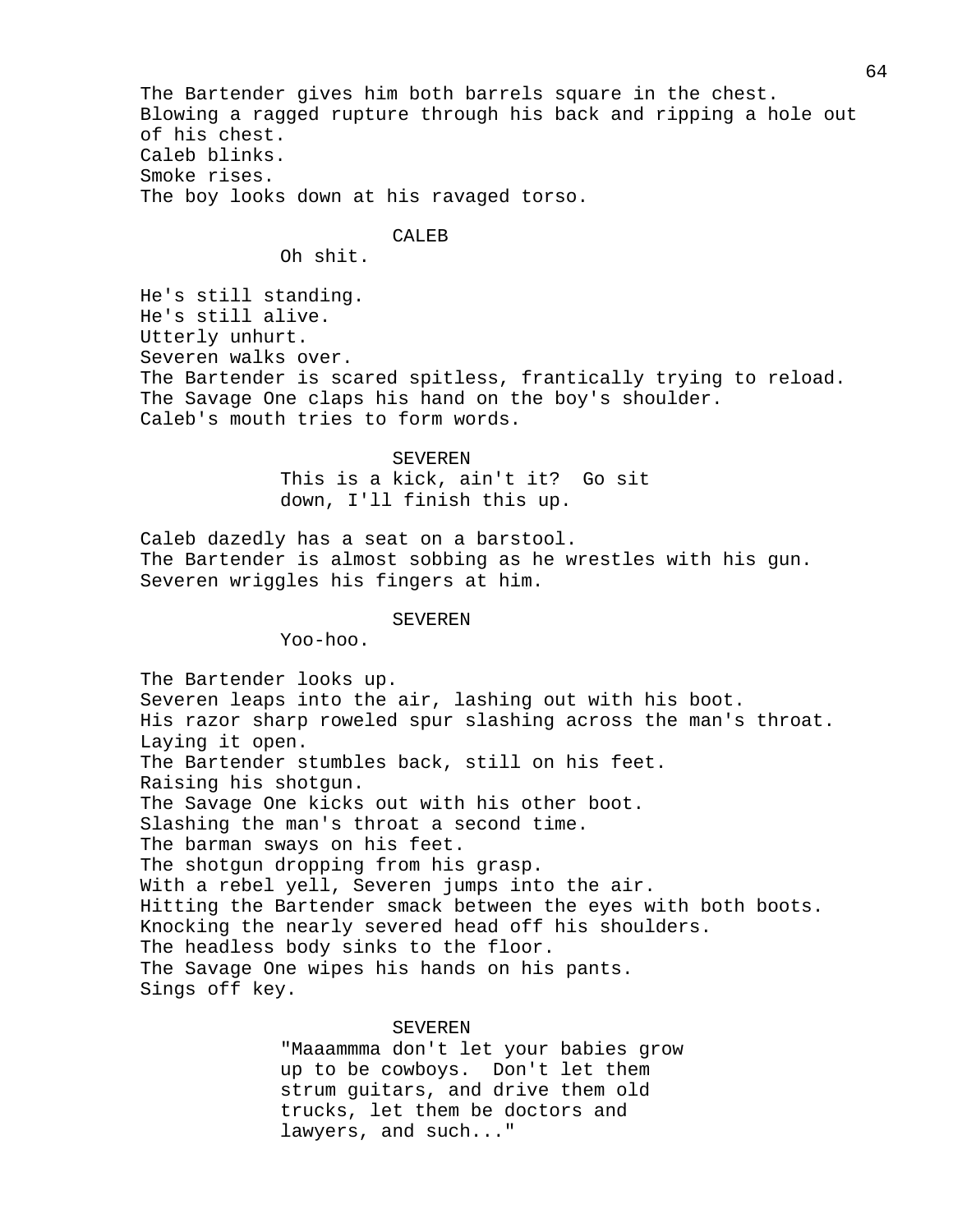Caleb just sits on the barstool, fingering the ragged shotgun blast in his chest. The Trucker stands by the booth. Not looking very big now. Fear terrible in his eyes. Diamondback almost compassionate. She speaks softly, sitting in the booth. DIAMONDBACK There's a fly on the ceiling. The Trucker looks up. Homer empties his .38 into the man. Who falls on the floor. The Pale One grabs a handful of his hair and yanks his head back. Exposing the throat. She produces her knife. Flash of steel. Caleb winces as he meets Mae's eyes. She gets up out of the booth. Walks up to the last remaining survivor. The Cowboy Teenager. Wetting himself as he holds onto the pool cue for dear life. She puts her eyes on Caleb. The girl takes one of the Cowboy's Teenager's hands in her own. She puts his other hand on her waist. Melds her eyes gently into his. Severen KICKS the jukebox. A ROMANTIC COUNTRY MELODY comes out of the old, glowing Wurlitzer. The kid is so scared he is in a state of shock. She whispers to him softly. MAE Please dance with me. She leads him in a simple, shuffling, slow dance. Winding her hands down his back. Tenderly. The side of her face by the side of his. She turns him so that she can see Caleb over his shoulder. The farmboy looks at her. Not liking that she is dancing with the other boy. He stands up off the stool. The COUNTRY MELODY permeating the abattoir of a barroom. The two of them dancing. She fingers the Cowboy Teenager's hair. His eyes are blank. Caleb comes toward them. Mae slowly bobs and weaves with the boy on the floor.

Behind the boy's back.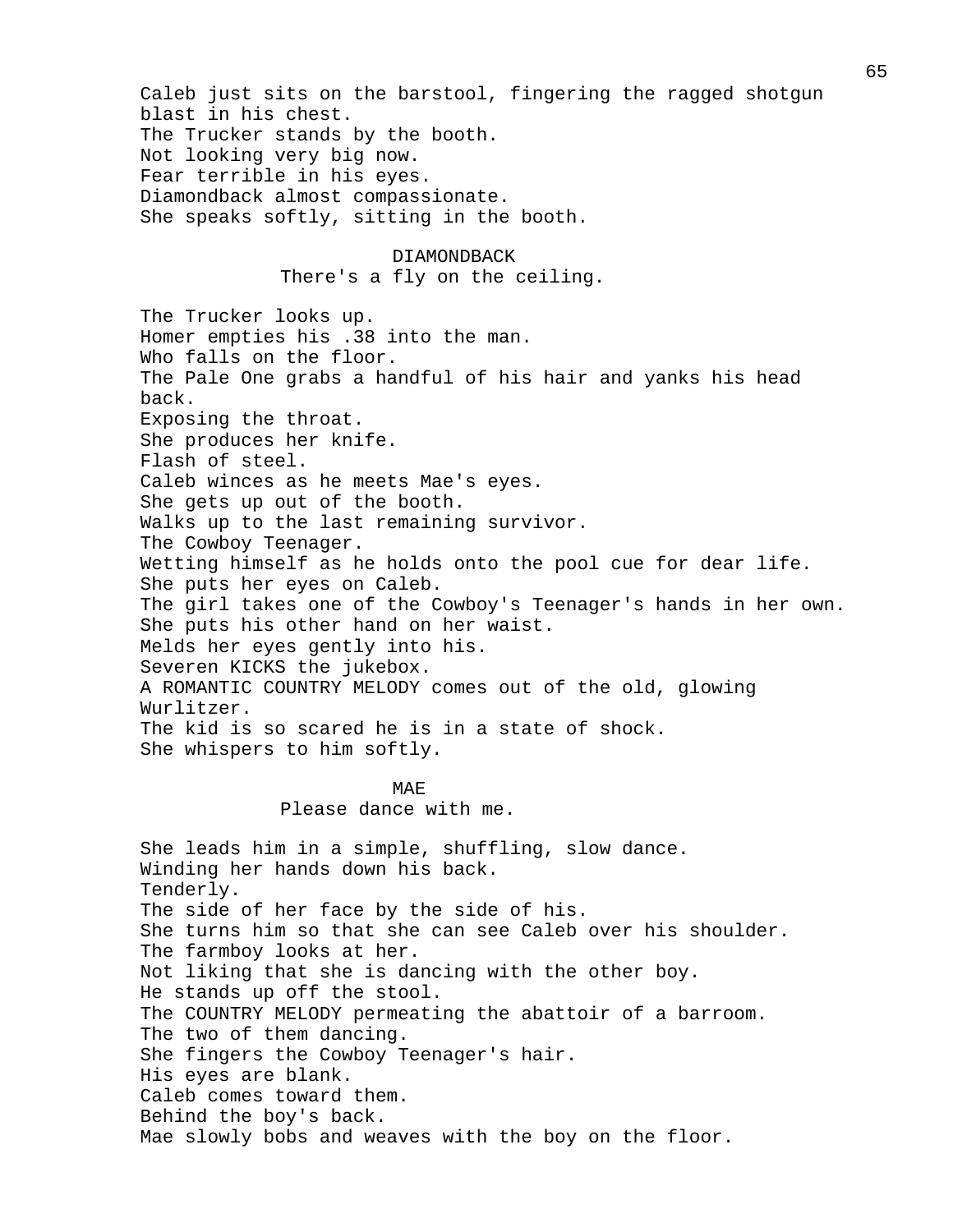Her eyes fixed to Caleb over his shoulder. Her lips turn up in a smile.

> MAE He's for you, Caleb.

The farmboy looks around him to see all the eyes of the others on him. He looks at Mae. Knows it's now or never. He puts his hand on the boy's shoulder. The Cowboy Teenager screams his lungs out. He rips free of Mae. Covers his head with his arms. Dives headfirst through the neon Budweiser sign on the window. Caleb jumps out the window after him.

> MAE Get him, Caleb.

The others grab her and get busy. Homer picks up the book of matches and strikes them one by one, chucking them onto the sawdust on the floor. Fires shoot up. Severen and Jesse make Molotov Cocktails out of the bottles on the bar. Hurling them in combustion explosions of alcohol fire against the walls. They torch the place and steal out the front doors.

## EXT. ROADHOUSE - NIGHT

The Cowboy Teenager running hell for leather. Caleb on his heels. The big, squat barn of a Roadhouse going up in flames. Five silhouettes emerge from the smoking structure. Moving to the black Dodge Camper in the parking lot. Severen hot wiring the vehicle with that smooth, practiced efficiency. The others jumping in. The Camper quickly accelerating to the road.

EXT. ROAD - NIGHT

Caleb's strong limbs flying over the blacktop. The Cowboy stares over his shoulder in terrific fear, choking for breath. Caleb gaining on him. The Camper and the others way way behind. The farmboy reaching out with his hand. Clamping down on the Cowboy Teenager's shoulder. Spinning him about with superlative strength.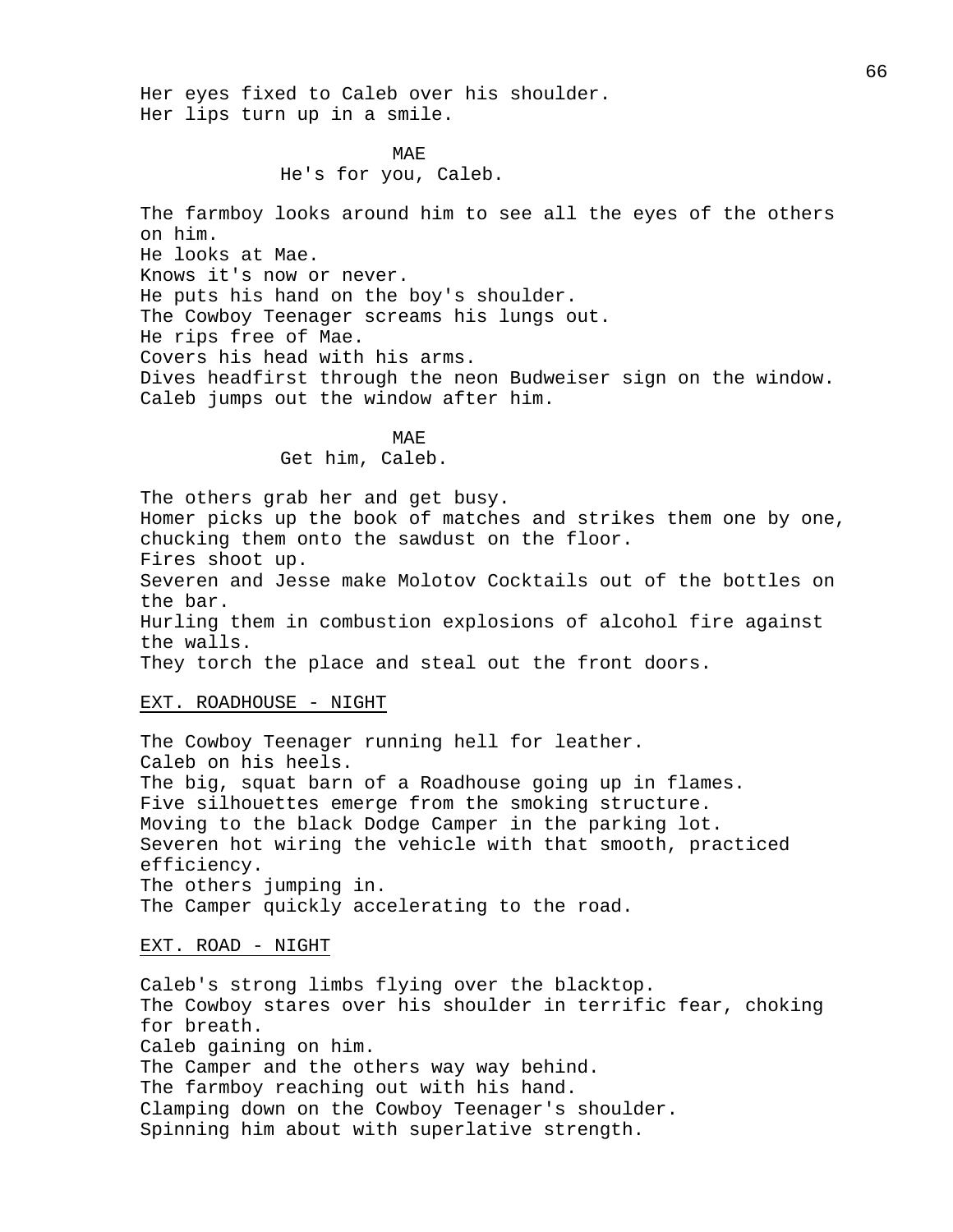Baring his teeth. Face to face with one his own age. He sees himself how he once was. Caleb freezes. He can't do it. Suddenly headlights from behind. The Dodge Camper bearing down. The Cowboy Teenager looks up. Through the glass to Jesse's grim face. He looks like he wants to cry. Then another pair of lights. This time from the other direction. A small SEMI with a flatbed wheels around the bend in the road. In a burst of speed, the Cowboy Teenager breaks for it. The Camper almost on Caleb's heels. Braking in a SQUEAL of smoking tires. As the Teenager leaps onto the flatbed barrelling by. Caleb runs fast as he can after the receding Truck. The Dodge Camper starting to make a U-turn. Suddenly blocked by an oncoming rush of Cars. Caleb's feet slap the dirt on the side of the road as the Semi picks up speed and leaves him in its dust. Caleb pulls up. Looking from the disappearing Semi to the Dodge Camper stopped on the other side of the road. Then back to the Semi. Watching the red taillights of the Truck swallowed up by the night. Traffic passing him. Then the Camper is abruptly at his side. A door cracks open. Long arms snatch him off the road.

### INT. DODGE CAMPER - PRE-DAWN

Jesse squints into the faint light beginning to pale the edge of the world. Vicious hands tug Caleb inside. Black looks. The Silvered One twists the Camper around and punches the pedal.

> JESSE Shit. You fucked us up for the last time, boy...

The Camper hurtling across the flatlands.

# SEVEREN

Now, Jess?

Clicking very sharp teeth. Jesse's eyes boring through the windshield.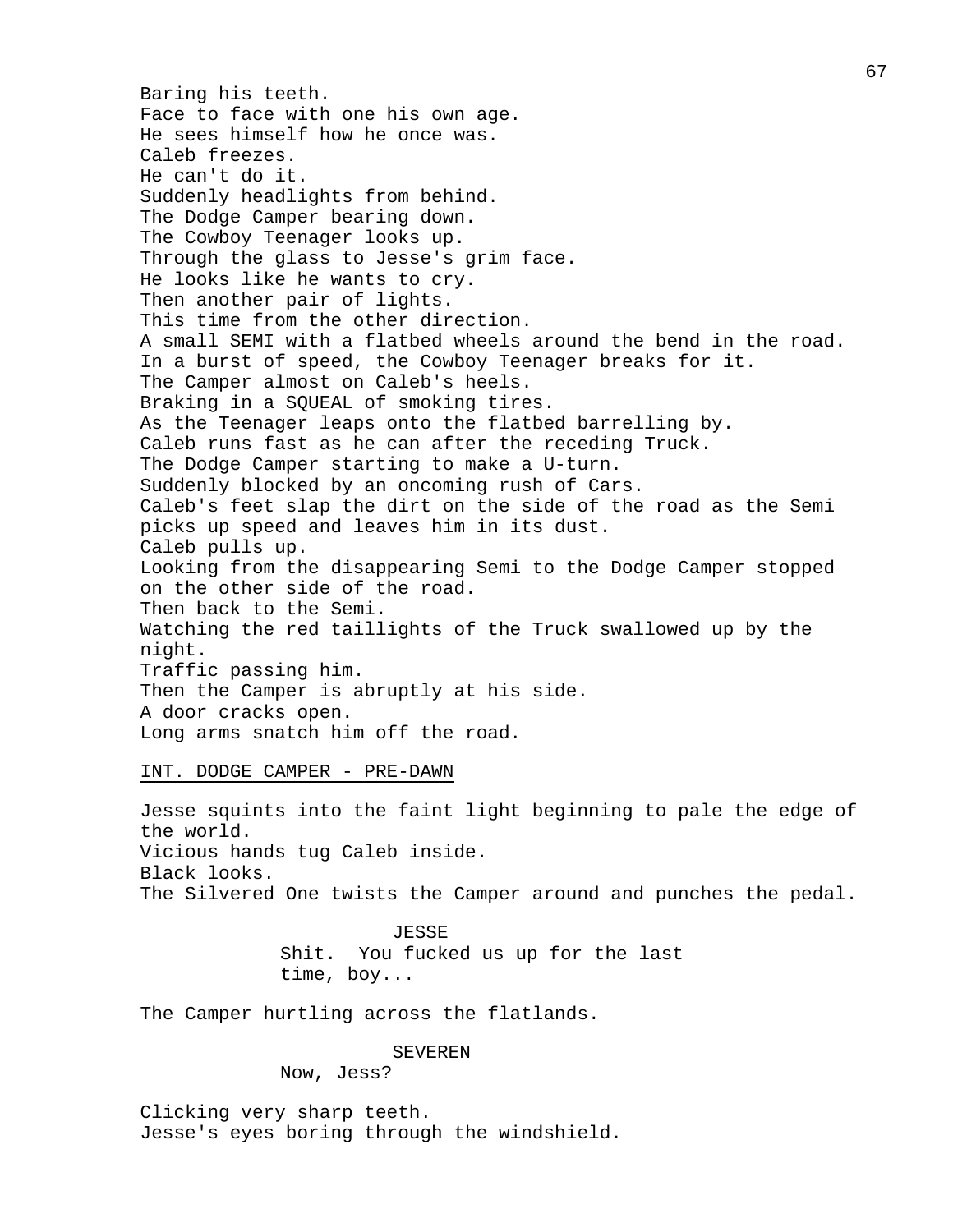## JESSE

Fuckin' sun!

Mae clings to the farmboy. Homer gives him a sickening face.

# HOMER

I think we should just leave your boyfriend out on the road and let him get hisself a suntan.

Diamondback stares out the glass toward the gently paling sky.

# DIAMONDBACK

We better move our ass.

The Silvered One fixes the boy's face in the rear-view mirror.

## JESSE

Boy, you screwed us up this time. We got five minutes before sunup and we ain't found us a place to stay.

He punches the steering wheel. Smearing his foot to the floor. Horizonline becoming more and more distinct. The road ahead absolutely empty. Caleb stares down into his hands. Mae looks at him with soft eyes.

#### JESSE

This rate we'll be lucky to make it at all. Goddamn kid you let get away's made this vehicle, he's gonna go straight to the cops and they're gonna be combin' the area.

A deadly silence. That epic face straight front.

# JESSE You both fucked us up.

Mae closes her eyes. The Dodge Camper streaking down the road. The sun now just ducking below the horizon. A tremor of fear rippling through every face. Blankets being tossed around. Tentacles of light piercing the glass. It looks like it hurts. Mae breathes deep. Lifts a strong face to the front.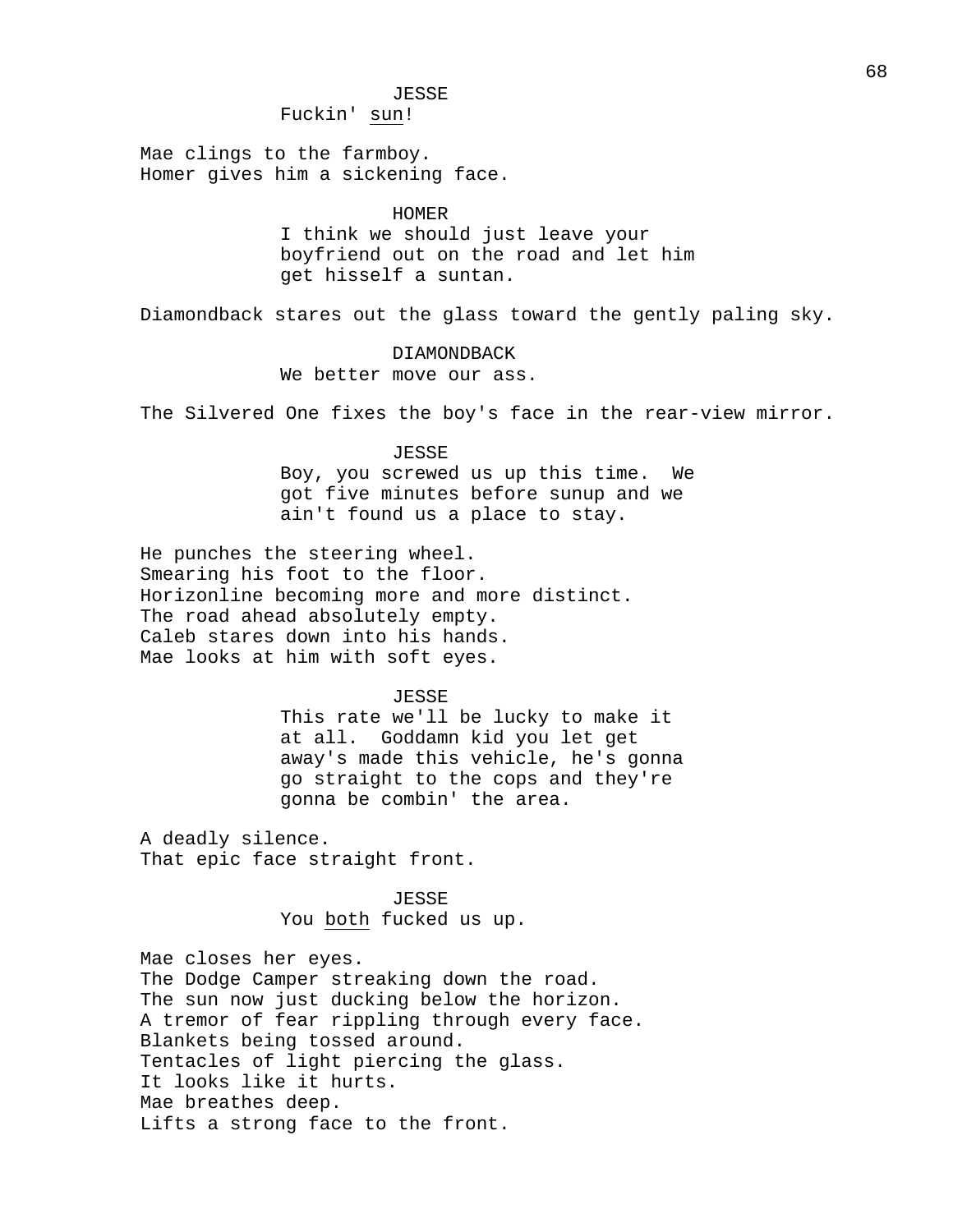MAE You gonna talk, Jess, or you gonna get us out of the sun?

Jesse looks at her through low lidded eyes.

# JESSE

...Okay.

Soft and sweet.

Mae shakes down to her bootstraps. Severen CRACKS his knuckles. Homer WHISTLES. Diamondback gives Mae a soul shaking smile. Then through the glass a Travel Court complex of little bungalows off to the side of the road.

JESSE

'Bout time.

Lifting his foot off the gas.

EXT. HIDE-A-WAY TRAVEL COURTS - PRE-DAWN

The Dodge Camper pulls up in front of the registration office. The sun just about to peer over the edge of the world.

# INT. REGISTRATION OFFICE - HIDE-A-WAY TRAVEL COURTS - PRE-DAWN

Jesse bursts into the empty room. He taps a finger on the desktop bell. Nothing. A pale beam of light creeps in through the curtains. He sweats. Finally the white haired MANAGER still in pajamas moves across the floor with the assistance of a cane. A smooth smile graces Jesse's lips.

> JESSE I'd like to rent one of your bungalows, Sir.

The old man presses his hearing aid, nudging his head forward.

MANAGER

Wha...?

The Silvered One notices the slow rise of light crawling across the countertop toward his hand. He lays down a fifty dollar bill.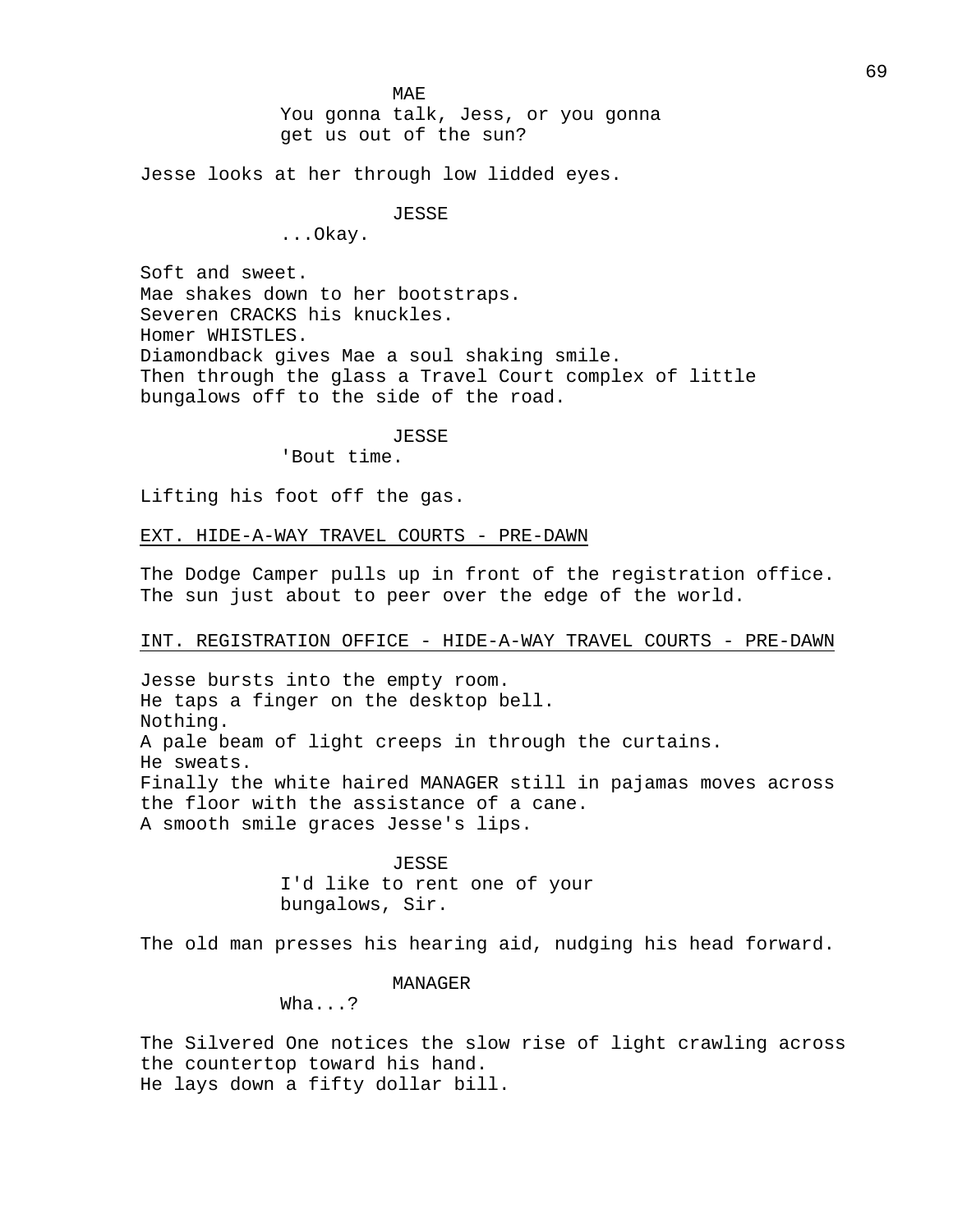## JESSE

The key.

A flicker of understanding in the Manager's face. Plucking a set of keys off the desk. Jesse grabs the key from him just as the sunlight lands upon the counter where his hand just was. He turns to go.

> MANAGER Hey, you were here b'fore once, wasn't ya? Lotsa years back?

The Silvered One gives him a friendly grin as he walks out.

## EXT. COTTAGE - HIDE-A-WAY TRAVEL COURTS - PRE-DAWN

A picture pretty little box with windows and a door. Jesse hurriedly unlocks the door. The six figures hasten in. Slamming the door shut behind him. The reflection of the sliver of sun in the window slicing like a knife across the sharp side of the planet.

## EXT. HIDE-A-WAY TRAVEL COURTS - DAY

The sun high in the cloudless sky. In the courtyard between the bungalows, a DOG barks, playfully. And scampers after a stick. He brings it back in his mouth to a bright and bushy tailed SMALL BOY in sneakers and shorts. An ELDERLY COUPLE rock back and forth on the front porch of one of the bungalows. A laid-back, lazy morning. The Dodge Camper sits behind one of the quiet bungalows. The black paint baking in the hot sun. The little boy hurls the stick. It soars through the air. The pooch scrambles after it. The stick lands. The dog pads after it. A hand picks it up. The dog wags its tail. A POLICE OFFICER with a shotgun under his arm is holding the stick. Three Patrol Cars creep into the courtyard, tires CRUMBLING the gravel. The Policeman hurls the stick way in the other direction. The dog runs after it out of harm's way. The small boy is motioned onto the porch of his Grandparent's cottage.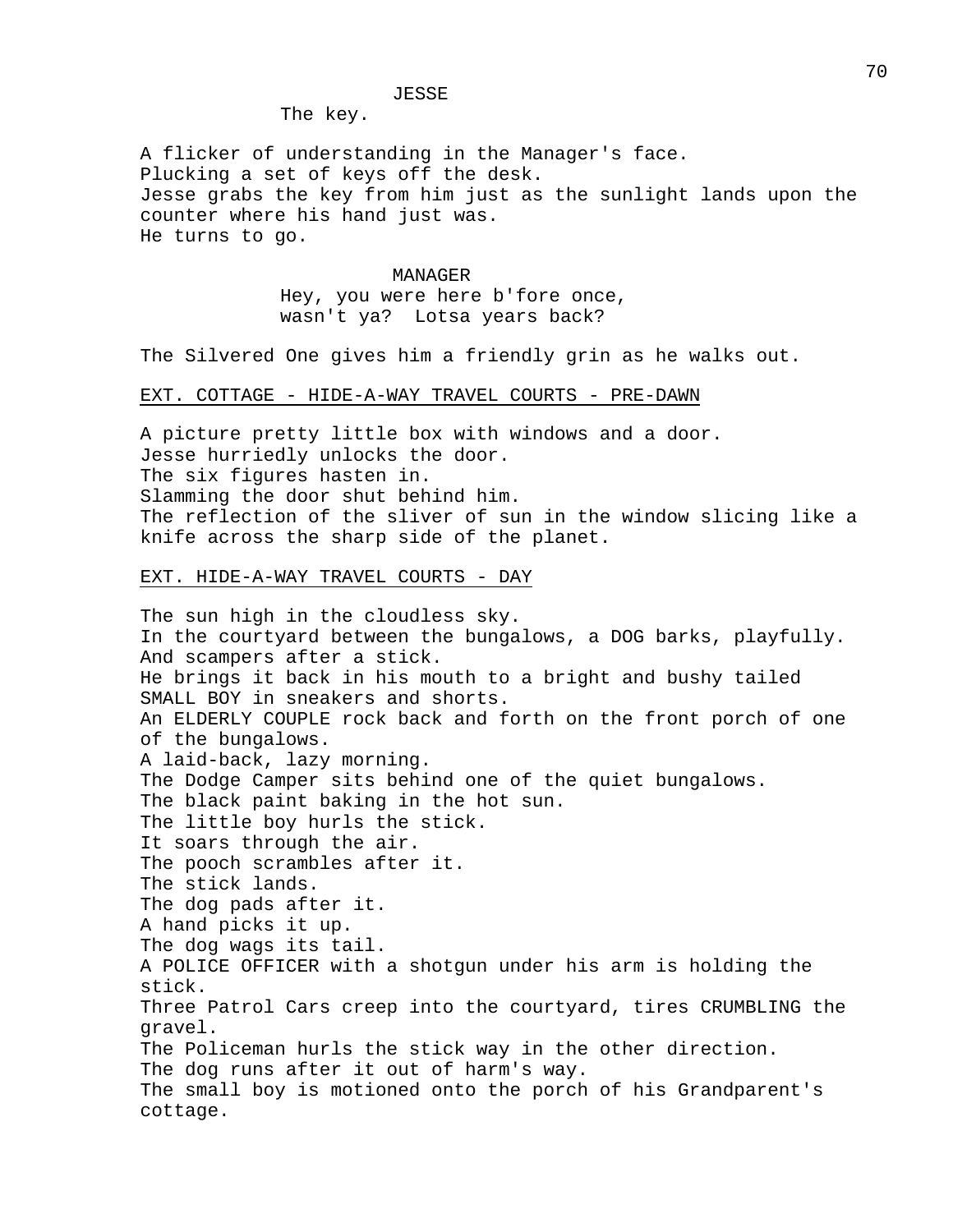The Elderly Couple rise to their feet, holding the small boy to them. The Police Officer gestures for the three Patrol Cars to follow him. The Cowboy Teenager is sitting in the backseat of one of the cars, pointing nervously to the Camper and nodding. The Police Officer aims his eyes at the bungalow at the end of the Travel Courts. EXT. COTTAGE - HIDE-A-WAY TRAVEL COURTS - DAY The three Patrol Cars mobilize in a fan formation around the

front porch. One more PATROL CAR moves into position out back. The doors are flung open. Assault rifles are readied in the arms of SEVEN COPS. Aiming at the walls and windows of the sleeping bungalow. Everything so quiet and calm on this nice summer morning with BIRDS TWEETING. The Police Officer walks up to the front door. And KNOCKS.

## INT. COTTAGE - HIDE-A-WAY TRAVEL COURTS - DAY

Blackness. Curtains pulled tight. A deathly quiet. Six slumbering bodies. Caleb sprawled out on an overstuffed chair. Mae curled up in his arms. Jesse and Diamondback in the only bed. Severen sleeping standing up, leaning against the wall. Through the open bathroom door, Homer flat on his back in the bathtub. A pillow over his face. A hard KNOCK on the front door. Homer throws the pillow from his face. Opens a sleepy lid. A VOICE from behind the door.

> POLICE OFFICER This is the police! Come out with your hands up!

Severen's eyes pop open. Jesse leaps out of bed. Mae raises her head. Homer runs into the room. Diamondback rises to her feet.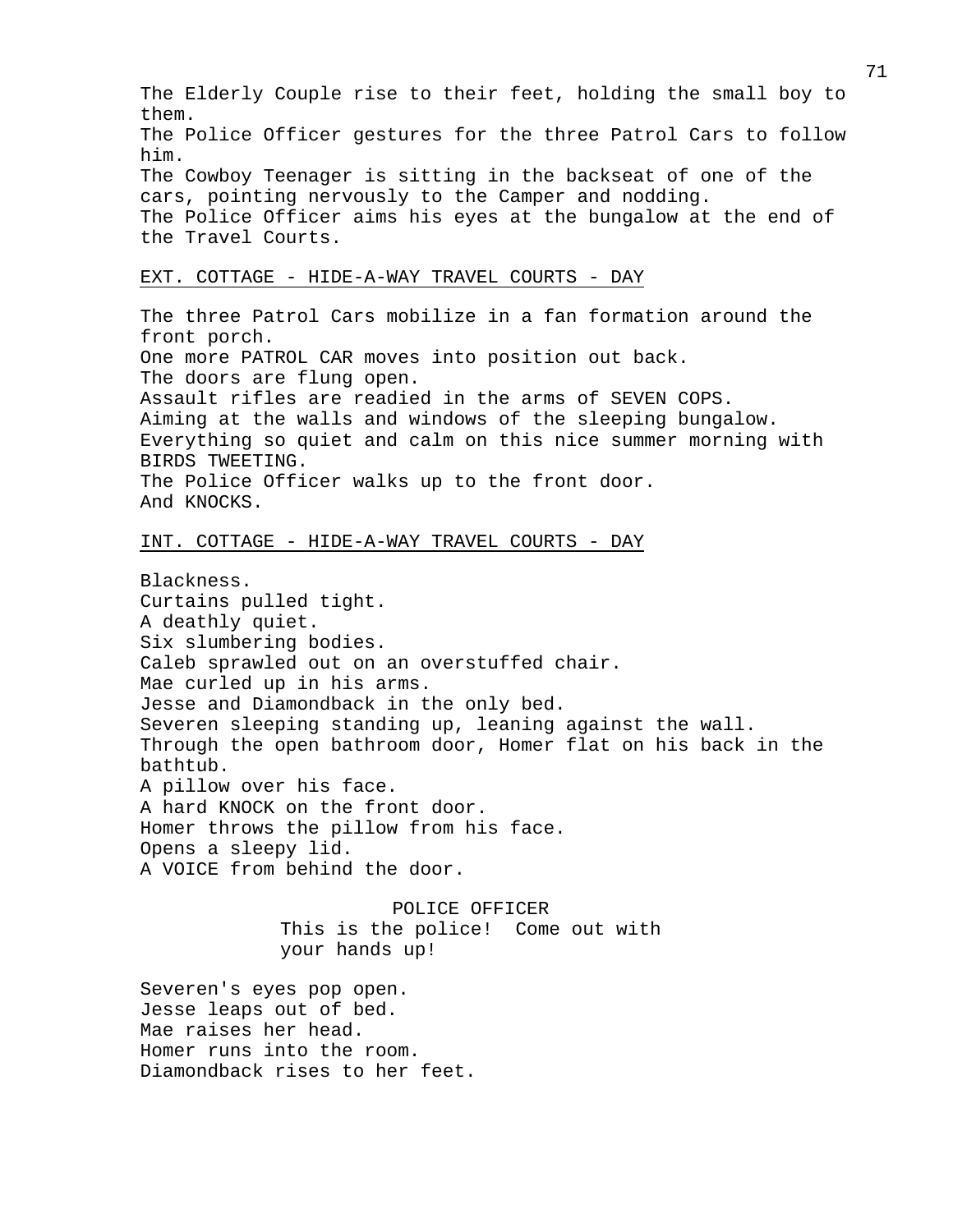All eyes travel to Caleb. Caleb gets up. Worry in his eyes. Severen walks to the window, lifts a finger to the curtain and pulls it back a crack. A single ray of sunlight explodes across his face like a burning spear. He jumps back. Screaming. Skin smoking. Hands pawing at his face.

### SEVEREN FUCKIN' DAYTIME!!

Jesse yanks the Colt Peacemaker out of his belt and cracks the glass of the window with the butt. Caleb stands, head going back and forth as he watches the others burst into action. Mae produces a small, pearl-handled .22 and a box of ammo out of her jacket. Diamondback has a sawed off twelve gauge in her coat. The Pale One swings up alongside one of the windows, smashing out the glass with the stock. The Savage One plants his eyes on the farmboy as he grabs the two pieces of a disassembled rifle out of his jacket. He screws on the barrel. Then he yanks a .357 Magnum out of his pocket. Fury scars his face as he holds it by the barrel for Caleb to take. The farmboy reaches for it. Severen flips the pistol and catches it by the handle. Meaning to use it on the new boy. SEVEREN

Oughta give you this end of it.

Jesse shoots him a stern glance.

# JESSE

Give him the piece, Severen.

Severen sighs. Hands over the gun. Caleb feels the weight and heft of the pice.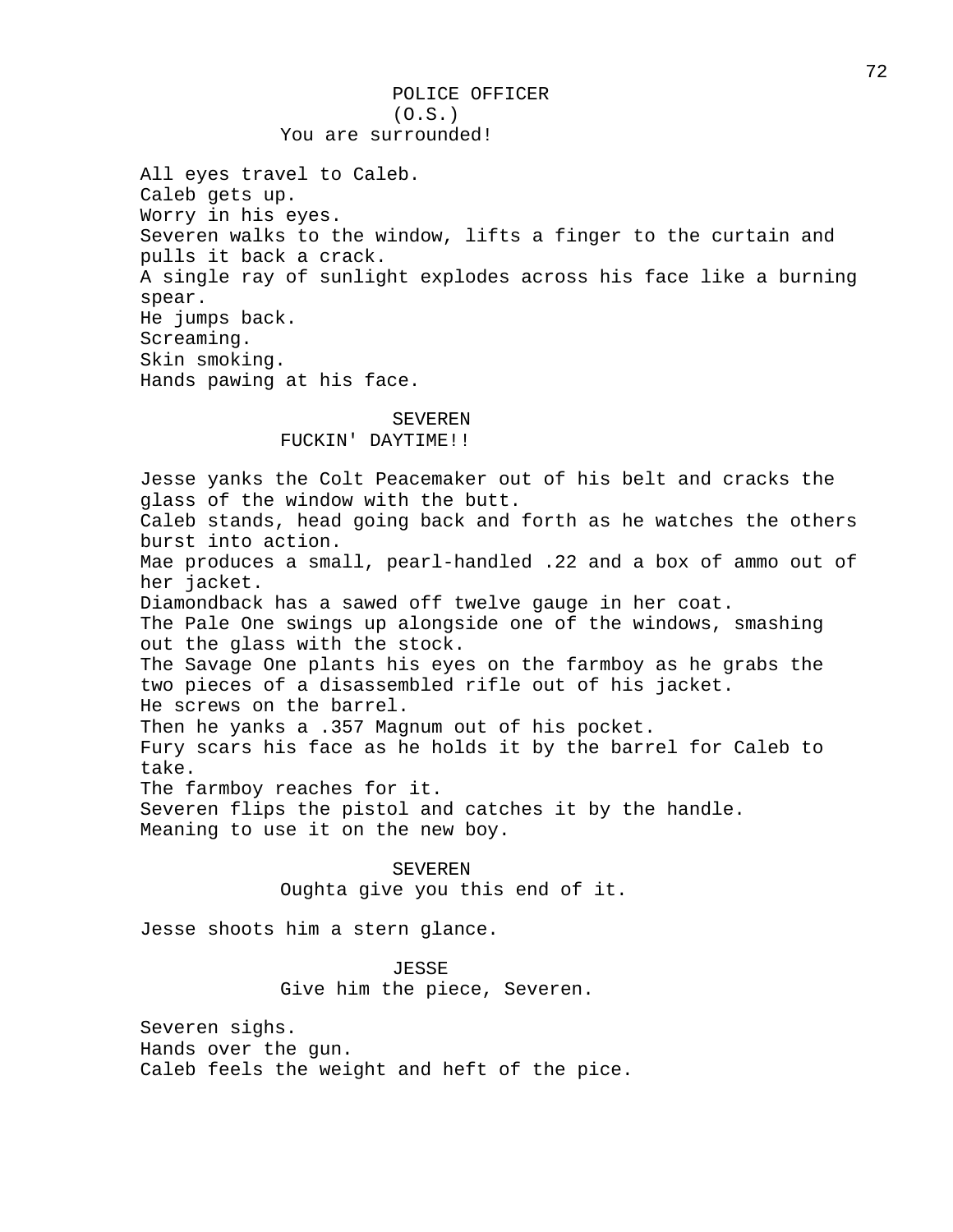POLICE OFFICER  $(0.S.)$ THIS IS YOUR LAST WARNING!!! COME OUT WITH YOUR HANDS UP!!!

Severen steps right in front of the door. The rifle leveled in one hand at his waist. Finger on the trigger. Barrel fixed on the door. He plugs one ear with his finger and winks at the rest.

SEVEREN

Rock n' Roll.

He BLASTS a round through the door.

### EXT. COTTAGE - HIDE-A-WAY TRAVEL COURTS - DAY

The Policeman standing in front of the door takes the heavy calibre round square in the chest. It blows him clear off his feet. A shaft of sunlight shoots through the bullet hole in the door.

### INT. COTTAGE - HIDE-A-WAY TRAVEL COURTS - DAY

The shaft of sunshine streams through the door. Striking Severen smack between the shoulder blades. He is flung back against the wall and slides to the floor. His shirt smoking. The others open FIRE out the windows.

### EXT. COTTAGE - HIDE-A-WAY TRAVEL COURTS - DAY

The Seven Police Officers let loose with their assault rifles. Ravaging the walls and shattered windows with SHOTS. The air split by a DEAFENING DIN of gunfire.

### INT. COTTAGE - HIDE-A-WAY TRAVEL COURTS - DAY

A RIFLEBLAST rips two holes in the walls by Jesse's head as he reloads. Pinpricks of light blaze across the room. The Silvered One dives out of the way. A mirror on the wall fractures the light. Homer gets hit on the hand by a deflected ray. Skin bursts into flames. He yelps, running out of the way. Homer lifts his .38 to the window and starts pumping off ROUNDS. Jesse shoots out the mirror to splintered glass smithereens. Bullet holes swiss cheese the walls and roof. EXPLOSIONS of GUNFIRE rip through the wallpaper. Needles and lances of bright sunlight cats cradle the room.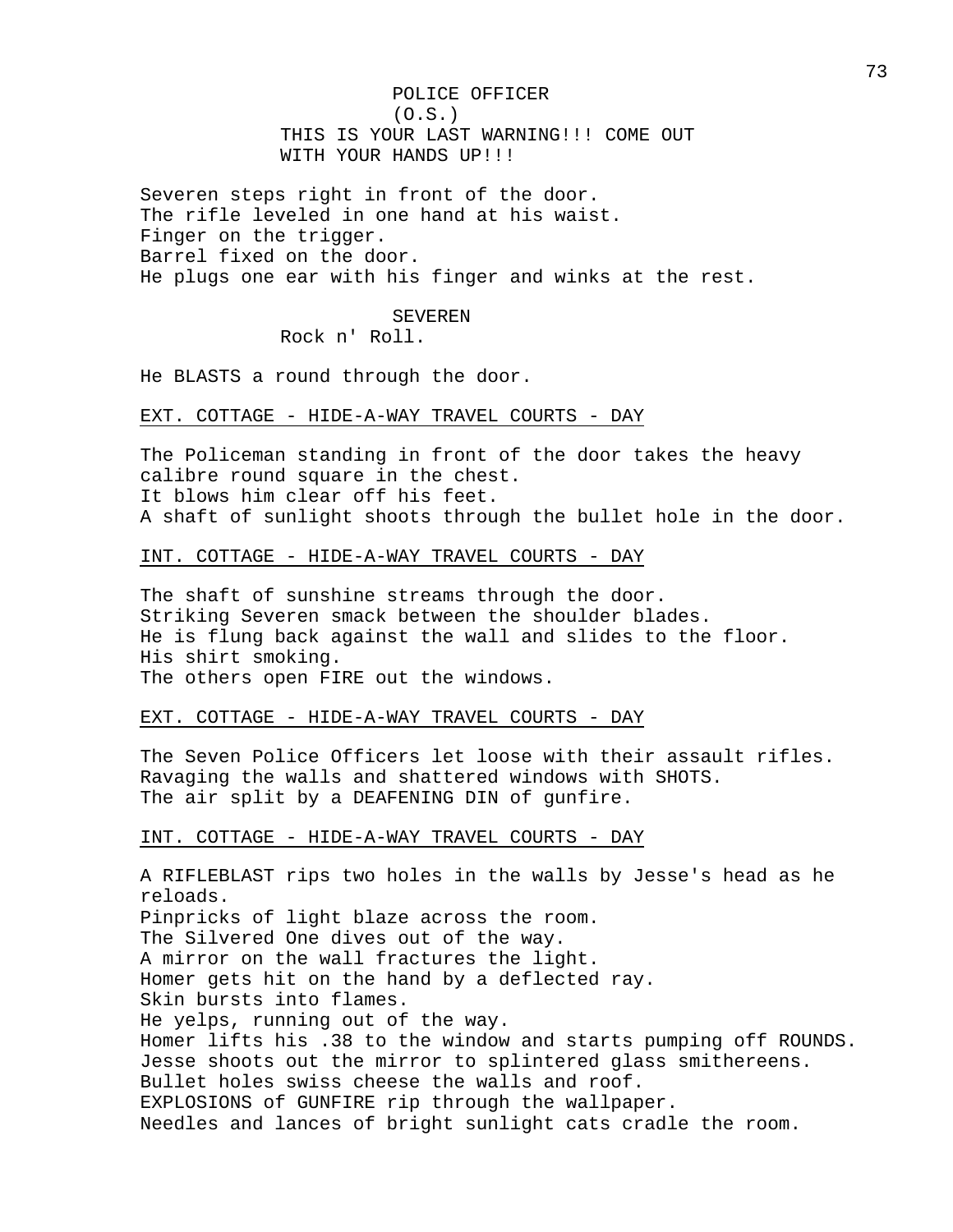The day comes through the holes and punctures in a maze of tiny funnels. The six inside desperately keep up their volleys of gunfire. They dodge, dive, duck and avoid the laser beams of light that continue to cordon off the areas of the room they can move and fight back in. Caleb's gun isn't loaded and while he is popping in shells, a stray round from outside hits the box and scatters the cartridges. He glances over, while he frantically retrieves the bullets, to see Mae emptying her cute little .22 out the window alongside Homer. BULLETS RICHOCHET around the room with a piercing WHINE. The farmboy looks up and sees the rear window. The Camper is parked outside it. He thinks fast.

#### EXT. COTTAGE - HIDE-A-WAY TRAVEL COURTS - DAY

A hot sun burning overhead. A Police Car being RIDDLED with bullets. Cops diving for cover in a cloud of dust.

### INT. COTTAGE - HIDE-A-WAY TRAVEL COURTS - DAY

A momentary lull, the frantic reloading of guns. Caleb looks up into Jesse's sombre face.

#### CALEB

I'm gonna go out there to get the Camper.

Severen almost laughs.

# SEVEREN That's a good one, asshole!

A wall starting to splinter open with another round of GUNSHOT BLASTS. Light burning across the floor. The others pressing back into dark corners. FIRING back as best they can.

Jesse turns a narrow eye on Caleb.

JESSE You go outside, boy...

He squeezes off a SHOT.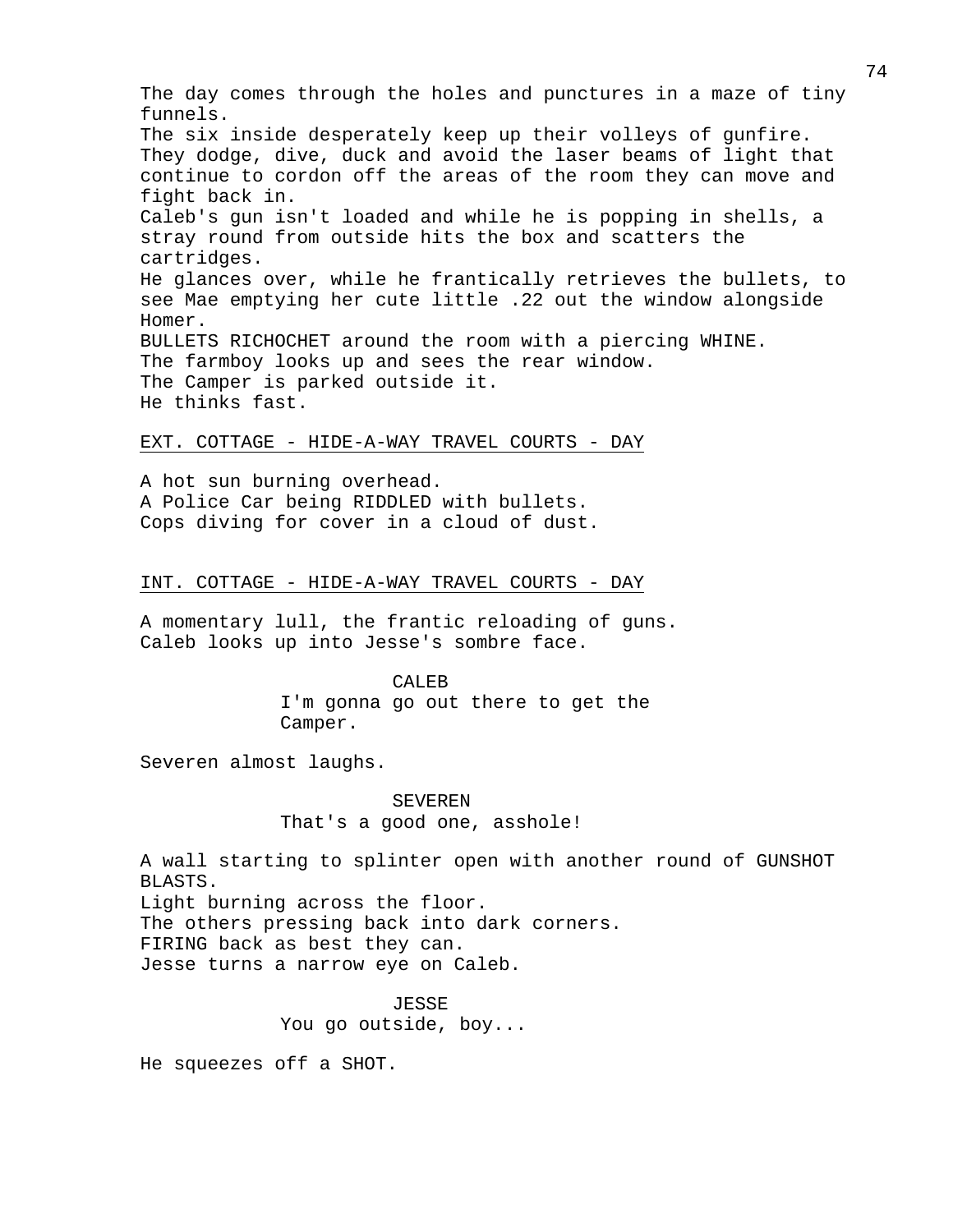JESSE

...They gonna be servin' you on a bun.

CALEB It's the best chance we got.

Jesse barely blinks.

JESSE

We'll cover ya.

The farmboy nods. Severen shouts.

### SEVEREN

Asshole's gonna get himself killed.

The Silvered One smirks at the Savage One.

JESSE So what do we got to lose? Git goin', boy, we'll cover ya.

Jesse throws the car keys into Caleb's open palm. The farmboy yanks the bedspread off the bed and throws it over his head. Mae reaches out with her hand, touching Caleb's arm. BULLETS flying left and right. She looks into his eyes. Caleb meets her gaze. Another EXPLOSION of GUNSHOTS. The farmboy spins on his feet, racing for the back window. He leaps through the air and dives through the glass.

### EXT. COTTAGE - HIDE-A-WAY TRAVEL COURTS - DAY

Caleb lands in a heap in the dirt. The sun attacks him beneath the bedspread. A single Policeman staking out the back starts SHOOTING at the figure under the blanket. Caleb jumps to his feet and dodges bullets as he hurries for the Camper with the blanket flowing behind him like a cape.

His hands holding the cover beginning to burn as the wicked sun hits them. He starts to scream. The Camper only a few feet ahead. He claws forward. The Policeman takes careful aim. A bullet glances Caleb in the chest.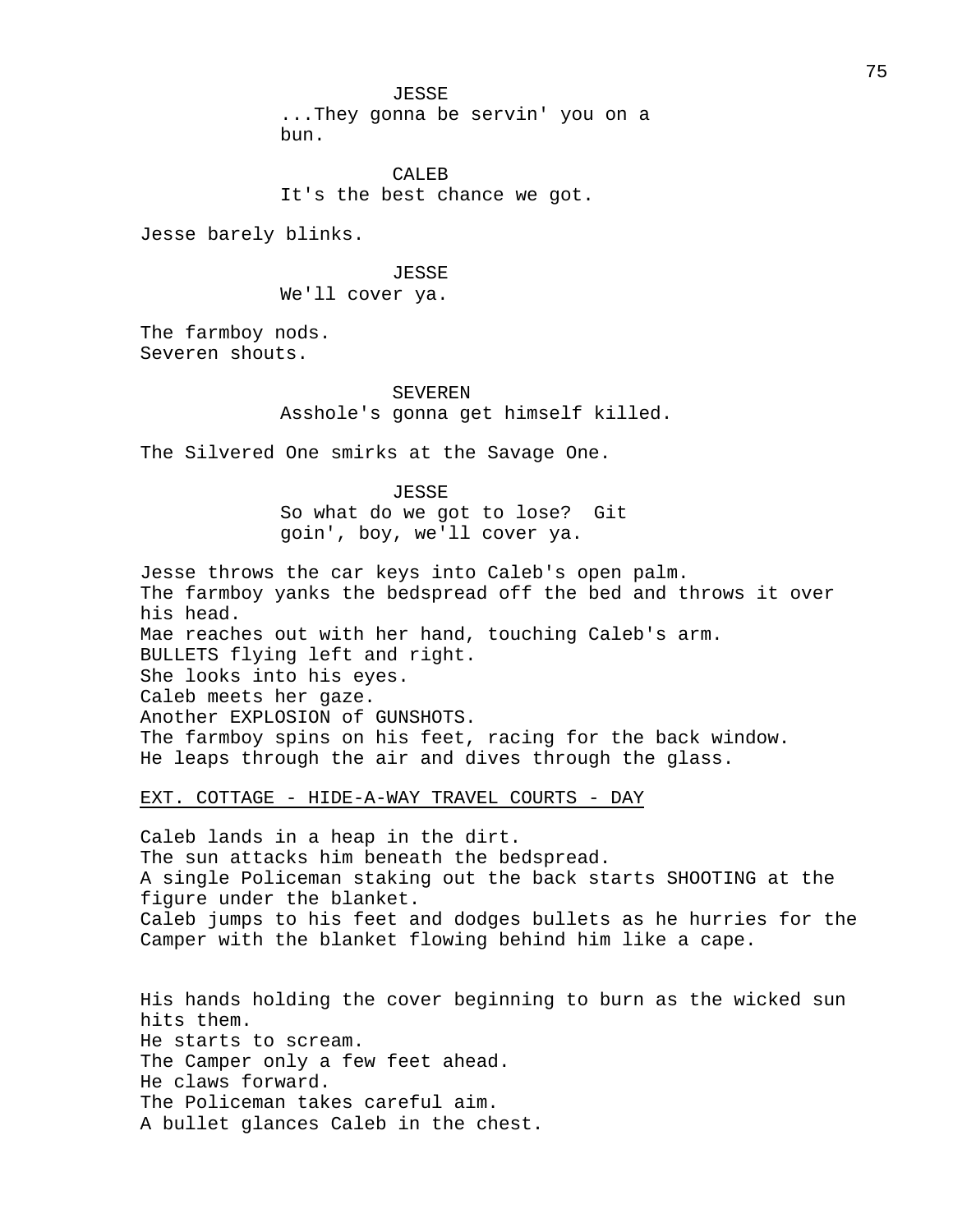He keeps moving. Reaching the vehicle as the skin of his hands starts to smoke. Ripping the door open and bursting inside.

INT. DODGE CAMPER - DAY

Caleb kneels down behind the dashboard to shield himself from the direct sunlight. He grips the steering wheel and slams the keys into the ignition. The engine FIRES up. He smashes his foot into the gas pedal. The sun blazes through the darkened windshield. He moans as the subdued light hits his face. Blackening the skin on his forehead. He ducks below the dash. Steering the vehicle straight ahead for the wall of the bulletriddled bungalow.

# EXT. REAR OF COTTAGE - HIDE-A-WAY TRAVEL COURTS - DAY

A tidal wave of deadly white light as the Camper breaks through the wall.

Wood and glass raining down.

The others wrap themselves in blankets they scrounge off the bed as the light spreads through the room.

The black Camper, covered with wallpaper and plaster, sitting in the middle of the floor.

Caleb throws open the doors.

Everyone is yelling loudly as they tear towards the vehicle. Slinging their guns in the back compartments, they all help each other in.

#### INT. DODGE CAMPER - DAY

Jesse heaves Diamondback onto the floor, covering her with his body. Severen gathers up his guns, clambering into the back compartment. Caleb hauls Mae into the seat beside him by a tug on her arm. Homer grabs onto the rear bumper, crawling up the back for the open rear window. Screaming his lungs out as the bare sunlight bathes his small body. BULLETS RICOCHET off the front and sides of the Camper as the assault continues from outside. One bullet cracks the window into a giant spiderweb.

JESSE

Let's go!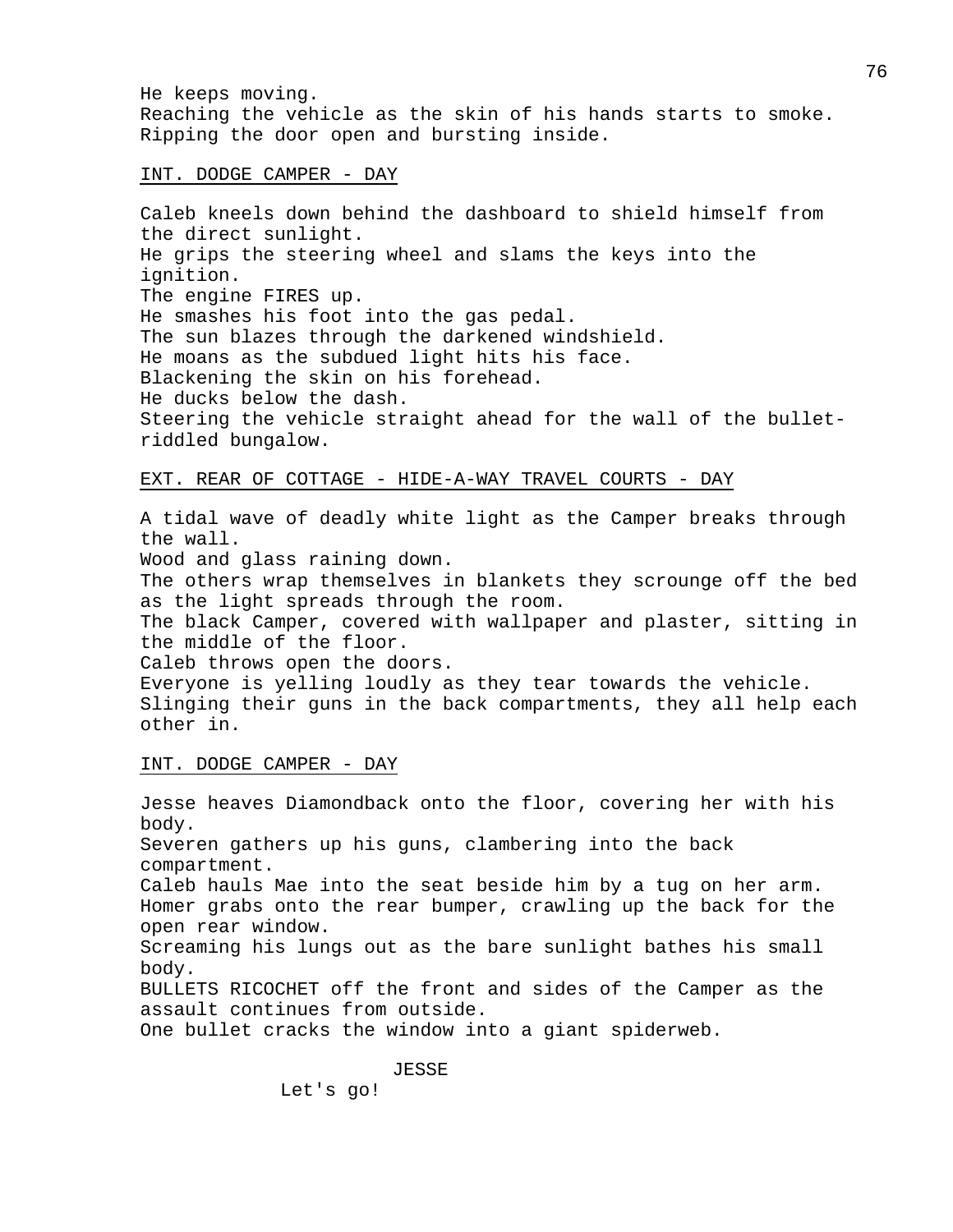Caleb drives his foot down on the accelerator. The car starts going. Homer claws his way onto the back of the vehicle, crying out as he loses his grip in the agonizing sunshine. Severen reaches out and drags him safely through the back window. They all duck down as the Camper piledrives through the front of the building. EXT. COTTAGE - HIDE-A-WAY TRAVEL COURTS - DAY The nose of the Camper breaks through the front of the cottage like a huge black beast. Felling the screen door and powderizing the flower pots in its path. The Policemen hold their fire for a moment and stare incredulously. The Dodge Camper lurches forward, carrying the frame of the cottage on its back like a shell. Ramming head on into a Police Car parked directly in front. The Policemen regain their senses, getting out of the way of the Camper. Pivoting and FIRING as they go. A deafening SOUND of SHEARING METAL as the Police Car crumples beneath the impact of the Camper. As the Camper charges out into the parking lot. Bullets dappling the sides of the vehicle, whose solid steel reinforced bodywork protects those inside like armor. The Camper kicks up thick trails of dust and gravel. Fragments of the building raining off the roof of the vehicle. They hurtle toward the tarmac of the open road. The Policemen jumping into their three remaining vehicles. The Camper streaking out onto the blacktop. The Elderly Couple standing on the front porch exchanging glances of complete awe. The police cars swerving into single file formation and speeding out of the area with their cherrytops flaring. The Small Boy wide eyed in wonderment as he walks onto the driveway and watches them disappear in the settling dust. The Dog trots around with the stick between its teeth, tail wagging excitedly.

### EXT. TWO-LANE HIGHWAY - DUSK

Three patrol cars swoop after their fleeing quarry like birds of prey. The object of their pursuit driving away from a setting sun. Red cherrytops igniting the livid sky. Two of the cop cars fan out. Windows rolling down. Shotguns aimed out.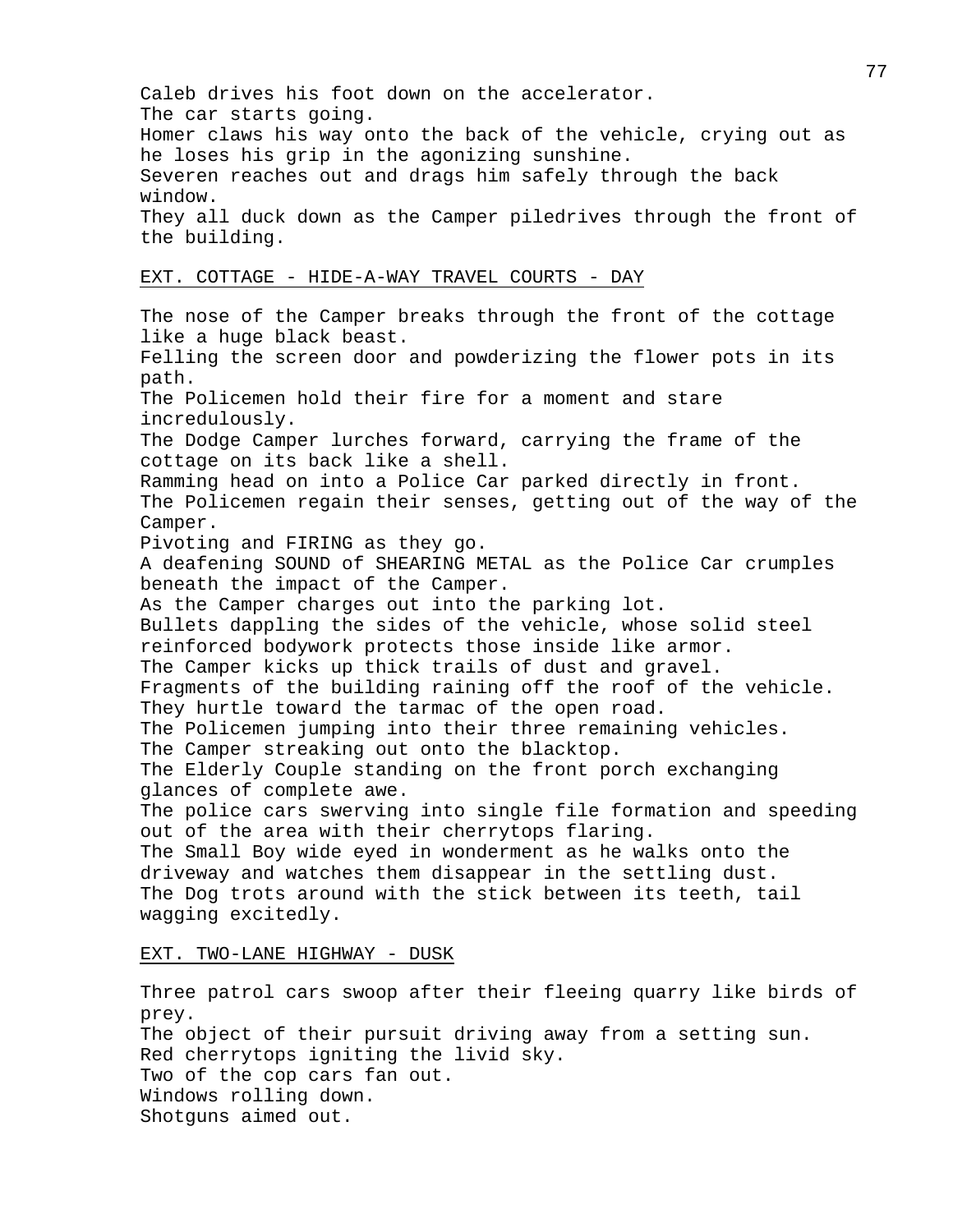### INT. DODGE CAMPER - DUSK

Caleb is pummelled by the daylight piercing through the tinted glass windows. Blackening his skin in burned splotches. His hands fixed on the steering wheel, smoking. His foot hard on the gas pedal. Squinting over the dashboard, ducking down against the assault of the sunshine. A SHOTGUN BLAST blows a spiderweb out of the windshield. The five figures are huddling down under the blankets pulled over them. The boy struggles to keep the Camper on the road. Another SHOTGUN BLAST splinters the side mirror. Several loose pellets puncture the tinted glass. Needlelike lances of light pricking Caleb's skin.

> CALE<sub>B</sub> Somebody do something!

#### EXT. TWO-LANE HIGHWAY - DUSK

The Camper charges down the road. The three Police Cars hurtling after it. Dust settles in a streak of red cherry tops.

### INT. DODGE CAMPER - DUSK

The shield of the four walls of the vehicle are being breached by the shotguns. Laserlike beams of light shoot through the bullet holes. Severen and Jesse poke their heads up out of the blankets. Peering over the backseat. Recoiling from the sunshine singeing their faces. They duck down and grab up rifles. FIRING off round after round through the shattered glass of the back windshield.

### EXT. POLICE CAR #1 - DUSK

It advances. Shotgun barrel poking out the window.

#### INT. DODGE CAMPER - DUSK

Caleb is slammed against the sidedoor as a BLAST of buckshot taps him on the shoulder. He loses control of the wheel for a second. The vehicle swerves wildly beneath him. He regains command of the Camper. Blood trickling from the hole in his shirt.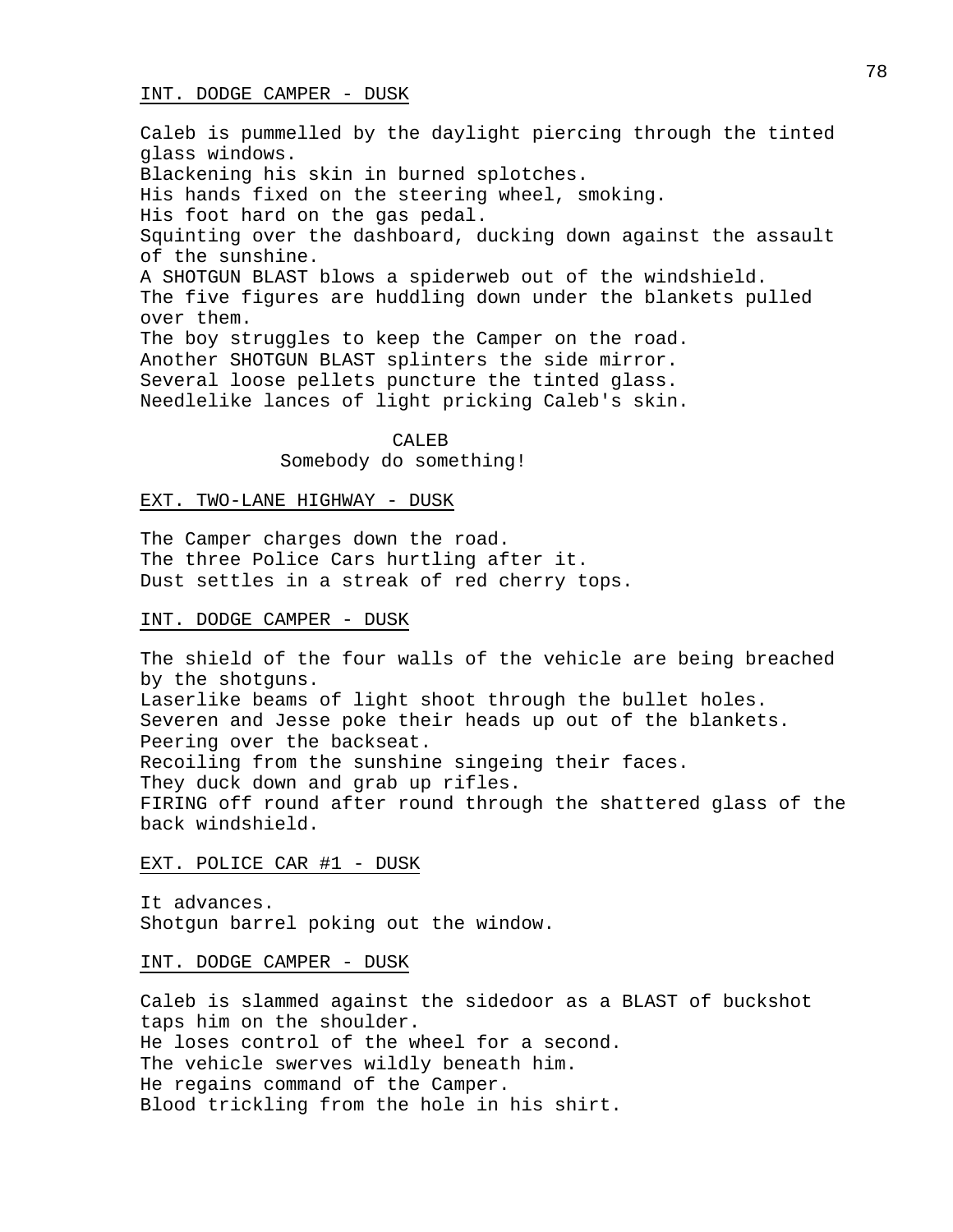Using up all his will and strength to keep driving in the excruciating sunlight. The wound in his shoulder already healing up. The boy holding up as well as he can. Beneath the blankets in the backseat by the floor, Mae, Diamondback and Homer huddle for security against the flying bullets and piercing sunshine spears. Jesse and Severen return the fire out the back windshield.

### EXT. TWO-LANE HIGHWAY - DUSK

The Police Cars are flanked over both the outgoing and oncoming lanes. Shots going every which way. A hay truck is approaching in the opposing lane, barreling down, HONKING its HORN. The patrol cars retract into the outgoing lane, resuming a single file formation behind the Camper. The truck goes on by.

### INT. DODGE CAMPER - DUSK

Severen throws a glance to Caleb in the front seat. Shouting at the top of his lungs over the ROAR of the ENGINES and the WHINE of the BULLETS.

> SEVEREN CALEB, I'M GONNA GET THOSE COPS! WHATEVER HAPPENS YOU JUST KEEP ON GOIN'! GOT THAT!

#### CALEB

YEAH!

Diamondback hands the sawed-off shotgun to Severen. The Savage One cracks open the weapon in his hands. Slams in a fistful of shells. Gives an eye to the Silvered One.

# SEVEREN

Nice knowin' ya, Jess.

With that Severn leaps over the backseat. Kicks open the rear door. Hovers in the wind and white hot sunshine for a fraction of a second. His hand holding the shotgun is on fire.

#### EXT. DODGE CAMPER - DUSK

The Savage One brings up the weapon. Staring at the three Police Cars looking him in the face.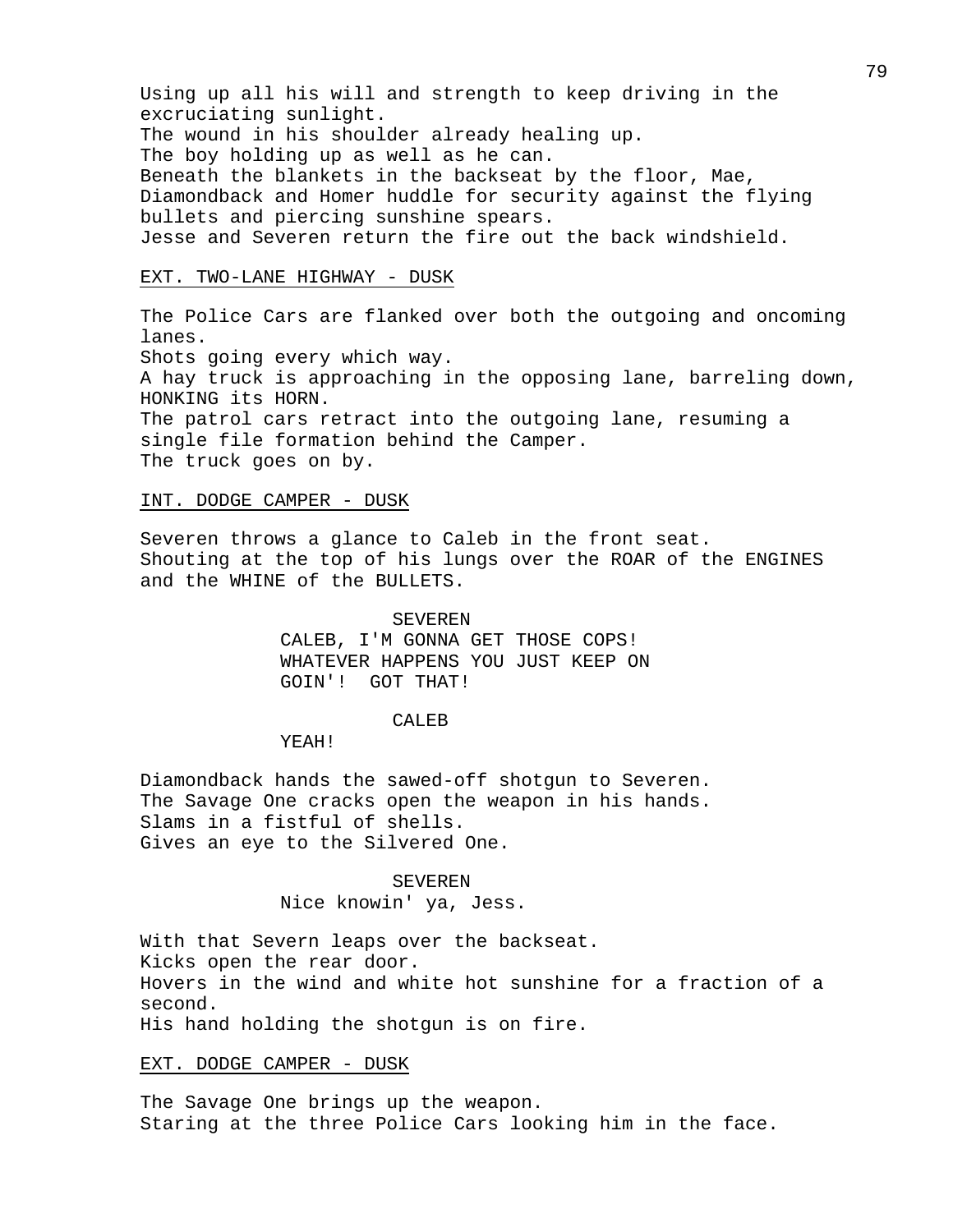The direct sunlight making his skin smoke. BULLETS speeding past his face. Severen jumps off the back transom of the Camper at 90. Vaulting through empty air.

### EXT. POLICE CAR #1 - DUSK

The Savage One lands first on the hood. The POLICEMEN in the front seat stare at him in awe. Severen points the sawed off shotgun in their faces. Firing the first barrel through the windshield. The unmanned patrol car jars violently around the road. The Savage One climbs up on the roof. Using the cherrytop blinkers for leverage, he heaves himself through the air. Leapfrogging from one Police Car to the other.

#### EXT. POLICE CAR #2 - DUSK

The cops inside are shocked. Severen lands smack dab on the hood on all fours. The sawed off shotgun in his hands. His face afire. His hair smouldering. His shotgun blazing. Punching twin holes through the windshield. Blowing the men away behind it. The car speeding off the road. Severen scrambling atop the roof before it's too late. Plummeting spread-eagled over the open road toward the third Police Car coming right toward him.

### INT. POLICE CAR #3 - DUSK

The Cowboy Teenager in the backseat ducks down. The POLICEMEN don't react fast enough. Severen EXPLODES through the windshield in clouds of cubed glass. Breaking the second cop's neck as he lands in his lap. The cop behind the wheel grabs for his gun. The Savage One takes it from him and shoots him in the side with it. Severen shoves him out the door as he slides behind the wheel. Taking over the Police Car. Stepping on the brake. Slowing to a stop in a SCREECH of TIRES.

### EXT. TWO-LANE HIGHWAY - DUSK

The sun sinking below the smouldering horizon. The Camper comes to a halt.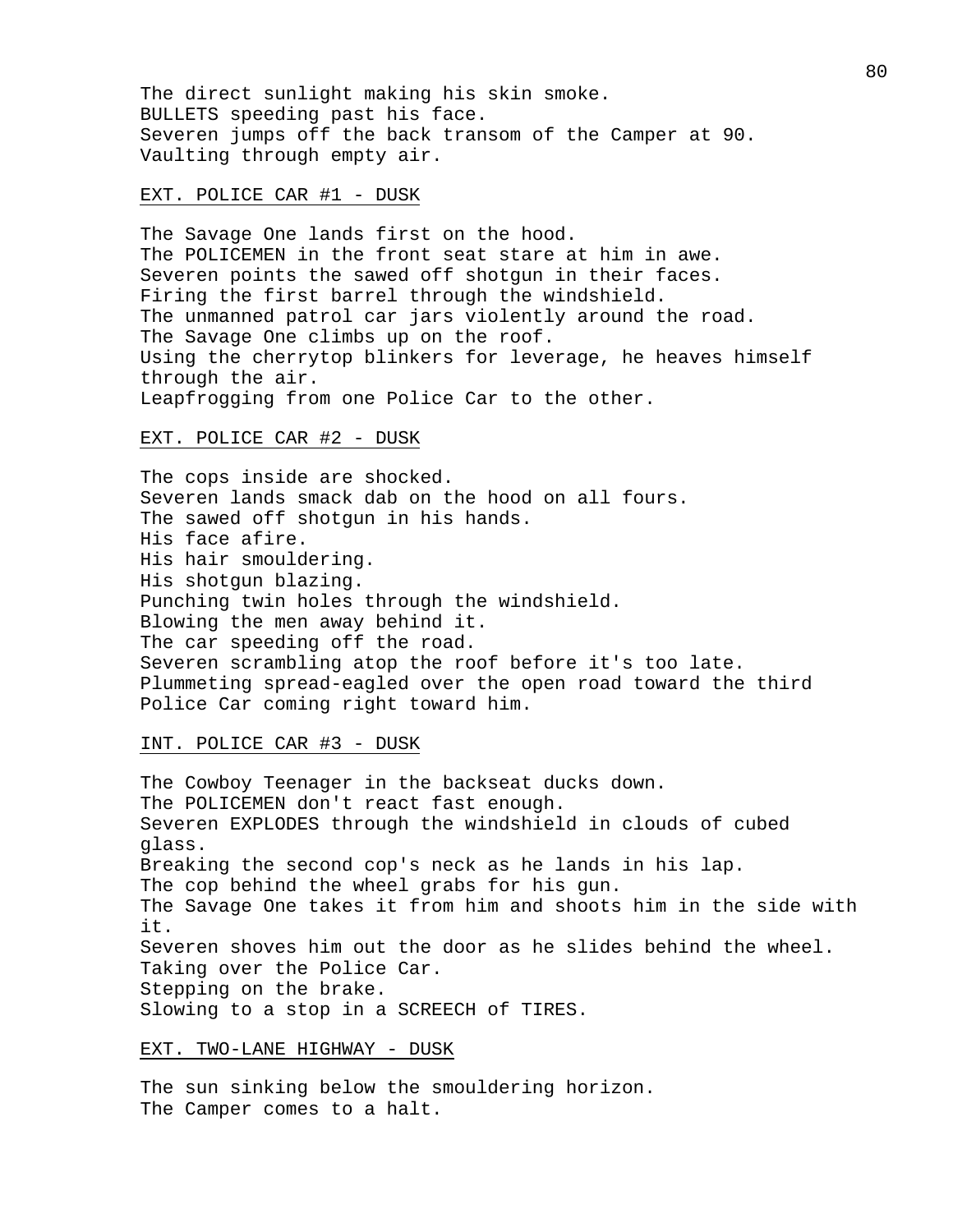The third Police Car stationary in the road several hundred yards to the rear. The second Police Car flipped over on its side in a field of wheat. In flames. The field on fire around it. The first Police Car a crumpled heap of metal and glass all over the two lanes. Sundown. Nighttime.

### EXT. DODGE CAMPER - NIGHT

The door opens tentatively. Caleb climbs out of the bullet-riddled vehicle onto solid ground. A little unsteady on his feet. Looking every bit the wounded warrior who has returned in one piece. His skin charred and seared. Injuries that will heal. He lets out a sigh and blinks his eyes. A sort of smile as he sees Jesse, Mae, Diamondback and little Homer step out of the rear door and onto the road. They all regard one another with relief. Mae runs to Caleb and they embrace. Jesse claps his hand on the boy's shoulder.

#### JESSE

Not too shabby.

A CAR DOOR SLAMMING spins their heads around.

#### EXT. POLICE CAR #3 - NIGHT

A scorched, worse for wear Severen leans against the side of the car. His hair cindered.

His smile a white sickle in his blackened, charred features. His eyes wickedly bright. He lights up a cigarette. He makes eye contact with the farmboy. The farmboy starts to smile. Breathing again. The Savage One strides on back to the others standing beside the Camper. Caleb glances up at the black roof of night. Drowning in that depthless space. Taking some steps off the road into the fields.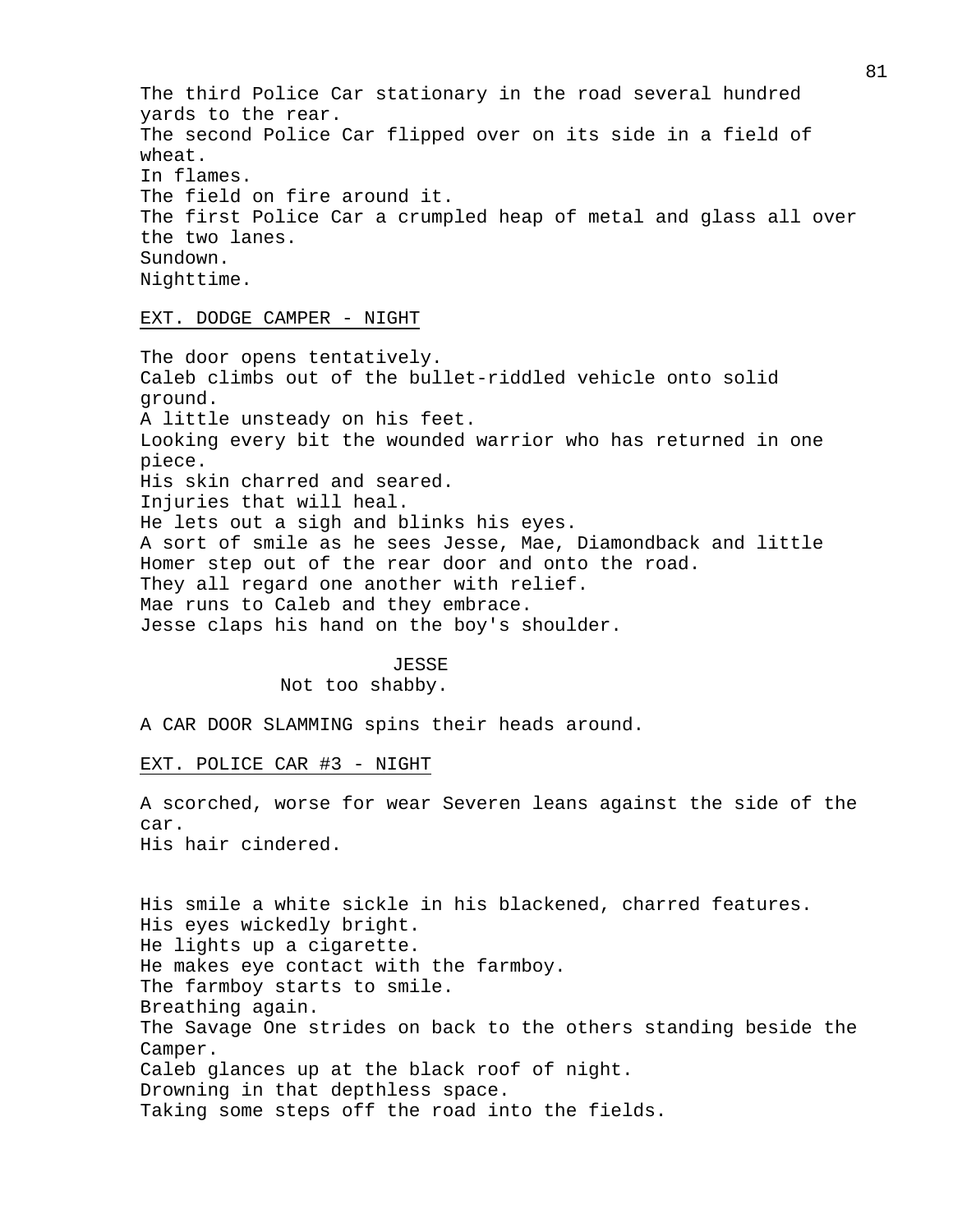#### EXT. FIELDS - NIGHT

The farmboy holds the moment. Spying that last sliver of sunlight hovering on the horizon. Like the last sunlight he will see for a long long time. He swallows. Finding some kind of solace.

### INT. POLICE CAR #3 - NIGHT

The rear door opens. The car is empty.

#### EXT. DODGE CAMPER - NIGHT

Parked at the side of the lonesome road. Five shadowy silhouettes milling around the front of the vehicle. All is quiet at the back. Where a pair of hands reach up to the metal container of gasoline attached to the back. They pry it off noiselessly. Silent feet pad around to the front. Trembling fingers unscrew the cap. Suddenly dousing the five figures with the amber liquid. GASPS all around. The Cowboy Teenager backs quickly and strikes a match. The Savage One swipes at his wet jacket. Jesse whirls a deadly eye on the kid. Diamondback stares at the match, lips quivering. Homer gulps. WWWFFFFFFFFFFFTTTTT. The match is blown out. The Cowboy spins. But Caleb already has him by the throat with a set of clamping fingers. Caleb locks his teeth on the Cowboy Teenager's neck. The kid's feet kick and thrash in the air. Then they stop kicking. Quit thrashing. Hanging limp. Caleb heaves the drained body of the boy into the bushes. Returns to the others. They pile into the Camper. And go.

#### EXT. ROADSIDE - NIGHT

A white STATION WAGON accelerates past the abandoned black Dodge Camper parked at the side of the road in the middle of nowhere.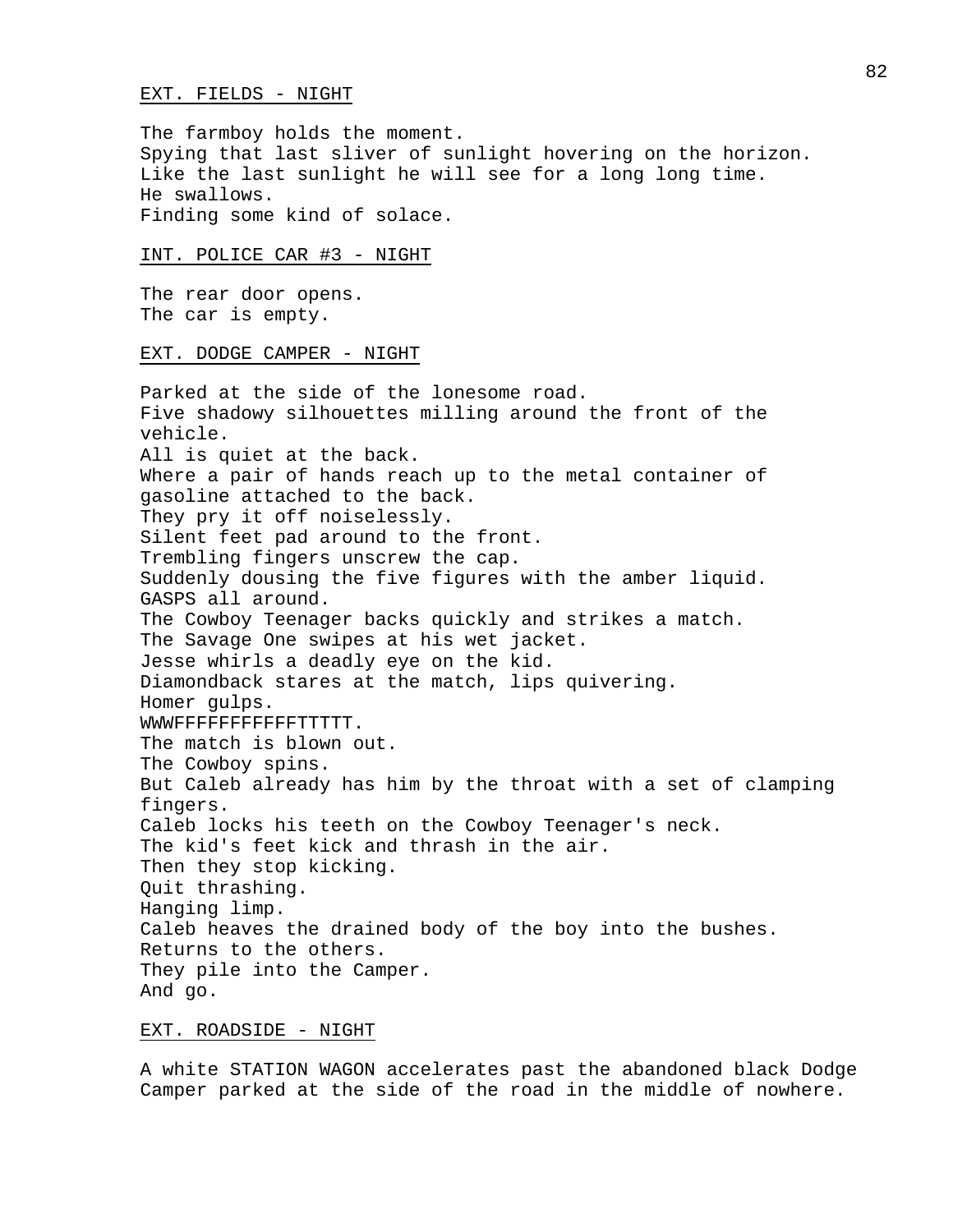#### EXT. BORDERLINE OF KANSAS AND NEBRASKA - NIGHT

The white Station Wagon whips past a roadsign saying, "You are entering the state of Nebraska." Red taillights shrink.

### EXT. OUTSKIRTS OF GODSPEED, NEBRASKA - NIGHT

The moon is big and bright above this one road town. The White Station Wagon cuts past a sign reading, "Godspeed. Pop 327." One gas station. And one Motel. The white Station Wagon pulls into the parking lot of the Motel.

### EXT. BORDERLINE OF KANSAS AND NEBRASKA - NIGHT

The Chevy Pickup drives past the roadsign. The small figures of Loy and Sarah inside.

### EXT. GODSPEED MOTEL - NIGHT

The Station Wagon comes to rest before the run down Motel. The "Godspeed" sign in bright, white, electric neon. Somewhere in the distant black horizon, a rooster CROWS.

### INT. ROOM #7 - GODSPEED MOTEL - NIGHT

Jesse closes the door behind him. Severen drops into a chair, kicking his feet up on a low table. Diamondback rubs at the blackened smoke along her arms. Homer plops down on the bed. Caleb and Mae sink into a couch. Relief and quiet fall over them. The farmboy feels everybody's eyes on him. In a good way. That isn't good at all. Diamondback leans over and claps her hand on his knee.

#### DIAMONDBACK

Welcome.

Mae smiles up at her, proudly. Severen reaches to his cowboy boot and rips off one of his spurs. He looks over to Caleb. A razor blade wink.

#### SEVEREN

Catch.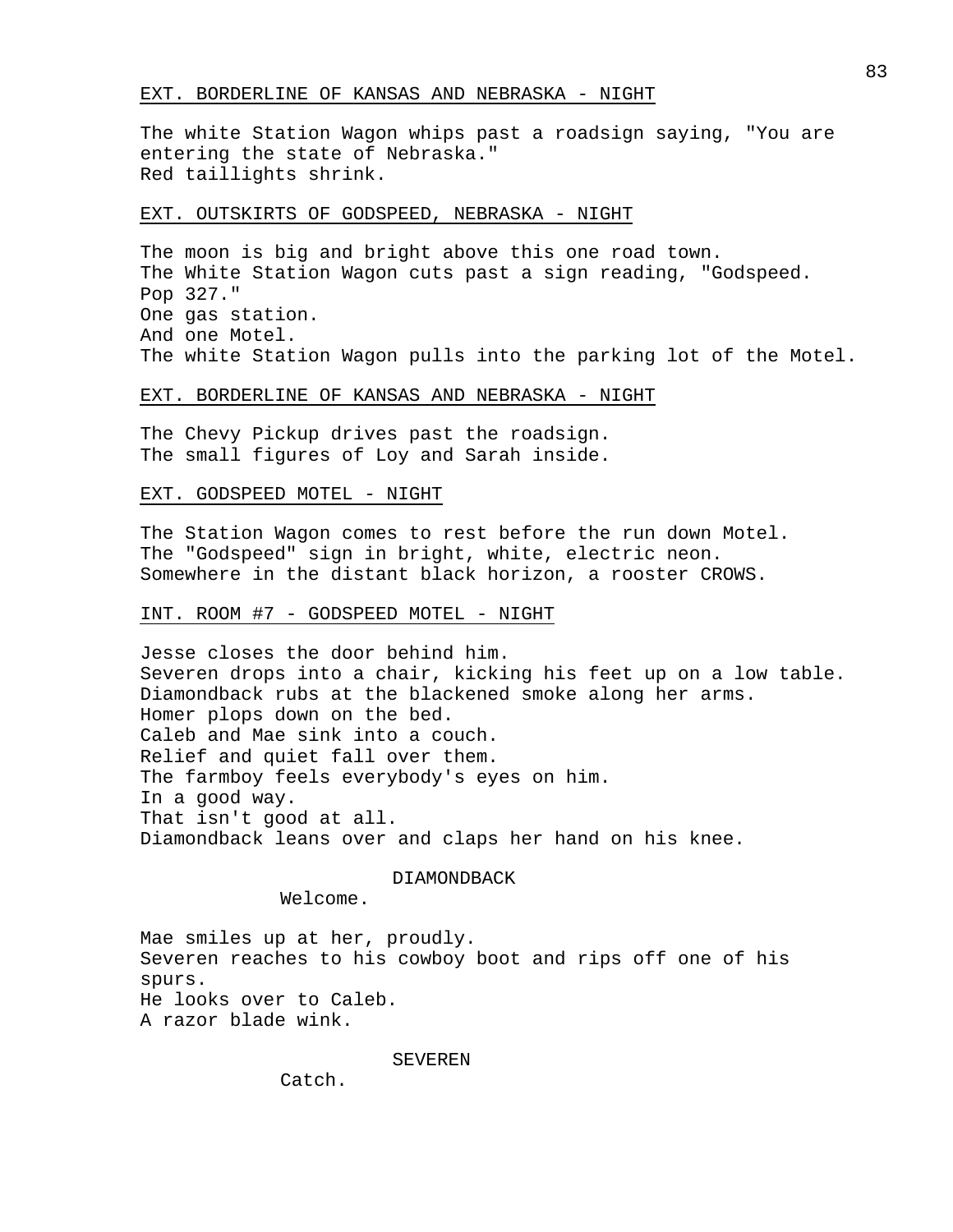He tosses the spur to Caleb. With the warmest grin Severen has ever worn on his broken face. The farmboy closes his palm over the silver spur. Having to grin. Homer bounces off the bed and comes up to Caleb. He reaches out with his hand. Looks Caleb square in the face.

### HOMER

Shake.

Caleb takes hold of his hand.

CALEB

Thanks.

Homer smiles up at Caleb with those ageless eyes in his little boy face. Jesse looks down at the farmboy, his silver hair gleaming in the yellow lamplight.

> JESSE Glad to have y' with us, son.

Caleb gazes at him a long moment.

CALEB Jesse, there's a question I been meaning to ask you.

JESSE What might that be?

CALE<sub>B</sub> How old are ya?

The Silvered One stares off, remembering.

JESSE Let's put it this way, I fought for the south.

CALEB

South?

JESSE

We lost.

Mae comes to her feet.

MAE Caleb, let's go take a look at the night.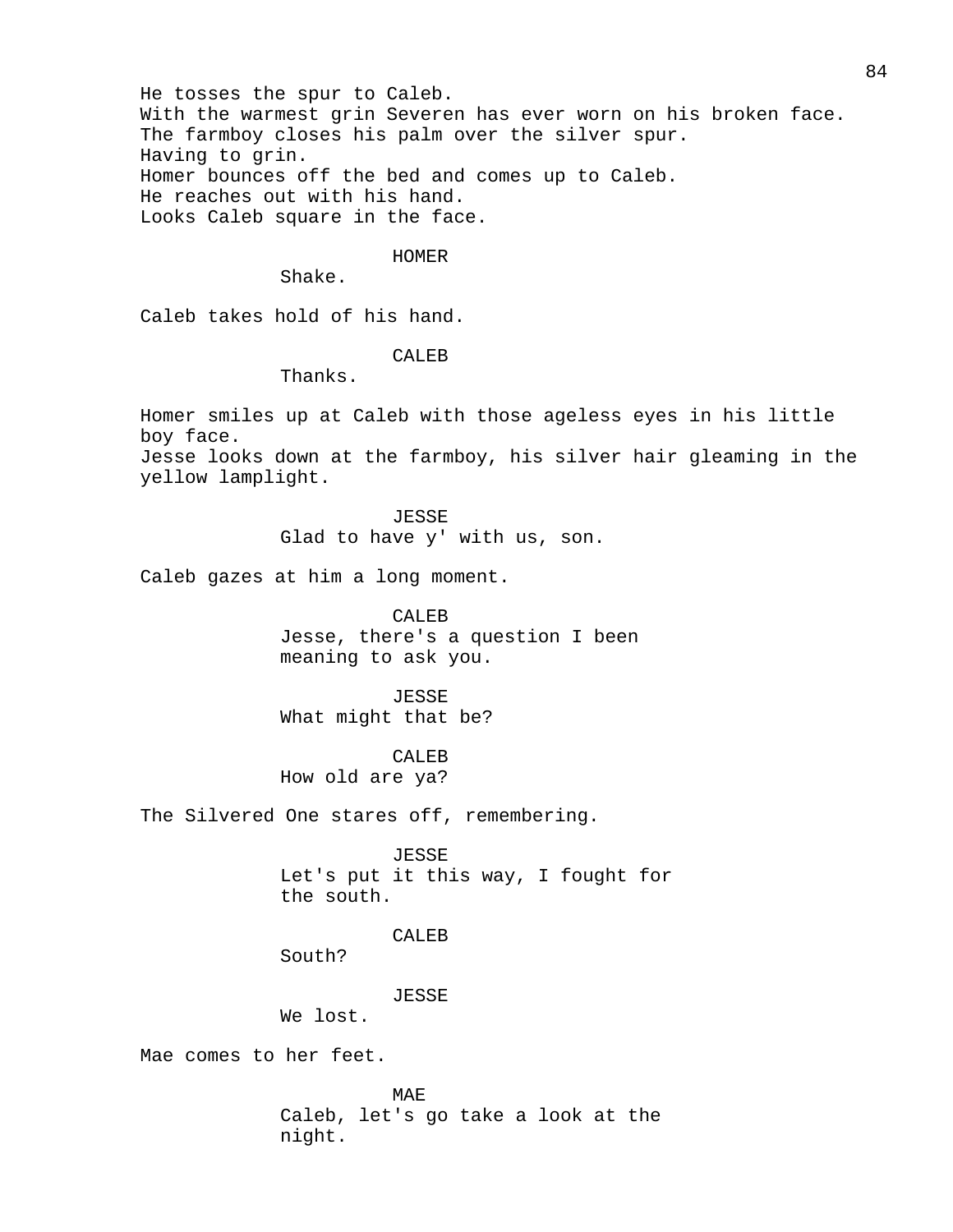He follows her out the door. Diamondback watches them leave with a smile on her face. Homer flicks on the television set. A late night religious program flickers across the screen. Severen pulls a deck of cards out of his jacket and begins shuffling them. Jesse lights a fresh cigarette, taking a seat across from Severen. The Savage One starts to deal a hand. EXT. GODSPEED MOTEL - NIGHT The silver spur CLICKS softly as Caleb walks beside Mae along the narrow walkway of the Motel. They veer off the parking lot and head out into the green pasture behind the building. EXT. GRASS PASTURE - GODSPEED MOTEL - NIGHT A burst of stars. One falls. Mae takes hold of Caleb's hand. MAE Well you're one of us now, Caleb. CALEB What does that make me? MAE Ain't exactly sure. CALEB But it's good, right. Pause. A half smile. MAE Guess so. He looks at her. They walk on. INT. ROOM #7 - GODSPEED MOTEL - NIGHT

A poker game going strong between Severen, Jesse and Diamondback. Smoke hanging in the air. Homer glances over his shoulder as he opens the front door.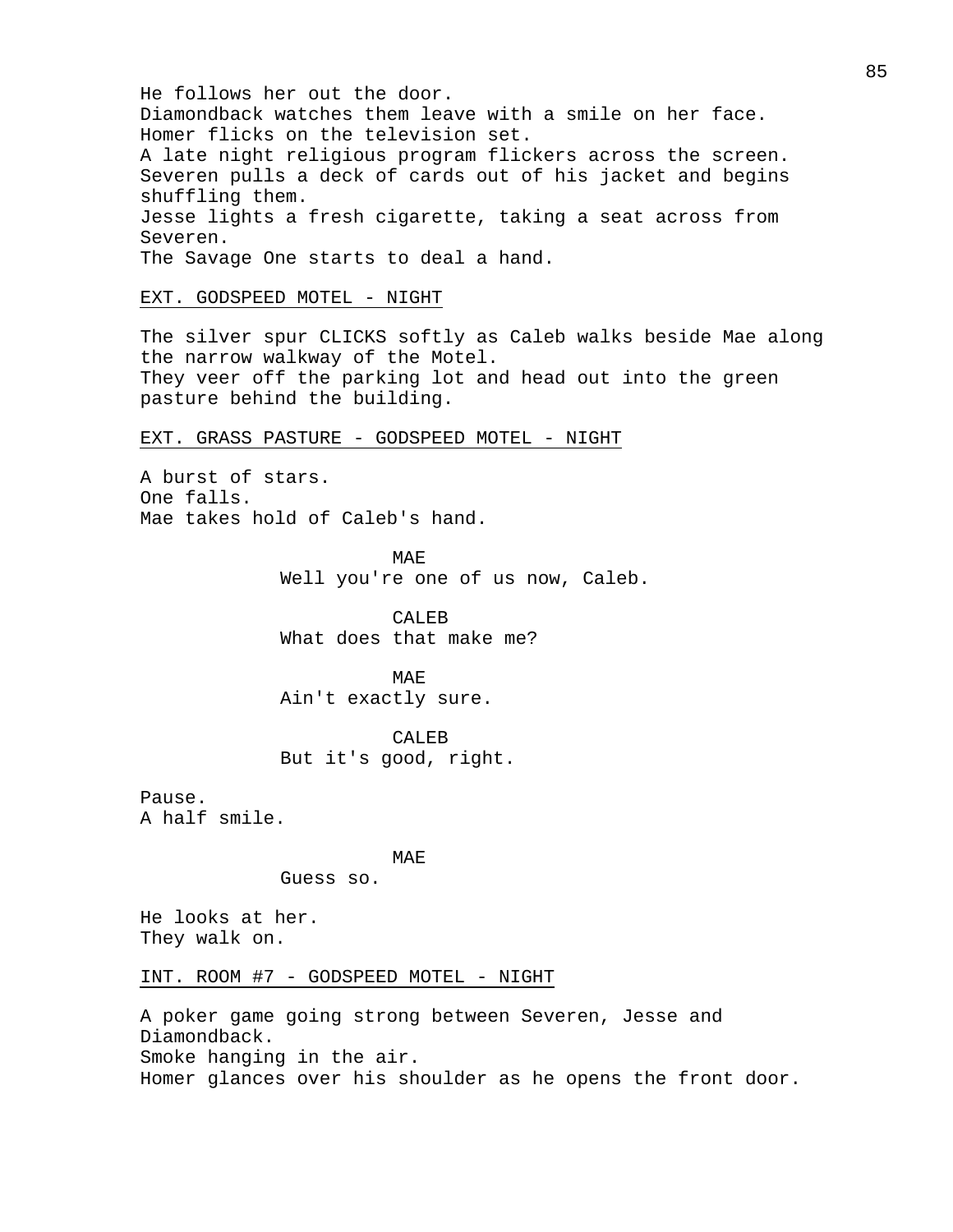#### HOMER

### I'm going to take the air.

Diamondback nods as Homer closes the door behind him.

#### EXT. GODSPEED MOTEL - NIGHT

Homer whistles happily as he walks the narrow walkway of the Motel. He hears the soft CLICK of a coin being deposited in the soda machine up ahead. He lifts his eyes.

### EXT. SODA MACHINE - GODSPEED MOTEL - NIGHT

Sarah Colton is dressed in her grey flannel pajamas. She gazes at the soda machine, trying to decide which one to have. The cold flourescent light bathes her small, heart shaped face. Her golden hair touseled around her face from sleep. She hits the Orange Crush button. The dull THUD of a can hitting the deck. She lifts it out. Pops it open. Turns her face to the small boy staring at her several feet away. She furrows her brow.

#### SARAH

It's impolite to stare.

Homer's face cracks open in a wide smile as he takes a step toward her.

#### HOMER

#### Howdy.

He begins to tremble as he walks. Sarah POPS the top of the Orange Crush can. Gulps down some of the cool liquid. It spills onto her chin. She swipes at it with the back of her hand. The boy comes to a stop in front of her. She looks at him curiously. The ragged striped t-shirt. Faded blue jeans. High top sneakers. Kind of cute dust smile. He gazes at her, all dewy eyed.

#### HOMER

My name's Homer. What's yours?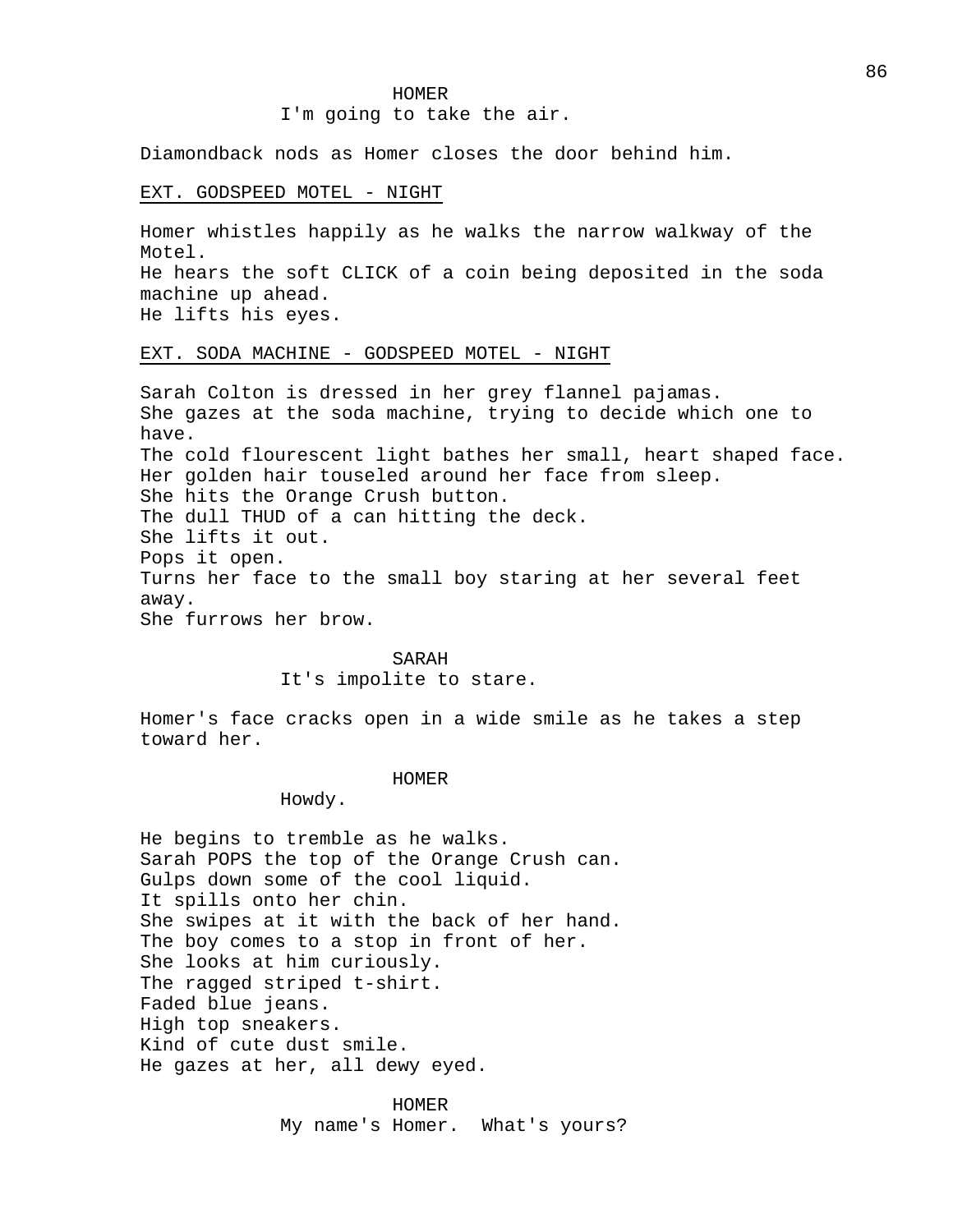SARAH

Sarah.

HOMER What are you doin' down here all by yourself?

SARAH I do what I want to when I want to do it.

She turns and starts for the stairs. His eyes follow her.

HOMER

You want to watch TV?

She stops. Thinks it over.

EXT. GRASS PASTURE - GODSPEED MOTEL - NIGHT

Heat lightning in a sky like some enchanted landscape. Caleb and Mae very small beneath as they walk hand and hand.

> CALEB The day... you miss it?

MAE I'm beginning to forget what it was like. You.

CALEB

I can see better at night.

They stop. Embrace.

INT. ROOM #7 - GODSPEED MOTEL - NIGHT

Homer smiles from ear to ear as he enters the room. A blonde haired little girl beside him. Looking like an angel in her healthy, mortal glow.

> HOMER I'd like to introduce y'all to Sarah.

Sarah gazes up curiously into the faces of Jesse, Severen, and Diamondback as they put down their cards.

> SARAH Boy, you people sure stay up late.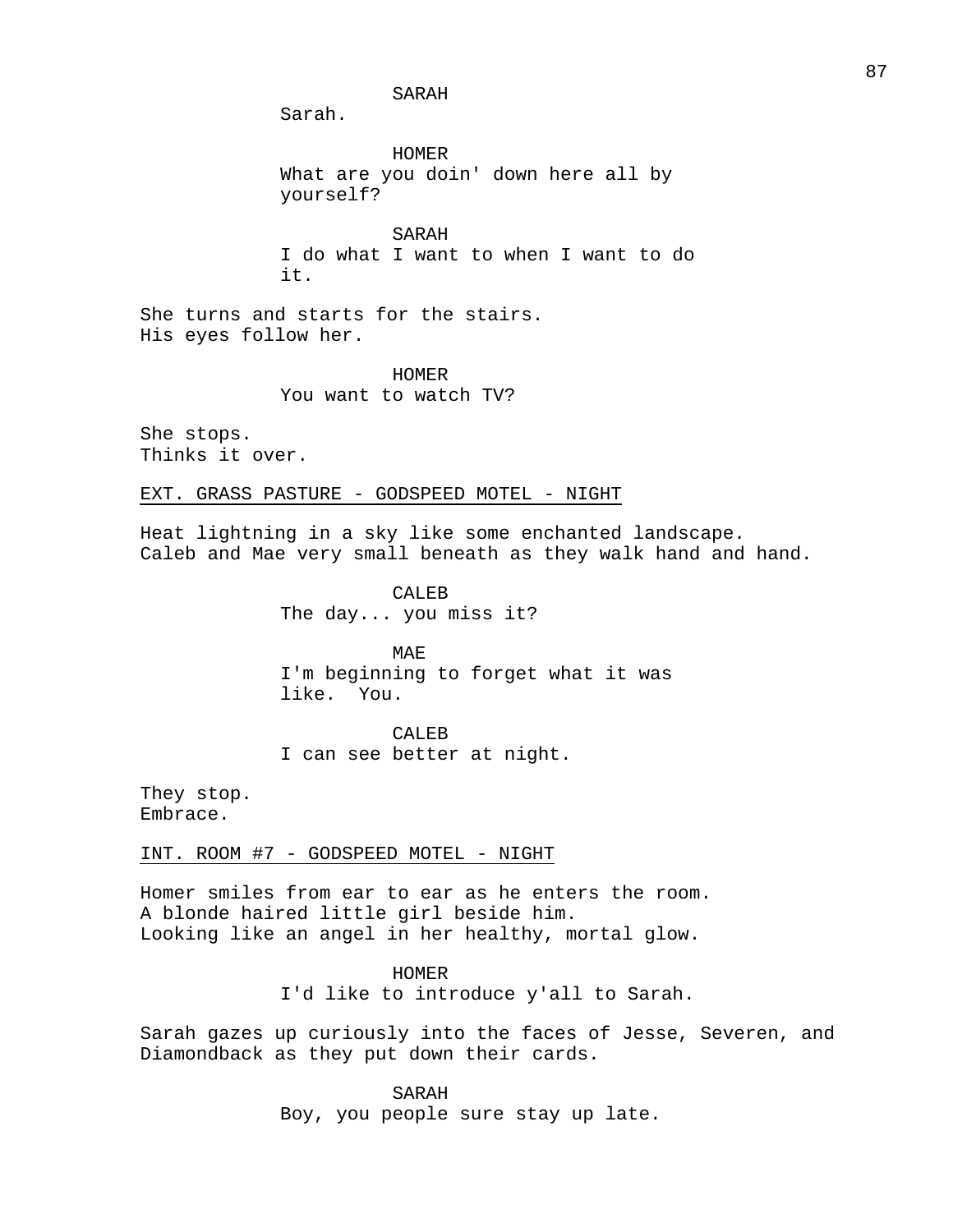# SEVEREN

We keep odd hours.

Homer shows Sarah to a chair by the television. His face beaming with True Love and Devotion. He looks pretty silly. The others roll their eyes. The television is playing the station signoff. The NATIONAL ANTHEM reverberates around the room in a bugle refrain. Sarah has plunked herself down in front of the TV and notices nothing else. She giggles. Homer flashes her a look of pure love. Behind Sarah's back, Severen catches the Little One's eye with a wink. The Savage One slips his hand under his shirt and feigns a pumping heart. Homer blushes. Jesse leans back in his seat, watching the girl, puffing on his cigarette, smiling. Diamondback casts a bemused but worried eye on Homer.

#### DIAMONDBACK

Homer, sweet darlin'... Homer, you look at me when I'm talkin' to you, now.

#### HOMER

What?

His voice is sharp, almost dangerous. Diamondback's mind is working beneath her good ol' gal manners.

> DIAMONDBACK Sarah, you here with your family?

The little girl tears her eyes away from the TV and the last moments of the station signoff.

#### SARAH

Just my daddy.

Jesse's gaze brushes over her small face.

DIAMONDBACK

What room you stayin' in, honey?

Sarah thinks for a second.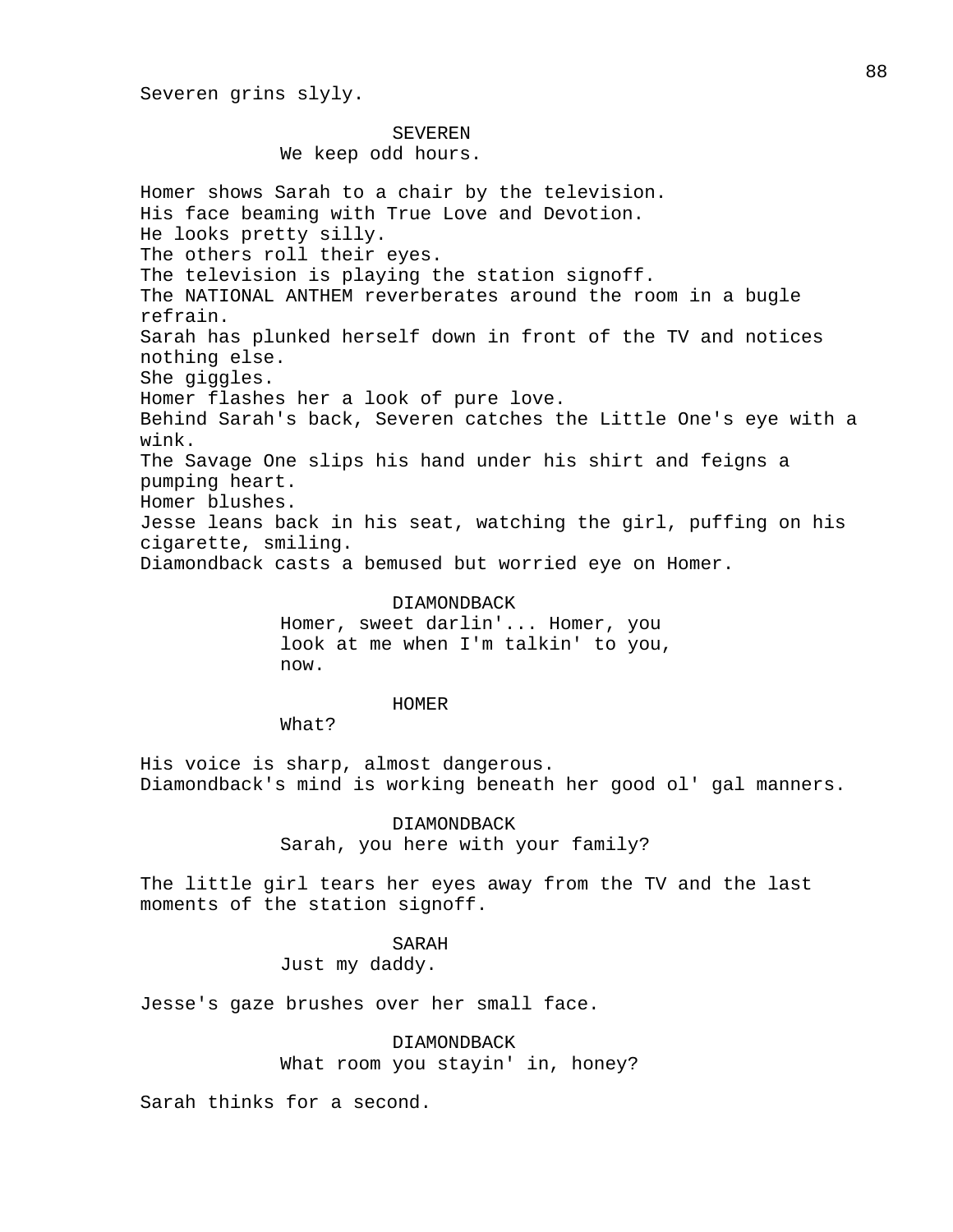Un, number three.

She goes back to the television. Jesse gives a look to Severen. The Savage One rises to his feet, laying his cards face down on the table. And slips out the door. The television screen turns to blank fuzz. Homer spins the knob on the television.

> HOMER There'll be somethin' on another channel.

Only fuzz. Sarah shakes her head, rising to her feet.

> SARAH I better be going' anyhow.

She takes a step toward the door. Homer jumps to his feet.

### HOMER

Sarah, wait!

Sarah is at the door when it opens and someone walks in. Almost bumping the little girl in the chest. She looks up. Her eyes widen. Her breath sticks in her throat. Her gaze lifting to her big brother's astonished face. Mae just behind him. Looking past his shoulder to the little girl in front. Caleb sinks to one knee in front of Sarah. Stroking his hands across her face and hair as if to reassure she is right there before him. She stares up in his eyes. Tears. Speechless. The rest of the room stone cold.

# CALEB

Sarah.

The little girl's lip quivers.

SARAH I oughta punch your lights out.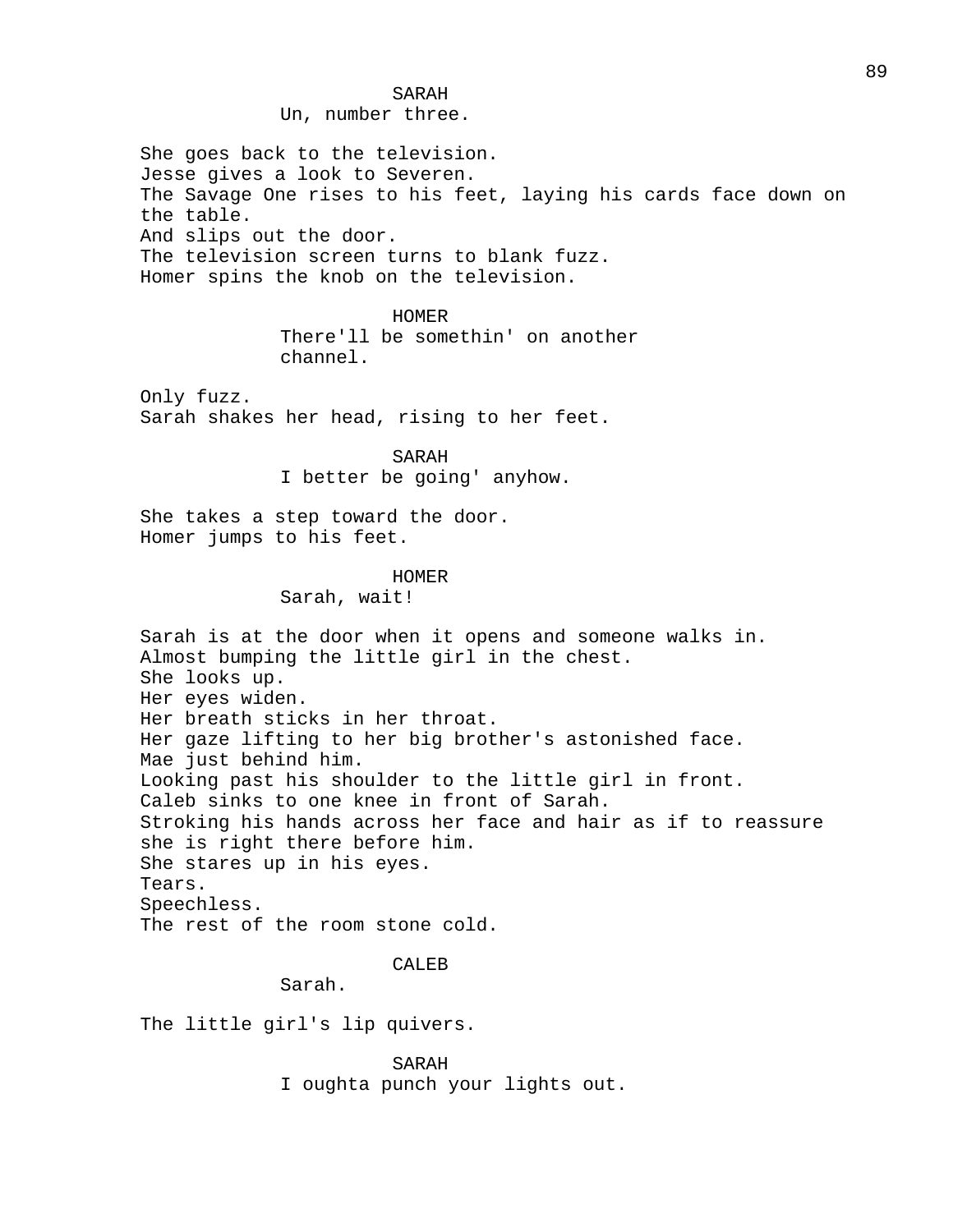# CALEB Guess you oughta.

### SARAH

Oh...

She throws her arms around him, sobbing happily. The farmboy clutches her to his chest with all he's worth. His lips form words. With a smile that passes from the world of the dead to the land of the living. It takes a moment before he acknowledges all the strange looks he is receiving.

### CALEB

She's my sister, people.

Activity outside the door.

LOY (V.O.) So that's where she went to. Got a mind of her own, that little girl of mine. I'll get her out of your hair.

Caleb spins around at the sound of his father's voice. Looking into the face of Loy Colton standing in the doorway, face puffy from sleep. Severen hovering behind the man like the sickle of his namesake. Father and son make some serious eye contact. Words just don't express the feelings.

CALEB

Hello.

LOY Been looking for you.

CALEB Tried callin' you.

LOY

We been out a lot. Drivin' in the truck. Tryin' to track you down.

CALEB

Dad.

LOY

Son.

Severen shuts the door. Shaking his head with a savagely sardonic smile.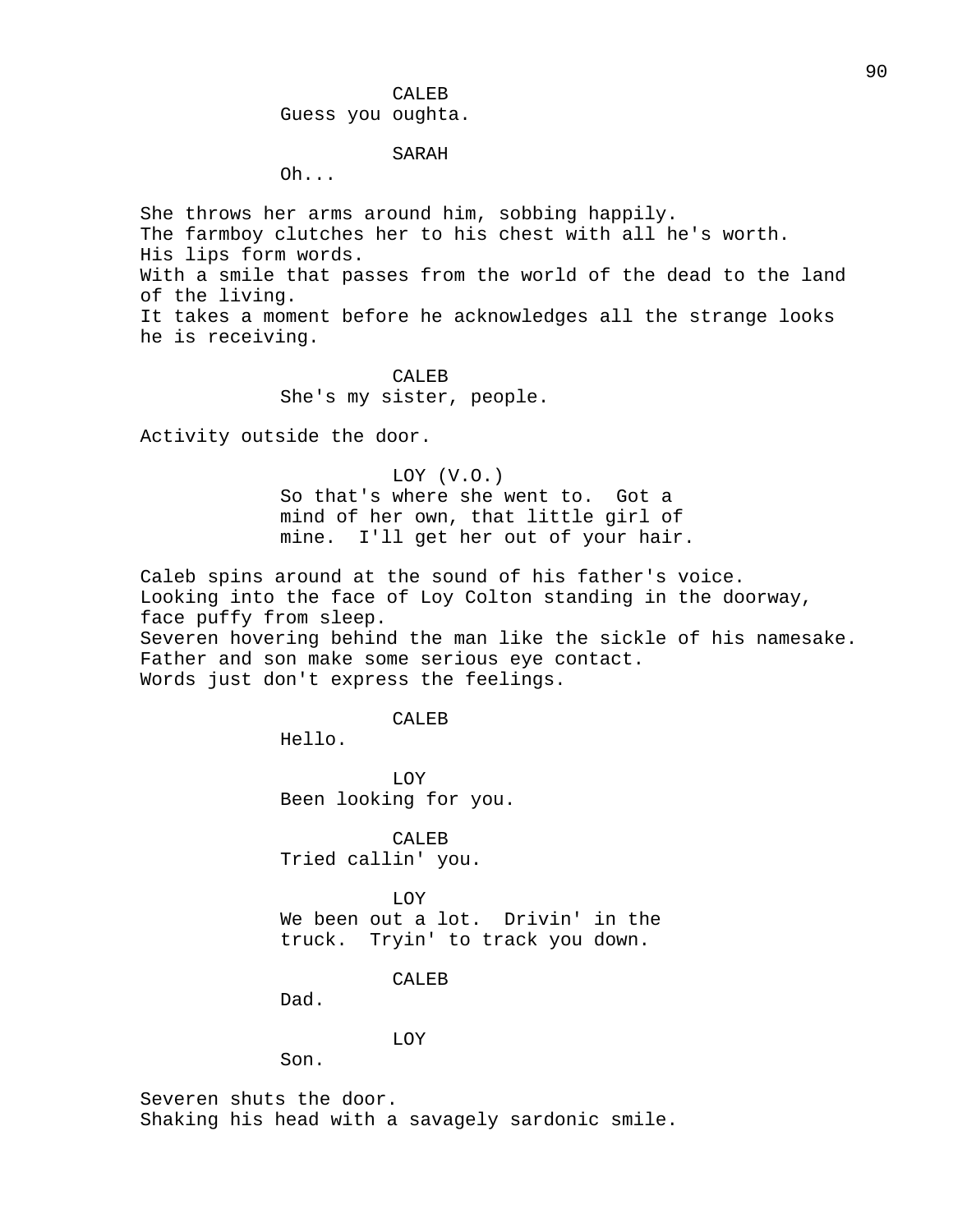#### SEVEREN

Round and round and round she goes, and where she stops, nobody knows...

He throws the latch. Locking the latch. Jesse pulling the window blinds.

> SEVEREN ...But it's 'bout time for that 'ol wheel to stop rotatin'.

Loy swiftly moves over to Sarah and retrieves his daughter in his arms.

# LOY Who are these people?

Caleb notices the others assuming attack formation against the walls.

He positions himself to Loy and Sarah's maximum advantage between them.

Acting as a buffer.

He looks his father in the face.

### CALEB

I'm with them now.

The farmboy shoots a knifeblade glance to the others standing around with a certain redress in their eyes.

#### CALEB

Let them go.

He returns his gaze to his father and sister.

### CALEB

Go.

# LOY You comin'?

Caleb watches Mae's glance. She wants him. She's in him. He won't be without her. She touches him on the sleeve and that's all she wrote. Sarah watches this other woman closely. Caleb turns to his family. Shakes his had softly. Eyes firm.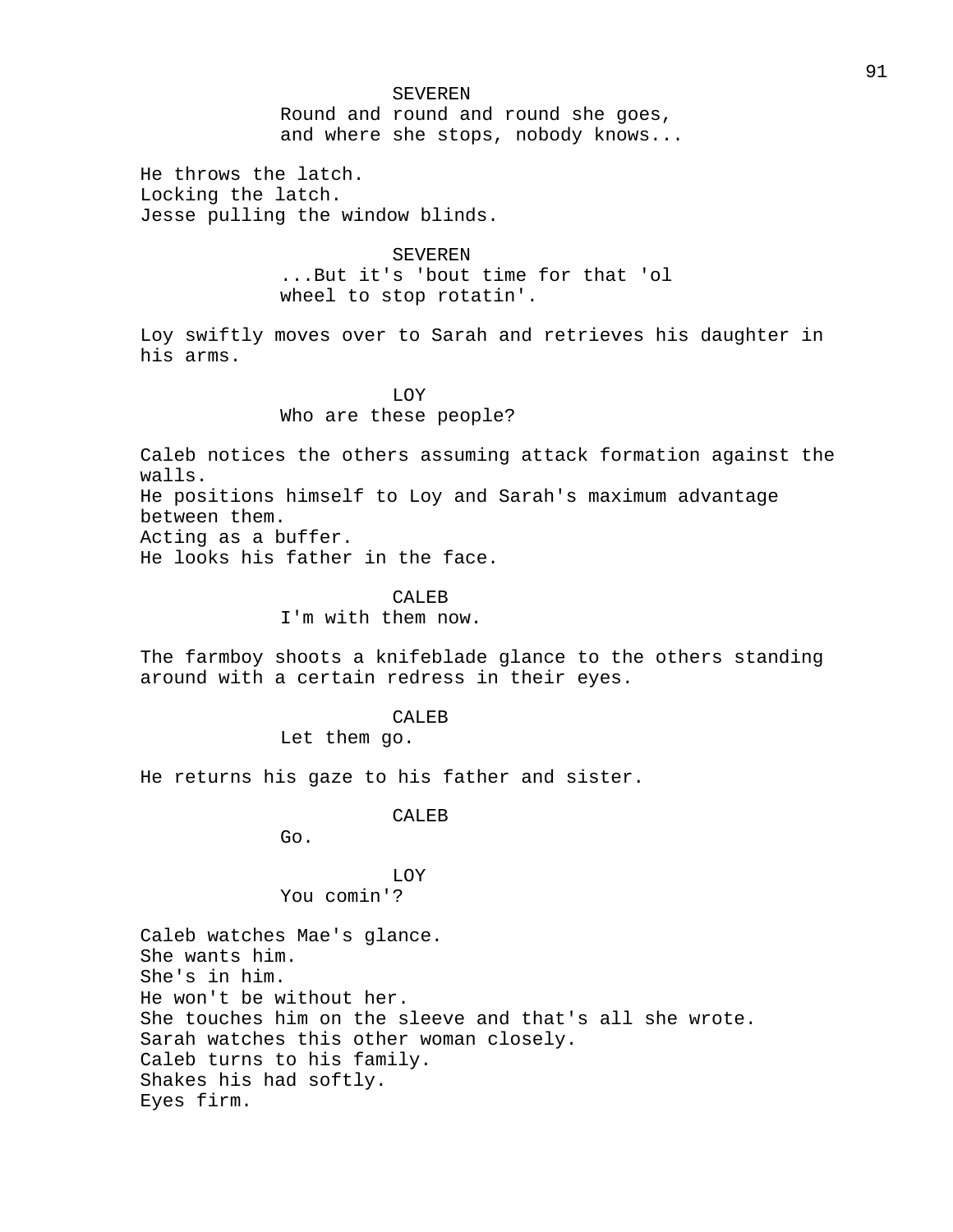No. But you're going'.

The farmboy feels tension in the air like a trip wire on a time bomb. He takes his father carefully by the hand. Moving him slowly, step by step toward the door. Severen is standing in front of it with his arms crossed. Caleb looks him in the eye. The Savage One looks him back. The farmboy puts his hand on the doorknob. Turns it.

### HOMER

Nooooooooooo!!!!!!!!!!

The Little One jumps off the bed like a trampoline. Snatching Sarah in his arms. Stealing her away. The small girl kicking and screaming. Desperate satisfaction in Homer's face.

### HOMER

Mine.

Caleb takes a step toward him. His hands out. Knowing full well the unstable little bag of bones necklocking his tiny sister could snap her spine like a twig. Caleb speaks softly.

> CALEB Gonna have to give her back, now.

HOMER I'm gonna nip her.

CALEB Can't do that. Not to her.

Homer begins to nuzzle her neck. The Little One looks up at the farmboy with dead calm in his eyes. A smile widens slowly along his mouth.

#### HOMER

I turned Mae. She went off an' turned you. Now I'm turnin' your little sister. That makes us even steven.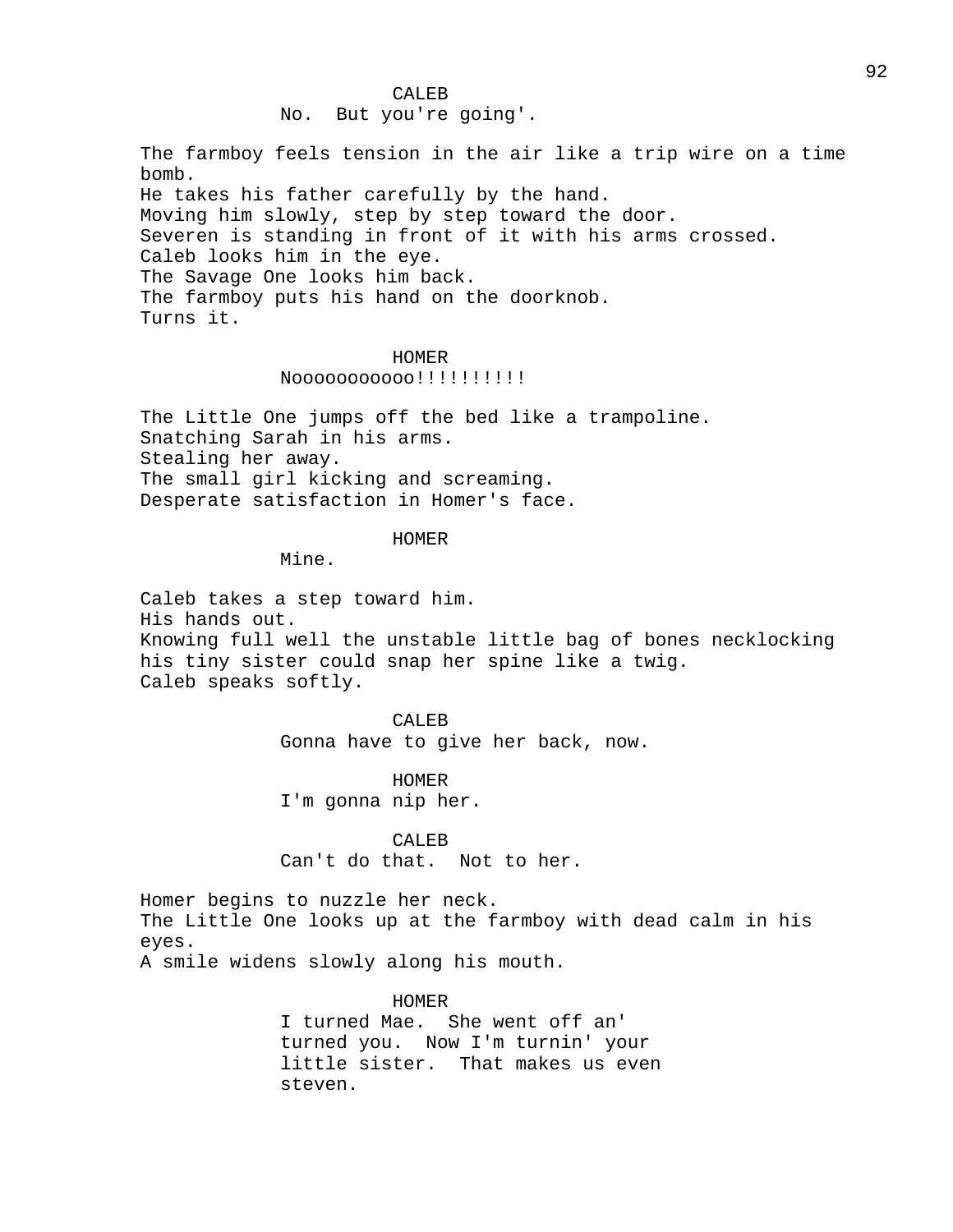Caleb's face turns black. His knuckles whiten.

CALEB

Homer, you give her back or I'm going to hurt your body.

Severen subdues Caleb in an armlock. As confining as a steel vest.

#### SEVEREN

Now you just settle down there, cowboy, 'Member which side of your bread the butter's on.

### CALEB

GODDAMMIT ALL OF YOU, THEY'RE MY FAMILY AND YOU'RE GONNA HAFTA LET 'EM GO NOW!

Jesse's face has a sad gait to it as he steps forward.

JESSE

Question is whether they'd let us go. They tracked us this far. Now they know our faces. Doesn't look like they'd leave off after following us all the way here.

The Silvered One puts a firm hand on Caleb's sweaty shoulder.

JESSE I say kill 'em.

Diamondback taps the toe of a white cowboy boot on the floor. Looks straight into Caleb's face.

#### DIAMONDBACK

Quick.

The farmboy's pupils dilate. Sarah starts to scream but Homer puts his hand over her mouth. Loy abruptly reaches into his jacket, pulling out a .38. He backs off to a strategic corner of the room. Aiming the pistol in a two hand grip at the others.

> LOY That'll be just about enough of this shit. Let go of my boy. Let go of my little girl. Now y'all jus' get away from the door.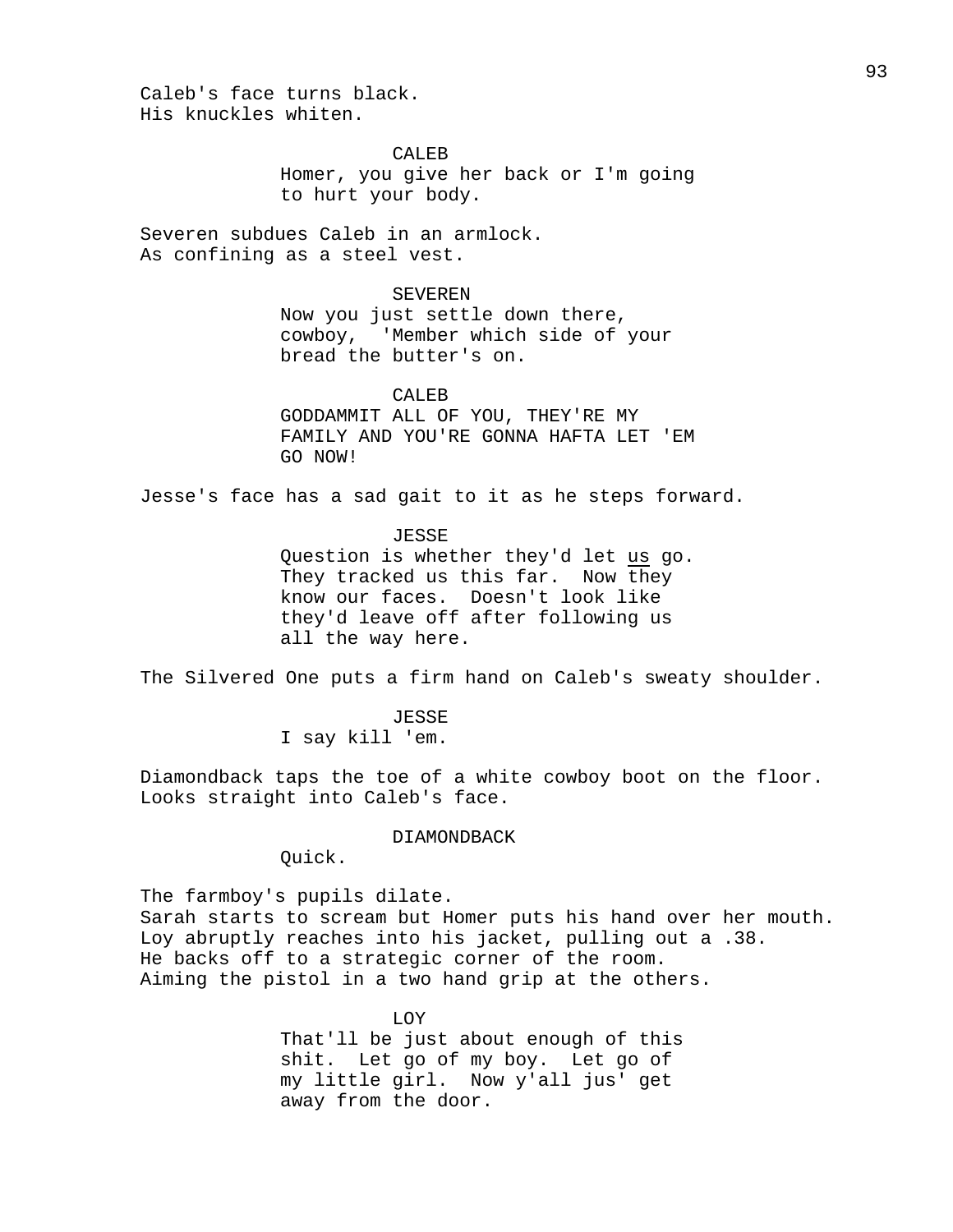He COCKS back the HAMMER of the GUN with his thumb.

LOY

...And we'll be on our way.

Caleb speaks through clenched teeth. Severen holding firm.

> CALEB Put that away, Dad. Won't do any good.

# JESSE

Listen to your son...

The Silvered One comes forward, his boots squeaking along the carpet.

The father trains the handgun square between his shoulder blades.

Chuckles.

LOY Whadya mean it won't do any good? I'd stop where y'are if I was you, Mister.

#### JESSE

Not likely.

Loy FIRES. Reaming a hole in the middle of Jesse's chest. The Silvered One coughs. Spitting the used bullet into the palm of his hand. Reaching out and putting it in the pocket of Loy's shirt. Patting the pocket for safe keeping. His other hand closing on the normal man's hand on the gun. Jesse squeezes. Loy screams in agony. The bones in his hand beginning to snap against the metal of the gun in the crushing grip of the hand clamped around it. Caleb screams. CALEB GODDAMITT, JESSE!

Sarah shrieks. Rage funneling her strength. She whirls around on Homer, drawing her hand back into a fist and connecting with the little boy's jaw. Hard. Reeling Homer. Sarah tears free.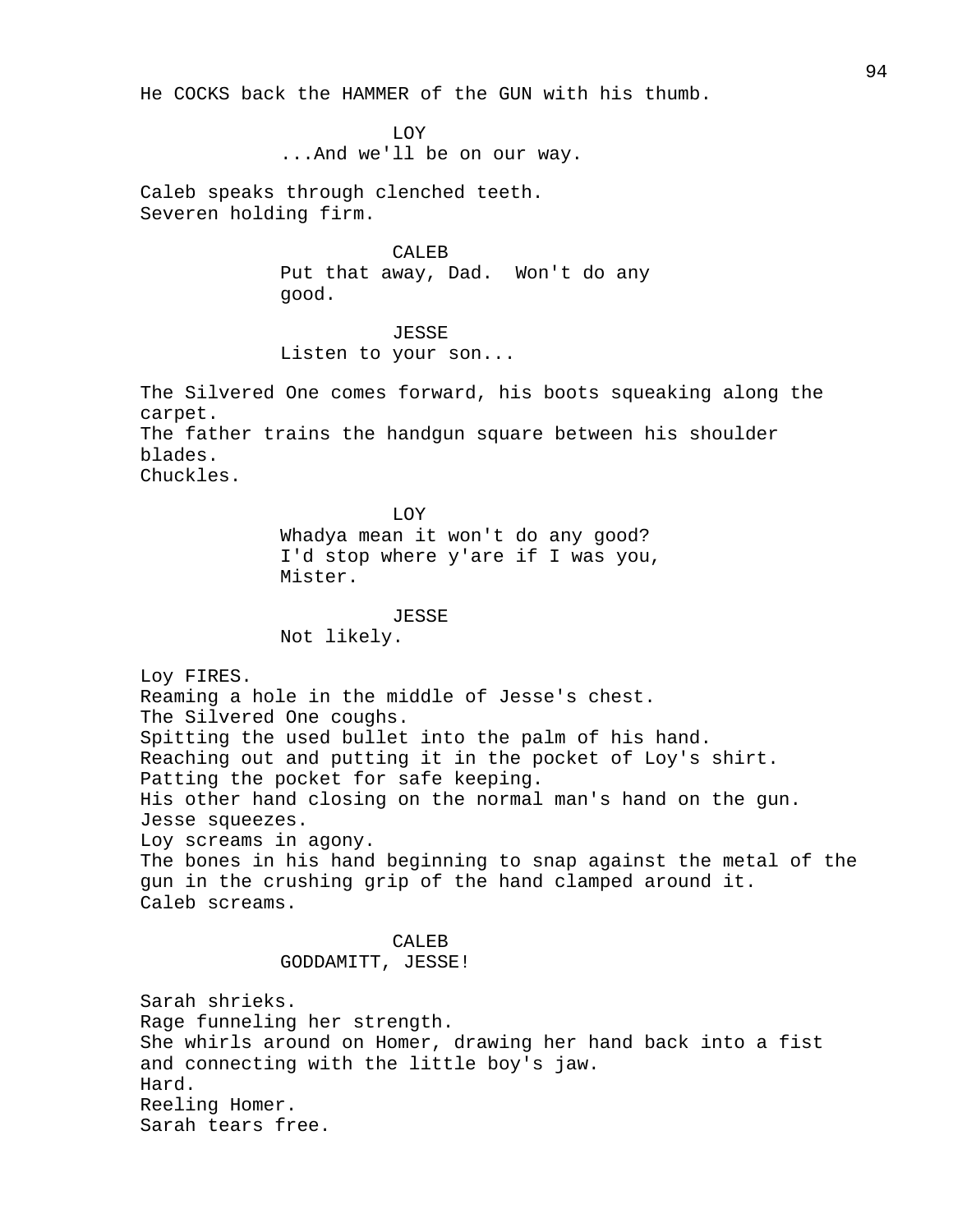Bolts for the door. Grips the knob in both her teensy hands and turns. Flinging the door wide open. Her small figure is backlit in an explosion of sunshine. New morning sun flooding into the room. Rimming Sarah like a halo. The shaft of white light burning hot across the floor. Hitting those inside like an atomic blast. Severen, closet to the door, is blown off his feet. Jesse's grip loosens around Loy's hand, the skin on his grasping hand smoking as he lets out a loud groan. The father spins around in surprise and alarm at the scene around him. Nursing his numb hand. Jesse and Diamondback scramble for cover behind the bed. Homer just standing in the sunlight, tears pouring out of his eyes as his face burns. The Silvered One grabs him and throws him down on the carpet. Caleb covers Mae with his body. Ripping the blankets off the bed. Keeping her shielded. Loy stands, shell-shocked, unable to believe his eyes. Sarah revolves slowly, her eyes gradually widening. The bright day framing her in silhouette. Her shadow rising up the wall of the room. She puts her hand on her mouth.

#### SARAH

Daddy, did I do that?

Caleb wrenches a blanket off the bed. Covers himself with it. He grabs his father and sister in his arms.

> CALEB C'MON LET'S GET TO THE CAR!!!

He shephards them to the door. Looking over his shoulder just once. Mae ducking behind the bed. Twisting her hear around. Her tear-soaked eyes shooting into Caleb's face. He almost stays. Severen takes a leap for them into the direct sunlight. He reaches out with his long arms. Fingertips tearing the blanket as the flesh burns. The farmboy ducking out the door with his own. A fist of sunlight punching the Savage One in the face. Knocking him to his knees. He slams the door shut. Soothing darkness, sweet relief.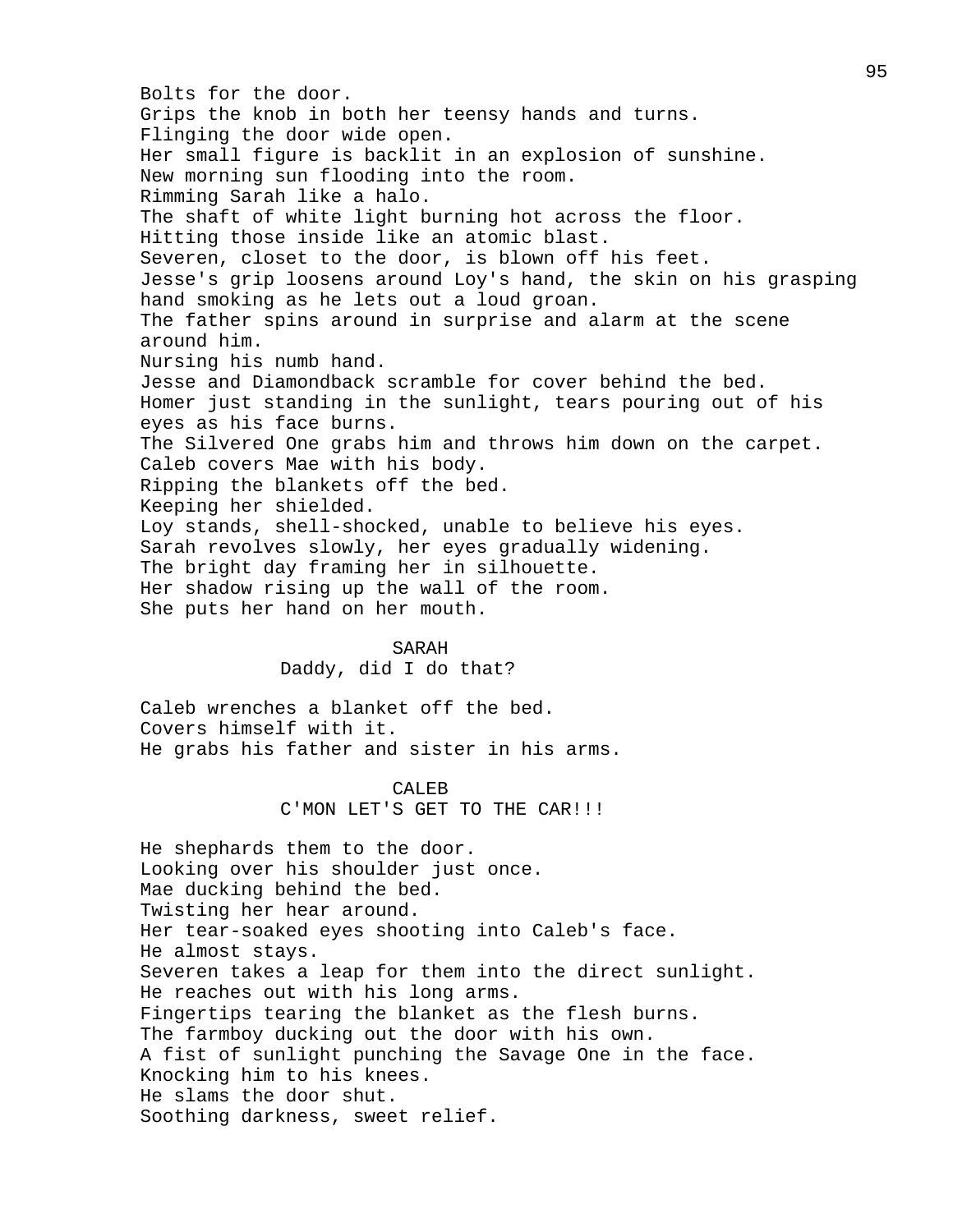### EXT. PARKING LOT - GODSPEED MOTEL - DAY

Loy and Sarah hustle Caleb's blanketed body to the Chevy Pickup. Pulling open the darkened rear compartment. The farmboy clambers in amongst all the veterinary equipment.

### CALEB

Go, Dad!

Loy and Sarah jump into the Pickup and tear off outa there.

INT. REAR COMPARTMENT - CHEVY PICKUP - DAY

The farmboy stretches himself in the shadows among the medical supplies.

A little window to the front seat by his head.

He ducks down below it to avoid the shaft of sunlight streaming through.

The vehicle bucks like a bronc.

### CALEB

Dad?

INT. CAB - CHEVY PICKUP - DAY

Loy's face is white. Foot flat on the pedal.

> LOY What in goddamned hell's goin' on, son?!

Sarah starts to cry.

SARAH What's the matter with you, Caleb?

Pedal to the metal.

#### EXT. GODSPEED COUNTY LINE - DAY

The Chevy Pickup RIPROARS in a cloud of dust. Dust settling on the county line of the tiny Nebraska town.

INT. REAR COMPARTMENT - CHEVY PICKUP - DAY

Caleb rests his head against the metal wall below the window slot. Sweating is not the word.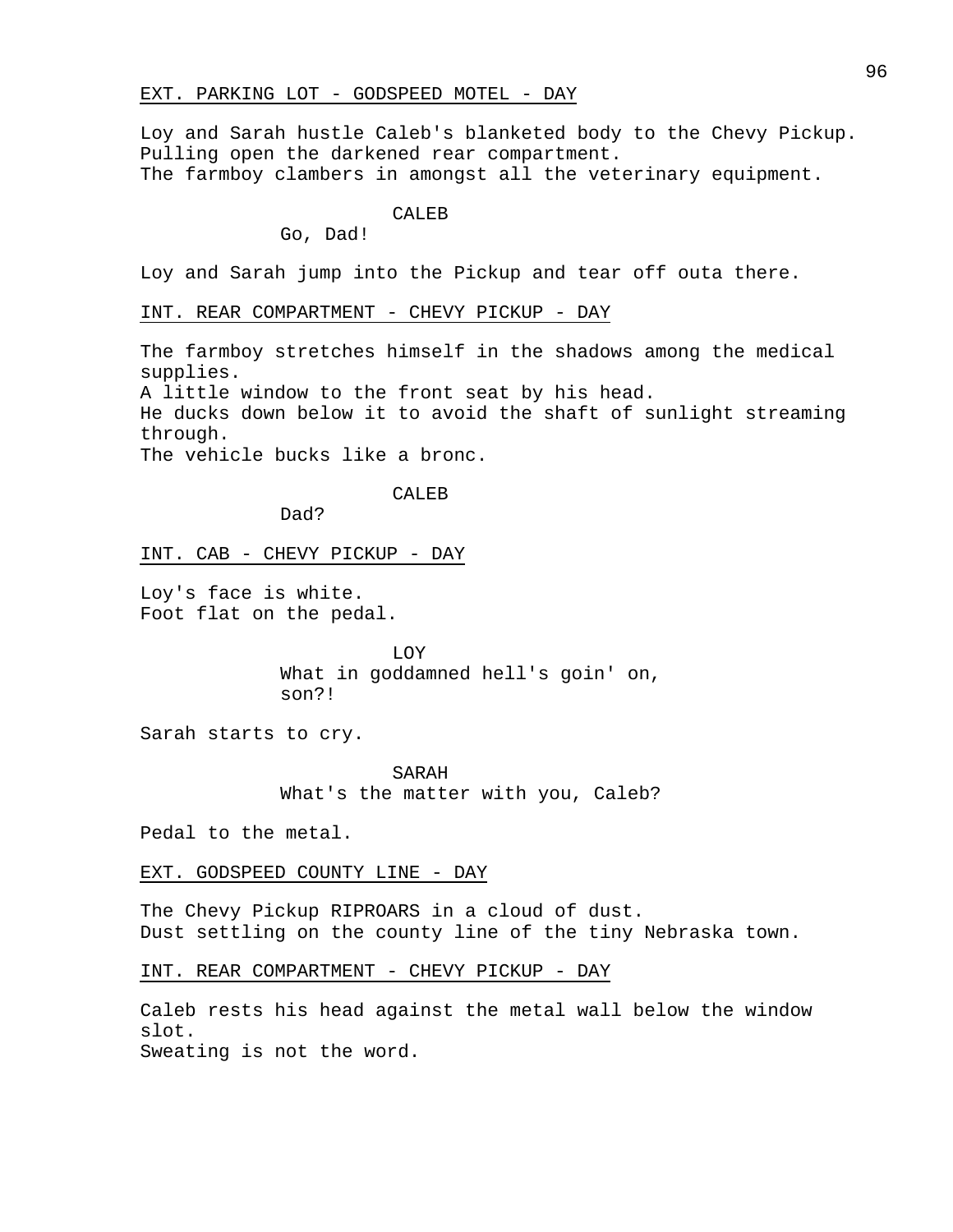### CALEB

Dad... I tried calling you, Dad. You weren't home... Dad... Sarah... You got no idea, either of you. You're not going to believe it. I ain't sure I believe it myself. I ain't the same person I was. I ain't even a person... I'm sick.

Loy looks through the window.

LOY We'll get you to a hospital right away.

CALEB You do I'm dead.

LOY

Caleb... Those people back there, they wasn't normal. Normal folks, they don't spit out bullets after you shoot them. Normal folks don't burn up in everyday sunshine... Now tell me what the fuck?

CALEB I got bit... Now I gotta bite.

LOY

You're going straight to the hospital!

CALEB You want me killed, Dad?! I ain't goin' no Goddamn hospital.

LOY Bullshit you ain't!

CALEB Hospitals fix this?

The farmboy sticks his hand up in front of the window by his father's face. A thin clear shaft of sunlight across the skin. Skin beginning to smoke. Loy recoils in shock. Caleb pulls his hand down and nurses it. They drive on in silence.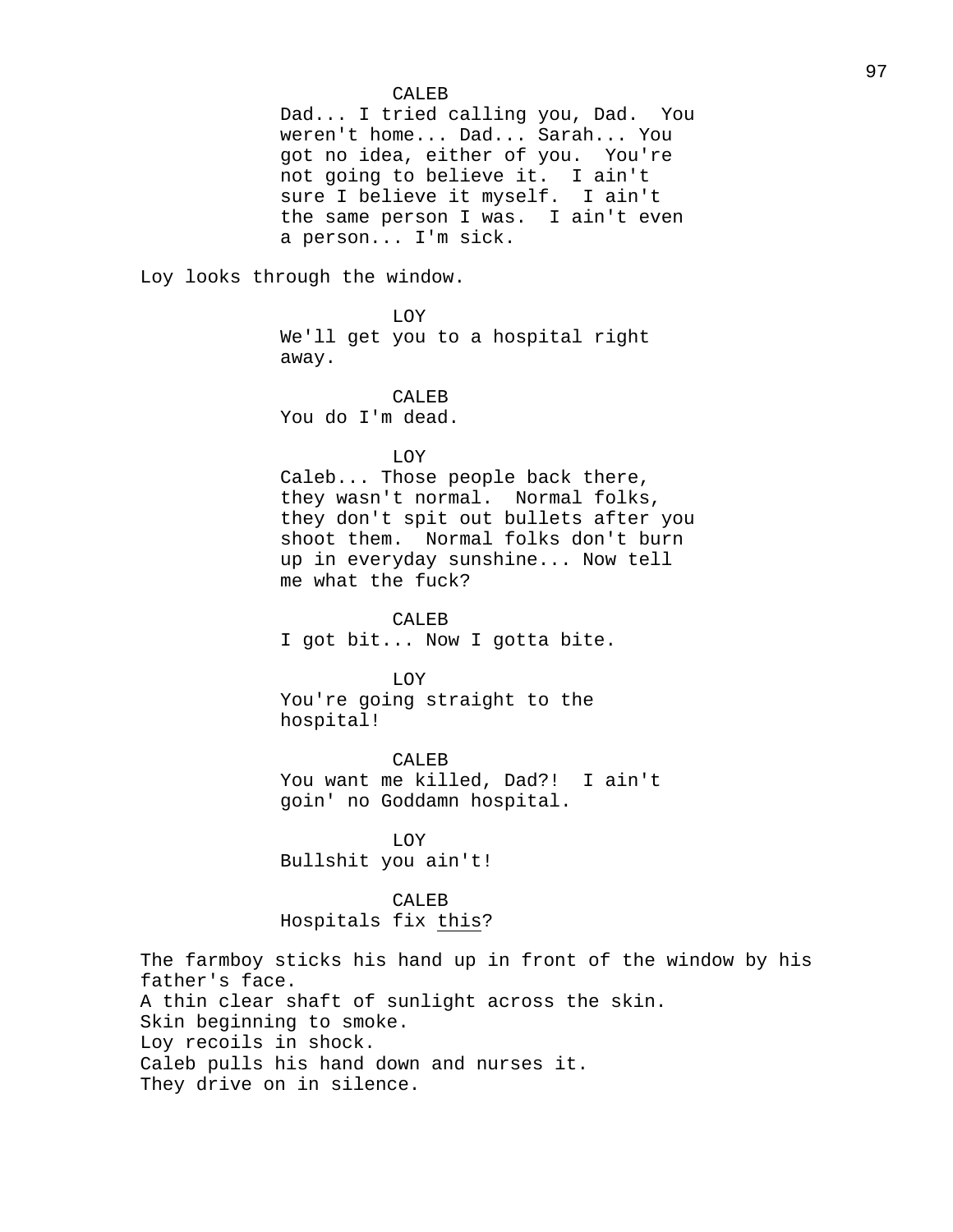The farmboy's eyes fall on the rubber tubing, glass beakers, shelves of medicines, instruments, and other medical equipment stored in the compartment. He fiddles with the apparatus. His mind working.

#### CALEB

### Dad, you ever transfuse a person?

#### EXT. ACCELERATION RAMP ONTO FREEWAY SOUTH - DAY

The Chevy Pickup SCREECHES its TIRES up the ramp. Heading due south. The sun high in a milk white sky.

#### EXT. COLTON FARM - DUSK

The sun like a red balloon resting on the edge of the sky. Sinking behind the old homestead, cozy and familiar in the lazy farmlands.

The Chevy Pickup is a chute of dust funneling up the driveway. Coming to a full-brake stop in front of the farmhouse.

### INT. VETERINARIAN OPERATING ROOM - COLTON FARM - NIGHT

The windows are curtained and shuttered. Caleb is stretched out on the operating table, his skin abnormally pale and translucent under the lights. Loy standing by him in his shirtsleeves. Metal stands by the operating table with bottles attached to them. Long, perilous needles on rubber tubes fitted to the bottles.

The father lifts a hypodermic syringe and fills it with a heavy tranquilizer.

Loy looks real worried as he poises the hypo.

LOY I don't like doing this. I don't really know what's going on. You might not come out of this.

CALEB I wouldn't want to stay like this.

Loy takes a deep breath. He uses the hypo. Caleb is knocked out. The father takes a seat pulling a metal stand to his side. Pumps up the veins on his right arm. And inserts the needle. Draining the blood into a bottle. His eyes begin to dim.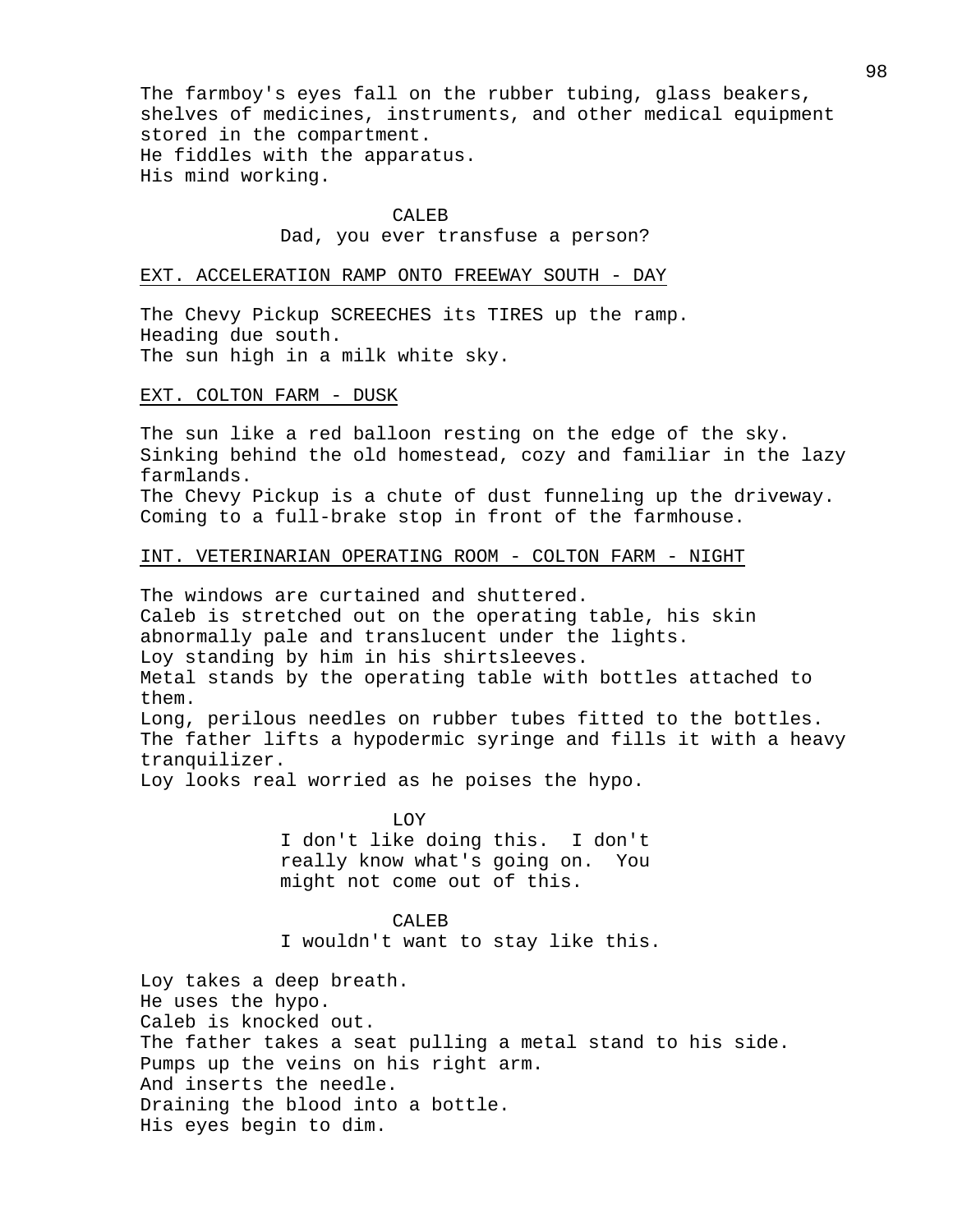Just before he loses consciousness he stops. Looking down at the bottle of blood on the floor. Loy lowers his head to his hands. Trying to get the blood back into it. The room beginning to spin. He breathes deep. And gets to work.

### EXT. COLTON FARM - NIGHT

A moon a day shy of being full casts a bright lunar glow over the farmlands. The farmhouse sits. Everything still and quiet. Maybe too quiet.

### INT. VETERINARIAN OPERATING ROOM - COLTON FARM - NIGHT

Caleb lies motionless. His right arm injected with a needle and tube which is running his blood out into a bottle on the floor. Bad blood. His left arm also injected with a needle and tube being fed from a bottle of his father's blood hung on a stand. Loy feels for his son's pulse. His own body in a state of complete collapse. There is a dull beating. It is enough to blur Loy's eyes with tears. The bottle drains. He gently removes the needles from his son's arms. He slaps the side of Caleb's face. No reaction. He shakes the boy's shoulders. Nothing. He hangs his head in a moment of exasperation.

#### EXT. COLTON FARM - NIGHT

The moon lowering in the sky. Far away a star twinkles. Maybe a star.

#### INT. VETERINARIAN OPERATING ROOM - COLTON FARM - NIGHT

Loy is stroking his boy's head with a wet cloth. His own body severely weakened from loss of blood. He slumps in a chair. Trying to fight the urge to sleep. Sheer will keeping him awake. He stares down at his boy. And prays. He tries one last time to wake his son.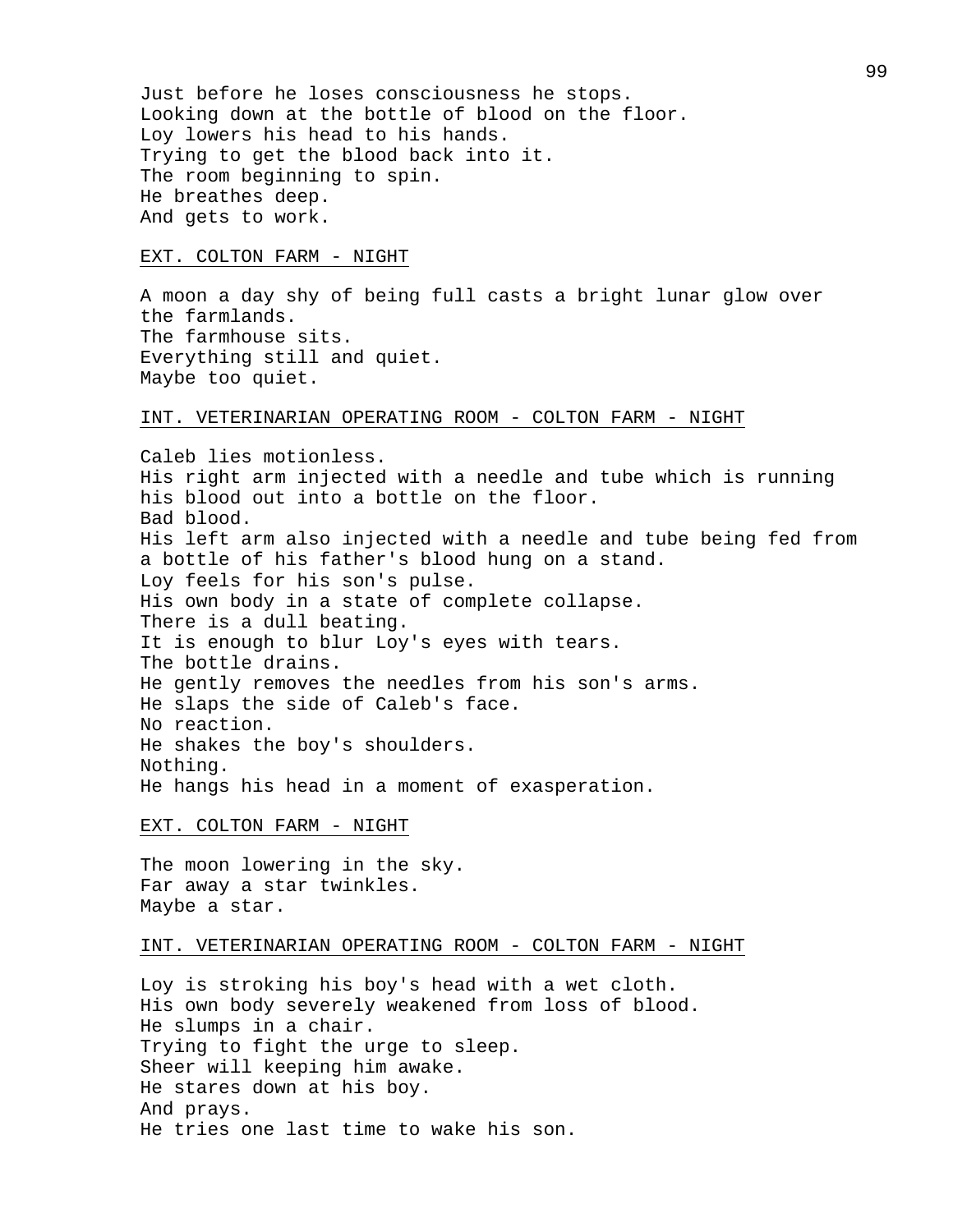Lifting him on his chest. Caleb's head lolls to one side. Loy starts to weep. His hands trembling. The kitchen door cracks open. Two small eyes peer up. Loy snaps his eyes to the door. Sarah starts to cry.

### SARAH

Daddy...

Loy lets his son back down on the table. A rage reddening his features. He turns his back on the boy. Sarah rushes to his side. Winding two arms around his leg. Sobbing. Loy scoops his daughter up in his arms. Walks toward the back door. And throws is open. Taking a big gulp of the new morning air as a bolt of sunshine falls in a clean stripe across the floor. Hitting Caleb on the face. He moans. Loy and Sarah turn. Their faces widen. The farmboy clutches his face with his hands. The sun hot on his skin. Then something happens. Nothing. His skin isn't burning. There is no smoke. He slowly draws his hands away looking at them unhurt in the light of day. Slowly sitting up. Staring into the daytime sky. Blinking. Hardly believing. He's come home. From the warmth seeping through his haggard features, he's been away a long time. His sister runs to his side. Eyes wandering up to his. His hand strokes her hair. The two of them in the rising flood of sunshine. Tears in his eyes. Loy walks over. Putting his hand on his son's shoulder. Smiling. Spent, wrung-out, but wearing a shiteating grin on his face.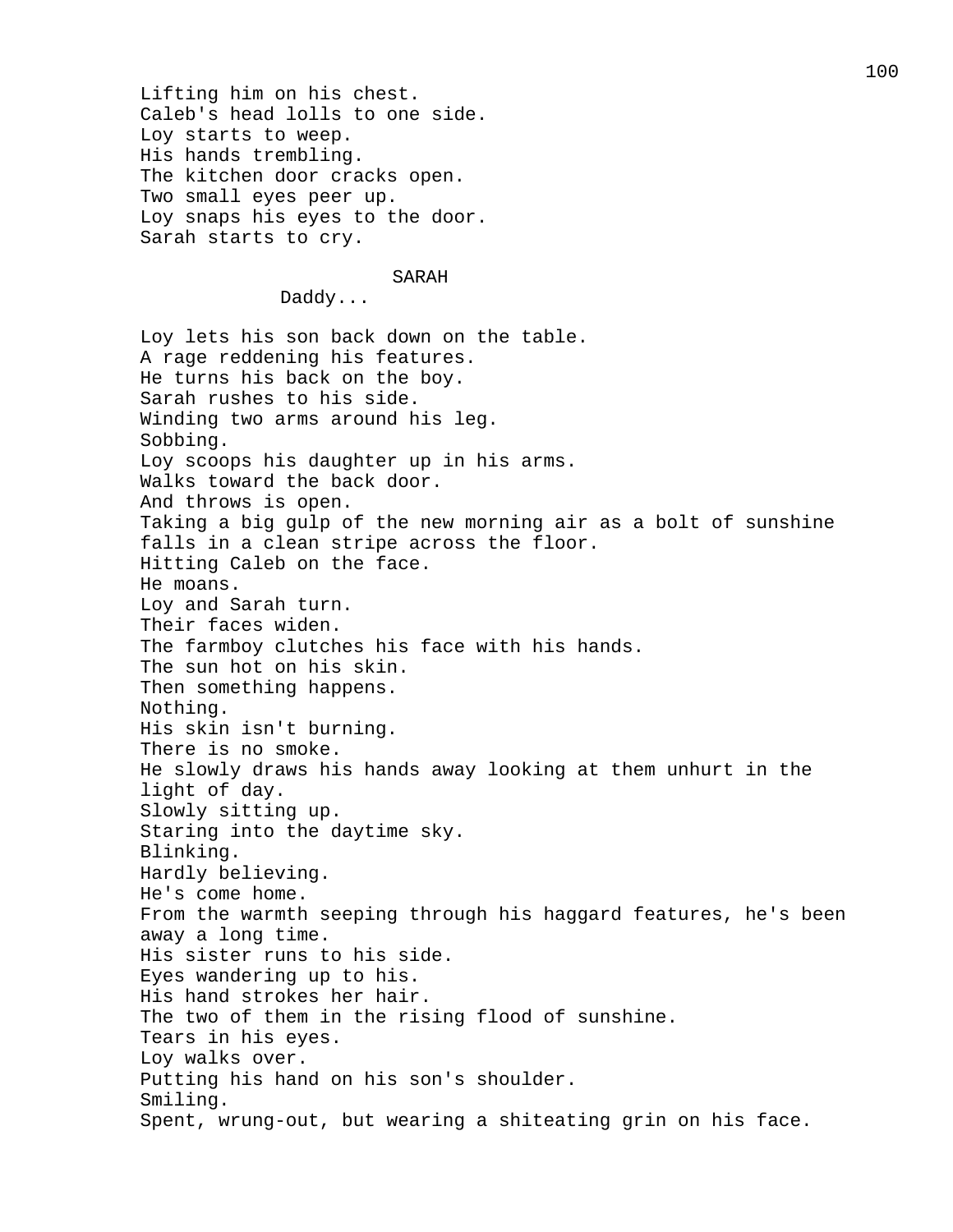He pulls his son to him. They share a hug. Sunlight streaming in as it rises about the horizon out the open door.

EXT. COLTON FARM - DAY

Dawn's early light. The ROOSTER'S CROW carries across the lands like a bugle blown. The farm awakening. Skies clearing. The screen door of the house CREAKS open. Caleb walks out into the wide open world. Unsure at first. Squinting into the sunshine. The very real daylight hitting his face. Like he's never seen it before. It's becoming more familiar by the moment. The smell of grass and straw in the air. The bright blue sky. He embraces it all with his eyes. The world that he grew up in returning to give him strength. That strength washing over him. The world so simple and clean. And his, again. He takes off his shirt as if meeting the daylight head on. He winds his arm around his little sister. She regards the unsinged, healing skin on his bare chest and arms. She worriedly runs her small fingers on the barely discernable white marks of the healed shotgun wound scar tissue. The farmboy looks down and sees the apprehension on the girl's face.

CALEB

I'm okay, Sarah. I'll tell you what happened one day. Just promise me you won't ask till then.

SARAH

'Kay.

CALEB Let's go ride a horse.

He throws her atop his shoulders. She giggles and kicks up her feet. He smiles in the bathing sunshine.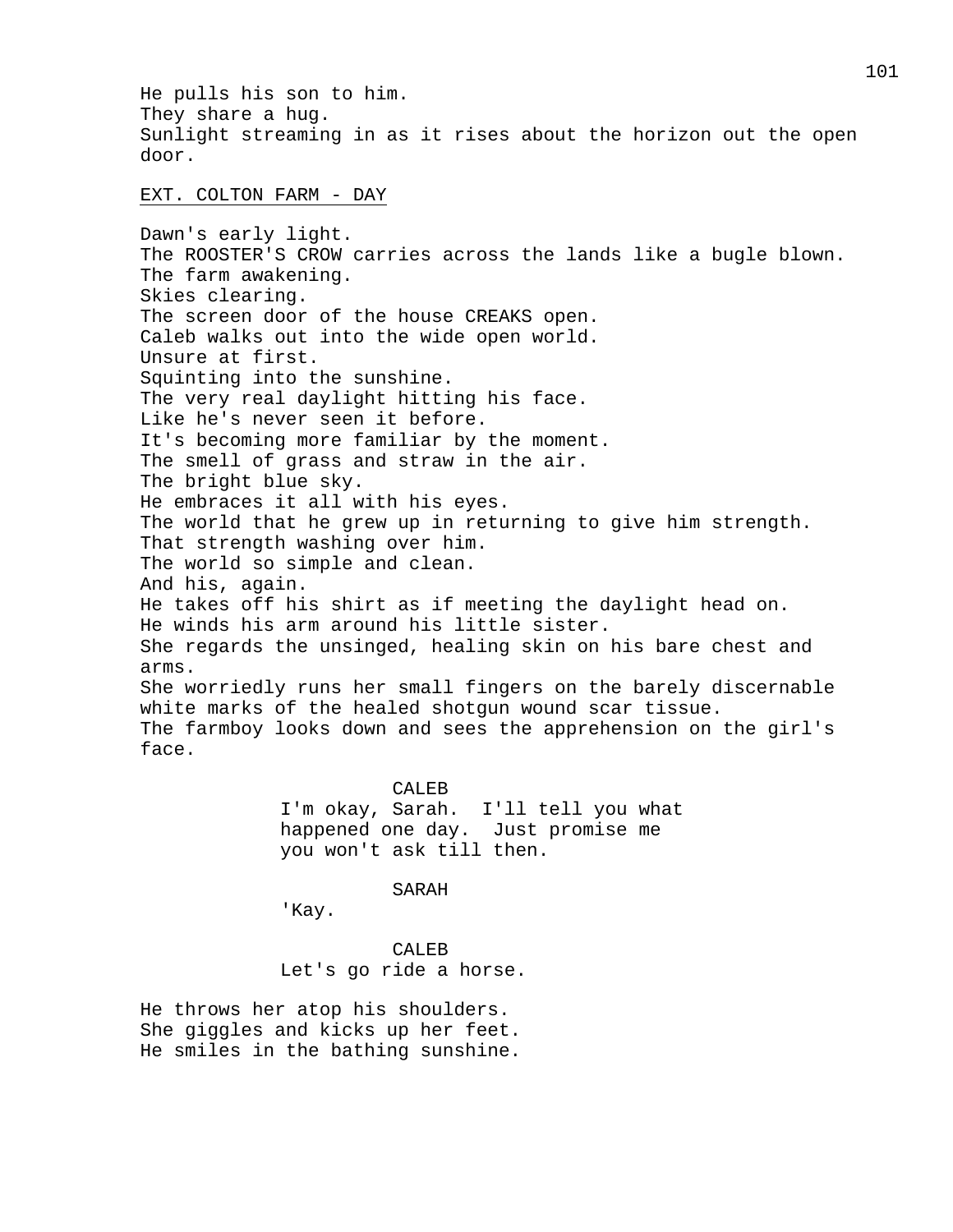EXT. FIELDS - DAY

The sun is low. The horse gnawing at the grass in the wide, open field. Caleb and Sarah lie in one another's arms, fast asleep on the ground. Unaware of the time. The farmboy's eyes drowsily open. Focusing blurrily on the ghost of a moon visible in the blue day sky. Suddenly he sits up with a start. A shiver running through him as he sees the sun is well on its way down. Day has become his friend now. Night worse than his worst enemy. Bringing more than mere darkness with it. Night still a few hours off. But the horizon is darkening. Caleb squints in the distance. There seems to be some sort of shadow on the horizonline. The farmboy blinks and it is gone. He picks up his little sister. Frightened, he wakes her up and places her on the back of the horse.

> SARAH What's wrong, Caleb?

CALEB It's getting dark, we gotta get home.

SARAH

Why?

CALEB

We just do.

Caleb quickly heaves onto the horse. Digging his heels into its flanks. He and Sarah riding like wind toward the farm way, way, away. The roof of the world losing its light.

EXT. COLTON FARM - DUSK

Dusk drops like stone. The two stick figures on horseback gallop into the pen. They dismount and get indoors fast as their feet will carry them.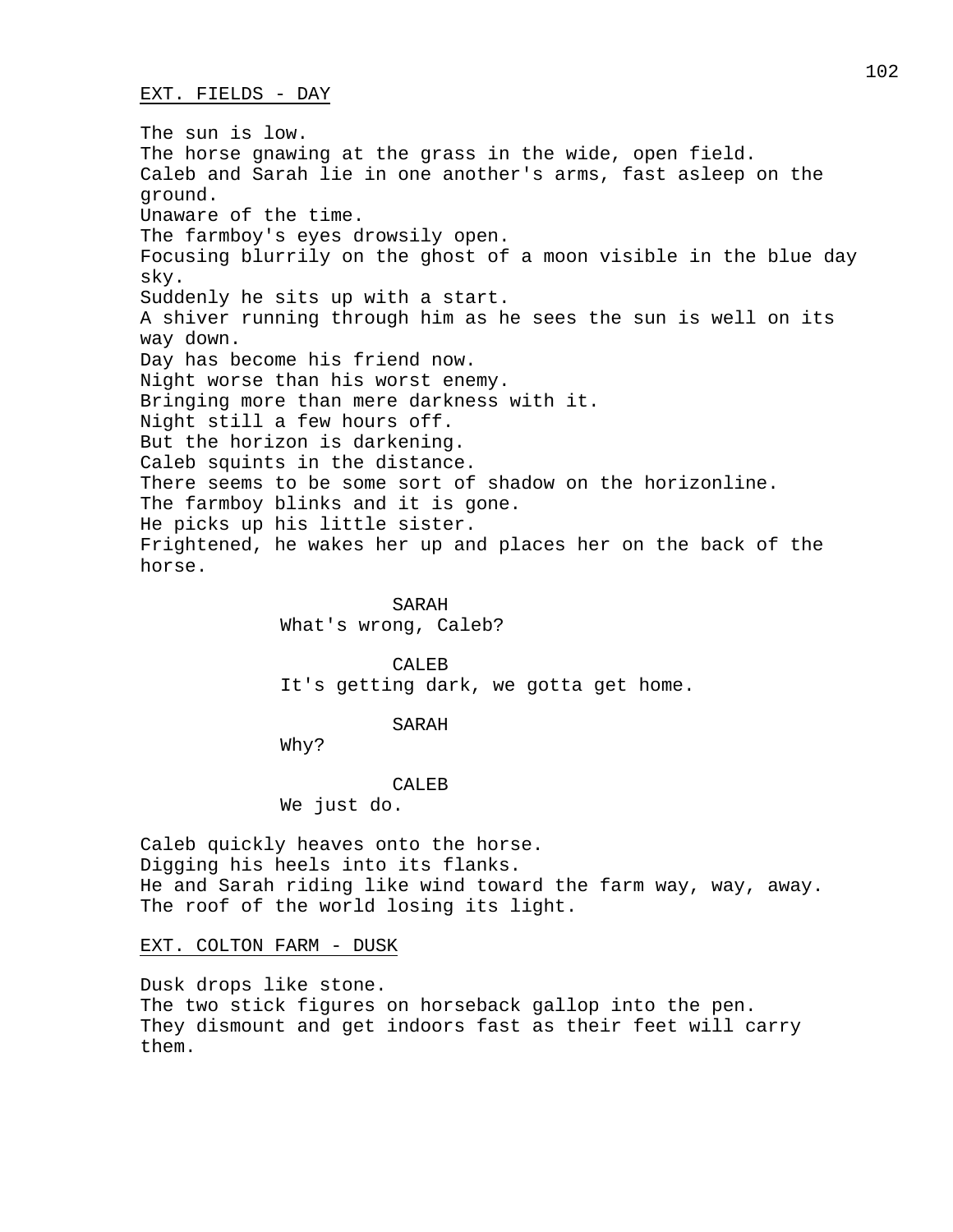### INT. KITCHEN - FARMHOUSE - DUSK

Loy is standing by the stove. Dinner cooking. The smells seeming to rejuvinate him, although his appearance remains weakened and worn down. The screen door SLAMS. Caleb and Sarah enter the room. Loy smiles at the boy.

> LOY Why don't you set the table, Caleb?

Caleb smiles at the reassuring old ritual. He opens the cupboard. His eyes slip to the window as he takes the dishes down. The light of day dying fast. Loy catches his son's gaze. Sees the apprehension. Caleb is still. Day blackening.

# LOY

Caleb?

The farmboy shifts his eyes to his father. Erasing the memory. Thought being blocked out.

> CALEB Cooling off some, huh? Almost feel the fall comin' on.

A tension moves between father and son.

LOY Days are getting shorter.

Caleb looks his father in the face.

### CALEB

Nights are getting longer...

He looks past Loy back to the window and the coming darkness. A shiver runs through him.

EXT. COLTON FARM - NIGHT

The farm sits quietly on the lone flat land. The last light of day winks on the horizon. Then is gone.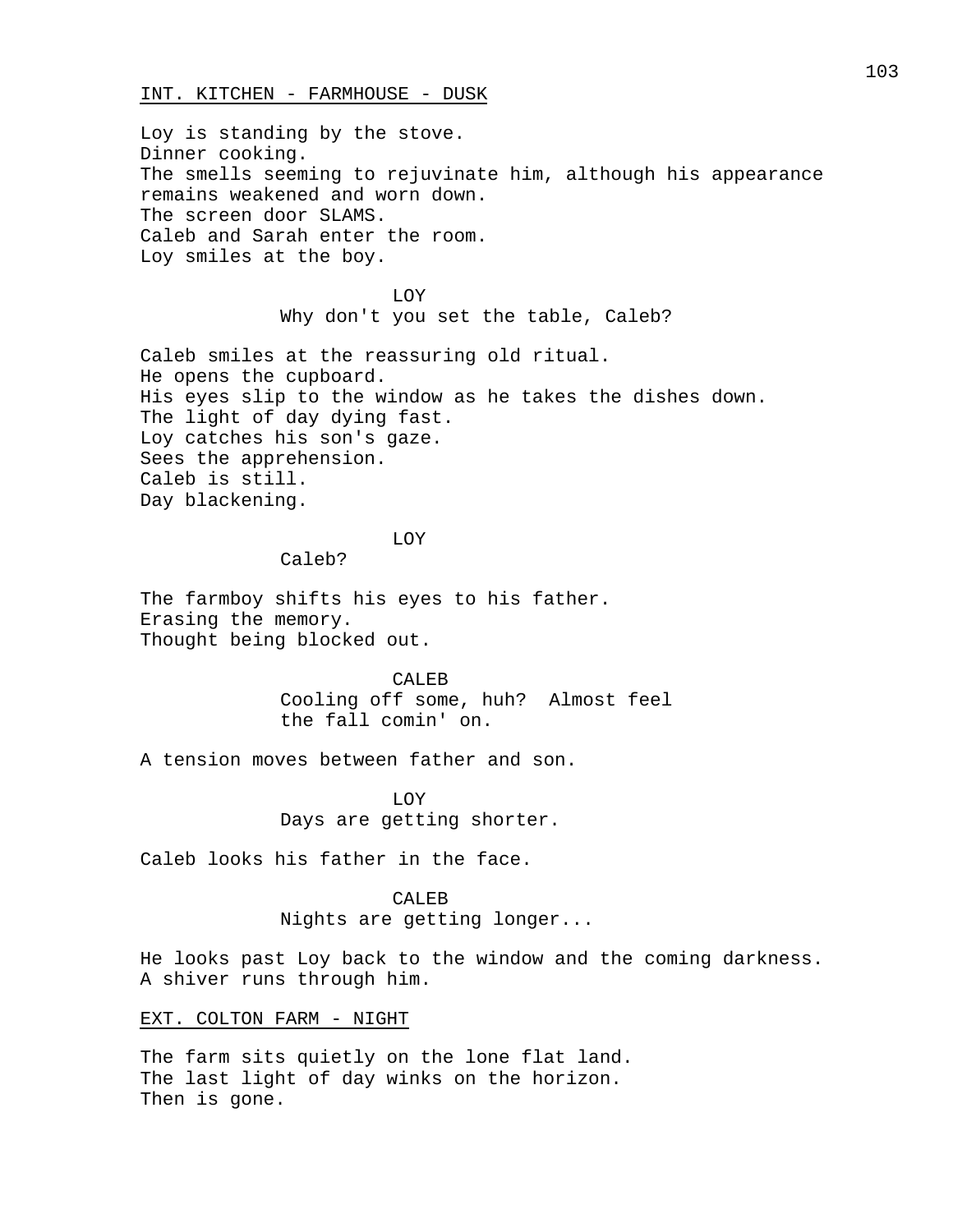### INT. KITCHEN - COLTON FARM - NIGHT

They all eat in silence. An exchange of looks. Caleb eating very slowly. Sarah draining a glass of milk with a straw. Then blowing bubbles. Loy and Caleb look over. She smiles up at them mischievously. A breeze blows through the kitchen window. The curtains flutter. Sarah yawns.

### SARAH

# I'm tired.

Her dinner almost completely devoured. Loy looks over at his daughter with tired eyes.

LOY

Put your dishes in the sink. I'll be up to read to you in a minute.

Sarah gathers up her plate in a small fist.

SARAH I want Caleb to read to me.

CALEB I'll be up in a minute.

The little girl's face brightens. She dumps her dish in the sink with a loud CLATTER.

> LOY Don't forget to brush your teeth.

Sarah groans audibly, taking the stairs two at a time. A stronger wind blows through the window. Caleb's eyes skate to the open windowframe. he rises to his feet. Crosses to the window and reaches out to close it. Something catches his ear. A faint SQUEAKING SOUND. The swing on the porch. He turns an eye to his father. His father notices the anxiety on his son's face. The farmboy tries to hide it.

> CALEB Oughta oil that swing.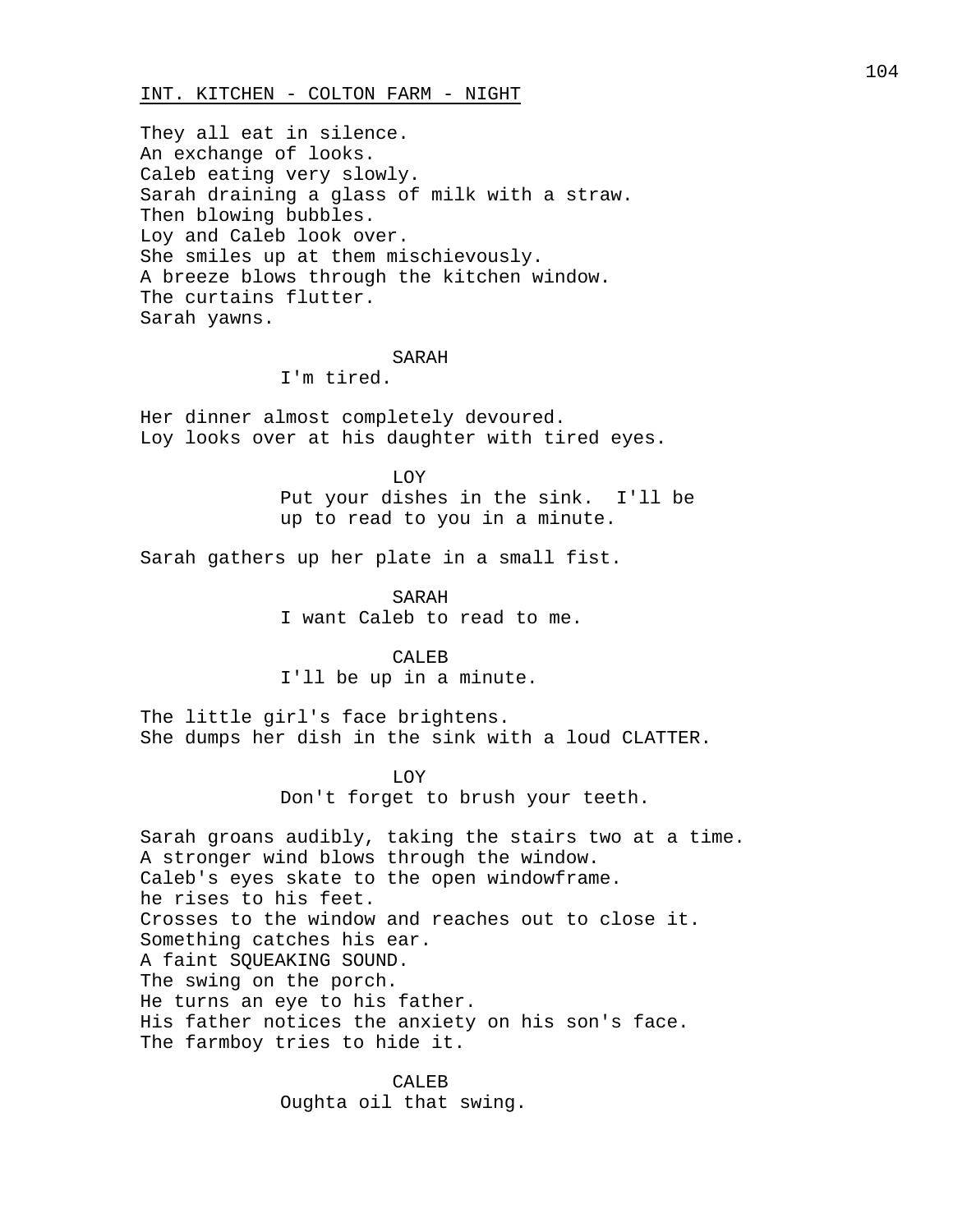LOY I'll wait.

CALEB Could use the air.

Loy nods. Shrugs. Drains his glass of milk. As Caleb walks out of the room.

EXT. PORCH - COLTON FARM - NIGHT

Caleb cracks open the front door. A slash of yellow light pours onto the wooden boards of the porch. He swings open the screen door. The swing rocking back and forth on the rafters. The girl sitting on it. Waiting for him. Mae's eyes like a clear, sunny summer sky. The farmboy stands there. Listening to his heart beat. His face opens in a smile. Her voice like a bell.

### MA<sub>F</sub>

Hi, Caleb.

Caleb's soft brown eyes float over the girl's face. She rises to her feet. The swing becomes silent. A cool breeze blows through the porch. Mae starts to walk to Caleb. The farmboy stiffens. His blood starts to pump in his veins. Hot. He quivers at the sight of her. She advances. Caleb takes a step back. Mae stops.

# MAE Caleb? What's wrong?

He can't take his eyes off her. Something shatters across the farmboy's face. His eyes becoming wet. He grits his teeth. Coming forward like a rush of air. Gathering the girl tight in his arms. She winds her hands around his neck.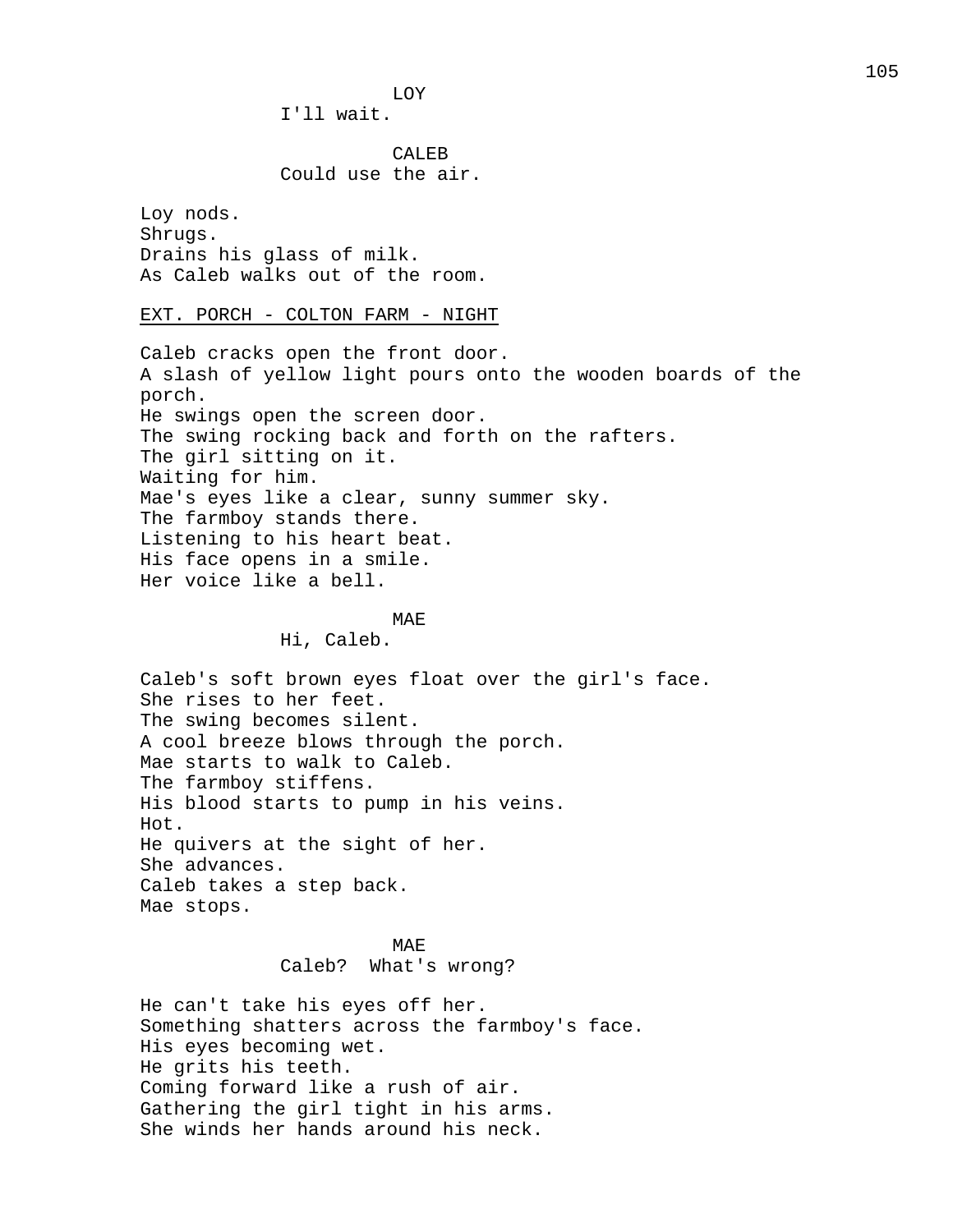They hold onto one another as if for life's breath. Reunited. They stare into each other's eyes. Her hand touches his. She pulls her arm back like she was stung. Wrestling away from him. Her eyes stabbing into his face. MAE Your skin, it's warm! She glances down at her hands that just withdrew from the touch. Caleb swallows. Takes a step toward the girl. It's her turn to back. Down the steps of the porch. Onto the dirt driveway. Her eyes blank, fixed on him. Caleb remains on the edge of the porch. Night long and black all around them. CALEB I belong here... I miss you... Mae's eyes are ice. MA<sub>F</sub> What's it going to be, Caleb? Caleb starts to speak. Then stops. The wind picks up force. Mae takes one last look at him. She spins on her heels. And moves off into the night. A ferocity carrying her limbs out of sight. Caleb lifts his head to the sky. Pinching his eyes closed. Opening his mouth. And screaming her name. CALEB MAE!!! To deaf ears. Eyes straining into the blackness. The girl is long gone. On the empty fields, only the CHANTING WHIRR of insects. Caleb turns back to the house and walks with heavy steps. He rips open the screen door. And goes inside.

106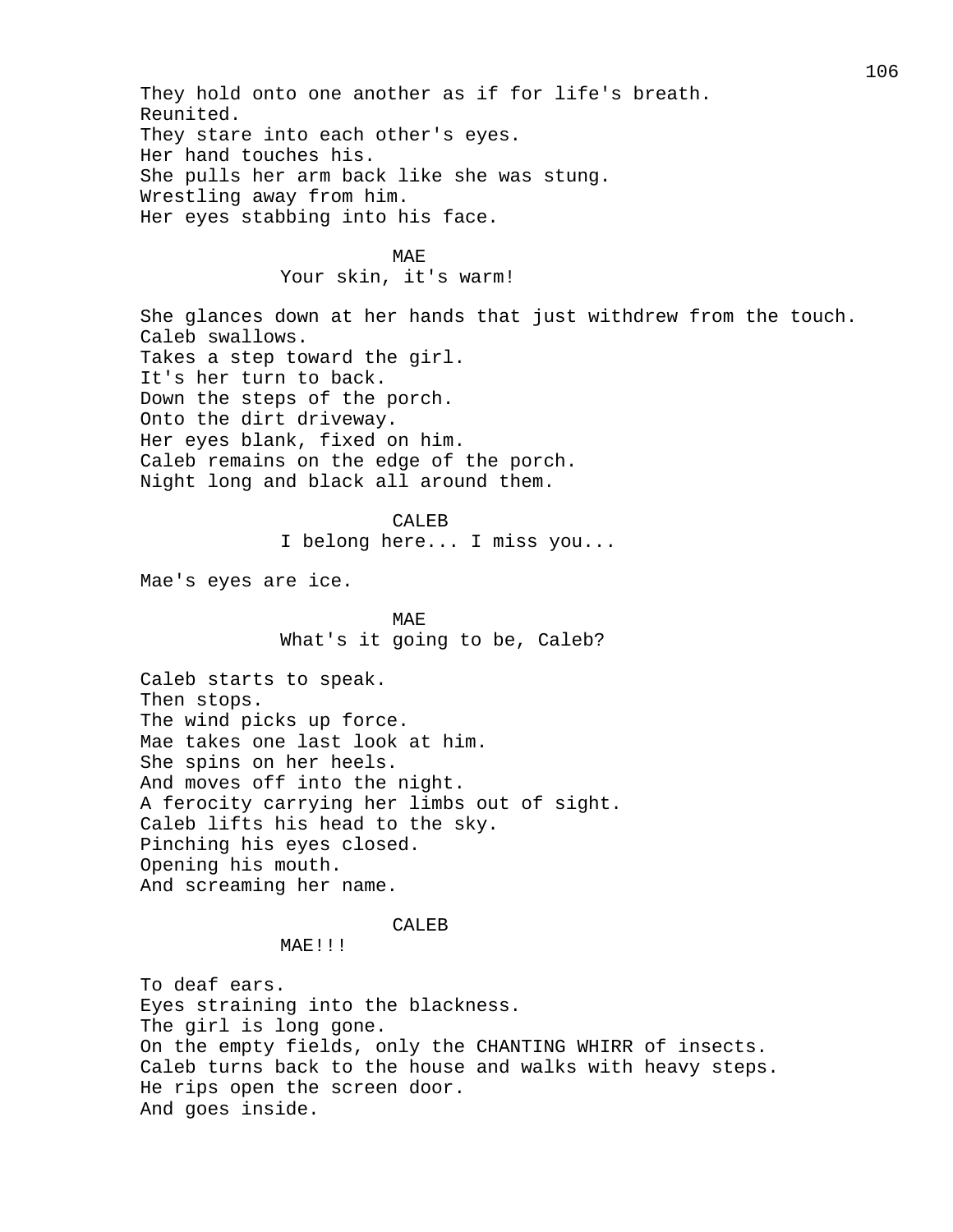Loy is nursing a cup of coffee on the couch and reading the paper. A radio plays softly on the counter. He lifts his head to his son with a gentle smile. Sees the anguish in Caleb's eyes.

# LOY

Caleb?

Caleb crosses to him and puts his hand affectionately on his old man's tired shoulder. Torn in two but keeping it inside.

> CALEB How you feelin', Dad?

LOY Nothin' a day or two's takin' it easy won't remedy. How you doin'?

CALEB

I'm going to bed.

Loy starts to ask. Then lets it go. Caleb heads for the stairs.

> LOY Get a good night's sleep, son. You could use it.

The farmboy stops at the stairs. Looks over his shoulder with a lengthening smile.

> CALEB It's good to be home.

The father smiles firm.

LOY Good to have you home.

Caleb goes up the stairs.

INT. HALLWAY - FARMHOUSE - NIGHT

Caleb pauses in front of Sarah's door and gives a small knock.

CALEB Sarah, you ready for bed?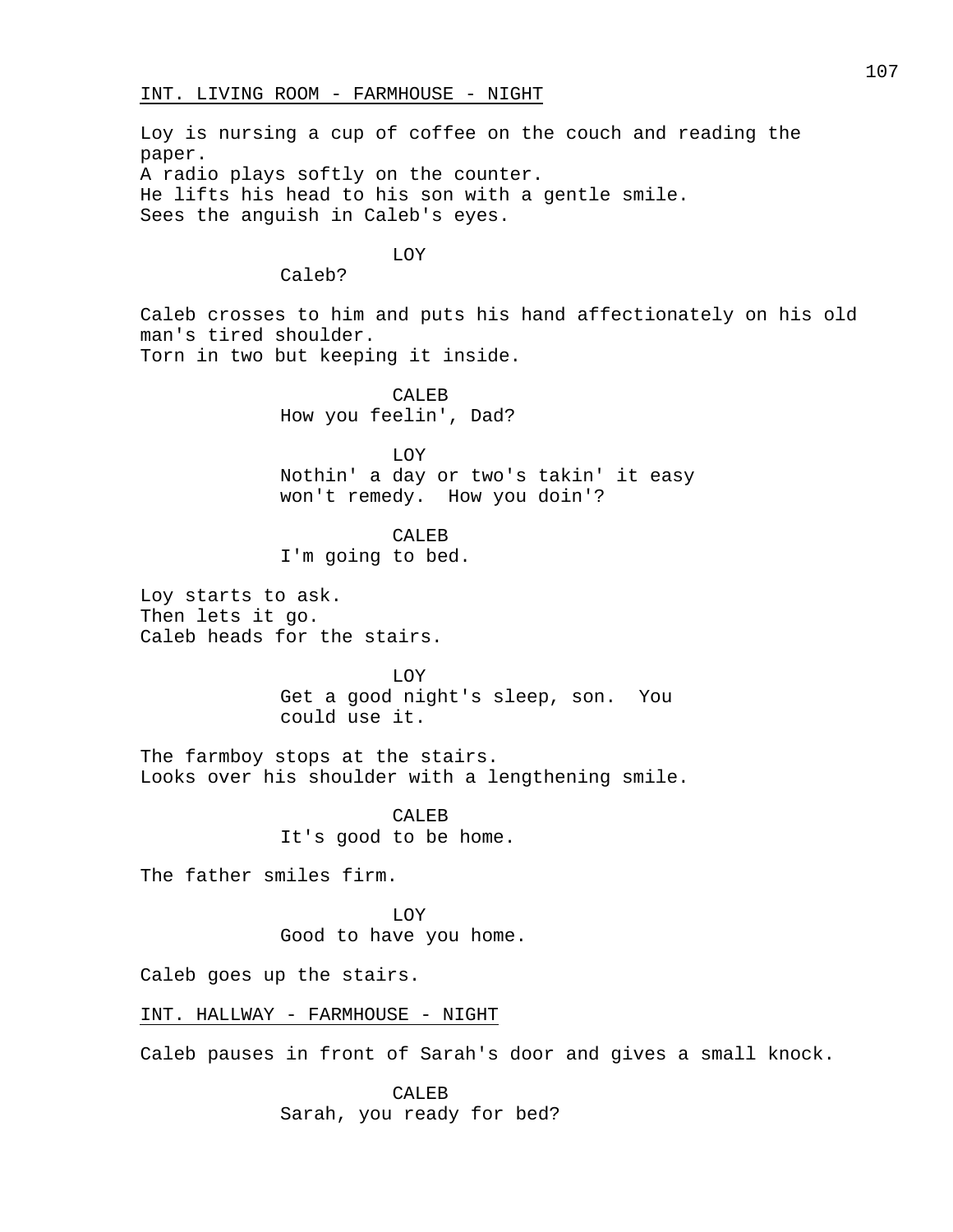No answer.

#### CALEB

## Sarah?

Silence. Caleb tightens. Slamming his palm flat against the door and shoving it open. A cool breeze hits him in the face like a fist. The window wide open. Curtains blowing wildly. In the empty room.

## CALEB

## SARAH!

Caleb's eyes race to the window and beyond. The town of Fix, Oklahoma glittering in the distance. And then one by one the lights of the town begin to go off A last one winks. And goes out. The wind comes in through the open window. Something mythic on the wings of the wind. Caleb Colton stands by the window, staring out. His hair and clothes blown about. His eyes riveted on the black shadow of the town of Fix against the night skies. Those who have taken his sister are there. He knows he must face them. His eyes hard. His face firming in resolve.

EXT. FARMHOUSE - COLTON FARM - NIGHT

Caleb runs from the Ford Pickup to the Chevy. All tires have been slashed. The farmboy punches the side of the vehicle. Taking off for the animal pens as fast as his feet will carry him.

# EXT. HORSE PEN - COLTON FARM - NIGHT

Caleb flings the saddle atop Diesel. Quickly buckling up the cinch. Putting the bridle over the horse's head. Grabbing a fistful of reins and hurling himself onto the animal's back. As if sensing the urgency, Diesel takes off like a shot into the night.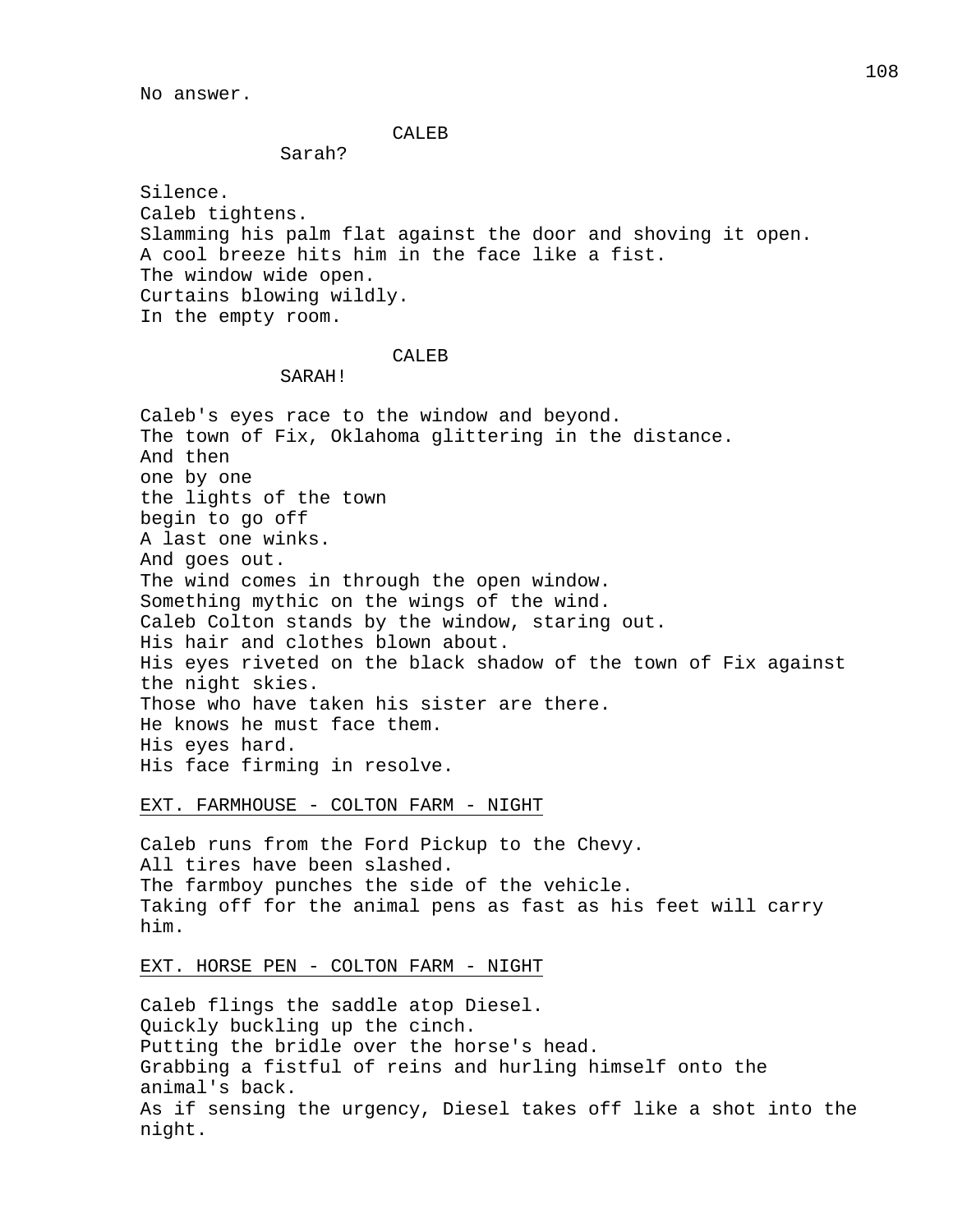Loy is sound asleep on the couch. Out the window, the black horse and its rider disappear into the night.

#### EXT. ROAD - NIGHT

Caleb gallops on the soft shoulder running beside the two-lane blacktop. The darkened town of Fix lying in wait in the distance. Diesel's hooves pound the dirt. A gigantic full moon spotlights the town of Fix. In a dead black swirl of sky. The stars have been blown out. The luminescence glints off Caleb's iron eyes as he THUNDERS down the road on the back of his steed.

# EXT. FIX - NIGHT

A lone figure of the boy on horseback slows to a trot. Going past the sign of the town line. Caleb gives a flick on the reins. The horse walks down the street. Past the closed down burger joint. Diesel's shadow passes across the silent and still Tasty Freeze. Trotting on. Caleb alert and aware, riding loose limbed, coiled for action. Eyes moving left and right. Seeing nothing. The hooves on the asphalt. The animal snorting. Silence so strong you could read by it. The whole little town deathly deserted. Like the boy is the last person in the world. Gathering the reins as he passes the Mini-Market and the Sheriff's station. All closed. Caleb thinks he hears something. The horse shies. A blur of action. The animal rears. Severen Van Sickle connects a steamshovel roundhouse punch to the side of the animal's head. The horse is knocked cold. It collapses in a heap. Hurling the farmboy head over heels onto the hard blacktop. The Savage One hikes across the asphalt. A single SPUR JINGLING. Wearing a big old grin. Caleb is now human and the fall hurt. It takes him a while to get to his hands and knees.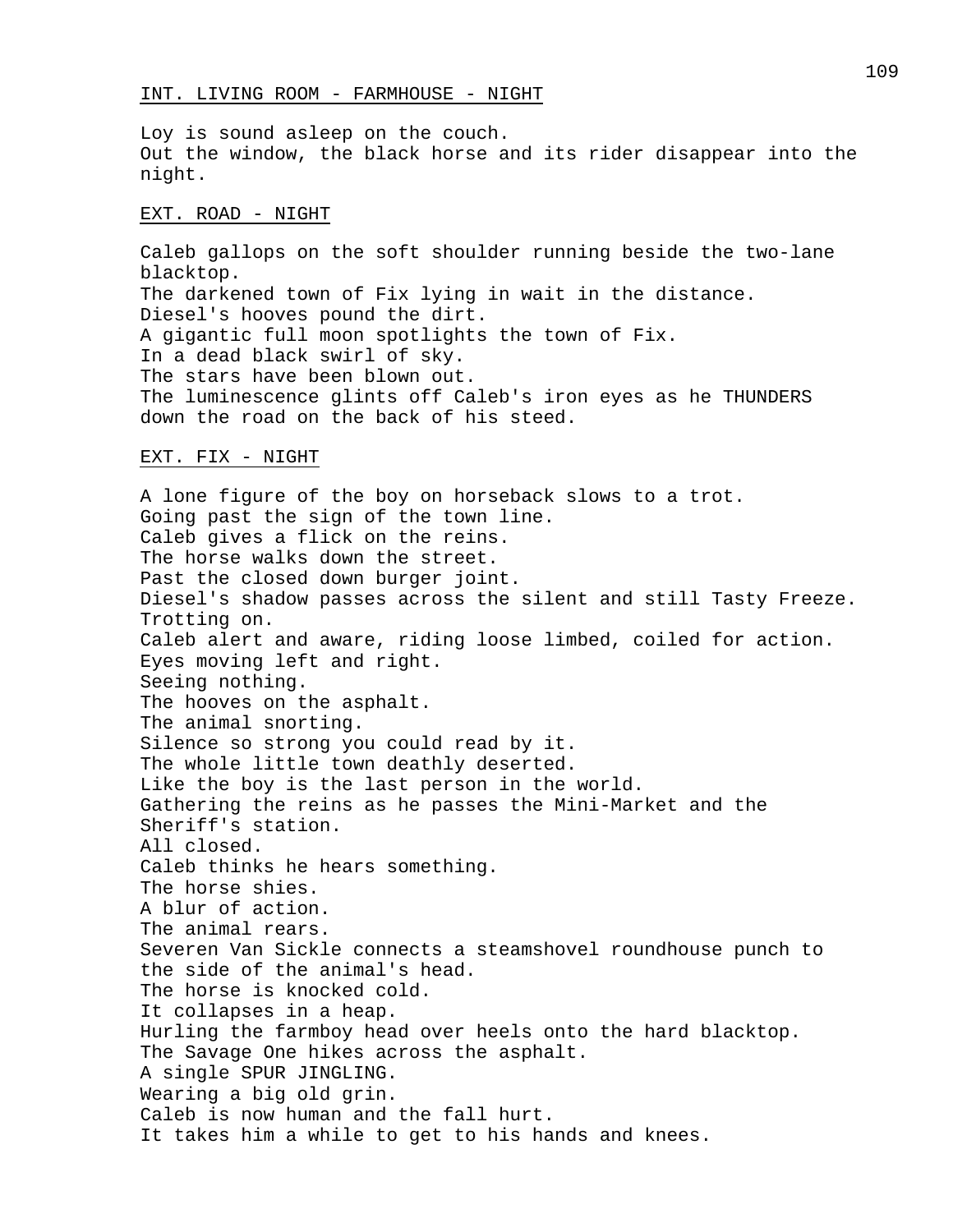When he looks up, there's Severen standing over him. Holding out his hand real friendly like.

> SEVEREN Your horse fell down.

CALEB Where's my little sister, Severen?

## SEVEREN

Lemme give you a hand, ol' buddy.

Severen grabs Caleb's hand and gives him a pull. Full strength. Hurling him over his shoulder twenty feet through the air. Caleb comes down with a loud noise on the pavement. His single SPUR grinds against the tarmac in a shower of sparks. The wind really knocked out of him. Severen smiles. Spitting on his fingers. Pointing one of them.

## SEVEREN

You got one of two choices, you come back with us or you don't come back.

Caleb sees the rangy, sinewy cowboy coming at him. A laconic stride down the deserted strip of road. His SPUR RINGING through the shut down town. The farmboy hears an ENGINE THUNDER in the other direction in the distance. Big, big headlights. A KENWORTH EIGHTEEN WHEELER tractor trailer rig is coming down Main Street on its way to the highway. Caleb jumps to his feet and tears off for the vehicle. Standing directly in its onrushing path. It HONKS its HORN. Caleb flags his arms. The gigantic truck BRAKES to a halt in a HISS of AIR and GRINDING GEARS. The farmboy clambers up on the passenger side.

# INT. CAB - KENWORTH EIGHTEEN WHEELER - NIGHT

Caleb throws open the door and climbs anxiously in. He is sitting beside a big, built for diesel REDNECK TRUCKER. Giving the boy one heck of a serious look.

> REDNECK TRUCKER Git the fuck outa my truck.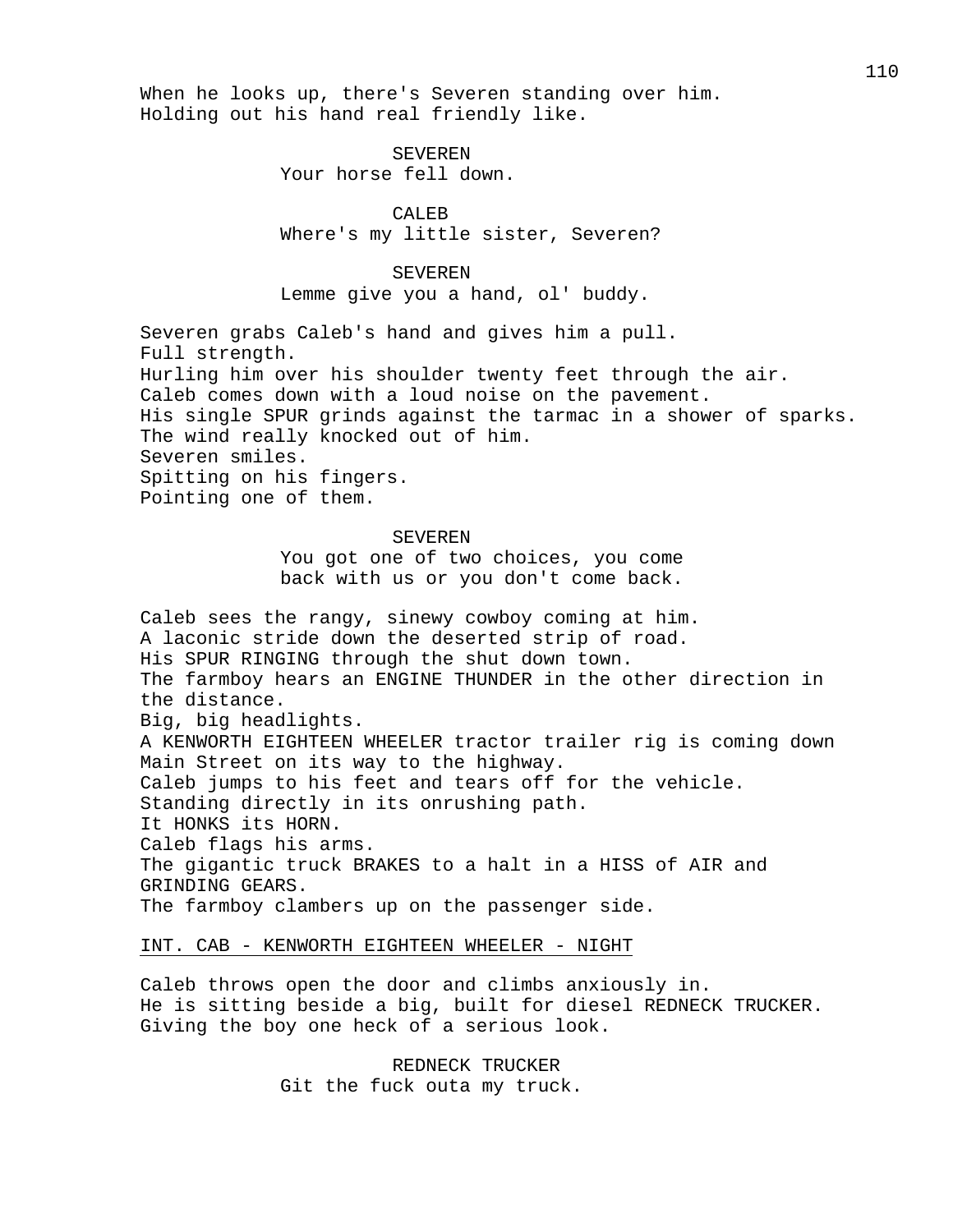CALEB Get going before we get killed! Believe me!

REDNECK TRUCKER Gonna give you to the count of five. One... Two... Four...

CALEB Sorry 'bout this.

The farmboy hits the redneck trucker in the face. Knocking him cold. He throws open the driver's door and pushes him out of the cab. Edging over behind the wheel. Wide eyed at the mind-boggling array of gears and controls.

> CALEB I'm not going to be able to drive this truck...

Caleb looks out the windshield. Severen is approaching the front end of the truck. Bright as a beacon in the headlight beams. His expression calm and incredibly cold. Like if he gets his hands on the truck he'll turn it upside down.

Caleb does a fast study of the truck's control panel.

CALEB I'm going to be able to drive this truck.

He puts one hand on the steering wheel. Throws the shift. He steps on the gas. The ENGINE SURGES. The truck lurches forward. Lunging like a fifteen foot high, eighteen-wheeler behemoth.

EXT. KENWORTH EIGHTEEN WHEELER - NIGHT

Severen tries to duck out of the way. The titanic front grill and bumper bash into him. Knocking him off balance. Twenty tons of truck draggin him under the wheels.

INT. CAB - KENWORTH EIGHTEEN WHEELER - NIGHT

Caleb grits his teeth. Taking his foot off the gas.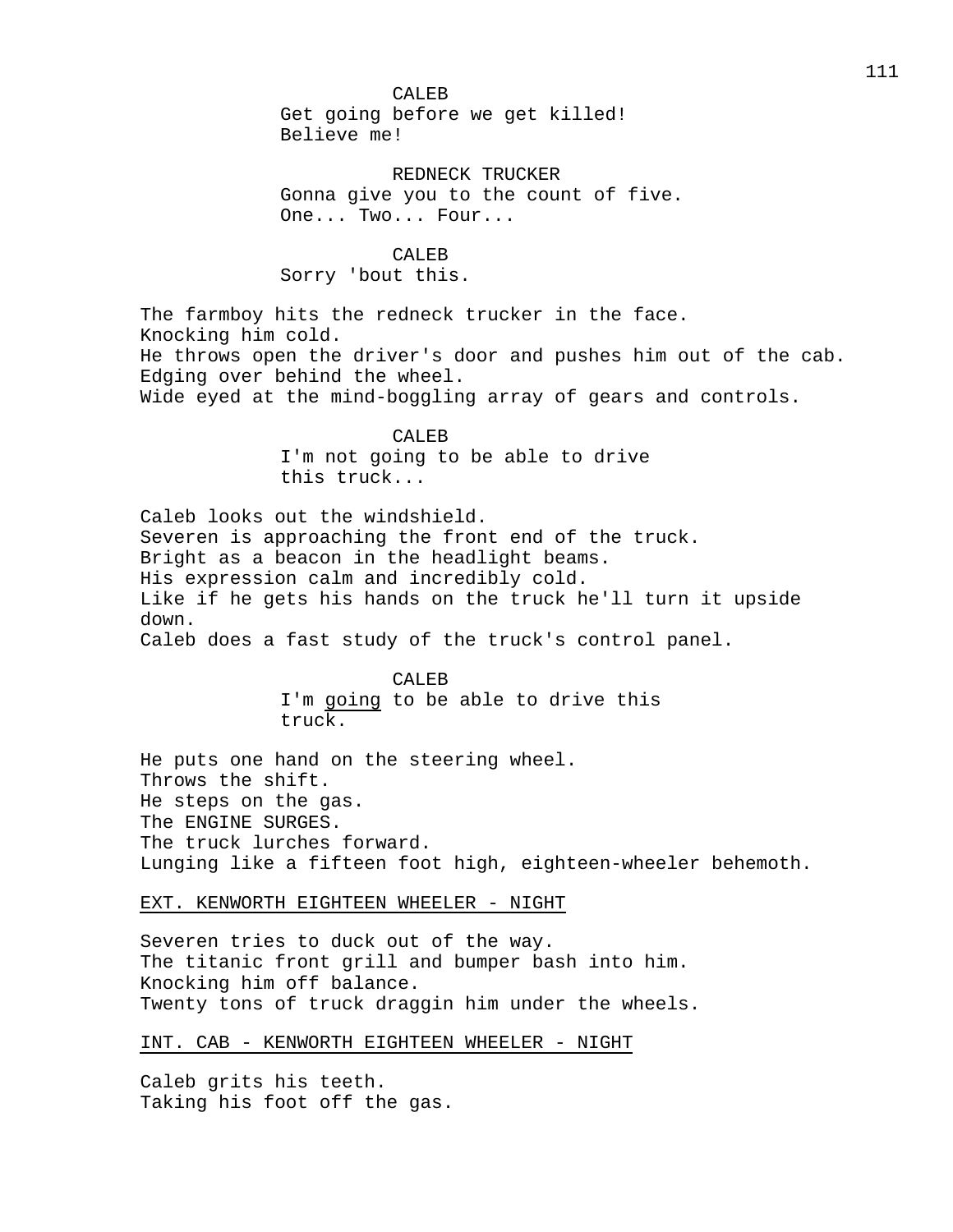Scared spitless behind the gigantic machine he is trying to restrain like breaking a wild mustang. It tools treacherously and powerfully down the darkened road through town. His eyes level through the windshield at the hood of the truck. The ENGINE RAGING in the night. Severen's head abruptly sticks up over the hood. Half of his face raked with tire tread marks. One of his steel sinewed hands comes smashing onto the hood with such force his fingers put holes in it. Caleb gasps. Trying to maintain his control on the steering wheel. Severen singlehandedly rips the hood off. Exposing the titanic 12 cylinder motor. The Savage One begins to shear off pieces of the engine. Showers of sparks. Spewing gas. Electrical shorts. Severen puts his fist through the motorworks. Ripping out a handful of gears and cylinders amid geysers of oil spraying the windshield. The ENGINE HOWLS and SHRIEKS. The Eighteen Wheeler is giving up the ghost. Caleb sees the truck is about to stall. Severen is halfway onto the hood and is attempting to bust his fist through the windshield. The farmboy knows he is about out of time. His hand goes to the twin brakes for the cab and trailer. His eyes harden. His other hand opens the driver's door. CALEB<sub>B</sub> ...Jackknife. Colton throws the brake for the cab. SCREAM of STEEL on STEEL. The cab jarring. Caleb leaps out the door. EXT. KENWORTH EIGHTEEN WHEELER - NIGHT

The farmboy goes jumping out onto the roadbed. Rolling head over heels a few times. Then he looks up. And sees it. Severen clinging to the cab as it skids to a complete stop. The trailer it is carrying continues to travel at 40 MPH. Colliding with the cab. Crumpling it like an accordian. The air TORN with the EAR-SPLITTING COLLISION. The truck crushes like a tin can. EXPLODES into a million pieces.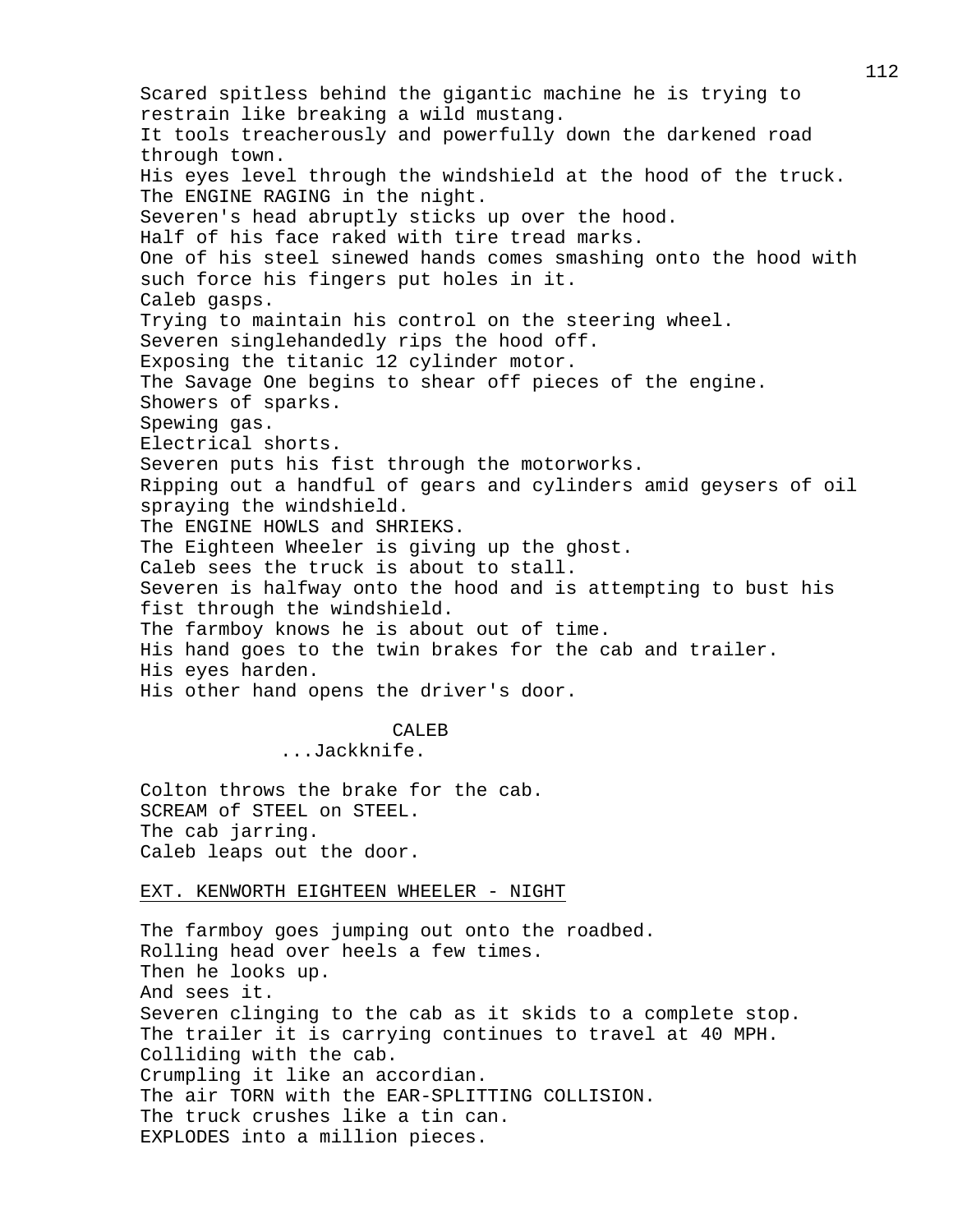Spreading the remains of Severen Van Sickle across half the state. Caleb rises to his feet. The rowel of the Savage One's silver spur flips in the air end over end, dropping down on the tarmac, spinning on the ground like a nickel. Caleb flips it like a coin and sticks it in his back pocket. His awed face framed with flames.

#### EXT. ROAD - NIGHT

The fires burn down. Smoke fanned and thinned by passing WINDS. Caleb raises his head. Looks out beyond the smouldering wreckage. Through the smoke. Down the darkened street, silhouetted by a pair of headlights of an idling station wagon, stand Jesse, Diamondback, and Mae. They are standing side by side and facing the straw haired farmboy. Caleb takes a deep breath, closing his fists at his sides. Jesse's eyes blacken as they land on Caleb's face. A rage passes behind his eyes.

> JESSE You fucked us up again.

Caleb's voice vibrates off the buildings.

CALEB WHERE'S MY SISTER, JESS?!

Jesse's lips curl in a sneer.

JESSE I'm gonna hafta kill ya a few times.

Caleb stares at the row of faces. Moving from Jesse to Diamondback.

> DIAMONDBACK Your sister for Severen.

CALEB MY SISTER'S GOT NOTHING TO DO WITH THIS!! IT'S BETWEEN US!! LET HER GO!!

He turns a desperate eye on Mae.

MAE??!!

CALEB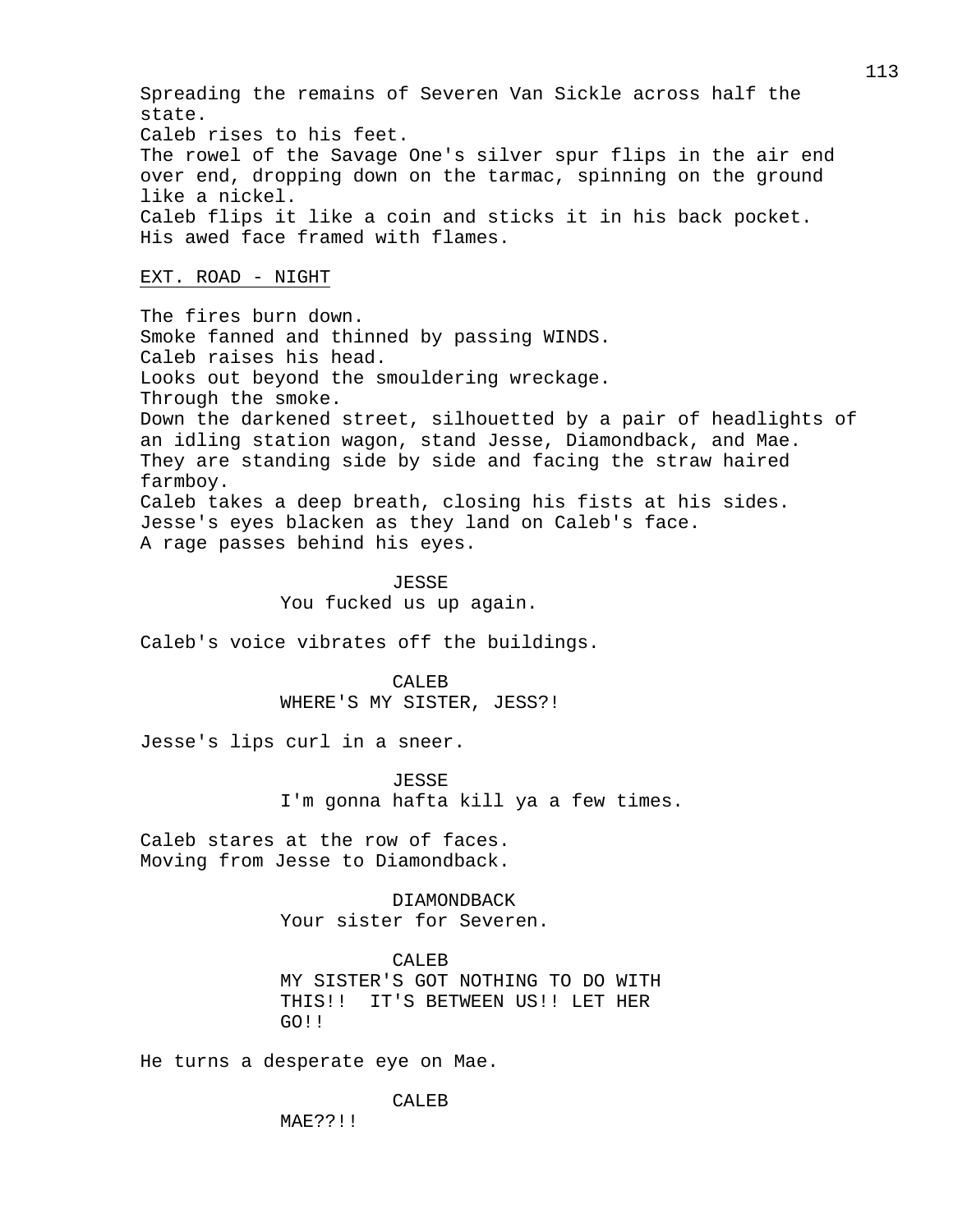Mae whirls on Jesse with a fierceness in her eyes.

MAE Jesse, let him come back!

The silvered hair ripples with a slight toss of his head.

JESSE Too late for that, Mae.

CALEB WHERE'S MY SISTER???!!!

Suddenly the hi-beams pop on on the Station Wagon. Caleb's eyes dart to the vehicle.

INT. STATION WAGON - NIGHT

Sarah takes her fingers away from the hi-beam switch. Turns her tear soaked face to Homer. Who is crawling over the front seat. Trying his level best to be charming.

> HOMER Sarah, everything's gonna be okay. Don't be scared.

The Little One pins the little girl down in the seat. She makes like she likes him for a minute. Curling her hand around a large flashlight on the dashboard. Homer smiles lovingly as he inches forward. he wraps his hand over Sarah's wrist. And bears down. Happily. She gulps. Homer's face drifts toward hers. His lips curling back in a smile. His teeth near her neck. Sarah quakes. Tears streaming down her cheeks. Fear paralyzing her. The little boy starts to fasten on her neck. His eyes close.

EXT. ROAD - NIGHT

Caleb's face turns leathery. He moves on Jesse.

> CALEB I'm takin' her back.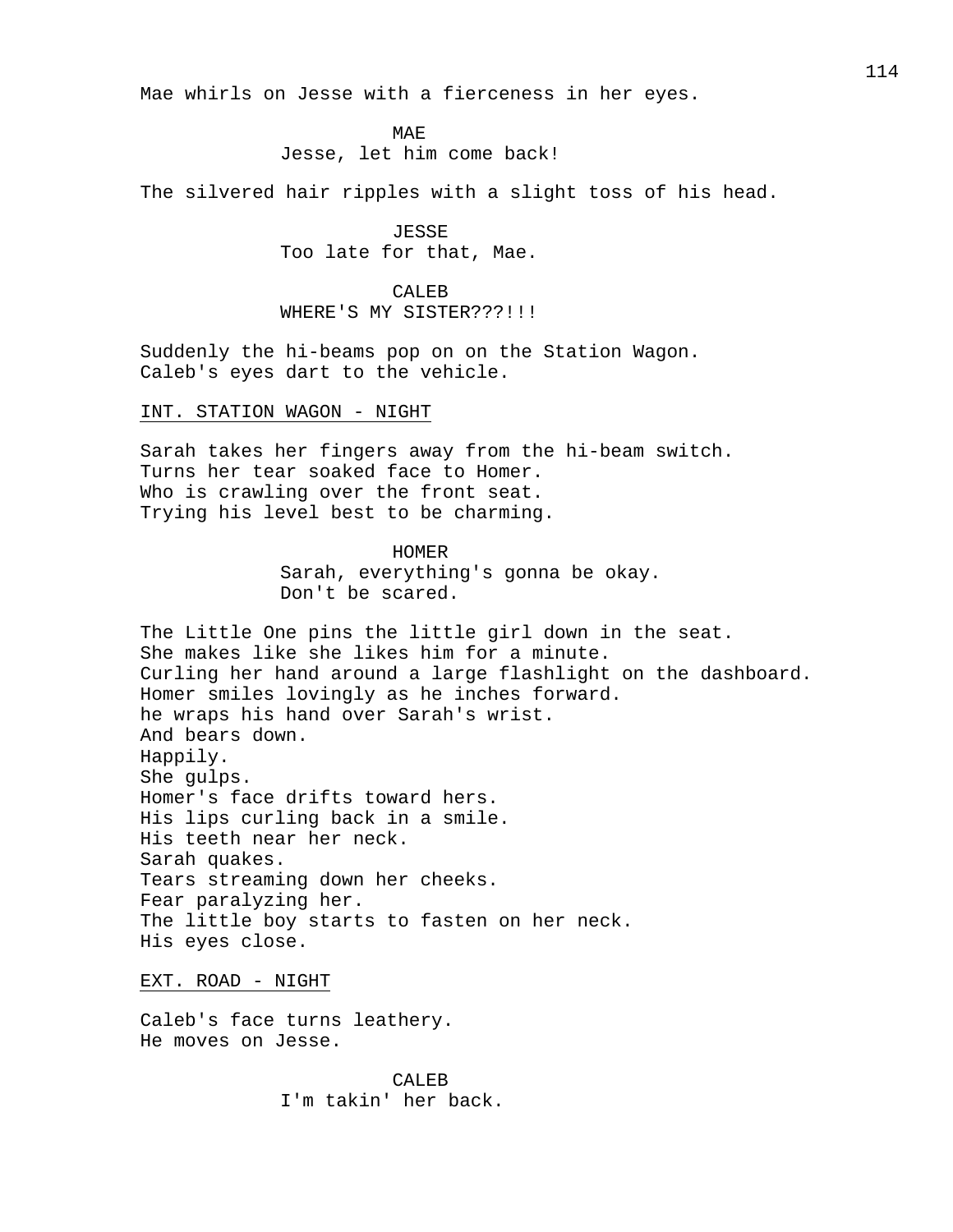# JESSE Sure you will.

The Silvered One smiles. Watching the stark form of Diamondback appear behind Caleb's back. Quietly dropping the pearl handled blade out of her cuff into her hand. Raiseing it to throw. Jesse silences Mae with a hand over her face. Caleb keeps coming on.

## INT. STATION WAGON - NIGHT

Sarah clubs Homer over the head with the flashlight. A startled Homer breaks his grip for an instant. In that instant, Sarah rips open the Station Wagon door and tears outside.

## EXT. ROAD - NIGHT

Caleb almost has his hands on Jesse. Diamondback raises the blade behind her head. Mae is too scared to speak. The car door bursts open and the little girl runs wildly down the street. The farmboy spots her. She spots Diamondback in the nick of time.

#### SARAH

Caleb!!! Look out!!!

Caleb ducks.

Diamondback throws the knife. It plunges through the air. Imbedding in Jesse's face. The Pale One gasps. The Silvered One snarls in anger, pulling out the blade. Caleb dives through the burning wreckage of the truck to sweep his baby sister up in his arms and carry her off into the night. Jesse takes one handed aim on their fleeing figures with the Colt Peacemaker. Finger closing on the trigger. Mae knocks into him as the gun GOES OFF. Bullet hitting air. The Silvered One whirls on the girl in a red-faced rage. She averts her eyes.

# EXT. FLATLANDS - NIGHT

Caleb takes off into the flatlands that surround the town.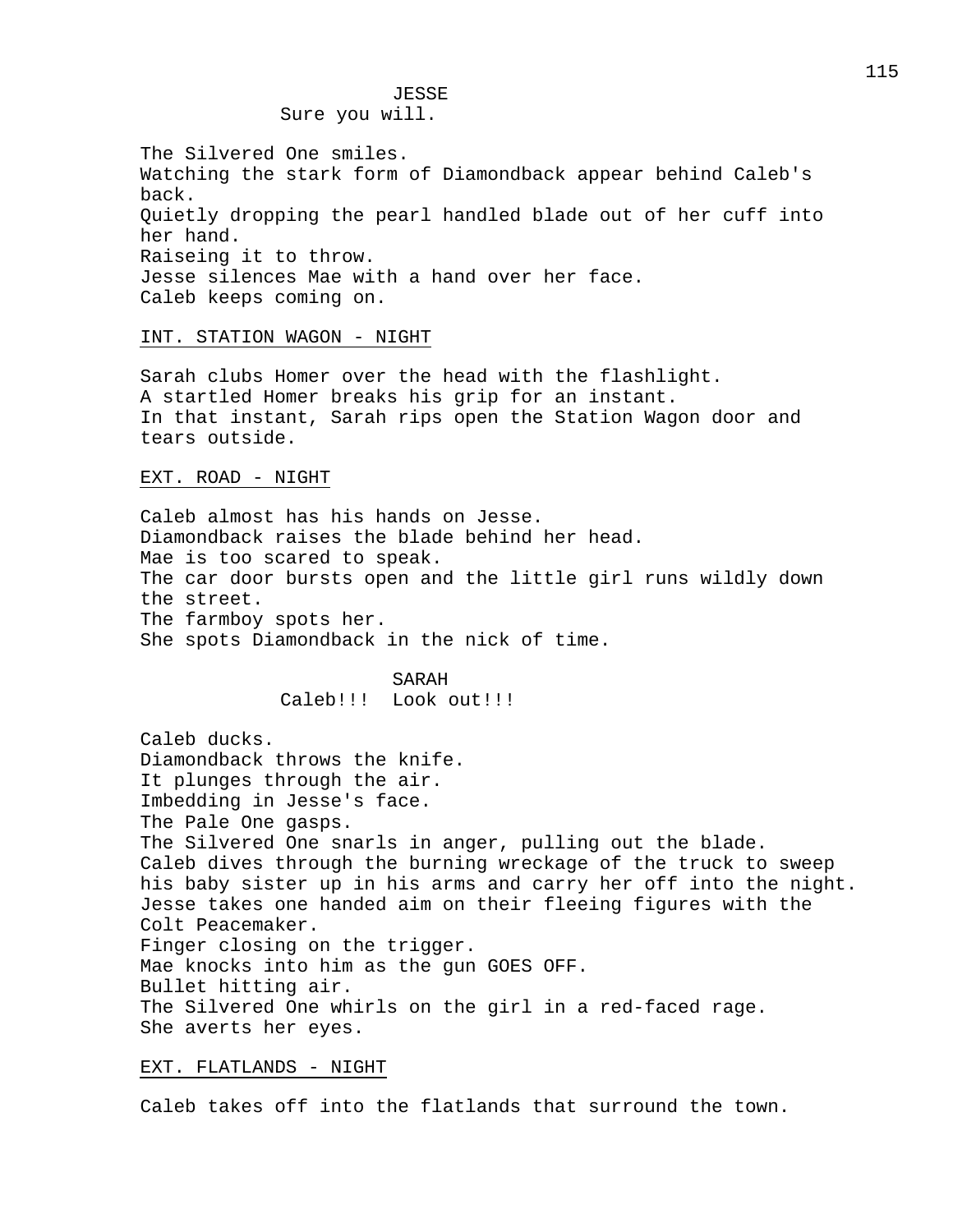Sarah in his arms with her own arms wrapped around his neck. Burying her scared face in his chest. Full moon high and mighty.

#### EXT. ROAD - NIGHT

Jesse squints into the fields and sees them hurrying off. He bounds to the Station Wagon and shoves Diamondback in alongside Homer. Mae stands alone on the road. Her face a maze of emotions. The Silvered One slides behind the wheel and REVS on the ENGINE. HONKS the HORN.

#### JESSE

MAE!!!

She hesitates. Her eyes spill with tears as she ducks into the car. It takes off in a SCREECH of TIRES. Rocketing off the road.

#### EXT. FLATLANDS - NIGHT

The distant frantic YIPPING of coyotes. Tall grasses bending in the wind. Dust trailing up beneath Caleb's footsteps as he plunders forward. A flat black twist of sky that shows signs of paling at the edges. Sarah is tight in his arms. His breathing in loud gasps. He gulps air. The terrain dipping and rising. Holes and ruts. He trips. Falling face first in the dirt. Sarah goes sprawling to the ground in a heap.

#### CALEB

#### Keep running!

Sarah races off. Caleb scrambles to his feet. A shattering pain in his leg. He clutches his ankle. Watching the little girl go. Moonlight glistening on her shiny blonde hair as it flows in the air with her flight. The farmboy staggers after her.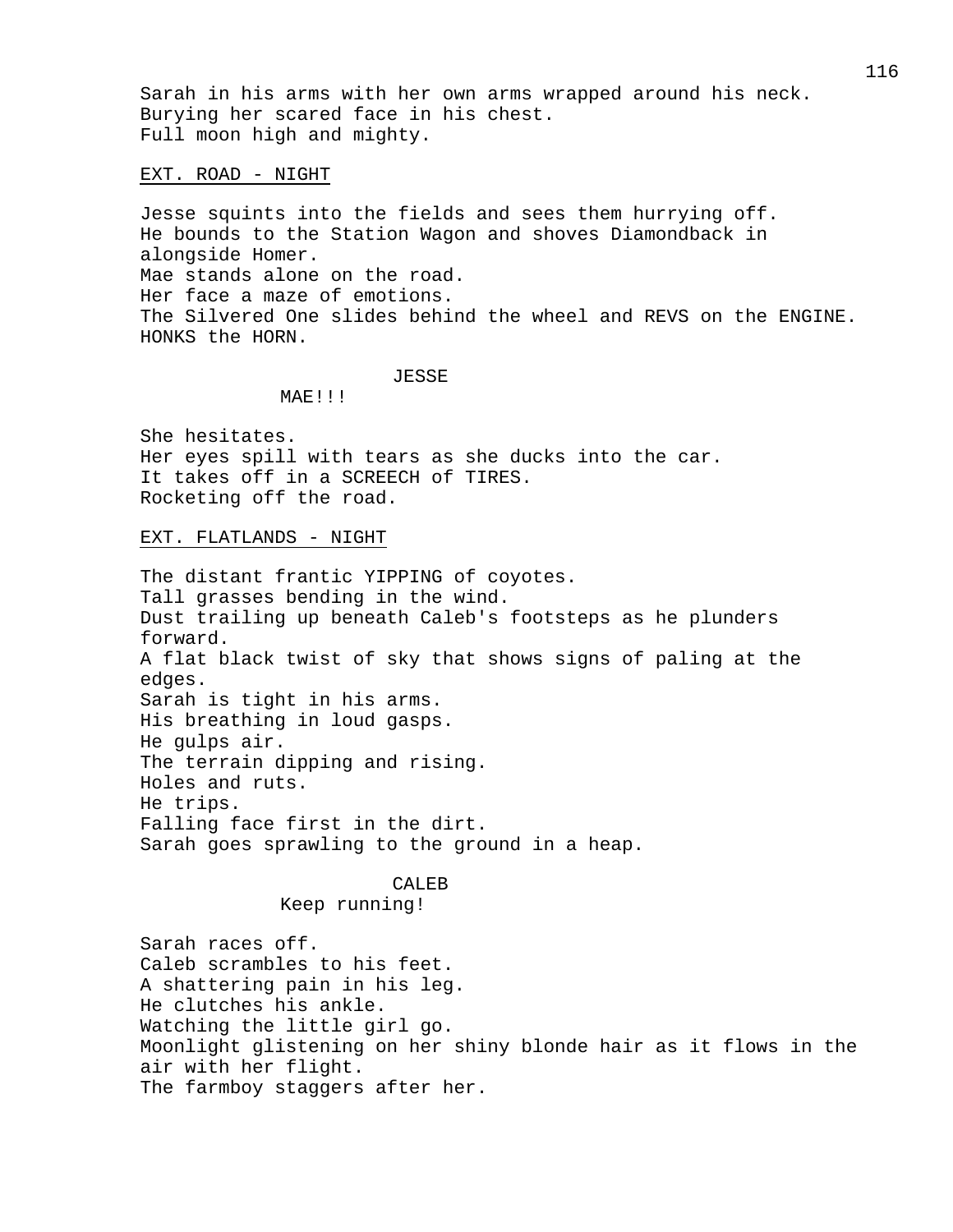Losing sight of her in the darkness of night.

EXT. STATION WAGON - FLATLANDS - NIGHT

The vehicle pitches and leaps over the rough land. Two white cones of light floating over the ground. Dust rising in the headlights. Then the figure of a small girl. Running. Smack into the light. Suddenly stopping. Pinned in the lights.

EXT. FLATLANDS - NIGHT

Caleb, running with a limp, scans the blackened land. He forages ahead. Listening to a lone shrill cry beneath a slowly brightening sky.

SARAH (O.S.)

CALEB!

Caleb swings his head around. Sees a pair of red taillights streaking toward the highway in the distance. His face explodes in a bloodthirsty scream.

# CALEB

NOOOOOOOOOOO!!!

## INT. STATION WAGON - PRE-DAWN

Jesse's hands tighten around the wheel as he accelerates toward the road. Diamondback glances toward the back seat. Homer hugs a struggling breathless Sarah to his chest. Face beaming. Mae turns her eys to the back window. Jesse's gaze flits to the sky.

JESSE

We'll take care of him later. No time now.

He steers the vehicle up over the last of the fields and out onto the tarmac. The Wagon picks up speed.

EXT. ROAD - PRE-DAWN

Caleb lurches onto the highway.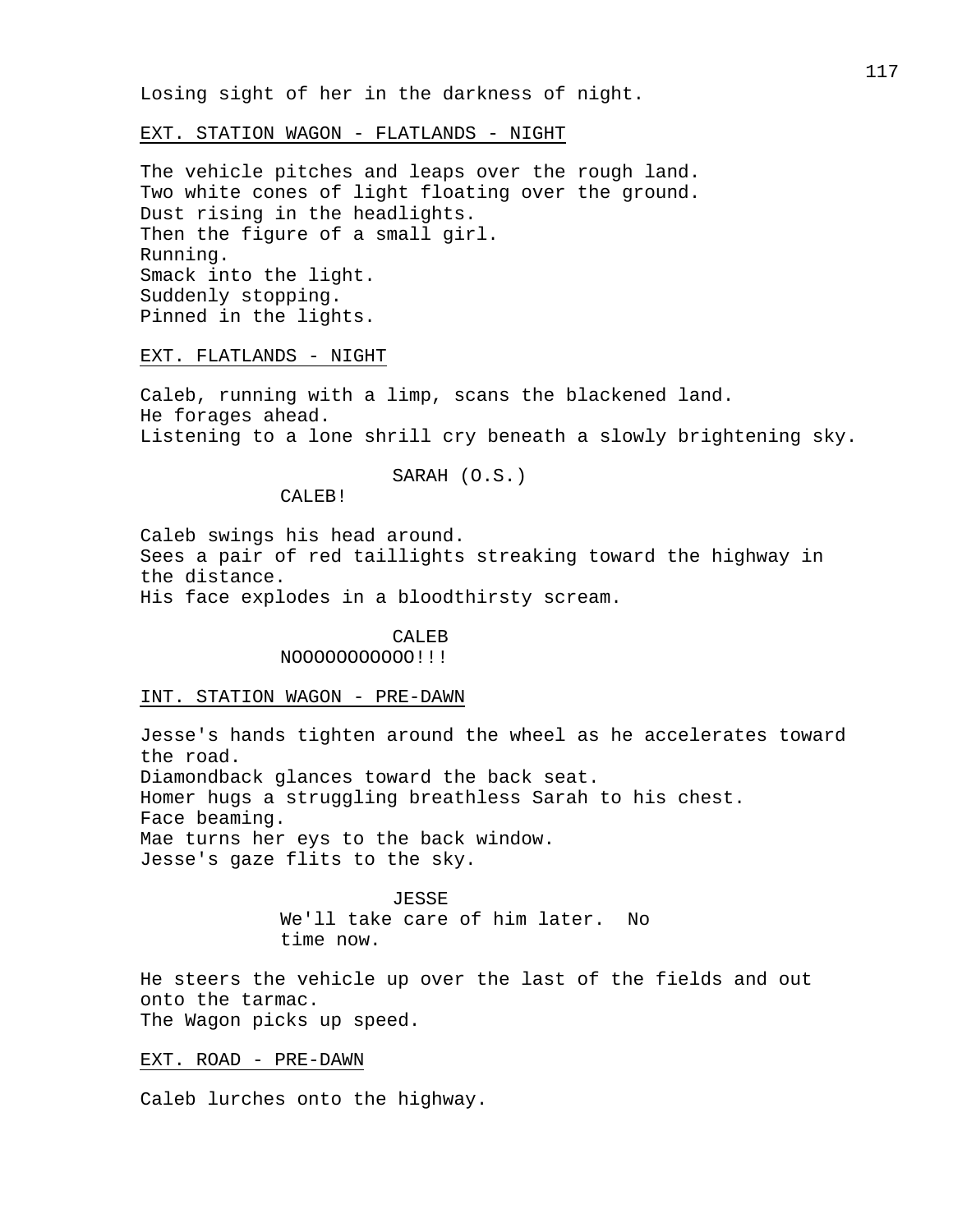In a dead run. Mouth sucking air. Feet pounding the pavement. The taillights moving steadily down the blacktop. He looks up at the sky. Growing paler by the minute. He shakes his fists at the coming day as if beckoning it forth.

#### INT. STATION WAGON - PRE-DAWN

Mae's eyes still holding out the back window. She sees the speck that is Caleb running after them. Rapidly receding. An agony races behind her gaze. She glances over at Sarah. Homer holding a hand over the little girl's mouth and pushing the hair from the sun warmed skin of her neck. Mae turns back to the window.

# EXT. ROAD - PRE-DAWN

Streaks of light bleaching the sky. Caleb scrambling along the blacktop and broken white lines. Running full steam ahead after the speeding Station Wagon. Lungs almost bursting.

#### INT. STATION WAGON - PRE-DAWN

Jesse looks worried as he eyes the sky. Mae returns her sight to Caleb, a mere spot on the road. Something in her erupts. She leaps out of her seat. Ripping Sarah from Homer's grasp. Scrambling over the backseat. Smashing her arm into the back window. Glass spiderwebbing. She dives out of the moving vehicle with the little girl in her arms.

# EXT. ROAD - DAWN

Sunrise. Mae slams onto the pavement. Shielding Sarah from the impact with her body. The Station Wagon brakes in an ear-splitting SCREECH of TIRES. Mae and Sarah claw to their feet and start to run to Caleb. Sunlight beginning to singe Mae's skin. Caleb's face widens in an unbelieving stare. He takes off for them as fast as his feet will carry him. Lungs bleeding. Mae and Sarah putting some yardage between them and the Wagon.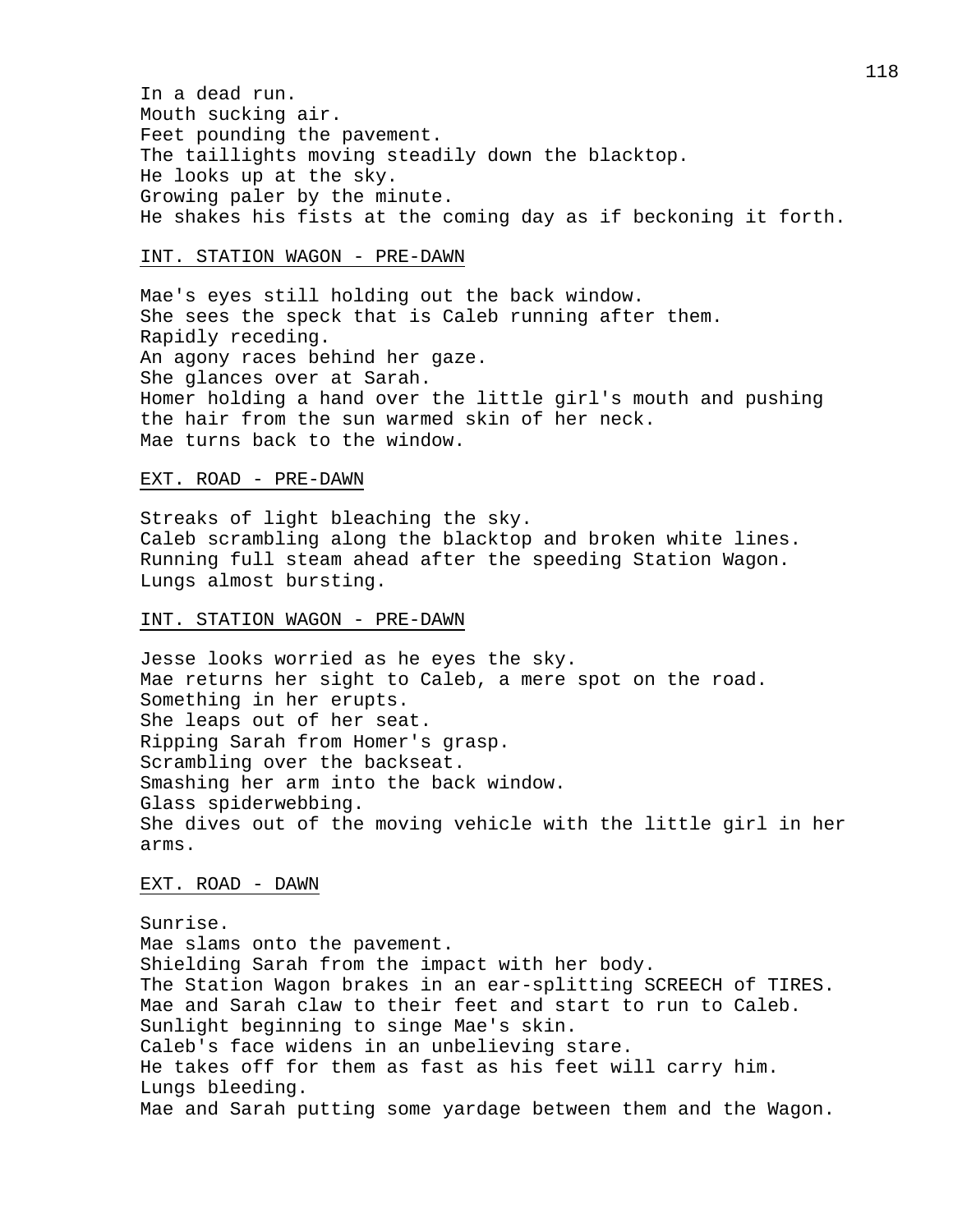Caleb getting close. From out of the rear window of the Station Wagon, Homer appears. Leaping onto the pavement and breaking into a dead run. Skin beginning to smoke. Mae's skin starting to smoke. Her eyes starting to close. Her feet staggering along the asphalt. The sun cresting the rim of the world. A wall of light like a blazing wave. Her eyes roll up in their sockets. Sarah scampers with all her strength toward her approaching brother. Homer overtakes Mae, screaming in anguish. His hands stretch out to snatch Sarah. Shimmering rays of sun alighting on his body. Igniting like the head of a match. The sparks licking into the air. Then dissolving into pure ash. Inches away from the little girl. As she throws her arms around her brother. And he sweeps her up in his own. Mae is smoking in the sun. Her legs give out from under her. She collapses on the pavement. Caleb throws off his jacket and dives on top of her with it. Using his coat and his body to completely shield her from the sun. Stroking her hair with his hand. Shushing her.

## INT. STATION WAGON - DAWN

Light streaking the windshield. Diamondback covering her face with a blanket. Jesse letting his skin blacken as his face grows steadily grim. He cranks the wheel savagely, turning the vehicle around. Slamming his foot down on the accelerator.

# EXT. ROAD - DAWN

Sarah buries her eyes in her hands at the sight of Homer. Caleb adjusts himself so that he covers every bit of Mae's body. Tucking his jacket around her face and kissing her hair. An ENGINE NOISE makes him lift his head. He looks into the nose of the Station Wagon bearing down on him. He sucks wind. Shouts to his sister.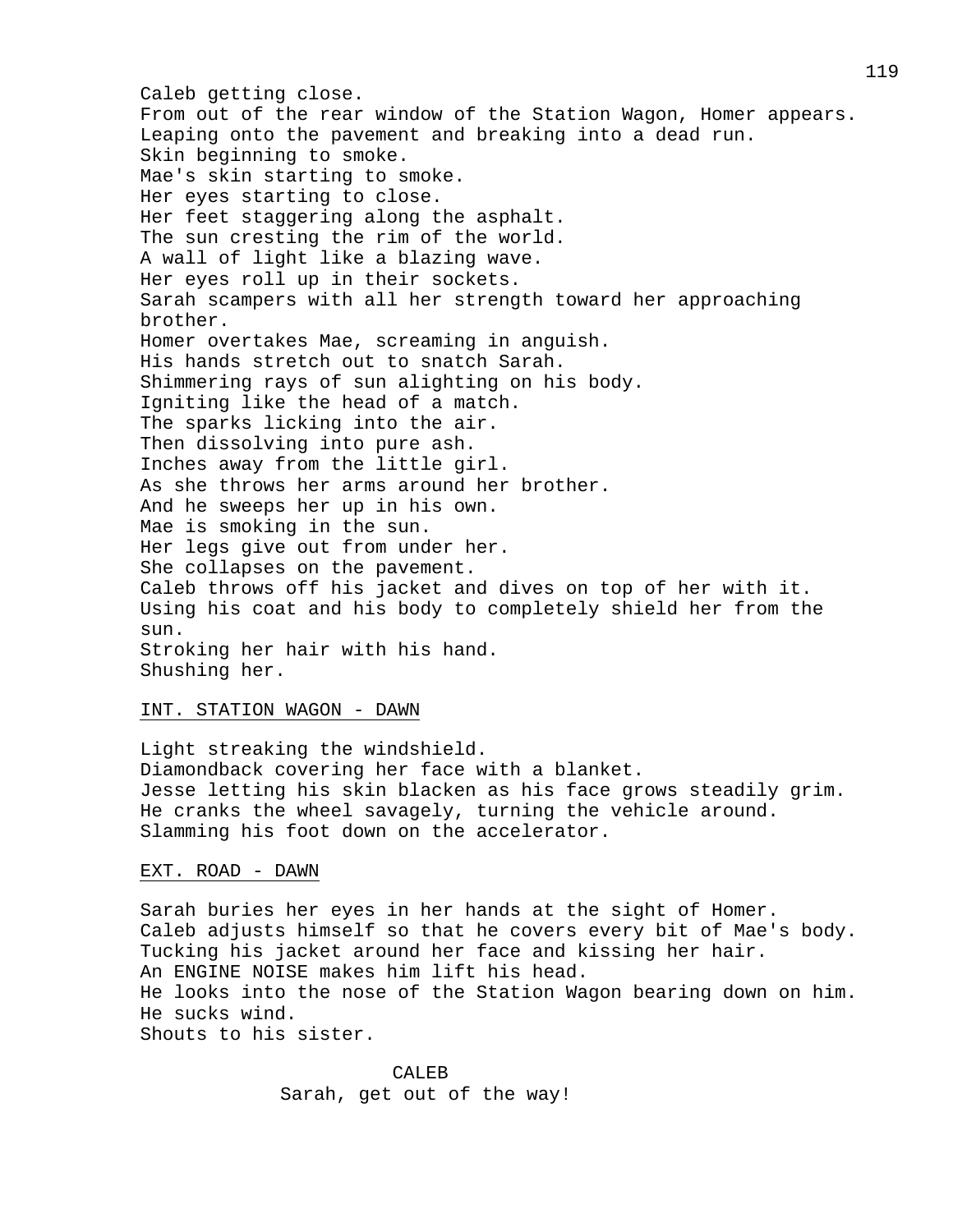She backs onto the road shoulder, panic in her eyes. Caleb stares into the windshield of the Wagon. And locks eyes with the silver haired driver. A venom passes between that look. The sun rising in the sky. Heating up the blacktop. Caleb folds his arms around the still body of Mae on the ground. A single tear drops to the dust. The light grows bright. Day has arrived. Caleb stares steel into the Silvered One's eyes through the sunshiney windshield. The Wagon nears. Sarah screams.

#### CALEB

Roast...!

The daylight, like a nuclear afterburn, ripping through the transparent windshield. Hitting Jesse square in the chest. A fire begins to glow in the driver's seat. A fire that was Jesse Hooker. The Station Wagon blows to smithereens. A silence falls. The lone road stretching for miles and miles. Sunlight rising up over the land. A shaken farmboy huddles on top of the young girl in the middle of the road. A little girl comes over and cries into her big brother's arms. A small fire burns beside a larger fire. Smoke curling up. A gentle breeze blowing down.

THE SCREEN SLOWLY FADES TO COMPLETE BLACKNESS. NOTHING BUT DARK.

#### INT. VETERINARIAN OPERATING ROOM - COLTON FARM - DAY

Blinding eruption of blazing daylight. A pair of hands have thrown open the shutters. The sun so high in the sky splashing the room with light. Caleb stands aside, anxiously watching someone on the table. Mae is spread out. The blood transfusion apparatus rising above her. A bandage on her arm. The weakened, wearied farmboy fingers a bandage on his own arm. Sarah and Loy stand by, waiting. Caleb walks over to the girl and lightly shakes her. After a moment her eyes open. She sees the sun staring her in the face.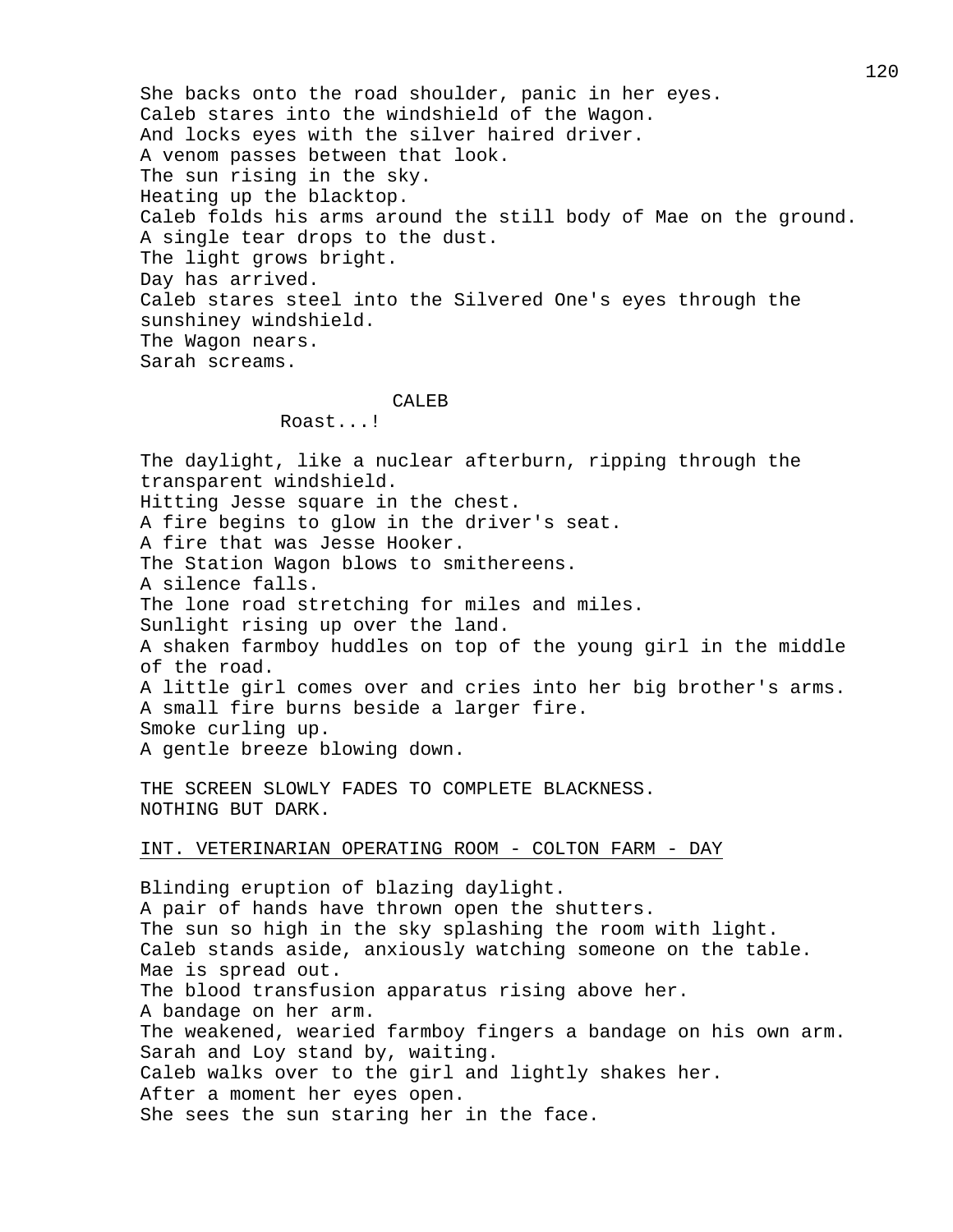She cries out. Mae grabs onto Caleb's shirt and clings to him desperately. Then she realizes. She isn't burning. Her eyes jump to Caleb's. The farmboy gives his sister and his father a smile. He hugs his girl to him. Her breathless whisper in his ear.

# MAE

What's happening?

#### CALE<sub>B</sub>

I'll show you.

He takes her by the hand. Mae blinks with the attitude of a newborn infant. Not believing she is still alive in the face of the sun. Getting off the table, she walks with Caleb to the window and stands. Gazing out in wonderment at the sprawling fields and sunny flatlands. The bruises and welts on her face are beginning to heal. There is a tear in her eye as she looks over to Caleb.

> CALEB C'mon outside.

She goes with him out the door.

# EXT. COLTON FARM - DAY

A wall of sunlight on the pastoral fields at high noon. The animals in the pens. Dogs scampering about. Caleb walks through the fields with Mae on his arm. She just starts giggling. Looking around her. Smelling the fresh air. Seeing all the daytime farm sights. Caleb puts his arm around her. He's been there.

> CALEB Kinda nice, huh?

They lean back against a fence. Their eyes meet. And their lips. A loving embrace. Long and warm.